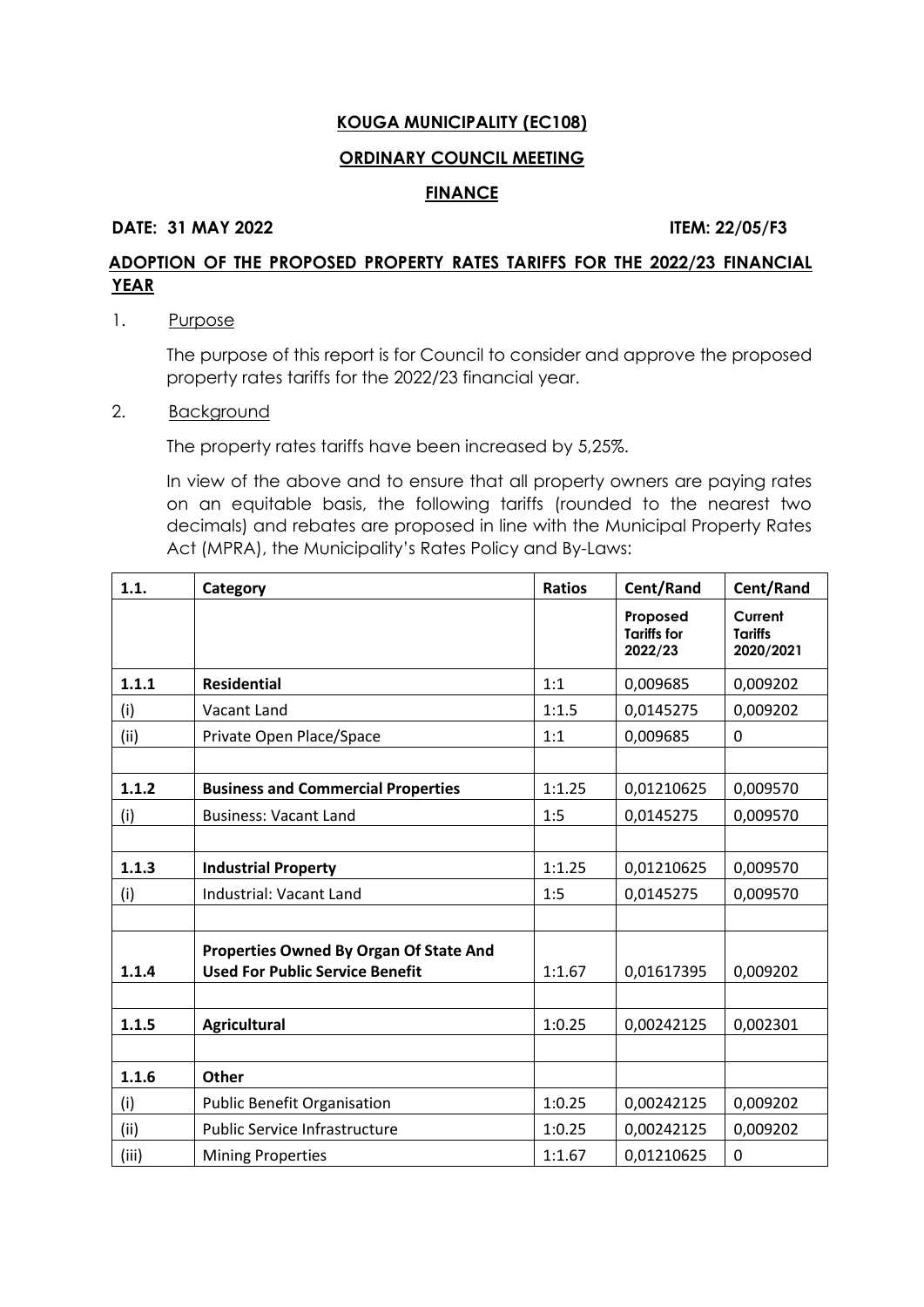# 3.Recommendation

3.1 That the Council, in terms of Section 30(2) of the Local Government: Municipal Structures Act, Act 117 of 1998 (as amended) and the Local Government: Municipal Property Rates Act, Act 6 of 2004, read in conjunction with the Local Government: Municipal Systems Act, Act 32 of 2000, the Municipality's Rating Policy and with Chapter 4 of the Local Government: Municipal Finance Management Act, Act 56 of 2003, and **by resolution taken by majority of its full number**, grants the following rebates for the period 1 July 2022 to 30 June 2023, in respect of the following categories and owners of properties as set out below:

| <b>Exemptions/Reductions/Rebates</b>                                                                                                                                                                                                                                                                                                                                            | Rebates for<br>2022/23 |
|---------------------------------------------------------------------------------------------------------------------------------------------------------------------------------------------------------------------------------------------------------------------------------------------------------------------------------------------------------------------------------|------------------------|
| <b>Exemptions, Reductions and rebates in respect of owners of categories of properties</b>                                                                                                                                                                                                                                                                                      |                        |
| Public Benefit Organisations: Applications for Public Benefit<br>organizations must reach the municipality before end October of the<br>municipal financial year in which relief is sought. A tax exemption<br>certificate issued by the South African Revenue Services (SARS) as<br>contemplated in Part 1 of the Ninth Schedule of the Income Tax Act<br>,1962 No 58 of 1962. |                        |
|                                                                                                                                                                                                                                                                                                                                                                                 |                        |
| Exemptions, Reductions and rebates in respect of categories of owners of properties                                                                                                                                                                                                                                                                                             |                        |
| R 100 000, including the impermissible rate of R15 000, for Owners who<br>qualify for Equitable Share.                                                                                                                                                                                                                                                                          | R <sub>100</sub> 000   |
| R 100 000 on one residential property, including the impermissible rate<br>of R15 000, for Rate Payer 60 years and older with a gross household                                                                                                                                                                                                                                 |                        |
| income not more than R15 000.00                                                                                                                                                                                                                                                                                                                                                 | R <sub>100</sub> 000   |

# **Item prepared by: Manager Budget & Treasury**

 **Item approved by: Chief Financial Officer \_\_\_\_\_\_\_\_\_\_\_\_\_\_\_\_\_\_\_**

**Item endorsed by the Municipal Manager \_\_\_\_\_\_\_\_\_\_\_\_\_\_\_\_\_\_\_**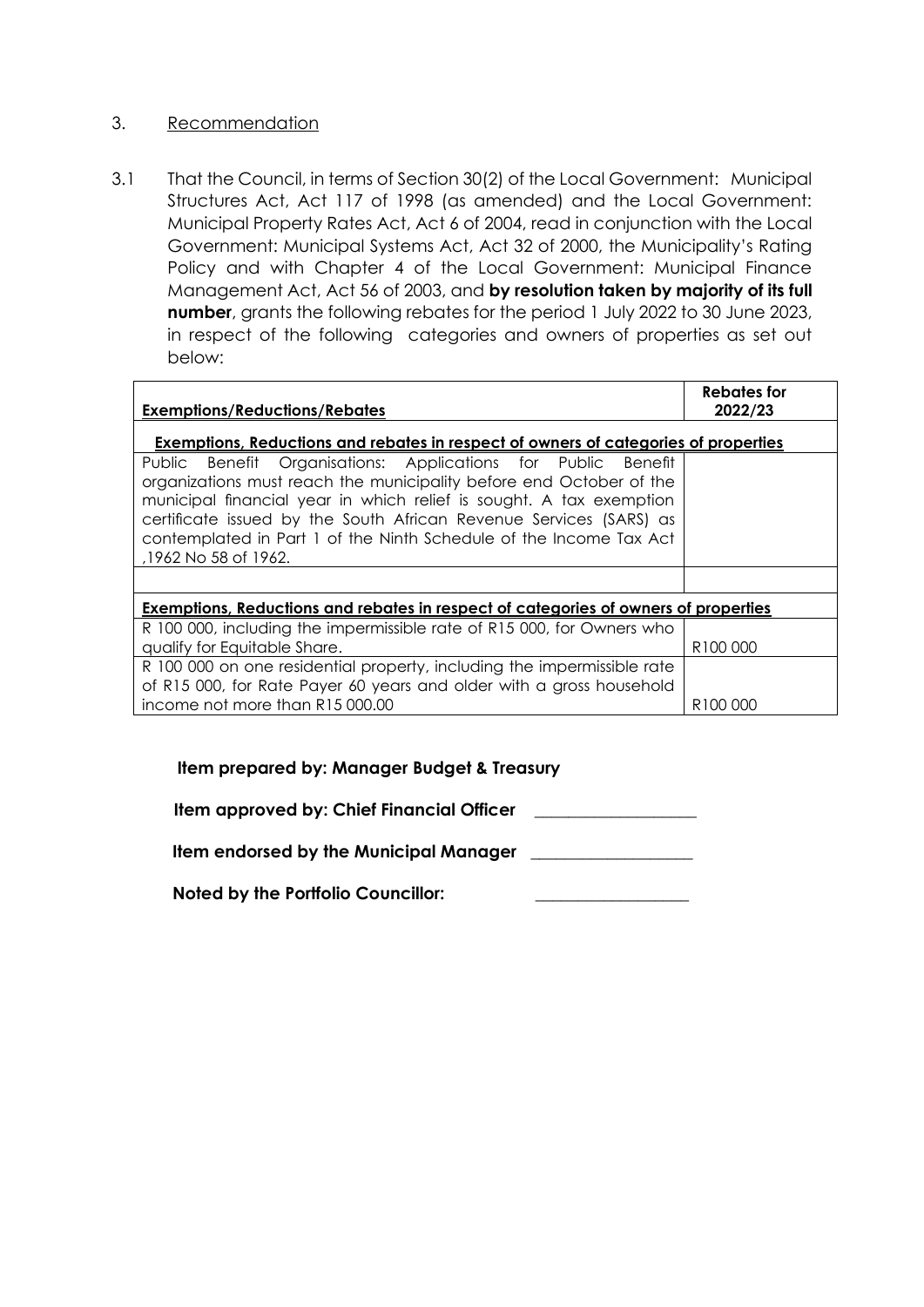#### **ORDINARY COUNCIL MEETING**

#### **FINANCE**

#### **DATE: 31 MAY 2022 ITEM: 22/05/F4**

# **REVISION OF FEES AND CHARGES FOR THE 2022/23 FINANCIAL YEAR: SPORTS AND RECREATION**

1. Purpose

The purpose of this report is to request the approval of the proposed fees and charges for sports and recreational facilities, for the 2022/23 financial year.

2. Background

Directorates, in consultation with the Chief Financial Officer are required to review the fees and charges, at least once a year.

The fees and charges have been increased by 6.5%, refer to Annexure 'A'.

#### 3. Recommendation

3.1 That the Council, by resolution taken by majority of its full number, and in terms of Sections 30(2) and 93(4) of the Local Government: Municipal Structures Act, Act 117 of 1998 (as amended), read in conjunction with Chapter 4 of the Local Government: Municipal Finance Management Act, Act 56 of 2003, approves the fees and charges for Sports and Recreation, as reflected in **Annexure 'A'**, with effect from 1 July 2022.

| Item prepared by: Manager Budget & Treasury   |  |
|-----------------------------------------------|--|
| Item approved by: Chief Financial Officer     |  |
| <b>Item endorsed by the Municipal Manager</b> |  |
| <b>Noted by the Portfolio Councillor:</b>     |  |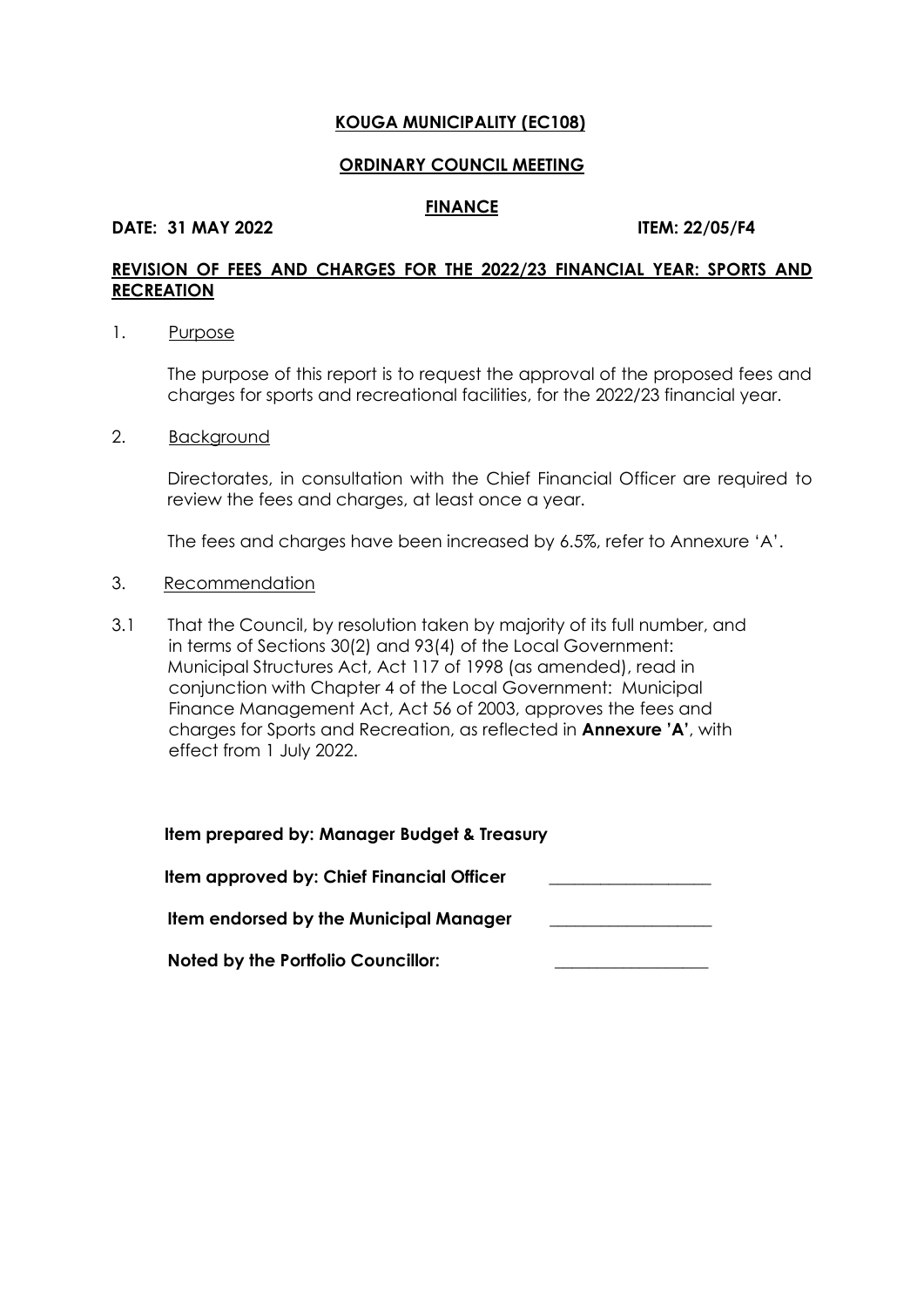# **Annexure A**

|                                             | 2022/23          | 2022/23          | 2021/22          |
|---------------------------------------------|------------------|------------------|------------------|
| <b>SERVICE</b>                              | <b>VAT</b>       | 15%              | 15%              |
| <b>DESCRIPTION</b>                          | <b>Inclusive</b> | <b>Exclusive</b> | <b>Exclusive</b> |
|                                             |                  |                  |                  |
|                                             |                  |                  |                  |
|                                             |                  |                  |                  |
|                                             | $\mathsf{R}$     | R                | R                |
| <b>SPORTS AND RECREATION</b>                |                  |                  |                  |
|                                             |                  |                  |                  |
|                                             |                  |                  |                  |
| Sportsfield Rental per day: Music Concerts, |                  |                  |                  |
| Festivals, Sport Tournaments                | 5 425,00         | 4 717,66         | 4 4 50,62        |
| <b>Profitable Functions</b>                 | 5 425,00         |                  | 4 4 50,62        |
| <b>School Sports Tournaments</b>            | 1 655,00         | 1 439,30         | 1 357,83         |
| Non-Profitable Functions : NGO's, Churches, |                  |                  |                  |
| PO's                                        | 1973,00          | 1715,52          | 1618,41          |
| Sports Affiliation per year                 | 493,00           | 428,88           | 404,60           |
|                                             |                  |                  |                  |
|                                             |                  |                  |                  |
| <b>Country Club Tariffs</b>                 |                  |                  |                  |
| Hall only                                   |                  |                  |                  |
| Side Hall                                   |                  |                  |                  |
| Hall & Side Hall                            | -                | -                |                  |
| Braai Area                                  | ۰                | ٠                |                  |
| Complex                                     |                  |                  |                  |
| Welfare organisations per year              | 702,00           | 610,08           | 575,54           |
|                                             |                  |                  |                  |
| Deposit                                     |                  |                  |                  |
| Damages                                     |                  | 1 000,00         | 1 000,00         |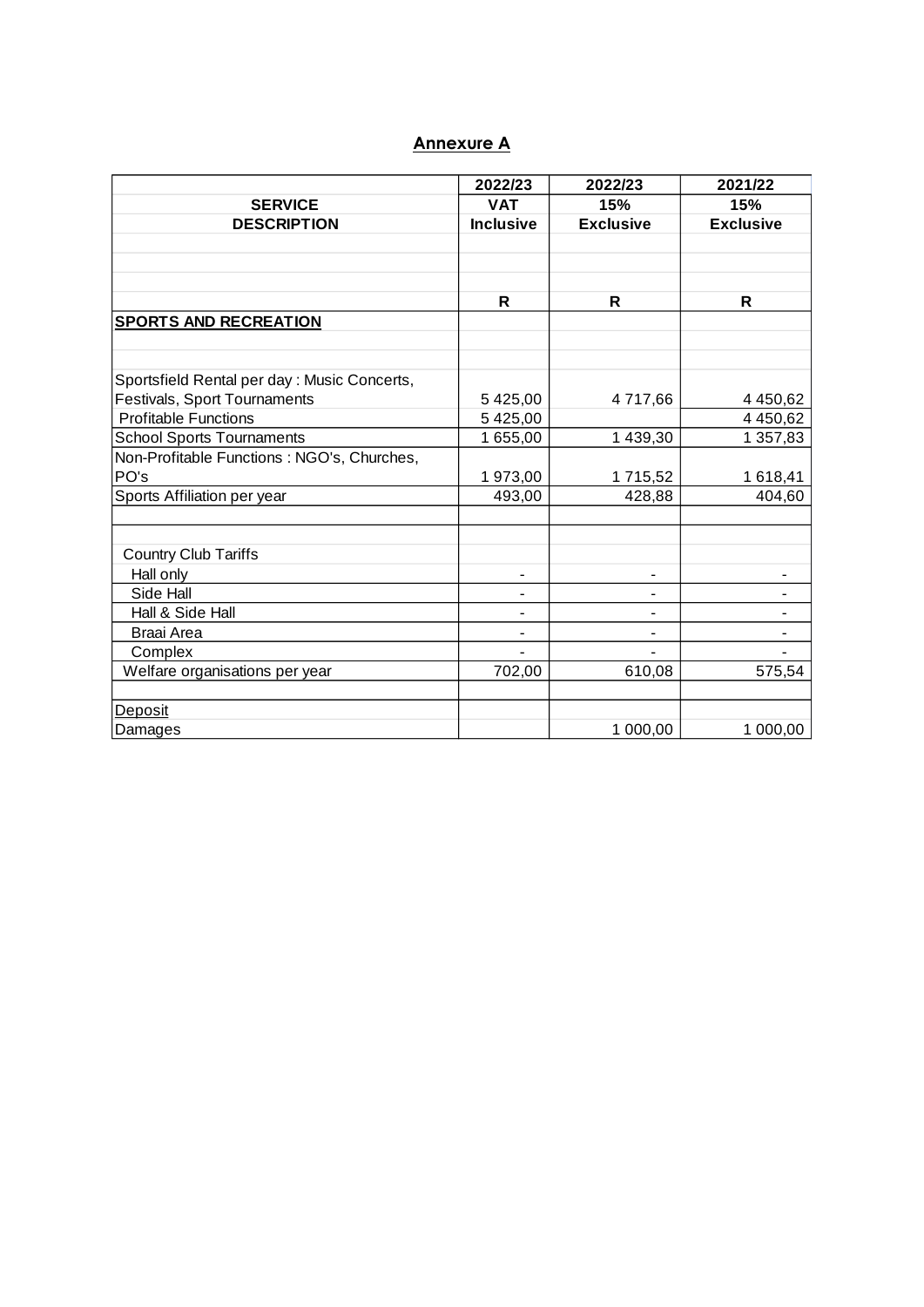#### **ORDINARY COUNCIL MEETING**

#### **FINANCE**

#### **DATE: 31 MAY 2022 ITEM: 22/05/F5**

### **REVISION OF FEES AND CHARGES FOR 2022/23 FINANCIAL YEAR: NATIONAL TRAFFIC, LICENSING SERVICES AND PROTECTION SERVICES**

#### 1. Purpose

 The purpose of this report is to request the approval of the proposed fees and charges for National Traffic, Licensing Services and Protection Services for the 2021/22 Financial year.

#### 2. Background

 Directorates, in consultation with the Chief Financial Officer are required to review the fees and charges at least once a year. The Traffic and Licensing Services Fees, are gazetted in the Provincial Gazette by the Department of Transport. The fees and charges for Protection Services have been increased on average, by 6%. The proposed fees and charges are reflected in Annexure 'B'.

#### 3. Recommendation

3.1 That the Council, by resolution taken by majority of its full number, and in terms of Sections 30(2) and 93(4) of the Local Government: Municipal Structures Act, Act 117 of 1998 (as amended), read in conjunction with Chapter 4 of the Local Government: Municipal Finance Management Act, Act 56 of 2003 approves the fees and charges as reflected in **Annexure 'B'**, with effect from 1 July 2022.

| Item prepared by: Manager Budget & Treasury |
|---------------------------------------------|
| Item approved by: Chief Financial Officer   |
| Item endorsed by the Municipal Manager      |
| <b>Noted by the Portfolio Councillor:</b>   |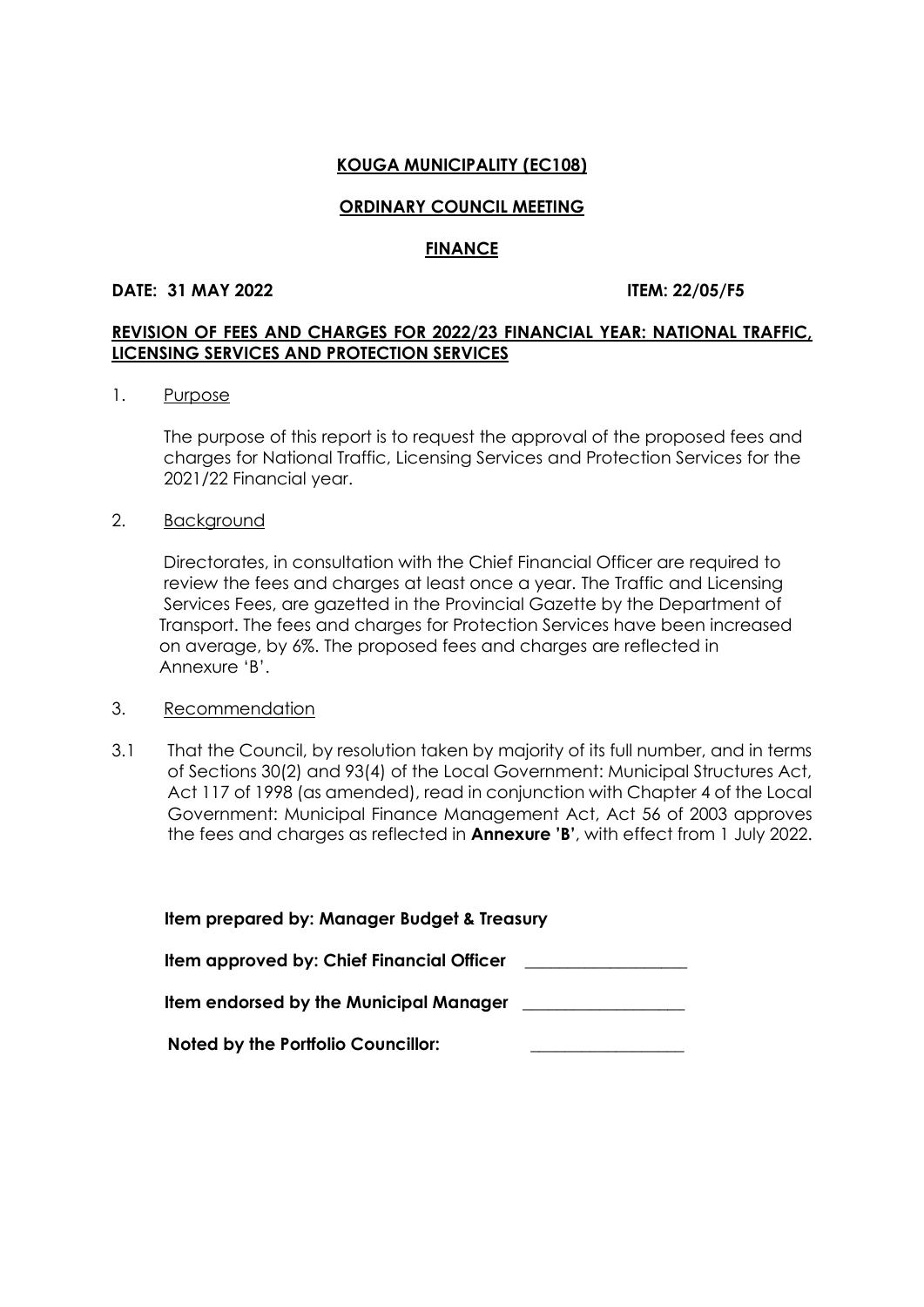# **ANNEXURE B**

|                                                             |                         | 2022/23            | 2022/23          | 2021/22          |
|-------------------------------------------------------------|-------------------------|--------------------|------------------|------------------|
| <b>SERVICE</b>                                              |                         | <b>VAT</b>         | 15%              | 15%              |
| <b>DESCRIPTION</b>                                          |                         | <b>Inclusive</b>   | <b>Exclusive</b> | <b>Exclusive</b> |
|                                                             |                         |                    |                  |                  |
|                                                             |                         |                    |                  |                  |
|                                                             |                         |                    |                  |                  |
|                                                             |                         | R                  | R                | R                |
| $\overline{\phantom{a}}$                                    | $\overline{\mathbf{v}}$ | $\bar{\mathbf{v}}$ | l.               |                  |
| <b>NATIONAL TRAFFIC (NATIS)</b>                             | 590                     |                    |                  |                  |
| Disabled Parking Issuing/Renewal                            |                         | 128,00             | 111,00           | 111,00           |
| Disabled Parking Application                                |                         | 230,00             | 200,00           |                  |
|                                                             |                         |                    |                  |                  |
| <b>IMPOUNDMENT OF VEHICLES</b>                              |                         |                    |                  |                  |
| First time offenders                                        |                         | 2 673,00           | 2 3 2 4 , 5 6    | 2 3 2 4 , 5 6    |
| Second time offenders                                       |                         | 4 277,00           | 3719,31          | 3719,31          |
| Third time offenders                                        |                         | 8 554,00           | 7 438,60         | 7 438,60         |
|                                                             |                         |                    |                  |                  |
| <b>POUND</b>                                                | 710                     |                    |                  |                  |
|                                                             |                         |                    |                  |                  |
|                                                             |                         |                    |                  |                  |
| Sustenance Fees -per day                                    |                         |                    |                  |                  |
| Horses, Cattle & Pigs                                       |                         | 186,00             | 161,42           | 155,06           |
| Sheep & Goats                                               |                         | 88,00              | 76,87            | 73,84            |
| Delivery Fee/km                                             |                         | 40,00              | 34,86            | 33,49            |
| Trespass - per day                                          |                         |                    |                  |                  |
| Horses, cattle, pigs (minimum)                              |                         | 379,00             | 329,47           | 316,50           |
| Sheep, goats (minimum)                                      |                         | 379,00             | 329,47           | 316,50           |
| Pound fees per day                                          |                         |                    |                  |                  |
| Horses, cattle, ostriches & pigs per head                   |                         | 113,00             | 98,40            | 94,52            |
| Goats and sheep per head                                    |                         | 32,00              | 27.64            | 26,55            |
|                                                             |                         |                    |                  |                  |
| <b>PROTECTION SERVICES</b>                                  | 710                     |                    |                  |                  |
|                                                             |                         |                    |                  |                  |
|                                                             |                         |                    |                  |                  |
| Towage fees                                                 |                         | Plus VAT           | COST +20%        | COST +20%        |
| Storage fees per day (Sold after 3 months)                  |                         | 49,00              | 42.41            | 40.74            |
| Storage fees per day - exceeding 30 days                    |                         | 113,00             | 98,48            | 94,60            |
| Enquiries vehicle accident                                  |                         | 180,00             | 156,27           | 150,11           |
| Selling of Vehicles on a site approved by Council (Per Day) |                         | 96,00              | 83,71            | 80,42            |
| <b>Traffic Assistance</b>                                   |                         |                    |                  |                  |
| Events (Per Hour)                                           |                         | 384,00             | 333,73           | 320,59           |
| Funerals (Flat Rate)                                        |                         | 673,00             | 584,87           | 561,83           |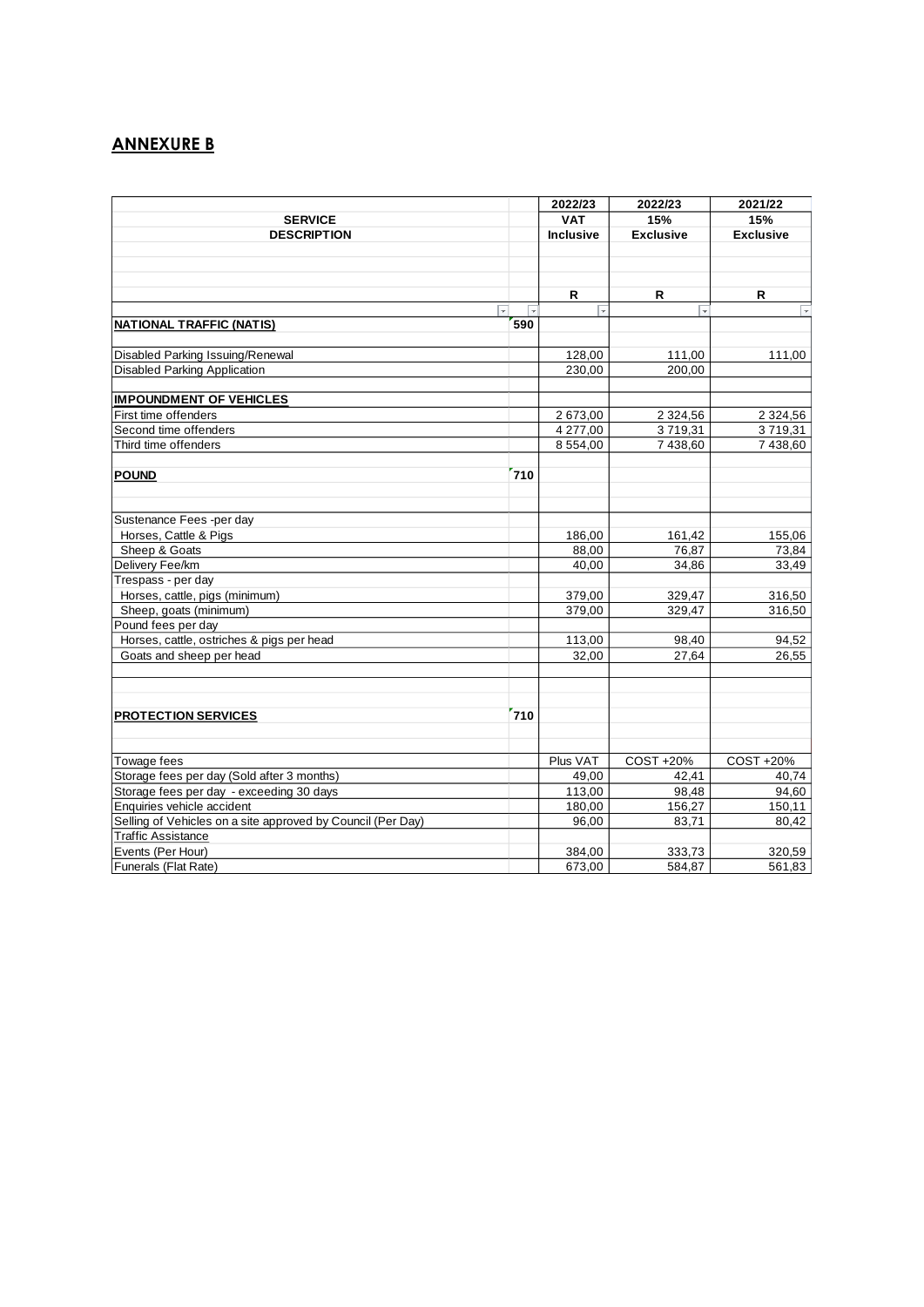#### **ORDINARY COUNCIL MEETING**

#### **FINANCE**

#### **DATE: 31 MAY 2022 ITEM: 22/05/F6**

# **REVISION OF FEES AND CHARGES FOR THE 2022/23 FINANCIAL YEAR: FIRE FIGHTING SERVICES**

#### 1. Purpose

The purpose of this report is to request the approval of the proposed fees and charges for firefighting services, for the 2022/23 financial year.

2. Background

Directorates, in consultation with the Chief Financial Officer are required to review fees and charges, at least once a year. The fees and charges have been increased on average, by 6%. The proposed fees and charges are reflected in Annexure 'C'.

- 3. Recommendation
- 3.1 That the Council, by resolution taken by majority of its full number, and in terms of Sections 30(2) and 93(4) of the Local Government : Municipal Structures Act, Act 117 of 1998 (as amended), read in conjunction with Chapter 4 of the Local Government: Municipal Finance Management Act, Act 56 of 2003, approves the fees and charges for Fire Fighting Services as reflected in **Annexure 'C'**, with effect from 1 July 2022.

| Item prepared by: Manager Budget & Treasury |
|---------------------------------------------|
| Item approved by: Chief Financial Officer   |
| Item endorsed by the Municipal Manager      |
| <b>Noted by the Portfolio Councillor:</b>   |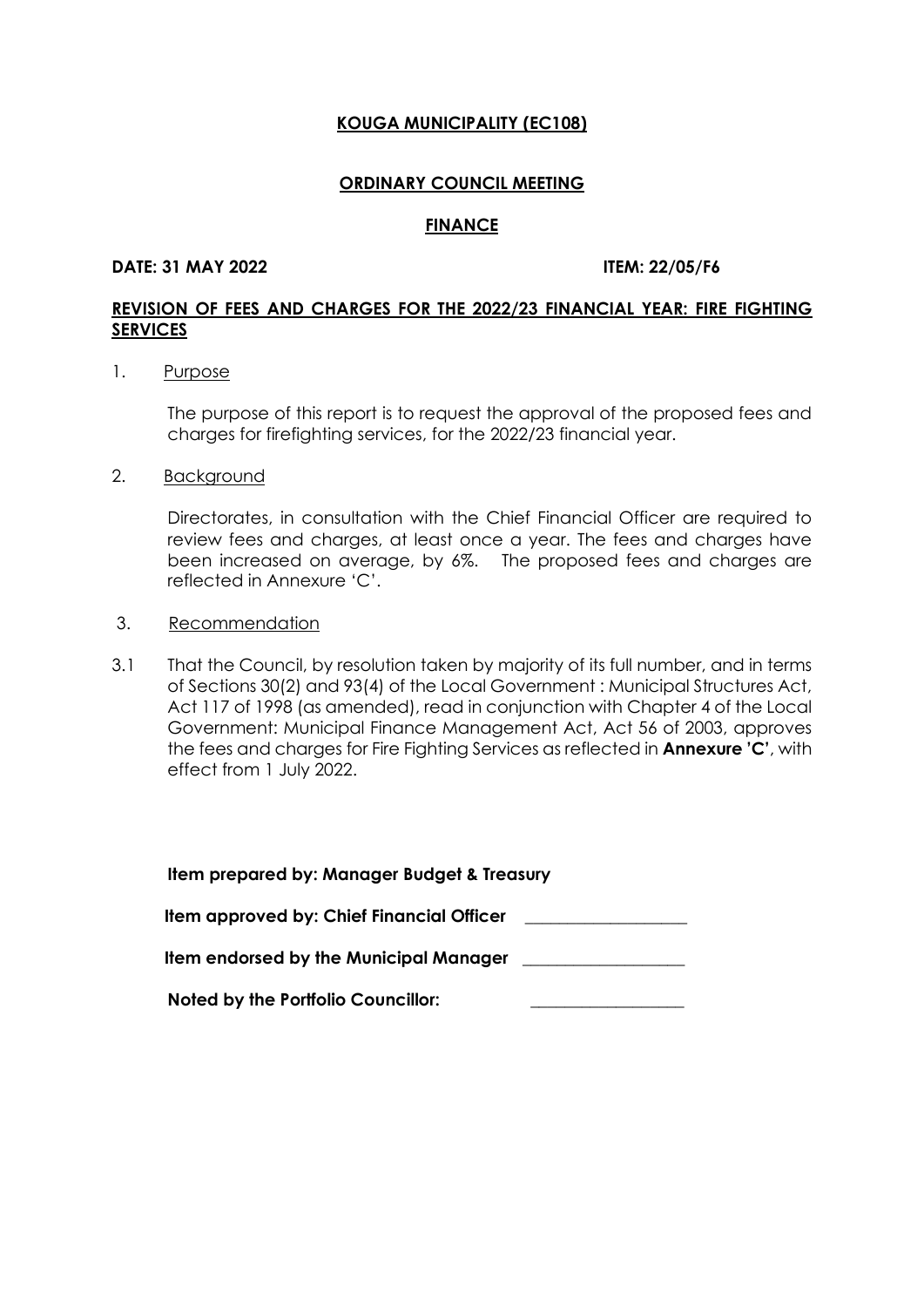|                                                                    |     | 2022/23          | 2022/23          | 2021/22          |
|--------------------------------------------------------------------|-----|------------------|------------------|------------------|
| <b>SERVICE</b>                                                     |     | <b>VAT</b>       | 15%              | 15%              |
| <b>DESCRIPTION</b>                                                 |     | <b>Inclusive</b> | <b>Exclusive</b> | <b>Exclusive</b> |
|                                                                    |     |                  |                  |                  |
|                                                                    |     |                  |                  |                  |
|                                                                    |     |                  |                  |                  |
|                                                                    |     | R                | R                | R                |
|                                                                    |     |                  |                  |                  |
| <b>FIRE FIGHTING SERVICES</b>                                      | 230 |                  |                  |                  |
|                                                                    |     |                  |                  |                  |
| Fires                                                              |     |                  |                  |                  |
| <b>Major Spillages road or rail</b>                                |     |                  |                  |                  |
| <b>Vegetation fires</b>                                            |     |                  |                  |                  |
| Tariffs per hour or part thereof                                   |     |                  |                  |                  |
| Major appliance (inclusive of manpower)                            |     |                  |                  |                  |
| <b>Aerial Support</b>                                              |     | 46 000,00        | 40 000,00        |                  |
| Rescue pumps                                                       |     | 2 162,00         | 1879,82          | 1 773,41         |
|                                                                    |     |                  |                  |                  |
| Auxiliary appliance (Inclusive of manpower)                        |     |                  |                  |                  |
|                                                                    |     |                  |                  |                  |
|                                                                    |     |                  |                  |                  |
| Off-Road, light/heavy rescue, hazmat units                         |     | 980,00           | 852,39           | 804,14           |
| Service vehicles (Inclusive of manpower)                           |     |                  |                  |                  |
| LDV's and transporters                                             |     | 566,00           | 492,11           | 464,25           |
| Trailers & units (inclusive of manpower)                           |     |                  |                  |                  |
|                                                                    |     |                  |                  |                  |
| Fuel/hydrant trailer, BA trailer and command unit                  |     | 286,00           | 248,91           | 234,82           |
| Personnel charges (cost of additional personnel required) per hour |     |                  |                  |                  |
| Senior Officer                                                     |     | 566,00           | 492.11           | 464,25           |
| Officers                                                           |     | 286,00           | 248,91           | 234,82           |
| <b>Fire Fighters</b>                                               |     | 146,00           | 127,30           | 120,09           |
| Humanitarian calls                                                 |     |                  |                  |                  |
| Motor vehicle accidents                                            |     | No charge        | No charge        | No charge        |
| Rescues                                                            |     | No charge        | No charge        | No charge        |
|                                                                    |     |                  |                  |                  |
| Service rendered outside area of jurisdiction                      |     |                  |                  |                  |
| Tariffs per hour or part thereof                                   |     |                  |                  |                  |
| Major appliance (inclusive of manpower)                            |     |                  |                  |                  |
| Rescue pumps/Aerial appliance                                      |     | 4 3 24,00        | 3759,64          | 3546,83          |
|                                                                    |     |                  |                  |                  |
|                                                                    |     |                  |                  |                  |
| Auxiliary appliance (Inclusive of manpower)                        |     |                  |                  |                  |
|                                                                    |     |                  |                  |                  |
| Off-Road, light/heavy rescue, hazmat units                         |     | 1 960,00         | 1704,79          | 1 608,29         |
| Service vehicles (Inclusive of manpower)                           |     |                  |                  |                  |
| LDV's and transporters                                             |     | 1 132,00         | 984,23           | 928,52           |
| Trailers & units (inclusive of manpower)                           |     |                  |                  |                  |
|                                                                    |     |                  |                  |                  |
| Fuel/hydrant trailer, BA trailer and command unit                  |     | 572,00           | 497,80           | 469,62           |
|                                                                    |     |                  |                  |                  |
| Personnel charges (cost if additional personnel required)          |     |                  |                  |                  |
| Senior Officer                                                     |     | 1 132,00         | 984,23           | 928,52           |
| <b>Officers</b>                                                    |     | 572,00           | 497,81           | 469,63           |
| <b>Fire Fighters</b>                                               |     | 292,00           | 254,59           | 240,18           |
| <b>Standby duties</b>                                              |     |                  |                  |                  |
| Water jets (65mm hose)                                             |     | 455,00           | 395,51           | 373,12           |
| <b>Monitoring of incidents</b>                                     |     |                  |                  |                  |
| Tariffs per hour or part thereof                                   |     |                  |                  |                  |
| Major appliance (inclusive of manpower)                            |     |                  |                  |                  |
| Rescue pumps/Aerial appliance                                      |     | 1 081,00         | 939,91           | 886,71           |
|                                                                    |     |                  |                  |                  |
| Auxiliary appliance (Inclusive of manpower)                        |     |                  |                  |                  |
|                                                                    |     |                  |                  |                  |
| Off-Road, light/heavy rescue, hazmat units                         |     | 490,00           | 426,19           | 402,07           |
| Service vehicles (Inclusive of manpower)                           |     |                  |                  |                  |
|                                                                    |     |                  |                  |                  |
| LDV's and transporters                                             |     | 283,00           | 246,06           | 232,13           |
| Trailers & units (inclusive of manpower)                           |     |                  |                  |                  |
|                                                                    |     |                  |                  |                  |
| Fuel/hydrant trailer, BA trailer and command unit                  |     | 143,00           | 124,44           | 117,40           |
|                                                                    |     |                  |                  |                  |
| Personnel charges (cost if additional personnel required)          |     |                  |                  |                  |
| Senior Officer                                                     |     | 283,00           | 246,06           | 232,13           |
| Officers                                                           |     | 143,00           | 124,44           | 117,40           |
| <b>Fire Fighters</b>                                               |     | 73,00            | 63,46            | 59,86            |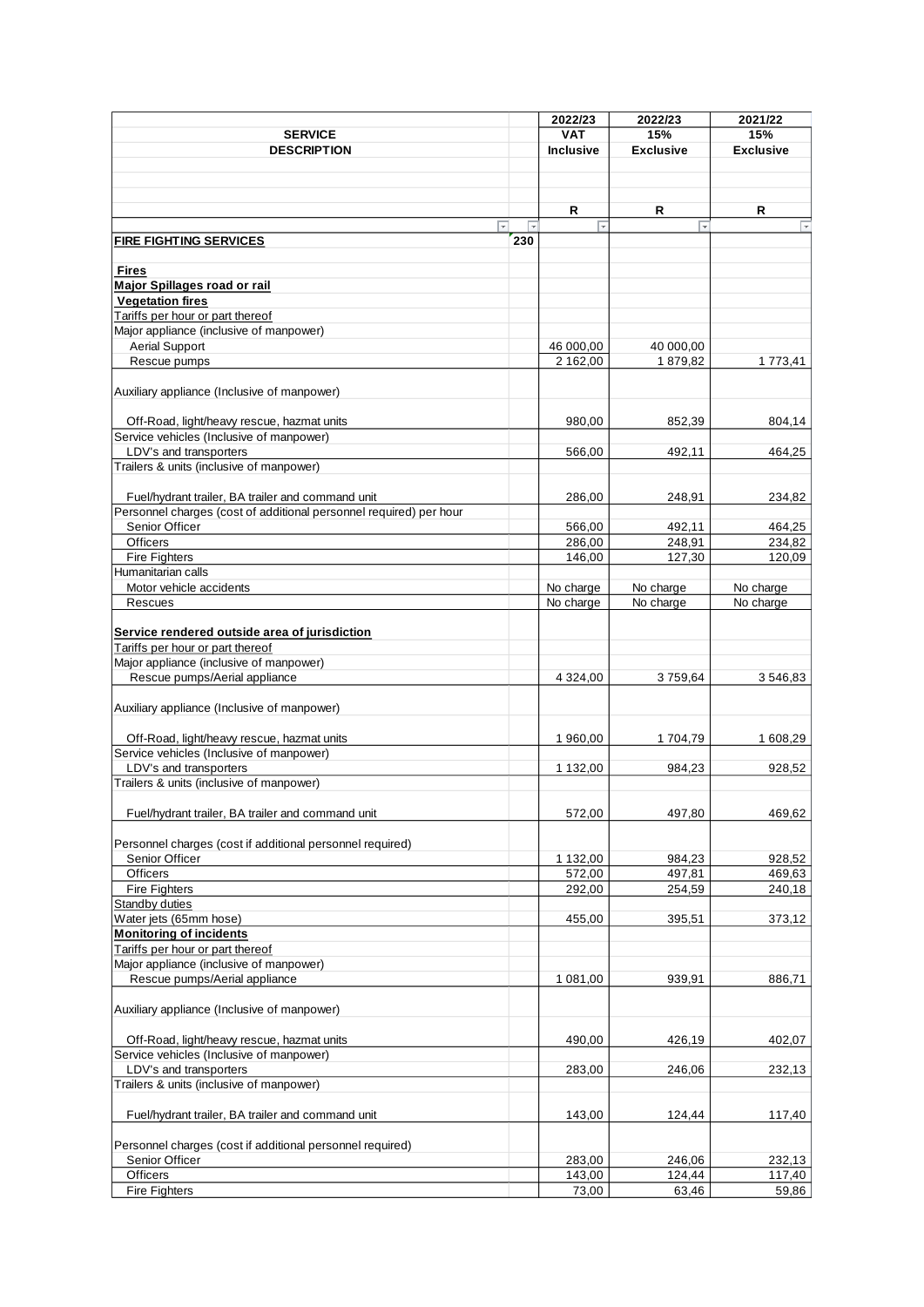|                                                                        |                         | 2022/23                  | 2022/23                 | 2021/22                 |
|------------------------------------------------------------------------|-------------------------|--------------------------|-------------------------|-------------------------|
| <b>SERVICE</b>                                                         |                         | <b>VAT</b>               | 15%                     | 15%                     |
| <b>DESCRIPTION</b>                                                     |                         | <b>Inclusive</b>         | <b>Exclusive</b>        | <b>Exclusive</b>        |
|                                                                        |                         |                          |                         |                         |
|                                                                        |                         |                          |                         |                         |
|                                                                        |                         |                          |                         |                         |
|                                                                        |                         | R                        | R                       | R                       |
| $\overline{\phantom{a}}$                                               | $\overline{\mathbf{v}}$ | $\overline{\phantom{0}}$ | $\overline{\mathbf{v}}$ | Ų                       |
|                                                                        |                         |                          |                         |                         |
| Service rendered outside area of jurisdiction                          |                         |                          |                         |                         |
| Tariffs per hour or part thereof                                       |                         |                          |                         |                         |
| Major appliance (inclusive of manpower)                                |                         |                          |                         |                         |
| Rescue pumps/Aerial appliance                                          |                         | 2 162,00                 | 1879,82                 | 1773.41                 |
|                                                                        |                         |                          |                         |                         |
| Auxiliary appliance (Inclusive of manpower)                            |                         |                          |                         |                         |
|                                                                        |                         |                          |                         |                         |
| Off-Road, light/heavy rescue, hazmat units                             |                         | 980,00                   | 852,39                  | 804,14                  |
| Service vehicles (Inclusive of manpower)                               |                         |                          |                         |                         |
| LDV's and transporters                                                 |                         | 566,00                   | 492,11                  | 464,25                  |
| Trailers & units (inclusive of manpower)                               |                         |                          |                         |                         |
|                                                                        |                         |                          |                         |                         |
| Fuel/hydrant trailer, BA trailer and command unit                      |                         | 286,00                   | 248,91                  | 234,82                  |
|                                                                        |                         |                          |                         |                         |
| Personnel charges (cost if additional personnel required)              |                         |                          |                         |                         |
| Senior Officer                                                         |                         | 566,00                   | 492,11                  | 464,25                  |
| Officers                                                               |                         | 286,00                   | 248,91                  | 234,82                  |
|                                                                        |                         | 146,00                   |                         | 120,09                  |
| <b>Fire Fighters</b><br>Other                                          |                         |                          | 127,30                  |                         |
| Certified copy of incident report                                      |                         |                          |                         |                         |
| Population certificate                                                 |                         | 173,00<br>248,00         | 150,02<br>263,59        | 141,53<br>248,67        |
|                                                                        |                         |                          |                         |                         |
| <b>Training</b>                                                        |                         |                          |                         |                         |
|                                                                        |                         |                          |                         |                         |
| Attendance of training courses held under the auspices of the Fire and |                         |                          |                         |                         |
| <b>Emergency Services</b>                                              |                         |                          |                         |                         |
| Per person per day                                                     |                         | 550,00                   | 478,48                  | 451,40                  |
| Per person per half day or part thereof                                |                         | 286,00                   | 248,91                  | 234,82                  |
| <b>Re-issue Certificates</b>                                           |                         | 146,00                   | 127,30                  | 120,09                  |
|                                                                        |                         |                          |                         |                         |
| Fire prevention tariff per hour or part thereof                        |                         |                          |                         |                         |
|                                                                        |                         |                          |                         |                         |
| Renewal of licence to store petroleum/liquified petroleum gas          |                         | 371,00                   | 322,77                  | 304,50                  |
| Approval of LPG installation plans                                     |                         | 371.00                   | 322,77                  | 304,50                  |
| Approval of petroleum storage plans                                    |                         | 371,00                   | 322,77                  | 304,50                  |
|                                                                        |                         |                          |                         |                         |
| Approval of bulk storage hazardous installation                        |                         | 1 057,00                 | 919,45                  | 867,41                  |
| Inspections and certification                                          |                         | 1 057,00                 | 919,45                  | 867,41                  |
| Compliance Survey and Certification                                    |                         | 1 057,00                 | 919,45                  | 867,41                  |
| Issuing of control burning permits                                     |                         | 371,00                   | 322,77                  | 304,50                  |
| Investigation & certification                                          |                         | 1 057,00                 | 919,45                  | 867,41                  |
| Lectures/evacuation drills                                             |                         | 1 057,00                 | 919,45                  | 867,41                  |
| Public education                                                       |                         | No charge                | No charge               | $\overline{N}$ o charge |
| Approval of rational designs                                           |                         | 371,00                   | 322,77                  | 304,50                  |
|                                                                        |                         |                          |                         |                         |
| Approval of major hazardous installation reports                       |                         | 371,00                   | 322,77                  | 304,50                  |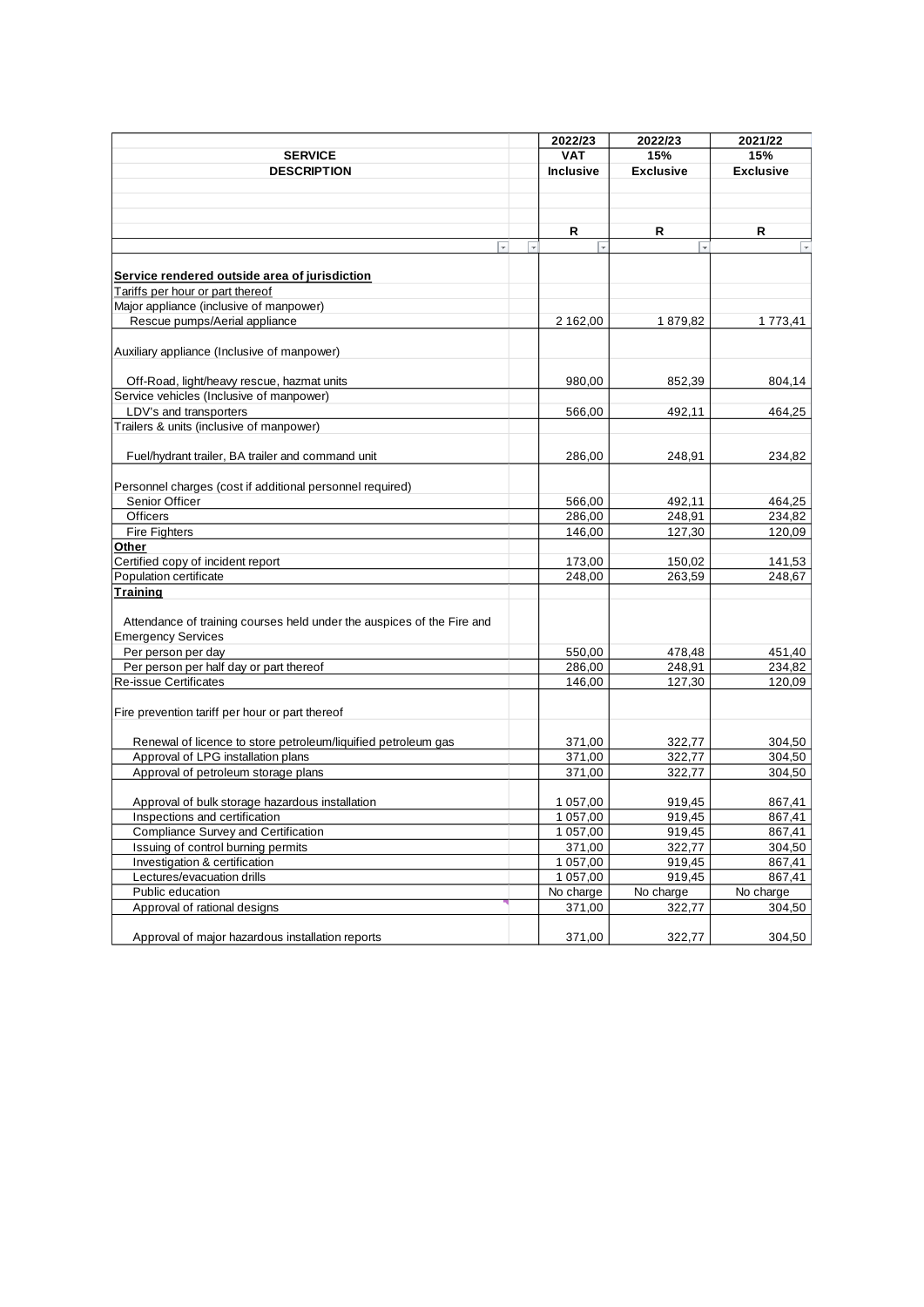#### **ORDINARY COUNCIL MEETING**

#### **FINANCE**

#### **DATE: 31 MAY 2022 ITEM: 22/05/F7**

# **REVISION OF FEES AND CHARGES FOR THE HIRING OF MUNICIPAL FACILITIES: 2022/23 FINANCIAL YEAR**

#### 1. Purpose

The purpose of this report is to request the approval of the proposed fees and charges for the hiring of municipal facilities for the 2022/23 financial year.

2. Background

Directorates, in consultation with the Chief Financial Officer, are required to review fees and charges, at least once a year.

The fees and charges for the hiring of Municipal Facilities have been increased, with 6%. The fees and charges for Caravan Parks, have been increased between 0,00% to 6%, as reflected in Annexure 'D'.

# 3. Recommendation

3.1 That the Council, by resolution taken by majority of its full number and in terms of Section 30(2) and 93(4) of the Local Government: Municipal Structures Act, Act 117 of 1998 (as amended), read in conjunction with Chapter 4 of the Local Government: Municipal Financial Management Act, Act 56 of 2003 approves the fees and charges for the hiring of Municipal Facilities, as reflected in **Annexure 'D'**, with effect from 1 July 2022.

| Item prepared by: Manager Budget & Treasury |
|---------------------------------------------|
| Item approved by: Chief Financial Officer   |
| Item endorsed by the Municipal Manager      |
| <b>Noted by the Portfolio Councillor:</b>   |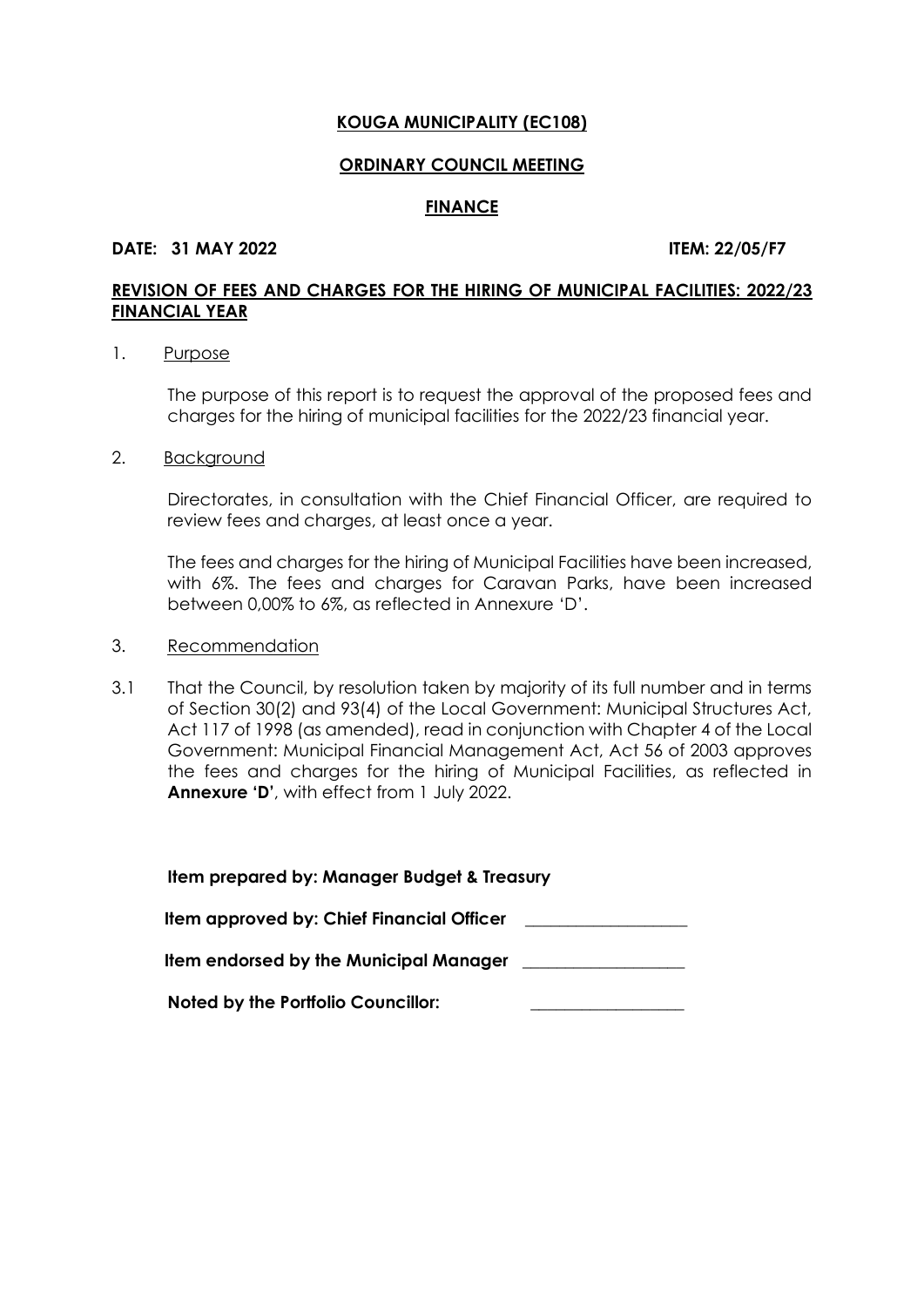|                                                                      |                         | 2022/23                 | 2022/23          | 2021/22          |
|----------------------------------------------------------------------|-------------------------|-------------------------|------------------|------------------|
| <b>SERVICE</b>                                                       |                         | <b>VAT</b>              | 15%              | 15%              |
| <b>DESCRIPTION</b>                                                   |                         | <b>Inclusive</b>        | <b>Exclusive</b> | <b>Exclusive</b> |
|                                                                      |                         |                         |                  |                  |
|                                                                      |                         |                         |                  |                  |
|                                                                      |                         |                         |                  |                  |
|                                                                      |                         | R                       | R                | R.               |
|                                                                      | $\overline{\mathbf{v}}$ | $\overline{\mathbf{v}}$ |                  | Ų                |
|                                                                      |                         |                         |                  |                  |
| <b>BUILDINGS &amp; PROPERTIES</b>                                    | 070                     |                         |                  |                  |
| Rental : Halls & Facilities                                          |                         |                         |                  |                  |
| <b>LARGE HALLS</b>                                                   |                         |                         |                  |                  |
| Hankey Vusumsi Landu Hall                                            |                         |                         |                  |                  |
|                                                                      |                         |                         |                  |                  |
| <b>Humansdorp Country Club Hall</b>                                  |                         |                         |                  |                  |
| <b>Kruisfontein Civic Centre</b>                                     |                         |                         |                  |                  |
| <b>Jeffreys Bay Newton Hall</b>                                      |                         |                         |                  |                  |
| <b>Patensie Community Hall</b>                                       |                         |                         |                  |                  |
| <b>Thornhill Katrien Felix Hall</b>                                  |                         |                         |                  |                  |
|                                                                      |                         |                         |                  |                  |
| Deposit                                                              |                         |                         |                  |                  |
| Damages                                                              |                         |                         | 1 158,55         | 1 087,85         |
| Church Gathering (per 2 hr)                                          |                         | 228,00                  | 198,21           | 186,11           |
| Concert (Non-Drinking Function)                                      |                         | 709,00                  | 616,19           | 578,58           |
| <b>Concert Practice</b>                                              |                         | 150,00                  | 130,35           | 122,39           |
| Conferences (per day)                                                |                         | 892,00                  | 775,62           | 728,28           |
| Dance and Disco (Drinking Functions)                                 |                         | 1 495,00                | 1300,24          | 1 2 2 0 , 8 8    |
| Fetes / Bazaars                                                      |                         | 385,00                  | 335,03           | 314,58           |
|                                                                      |                         |                         |                  |                  |
| Funeral (per 2 hr)                                                   |                         | 228,00                  | 198,21           | 186,11           |
| Kitchen Rental                                                       |                         | 514,00                  | 447,07           | 419,78           |
| Meetings (Non-Political)                                             |                         | 514,00                  | 447,07           | 419,78           |
| Meetings (Political)                                                 |                         | 1 000,00                | 869,34           | 816,28           |
| School Functions                                                     |                         | 385,00                  | 335,03           | 314,58           |
|                                                                      |                         |                         |                  |                  |
| Service Organisations: Social Clubs / Presentations                  |                         | 173,00                  | 150,82           | 141,61           |
| Special Events (Decorations)                                         |                         | 384,00                  | 333,95           | 313,57           |
|                                                                      |                         |                         |                  |                  |
| Special Events : Anniversaries / Birthdays / Gala Evenings / Kitchen |                         |                         |                  |                  |
|                                                                      |                         |                         |                  |                  |
| Parties/Weddings                                                     |                         | 913,00                  | 793,93           | 745,48           |
| Sport and Recreation (per day)                                       |                         | 629,00                  | 546,96           | 513,91           |
| Welfare organisation per year                                        |                         | 704,00                  | 612,17           | 574,78           |
|                                                                      |                         |                         |                  |                  |
| <b>MEDIUM HALLS</b>                                                  |                         |                         |                  |                  |
| Andrieskraal Hall                                                    |                         |                         |                  |                  |
| <b>Weston Hall</b>                                                   |                         |                         |                  |                  |
| Kwanomzamo Hall                                                      |                         |                         |                  |                  |
| <b>Aston Bay Hall</b>                                                |                         |                         |                  |                  |
| <b>Pellsrus Hall</b>                                                 |                         |                         |                  |                  |
| <b>Loerie Hall</b>                                                   |                         |                         |                  |                  |
| Sea Vista Hall                                                       |                         |                         |                  |                  |
|                                                                      |                         |                         |                  |                  |
| Deposit                                                              |                         |                         |                  |                  |
| Damages                                                              |                         |                         | 1 158,55         | 1 087,85         |
| Church Gathering (per 2 hr)                                          |                         | 159,00                  | 137,89           | 129,47           |
| <b>Concert (Non-Drinking Function)</b>                               |                         | 442,00                  | 383,50           | 360,09           |
| <b>Concert Practice</b>                                              |                         | 101,00                  |                  |                  |
|                                                                      |                         |                         | 87,25            | 81,93            |
| Conferences (per day)                                                |                         | 596,00                  | 518,16           | 486,53           |
| Dance and Disco (Drinking Functions)                                 |                         | 907,00                  | 788,55           | 740,43           |
| Fetes / Bazaars                                                      |                         | 253,00                  | 219,76           | 206,35           |
| Funeral (per 2 hr)                                                   |                         | 159,00                  | 137,89           | 129,47           |
| Kitchen Rental                                                       |                         | 458,00                  | 397,50           | 373,24           |
| Meetings (Non-Political)                                             |                         | 339,00                  | 294,09           | 276,14           |
| Meetings (Political)                                                 |                         | 515,00                  | 447,07           | 419,78           |
| <b>School Functions</b>                                              |                         | 159,00                  | 137,89           | 129,47           |
|                                                                      |                         |                         |                  |                  |
|                                                                      |                         |                         |                  |                  |
| Service Organisations: Social Clubs / Presentations                  |                         | 95,00                   | 81,88            | 76,88            |
| <b>Special Events (Decorations)</b>                                  |                         | 253,00                  | 219,76           | 206,35           |
|                                                                      |                         |                         |                  |                  |
| Special Events : Anniversaries / Birthdays / Gala Evenings / Kitchen |                         |                         |                  |                  |
| Parties/Weddings                                                     |                         | 458,00                  | 397,50           | 373,24           |
| Welfare organisation per year                                        |                         | 352,00                  | 306,09           | 287,39           |
| Sport and Recreation (per day)                                       |                         | 314,50                  | 273,48           | 256,96           |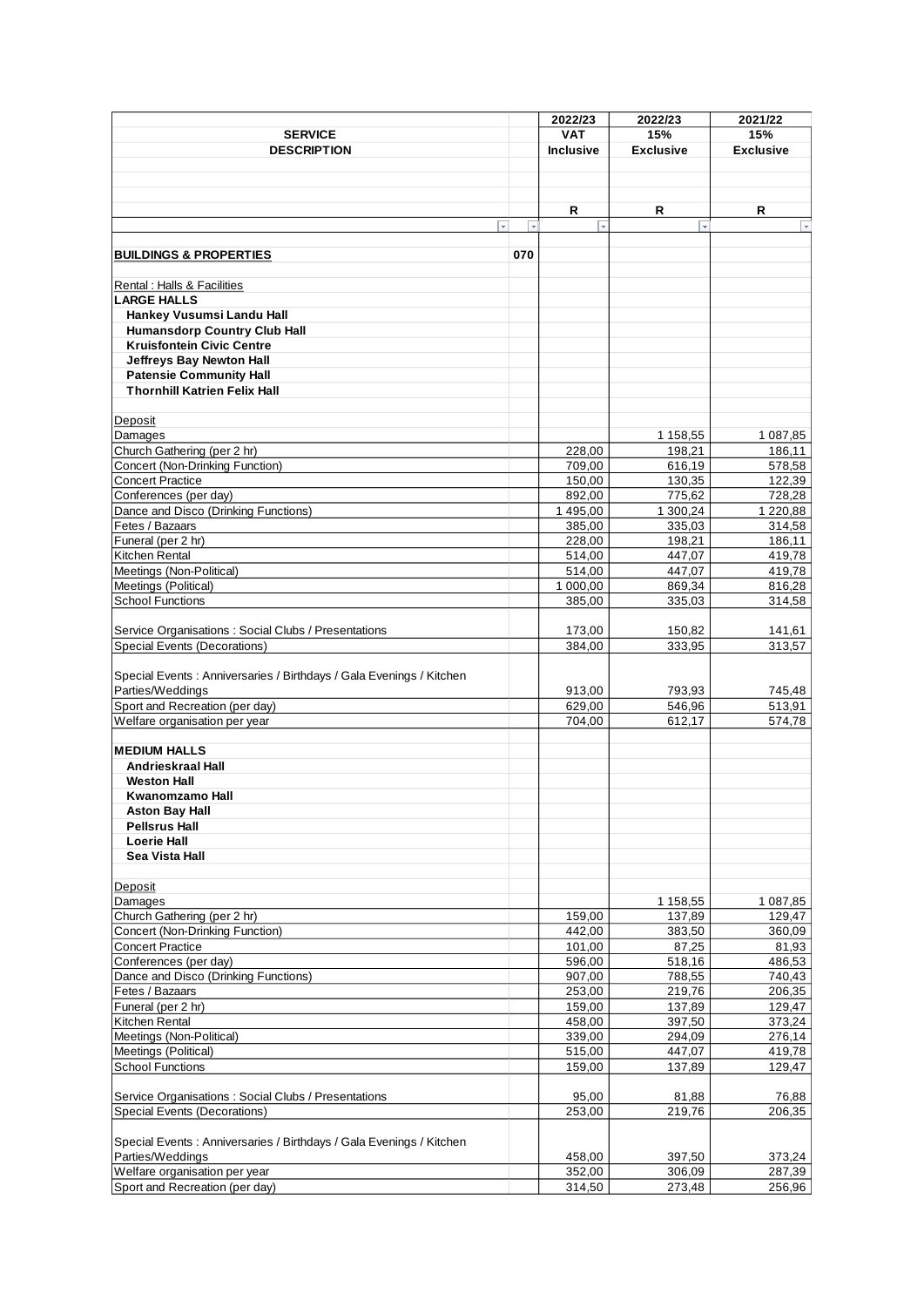|                                                                                                       |     | 2022/23                  | 2022/23          | 2021/22                 |
|-------------------------------------------------------------------------------------------------------|-----|--------------------------|------------------|-------------------------|
| <b>SERVICE</b>                                                                                        |     | <b>VAT</b>               | 15%              | 15%                     |
| <b>DESCRIPTION</b>                                                                                    |     | <b>Inclusive</b>         | <b>Exclusive</b> | <b>Exclusive</b>        |
|                                                                                                       |     |                          |                  |                         |
|                                                                                                       |     |                          |                  |                         |
|                                                                                                       |     |                          |                  |                         |
|                                                                                                       |     | R                        | R                | R                       |
| $\overline{\phantom{a}}$                                                                              |     | $\overline{\phantom{a}}$ |                  | $\overline{\mathbf{v}}$ |
|                                                                                                       |     |                          |                  |                         |
| <b>BUILDINGS &amp; PROPERTIES</b>                                                                     | 070 |                          |                  |                         |
|                                                                                                       |     |                          |                  |                         |
| <b>SMALL HALLS</b>                                                                                    |     |                          |                  |                         |
| <b>Tokyo Sexwale Sportsfield Hall</b>                                                                 |     |                          |                  |                         |
| <b>Pellsrus Caravan Park Hall</b>                                                                     |     |                          |                  |                         |
| <b>Patensie Sportsfield Hall</b>                                                                      |     |                          |                  |                         |
| <b>Thornhill Clubhouse</b>                                                                            |     |                          |                  |                         |
|                                                                                                       |     |                          |                  |                         |
| Deposit                                                                                               |     |                          |                  |                         |
| Damages                                                                                               |     |                          | 238,00           | 223,00                  |
| Church Gathering (per 2 hr)                                                                           |     | 76,00                    | 65,71            | 61,70                   |
| <b>Concert (Non-Drinking Function)</b>                                                                |     | 190,00                   | 164,82           | 154,76                  |
| <b>Concert Practice</b>                                                                               |     | 51,00                    | 44,16            | 41,47                   |
| Conferences (per day)                                                                                 |     | 299.00                   | 259,61           | 243,77                  |
| Dance and Disco (Drinking Functions)                                                                  |     | 631,00                   | 548.32           | 514,85                  |
| Fetes / Bazaars                                                                                       |     | 190,00                   | 164,82           | 154,76                  |
| Funeral (per 2 hr)                                                                                    |     | 76.00                    | 65,71            | 61.70                   |
| Kitchen Rental                                                                                        |     | 168,00                   | 146,51           | 137,57                  |
| Meetings (Non-Political)                                                                              |     | 144,00                   | 124,96           | 117,33                  |
| Meetings (Political)                                                                                  |     | 214.00                   | 186,36           | 174,99                  |
| <b>School Functions</b>                                                                               |     | 100,00                   | 87,25            | 81,93                   |
|                                                                                                       |     |                          |                  |                         |
| Service Organisations: Social Clubs / Presentations                                                   |     | 53,00                    | 46,32<br>137,89  | 43,50                   |
| Special Events (Decorations)<br>Special Events : Anniversaries / Birthdays / Gala Evenings / Kitchen  |     | 159,00<br>313,00         | 272,55           | 129,47<br>255,91        |
| Sport and Recreation (per day)                                                                        |     | 157,25                   | 136,74           | 128,48                  |
| Welfare organisation per year                                                                         |     | 176,00                   | 153,04           | 143,70                  |
|                                                                                                       |     |                          |                  |                         |
| <b>CARAVAN PARKS &amp; CAMPING SITES</b>                                                              | 100 |                          |                  |                         |
|                                                                                                       |     |                          |                  |                         |
| This tariff is applicable for all Caravan Parks/Camping Sites within<br>the Kouga Jurisdictional Area |     |                          |                  |                         |
| <b>IN SEASON</b>                                                                                      |     |                          |                  |                         |
|                                                                                                       |     |                          |                  |                         |
| In Season includes December/January and March/April School                                            |     |                          |                  |                         |
| Holidays.                                                                                             |     |                          |                  |                         |
| All Tariffs are per day and include 4 persons per site, and 1                                         |     |                          |                  |                         |
| Vehicle.                                                                                              |     |                          |                  |                         |
|                                                                                                       |     |                          |                  |                         |
| Additional Costs are payable per person for more than 4 persons,                                      |     |                          |                  |                         |
| and per vehicle for more than 1 vehicle                                                               |     |                          |                  |                         |
| <b>CARAVAN PARKS</b>                                                                                  |     |                          |                  |                         |
| <b>Stand with Electricity</b>                                                                         |     | 560.00                   | 486,84           | 457.13                  |
| Stand without Electricity                                                                             |     | 405,00                   | 351,87           | 330,40                  |
| Fee per Additional Vehicle                                                                            |     | 79,00                    | 68,45            | 64,28                   |
| Fee per Additional Person                                                                             |     | 79,00                    | 68,45            | 64,28                   |
| <b>Caravan Clubs (10% Discount on Normal Tariffs)</b>                                                 |     |                          |                  |                         |
| More than 10 Caravans, Maximum of 40                                                                  |     |                          |                  |                         |
| More than 40 Caravans only May - November                                                             |     |                          |                  |                         |
| Stand with Electricity                                                                                |     | 504,00                   | 438,26           | 411,65                  |
| <b>Stand without Electricity</b>                                                                      |     | 364,50                   | 316,96           | 297,39                  |
| Fee per Additional Car                                                                                |     | 71,10                    | 61,83            | 57,91                   |
| Fee per Additional Person                                                                             |     | 71,10                    | 61,83            | 57,91                   |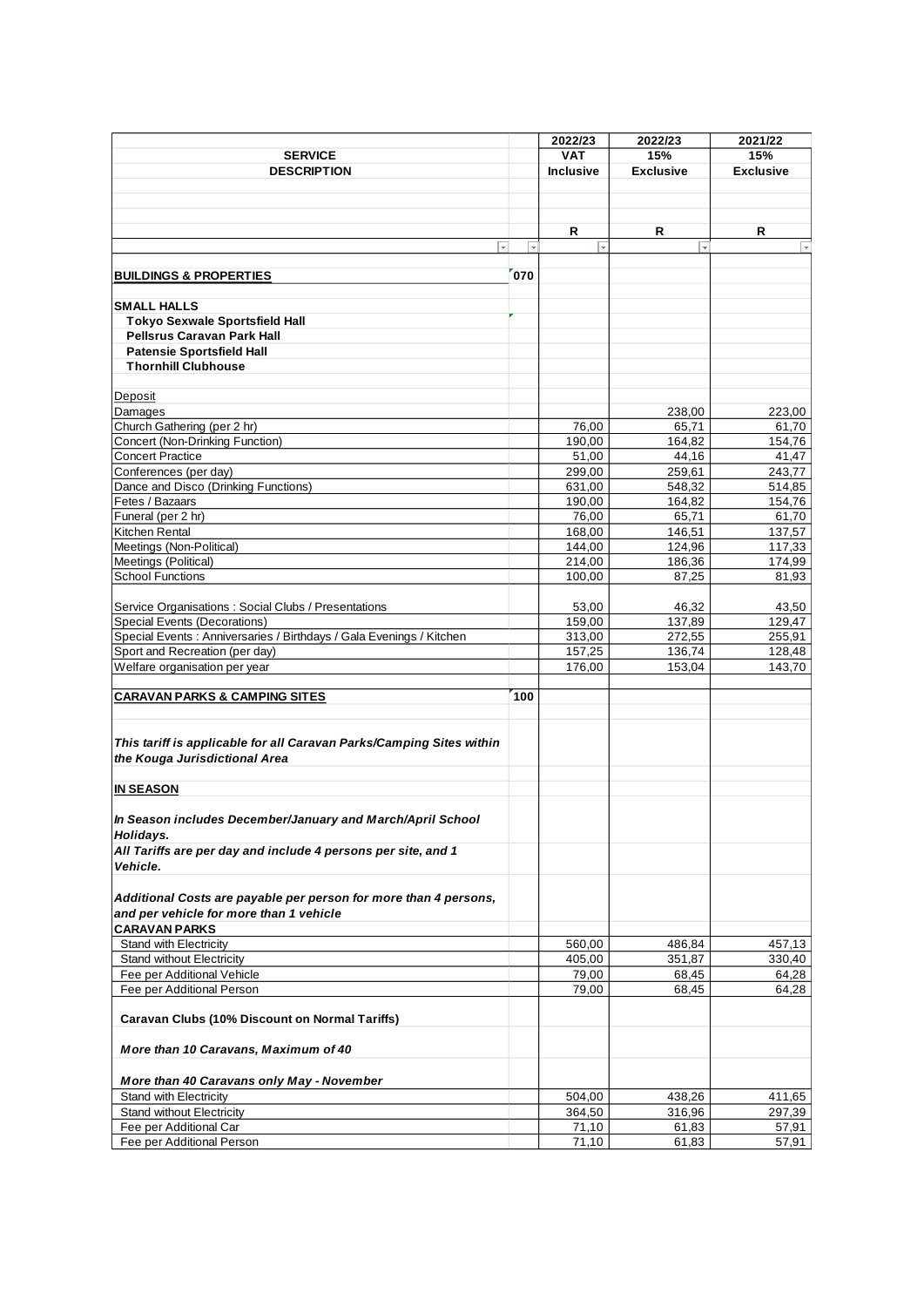|                                                                  |                         | 2022/23                  | 2022/23                 | 2021/22                 |
|------------------------------------------------------------------|-------------------------|--------------------------|-------------------------|-------------------------|
| <b>SERVICE</b>                                                   |                         | <b>VAT</b>               | 15%                     | 15%                     |
| <b>DESCRIPTION</b>                                               |                         | <b>Inclusive</b>         | <b>Exclusive</b>        | <b>Exclusive</b>        |
|                                                                  |                         |                          |                         |                         |
|                                                                  |                         |                          |                         |                         |
|                                                                  |                         | R                        | R                       | R                       |
| $\overline{\phantom{0}}$                                         | $\overline{\mathbf{v}}$ | $\overline{\phantom{a}}$ | $\overline{\mathbf{v}}$ | $\overline{\mathbf{v}}$ |
| <b>RONDAWELS / CHALETS</b>                                       |                         |                          |                         |                         |
| Damage                                                           |                         |                          |                         |                         |
| Deposit                                                          |                         | 928,00                   | 928,00                  | 871,00                  |
| Rondawels                                                        |                         |                          |                         |                         |
| 2 Bed                                                            |                         | 423,00                   | 367,62                  | 345,18                  |
| 4 Bed                                                            |                         | 585,00                   | 508,75                  | 477,70                  |
| Chalets                                                          |                         |                          |                         |                         |
| 1 Bedroom                                                        |                         | 585,00                   | 509,01                  | 477,94                  |
| 2 Bedroom                                                        |                         | 911,00                   | 791,79                  | 743,46                  |
| <b>CAMPING</b>                                                   |                         |                          |                         |                         |
| Stand with Electricity                                           |                         | 560,00                   | 486,96                  | 457,39                  |
| <b>Stand without Electricity</b>                                 |                         | 405,00                   | 352,17                  | 330,43                  |
| Fee per Additional Vehicle                                       |                         | 79,00                    | 68,70                   | 64,35                   |
| Fee per Additional Person                                        |                         | 79,00                    | 68,70                   | 64,35                   |
| <b>OTHER</b>                                                     |                         |                          |                         |                         |
| Day Visitors Entrance Fee                                        |                         |                          |                         |                         |
| Per Vehicle (for 2 persons) per day                              |                         | 79,00                    | 68,70                   | 64,35                   |
| Per Person more than 2 per day<br><b>Beach Service Team</b>      |                         | 79,00                    | 68,70                   | 64,35                   |
| Per Vehicle (for 2 persons) per day                              |                         | 63,20                    | 54,96                   | 51,48                   |
| Per Person more than 2 per day                                   |                         | 63,20                    | 54,96                   | 51,48                   |
|                                                                  |                         |                          |                         |                         |
| OUT OF SEASON (50% of In-Season Tariffs)                         |                         |                          |                         |                         |
| All Tariffs are per day and include 4 persons per site, and 1    |                         |                          |                         |                         |
| Vehicle.                                                         |                         |                          |                         |                         |
|                                                                  |                         |                          |                         |                         |
| Additional Costs are payable per person for more than 4 persons, |                         |                          |                         |                         |
| and per vehicle for more than 1 vehicle                          |                         |                          |                         |                         |
|                                                                  |                         |                          |                         |                         |
| Discount of 30% will be allowed to pensioners out of season.     |                         |                          |                         |                         |
| <b>CARAVAN PARKS</b>                                             |                         |                          |                         |                         |
| <b>Stand with Electricity</b>                                    |                         | 280,00                   | 243,48                  | 228,70                  |
| <b>Stand without Electricity</b>                                 |                         | 202,50                   | 176,09                  | 165,22                  |
| Fee per Additional Vehicle                                       |                         | 39,50                    | 34,35                   | 32,17                   |
| Fee per Additional Person                                        |                         | 39,50                    | 34,35                   | 32,17                   |
|                                                                  |                         |                          |                         |                         |
| Caravan Clubs (30% Discount on Normal Tariffs)                   |                         |                          |                         |                         |
|                                                                  |                         |                          |                         |                         |
| More than 10 Caravans, Maximum of 40                             |                         |                          |                         |                         |
|                                                                  |                         |                          |                         |                         |
| More than 40 Caravans only May - November                        |                         |                          |                         |                         |
| <b>Stand with Electricity</b>                                    |                         | 252,00                   | 219,13                  | 205,83                  |
| <b>Stand without Electricity</b>                                 |                         | 182,25                   | 158,48                  | 148,70                  |
| Fee per Additional Vehicle                                       |                         | 35,55                    | 30,91                   | 28,96                   |
| Fee per Additional Person                                        |                         | 35,55                    | 30,91                   | 28,96                   |
| <b>RONDAWELS / CHALETS</b>                                       |                         |                          |                         |                         |
| Damage                                                           |                         |                          |                         |                         |
| Deposit                                                          |                         | 928,00                   | 928,00                  | 871,00                  |
| Rondawels                                                        |                         |                          |                         |                         |
| 2 Bed                                                            |                         | 211,50                   | 183,91                  | 172,61                  |
| 4 Bed                                                            |                         | 292,50                   | 254,35                  | 238,70                  |
| Chalets                                                          |                         |                          |                         |                         |
| 1 Bedroom                                                        |                         | 292,50                   | 254,35                  | 239,13                  |
| 2 Bedroom                                                        |                         | 455,50                   | 396,09                  | 371,74                  |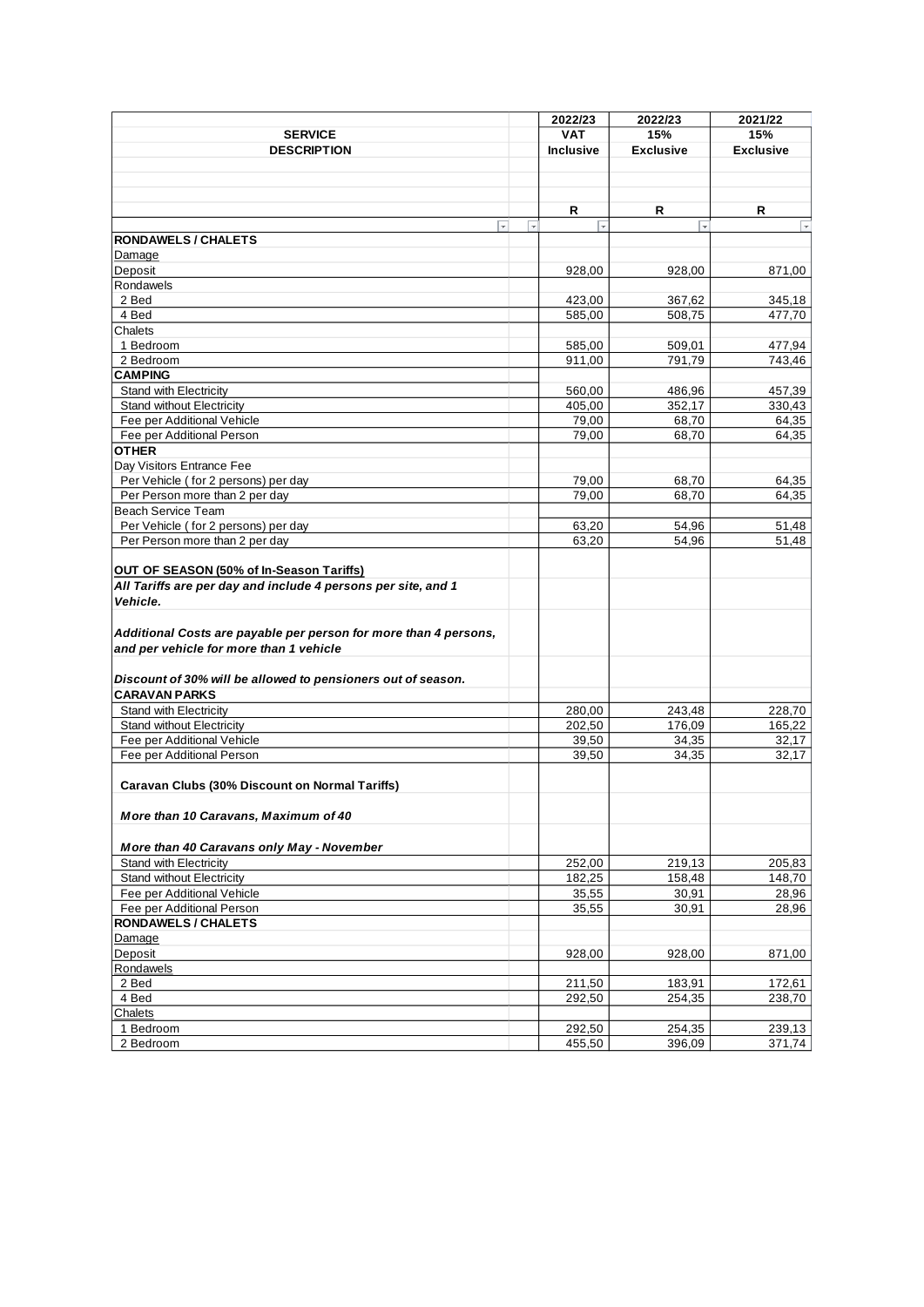|                                                        |                          | 2022/23    | 2022/23                 | 2021/22          |
|--------------------------------------------------------|--------------------------|------------|-------------------------|------------------|
| <b>SERVICE</b>                                         |                          | <b>VAT</b> | 15%                     | 15%              |
| <b>DESCRIPTION</b>                                     |                          | Inclusive  | <b>Exclusive</b>        | <b>Exclusive</b> |
|                                                        |                          |            |                         |                  |
|                                                        |                          |            |                         |                  |
|                                                        |                          |            |                         |                  |
|                                                        |                          | R.         | R                       | R                |
| $\overline{\phantom{a}}$                               | $\overline{\phantom{a}}$ | l v        | $\overline{\mathbf{v}}$ |                  |
| <b>Monthly Tariff</b>                                  |                          |            |                         |                  |
| Not Applicable In Season (Normal Tariffs Apply)        |                          |            |                         |                  |
|                                                        |                          |            |                         |                  |
| Additional Persons pay full tariff per day             |                          |            |                         |                  |
|                                                        |                          |            |                         |                  |
| Additional Vehicles pay full tariff per day            |                          |            |                         |                  |
|                                                        |                          |            |                         |                  |
| Up to 31 Days and not more than 90 days                |                          |            |                         |                  |
| Chalets                                                |                          |            |                         |                  |
|                                                        |                          |            |                         |                  |
| 1 Bedroom only 3 people per chalet and 1 vehicle       |                          | 3 476,00   | 3 0 2 2 , 3 2           | 2837,86          |
|                                                        |                          |            |                         |                  |
| 2 Bedroom only 5 people per chalet and 1 vehicle       |                          | 4 055,00   | 3 5 26, 04              | 3 3 1 0 , 8 3    |
| <b>CAMPING</b>                                         |                          |            |                         |                  |
| <b>Stand with Electricity</b>                          |                          | 280,00     | 243,48                  | 228,70           |
| <b>Stand without Electricity</b>                       |                          | 202,50     | 176,09                  | 165,22           |
| Fee per Additional Vehicle                             |                          | 39,50      | 34,35                   | 32,17            |
| Fee per Additional Person                              |                          | 39,50      | 34.35                   | 32,17            |
| <b>OTHER</b>                                           |                          |            |                         |                  |
| Day Visitors Entrance Fee                              |                          |            |                         |                  |
| Per Vehicle                                            |                          | 39,50      | 34,35                   | 32,17            |
| Per Person                                             |                          | 39,50      | 34,35                   | 32,17            |
| <b>Beach Service Team</b>                              |                          |            |                         |                  |
| Per Vehicle                                            |                          | 31,60      | 27,48                   | 25,74            |
| Per Person<br><b>Monthly Tariff</b>                    |                          | 31,60      | 27,48                   | 25,74            |
|                                                        |                          |            |                         |                  |
| <b>Not Applicable In Season (Normal Tariffs Apply)</b> |                          |            |                         |                  |
|                                                        |                          |            |                         |                  |
| Tariff includes 4 persons per site, and 1 Vehicle.     |                          |            |                         |                  |
|                                                        |                          |            |                         |                  |
| Additional Persons pay full tariff per day             |                          |            |                         |                  |
|                                                        |                          |            |                         |                  |
| Additional Vehicles pay full tariff per day            |                          |            |                         |                  |
| Up to 30 Days                                          |                          | 3 572,00   | 3 106,04                | 2916,47          |
| Longer than 30 Days                                    |                          | 2 317,00   | 2014.46                 | 1891,51          |
|                                                        |                          |            |                         |                  |
|                                                        |                          |            |                         |                  |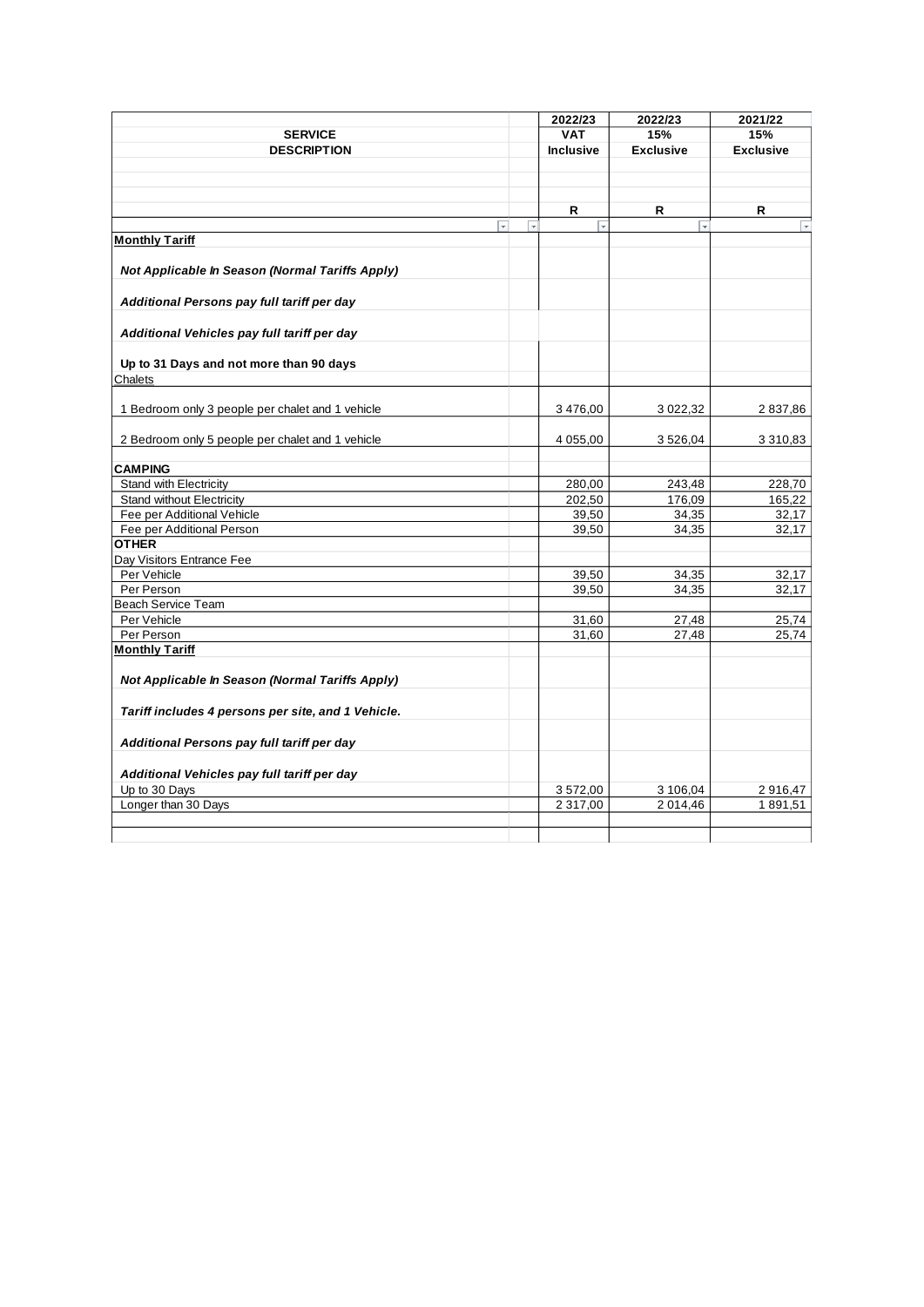#### **ORDINARY COUNCIL MEETING**

#### **FINANCE**

#### **DATE: 31 MAY 2022 ITEM: 22/05/F8**

# **COMMUNITY SERVICES DIRECTORATE: REVISION OF TARIFFS, FEES AND CHARGES FOR THE 2022/23 FINANCIAL YEAR**

#### 1. Purpose

The purpose of this report is to request approval of the proposed tariffs, fees and charges for the 2022/23 financial year.

#### 2. Background

Directorates, in consultation with the Chief Financial Officer are required to review fees and charges, at least once a year.

Environmental Management Fees and Impact of Tariff increases

A tariff increases of 7% is proposed for the environmental management fee, as from 1 July 2022.

Environmental Management Fund is required to deal with Environmental compliance as per the National Environmental Management Act (NEMA). The National Environmental Management Act 107 of 1998 (NEMA) is the overarching law which establishes sound environmental principles upon which all other environmental laws are based.

NEMA does seek to regulate and protect the biodiversity, the air, the ground and the water from all forms of unjustifiable environmental degradation in a broad and all-encompassing manner

Municipalities are required to take responsibility for the environmental and health and safety consequences of a policy, program, project, product, process, service or activity throughout its life cycle, i.e. from cradle-to-grave. • The costs of remedying pollution, environmental degradation, consequent adverse health effects and of preventing, controlling or minimising further pollution, environmental damage or adverse health effects must be paid for by those responsible for harming the environment.

Specific areas to be protected by the municipality includes but are not limited to:

Coastal area (dunes, Spits, estuaries, blue flag areas, etc) Inland (estuaries, nature reserves, parks, open spaces, wetlands, streets etc) Formal and informal housing developments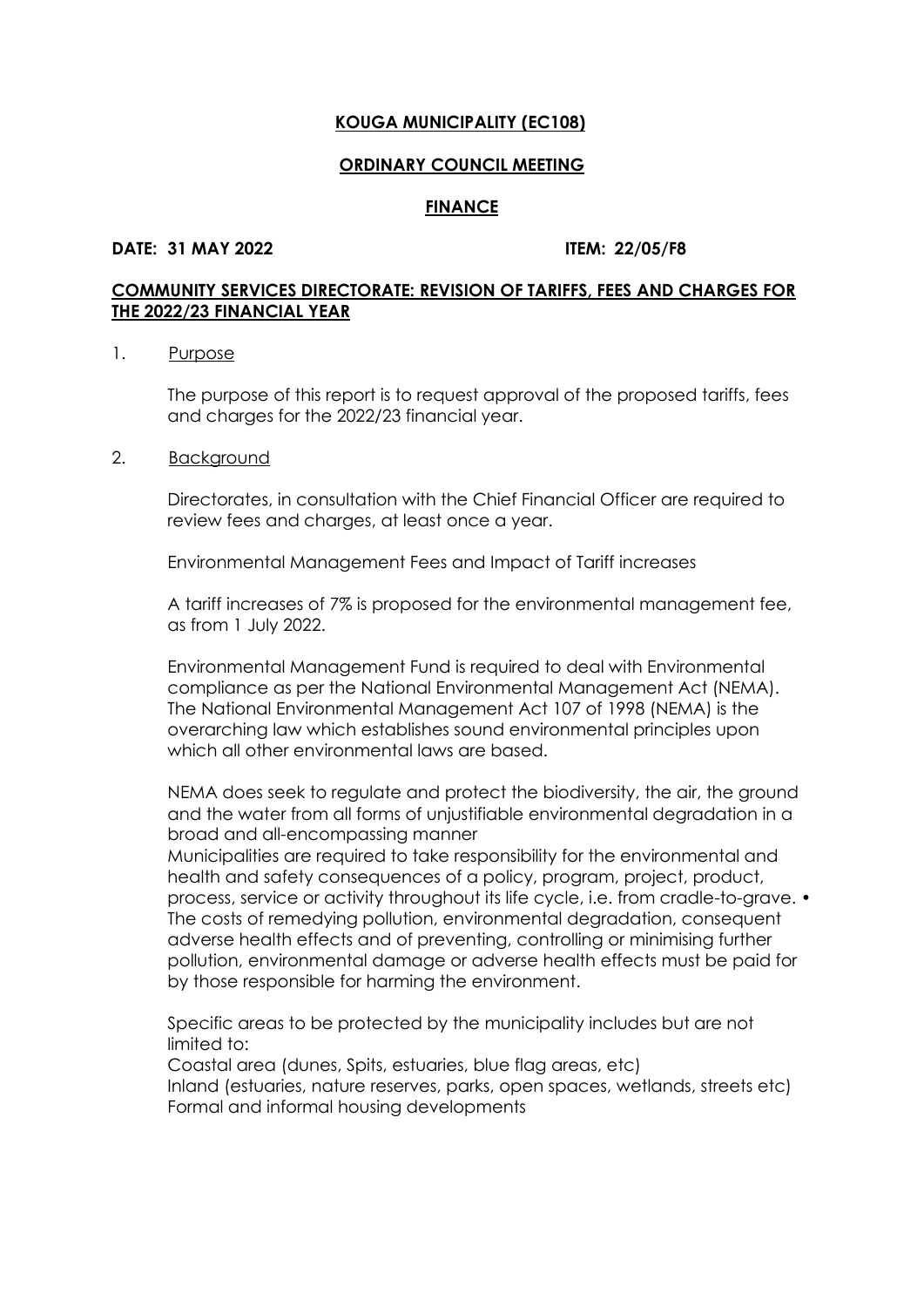Other issues addressed in NEMA are Pollution control (illegal dumping, education and awareness – capacity building, air and water quality management, waste disposal and landfill management)

To be able to comply with NEMA the municipality needs to do repairs and maintenance of infrastructure, build new infrastructure, hire fleet and plant, do awareness campaigns – International and National environmental days) The following controls and measures must be in place in order to demonstrate compliance:

- Knowledge and awareness of all environmental laws;
- Controls in place to prevent pollution and ecological degradation;
- Sound environmental management plans and practices in place;
- Awareness of all environmental principles;
- Cradle-to-grave approach;
- Clean production processes;
- EIAs and RODs in place where required;
- Sound and up-to-date policies and procedures;
- Minimisation of environmental unfriendly processes and practices

The tariffs, fees and charges have been reviewed as reflected in Annexure 'E'.

- 3. Recommendation
- 3.1 That the Council, by resolution taken by majority of its full number, and in terms of Sections 30(2) and 93(4) of the Local Government: Municipal Structures Act, Act 117 of 1998 (as amended), read in conjunction with Chapter 4 of the Local Government: Municipal Finance Management Act, Act 56 of 2003, adopts the proposed tariffs, fees and charges for the Community Services Directorate, reflected as reflected in **Annexure 'E',** with effect from 1 July 2022.
- 3.2 That the Environmental management Fee be utilised as follows:
	- Coastal area (dunes, Spits, estuaries, blue flag areas, etc)
	- Inland (estuaries, nature reserves, parks, open spaces, wetlands, streets etc)
	- Formal and informal environmental developments waste collection and minimisation services, health and environmental management
	- Pollution control including illegal dumping, education and awareness capacity building, air and water quality management, waste disposal and landfill management
	- Any Environmental compliance requirements in line with NEMA.

| Item prepared by: Manager Budget & Treasury |  |
|---------------------------------------------|--|
| Item approved by: Chief Financial Officer   |  |
| Item endorsed by the Municipal Manager      |  |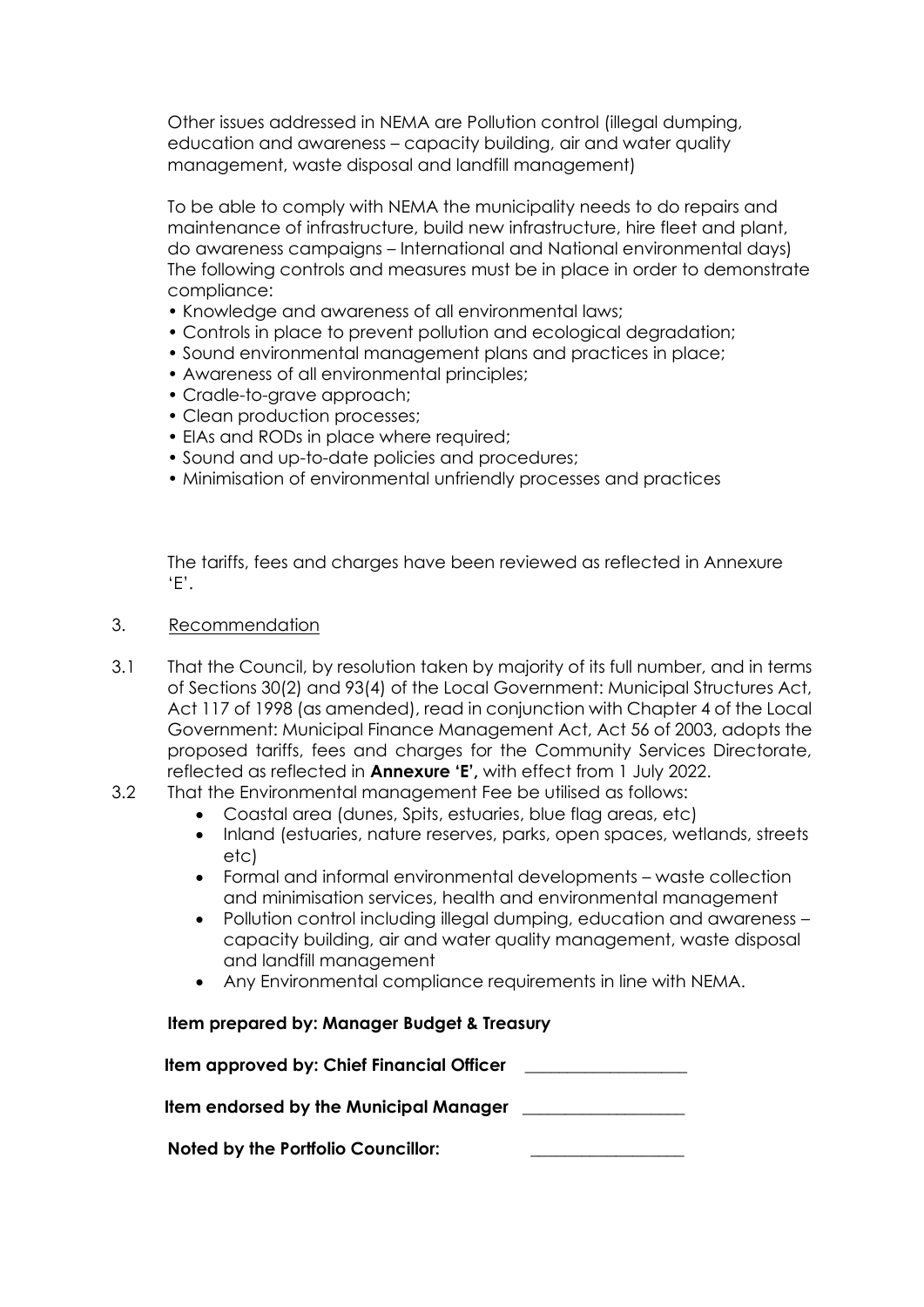|                                                               |     | 2022/23    | 2022/23          | 2021/22          |
|---------------------------------------------------------------|-----|------------|------------------|------------------|
| <b>SERVICE</b>                                                |     | <b>VAT</b> | 15%              | 15%              |
| <b>DESCRIPTION</b>                                            |     | Inclusive  | <b>Exclusive</b> | <b>Exclusive</b> |
|                                                               |     |            |                  |                  |
|                                                               |     |            |                  |                  |
|                                                               |     |            |                  |                  |
|                                                               |     | R          | R                | R                |
|                                                               |     |            |                  |                  |
| <b>CEMETERIES</b>                                             | 110 |            |                  |                  |
|                                                               |     |            |                  |                  |
|                                                               |     |            |                  |                  |
| This tariff is applicable for all Cemeteries within the Kouga |     |            |                  |                  |
| Jurisdictional Area                                           |     |            |                  |                  |
|                                                               |     |            |                  |                  |
|                                                               |     |            |                  |                  |
| <b>Adult graves</b>                                           |     |            |                  |                  |
| <b>Grave Plot</b>                                             |     | 499,00     | 434,02           | 434,02           |
| Dig & Fill Grave                                              |     | 1 054,00   | 916,74           | 860,79           |
| Dig Grave                                                     |     | 887,00     | 771,20           | 724,13           |
| <b>Fill Grave</b>                                             |     | 356,00     | 309,17           | 290,30           |
| Reinter & Fill Grave                                          |     | 996,00     | 866,11           | 813,25           |
| <b>Extra Depth</b>                                            |     | 229,00     | 199,29           | 187,13           |
| Children graves                                               |     |            |                  |                  |
| <b>Grave Plot</b>                                             |     | 333,00     | 289,24           | 271,58           |
| Dig & Fill Grave                                              |     | 684,00     | 594.93           | 571,50           |
| Dig Grave                                                     |     | 650,00     | 565,42           | 543,15           |
| Fill Grave                                                    |     | 230,00     | 200,07           | 192,19           |
| Reinter & Fill Grave                                          |     | 644,00     | 560,19           | 538,12           |
| Other                                                         |     |            |                  |                  |
| Niche                                                         |     | 144,00     | 125,31           | 120,37           |
| <b>Tombstone Application</b>                                  |     | 281,00     | 244,29           | 234,67           |
| Wall of Remembrance                                           |     | 337,00     | 292,73           | 281,20           |
| Kerbing                                                       |     |            |                  |                  |
| Barrier Stones per metre                                      |     | 387,00     | 336,95           | 323,68           |
| Roll Over Stones per metre                                    |     | 286,00     | 248,51           | 238,72           |
|                                                               |     |            |                  |                  |
|                                                               |     |            |                  |                  |
| <b>ENVIRONMENTAL HEALTH</b>                                   | 210 |            |                  |                  |
|                                                               |     |            |                  |                  |
| <b>APPLICATION FEES</b>                                       |     |            |                  |                  |
| <b>Business Licence</b>                                       |     | 91,00      | 79,03            | 75,92            |
| <b>Traditional Slaughtering</b>                               |     | 153,00     | 132,82           | 127,59           |
| Exhumations                                                   |     | 2 382,00   | 2 070,46         | 1988,92          |
|                                                               |     |            |                  |                  |
| <b>CERTIFICATES</b>                                           |     |            |                  |                  |
| Certificate of Acceptability/Competence                       |     | 193,00     | 167,42           | 160,83           |
| <b>Condemnation Certificate</b>                               |     | 193,00     | 167,42           | 160,83           |
| Health Certificate                                            |     | 193,00     | 167,42           | 160,83           |
|                                                               |     |            |                  |                  |
| <b>HAWKERS STANDS PER MONTH</b>                               |     |            |                  |                  |
| Arts & Crafts                                                 |     | 116,00     | 100,46           | 96,50            |
| Fruit & Vegetables                                            |     | 174,00     | 150,69           | 144,75           |
| Clothing Jewellery, etc                                       |     | 395,00     | 342,66           | 329,17           |
| 2nd Hand goods                                                |     | 174,00     | 150,69           | 144,75           |
|                                                               |     |            |                  |                  |
|                                                               |     |            |                  |                  |
| <b>SEASONAL HAWKERS STAND PER DAY</b>                         |     |            |                  |                  |
|                                                               |     |            |                  |                  |
|                                                               |     |            |                  |                  |
| In Season 15 December -15 January and Easter Week end         |     |            |                  |                  |
| Arts & Crafts                                                 |     | 98,00      | 84,83            | 81,49            |
| Fruit & Vegetables                                            |     | 165,00     | 142,87           | 137,24           |
| Clothing Jewellery, etc                                       |     | 98,00      | 84,83            | 81,49            |
| 2nd Hand goods                                                |     | 98,00      | 84,83            | 81,49            |
| Food stalls                                                   |     | 289,00     | 250,97           | 241,08           |
| Movable trading (push trolleys) per trolley                   |     | 50,00      |                  |                  |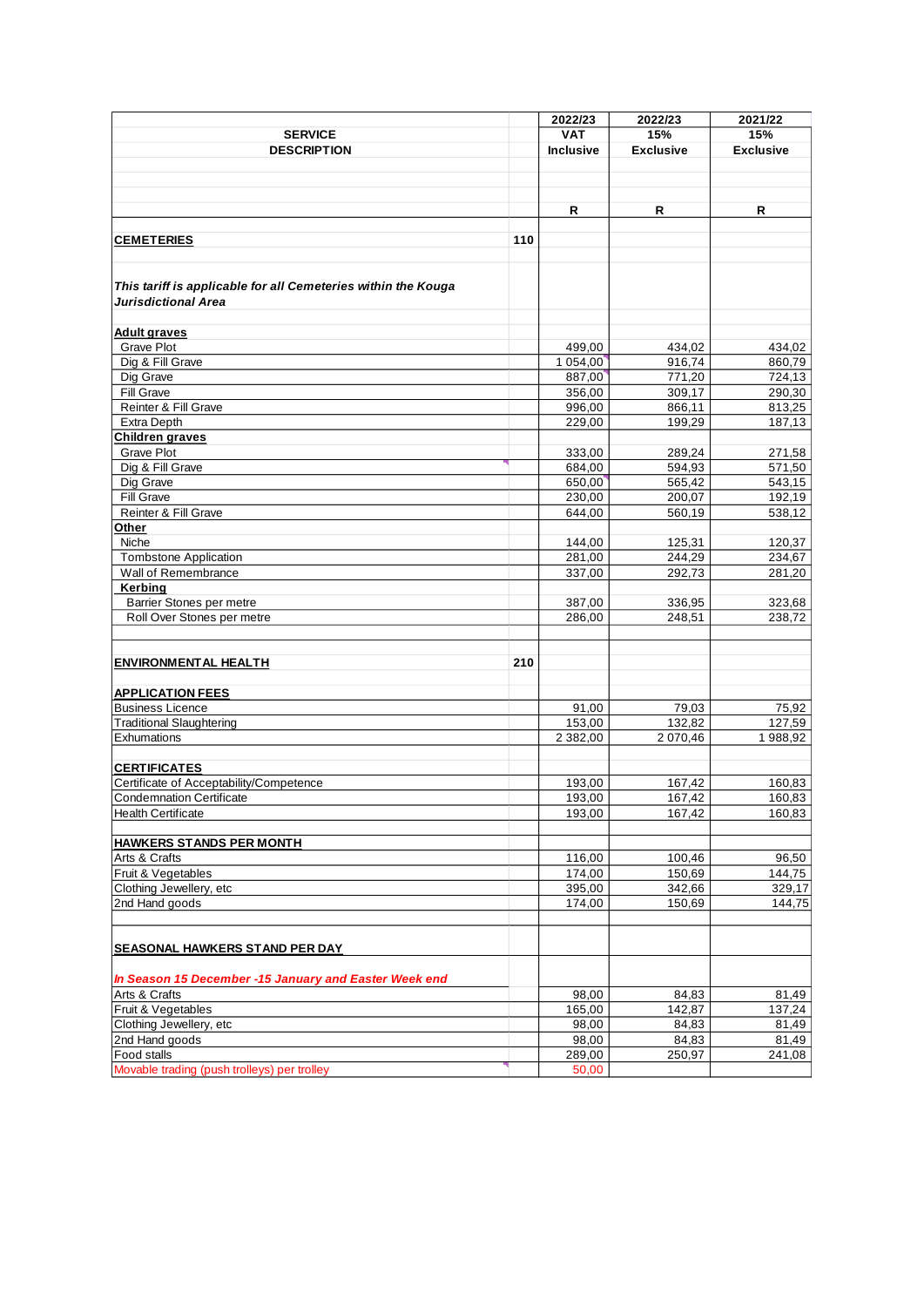|                                                                                  |     | 2022/23          | 2022/23               | 2021/22               |
|----------------------------------------------------------------------------------|-----|------------------|-----------------------|-----------------------|
| <b>SERVICE</b>                                                                   |     | <b>VAT</b>       | 15%                   | 15%                   |
| <b>DESCRIPTION</b>                                                               |     | <b>Inclusive</b> | <b>Exclusive</b>      | <b>Exclusive</b>      |
|                                                                                  |     |                  |                       |                       |
|                                                                                  |     |                  |                       |                       |
|                                                                                  |     |                  |                       |                       |
|                                                                                  |     | R                | R                     | R                     |
|                                                                                  |     |                  |                       |                       |
| <b>ENVIRONMENTAL MANAGEMENT FEE</b>                                              | 731 |                  |                       |                       |
|                                                                                  |     |                  |                       |                       |
| Undeveloped erven                                                                |     | 587.00           | 509.75                | 476.41                |
|                                                                                  |     |                  |                       |                       |
| Domestic<br>Households                                                           |     | 49.00            | 42.49                 | 39.71                 |
|                                                                                  |     |                  |                       |                       |
| Free Basic Services to Registered Indigent Consumers                             |     | $-49.00$         | $-42.49$              | $-39.71$              |
| Multi Dwelling Units (per Unit)                                                  |     | 49.00            | 42.48                 | 39.70                 |
| Skips                                                                            |     | 236.00           | 204.57                | 191.19                |
| Commercial                                                                       |     |                  |                       |                       |
| Small                                                                            |     | 431.00           | 374.49                | 349.99                |
| Medium                                                                           |     | 569.00           | 494.10                | 461.78                |
| Medium (3 Removals)                                                              |     | 724.00           | 629.37                | 588.19                |
|                                                                                  |     | 921.00           | 800.40                | 748.04                |
| Large                                                                            |     |                  |                       |                       |
| <b>Skips</b>                                                                     |     | 921.00           | 800.40                | 748.04                |
| <b>LIBRARY</b>                                                                   | 500 |                  |                       |                       |
|                                                                                  |     |                  |                       |                       |
| This tariff is applicable for all Libraries within the Kouga Jurisdictional Area |     |                  |                       |                       |
| Lost                                                                             |     |                  |                       |                       |
| <b>Books</b>                                                                     |     |                  |                       |                       |
| Note that this amount is determined by the value of the actual item              |     | Plus VAT         | <b>Sundry Amounts</b> | <b>Sundry Amounts</b> |
| <b>Fines</b>                                                                     |     |                  |                       |                       |
| <b>Books</b>                                                                     |     |                  |                       |                       |
| Per day                                                                          |     | 0.38             | 0.34                  | 0.33                  |
| 3 Months or Longer                                                               |     | 156.00           | 135.87                | 130.52                |
| Photo copies                                                                     |     |                  |                       |                       |
| <b>Black</b>                                                                     |     |                  |                       |                       |
| A <sub>3</sub>                                                                   |     | 2.00             | 1.48                  | 1.42                  |
| A4                                                                               |     | 1.00             | 0.98                  | 0.95                  |
| Colour                                                                           |     |                  |                       |                       |
| A <sub>3</sub>                                                                   |     | 19.00            | 16.59                 | 15.94                 |
| A4                                                                               |     | 6.00             | 5.54                  | 5.32                  |
| Other                                                                            |     |                  |                       |                       |
|                                                                                  |     |                  |                       |                       |
| Visitors Administration Fee                                                      |     | 24.00            | 21.01                 | 20.18                 |
| Duplicate Membership Cards                                                       |     | 24.00            | 21.01                 | 20.18                 |
| Third replacement of cards                                                       |     | 46.00            | 40.00                 | 38.26                 |
| More than 3 replacement of Cards                                                 |     | 69.00            | 60.00                 | 57.39                 |
| <b>Deposit</b>                                                                   |     |                  |                       |                       |
| Per Book (Visitors)                                                              |     | 114.00           | 114.00                | 109.00                |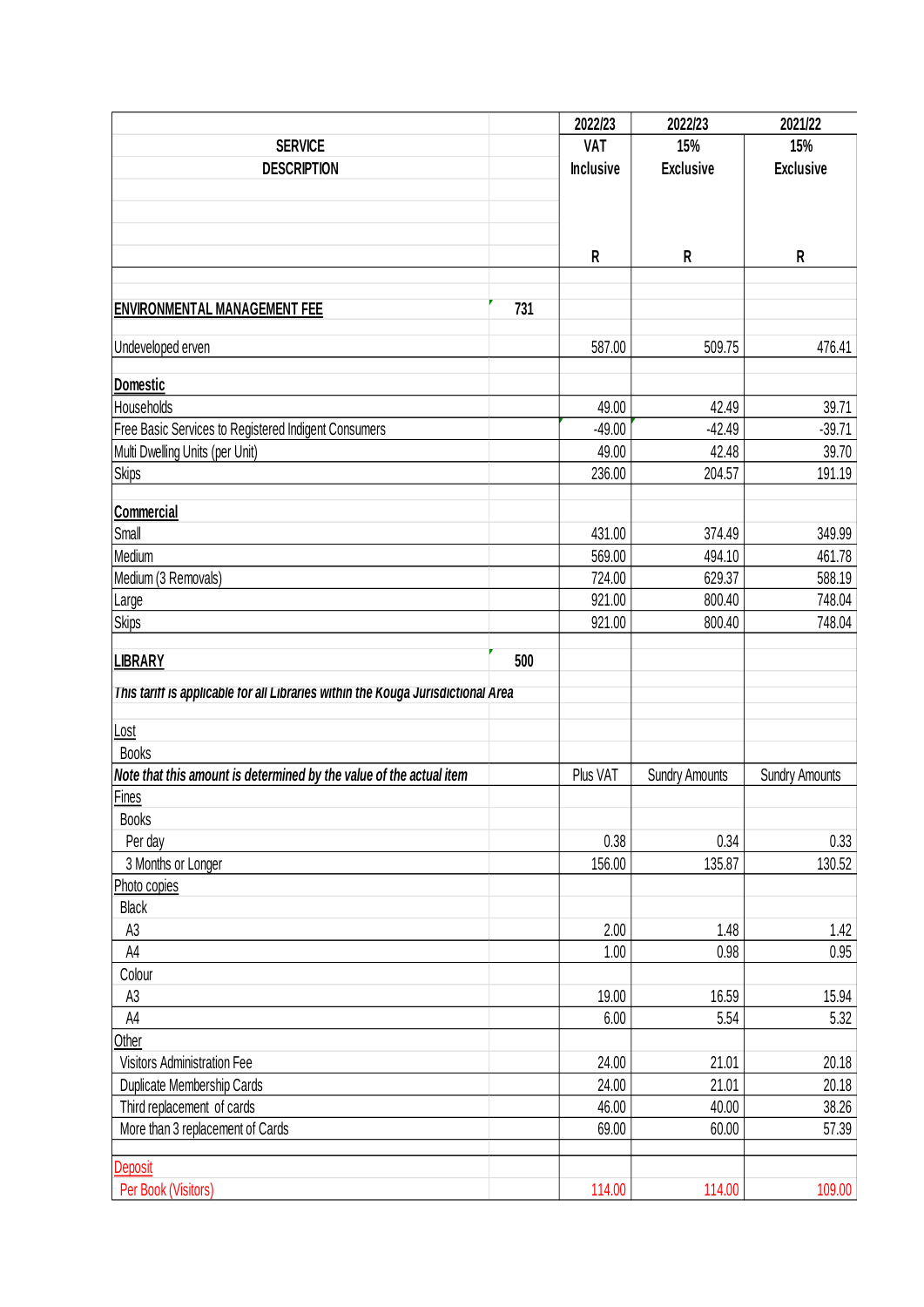|                                                                      |     | 2022/23          | 2022/23          | 2021/22          |
|----------------------------------------------------------------------|-----|------------------|------------------|------------------|
| <b>SERVICE</b>                                                       |     | <b>VAT</b>       | 15%              | 15%              |
| <b>DESCRIPTION</b>                                                   |     | <b>Inclusive</b> | <b>Exclusive</b> | <b>Exclusive</b> |
|                                                                      |     |                  |                  |                  |
|                                                                      |     |                  |                  |                  |
|                                                                      |     |                  |                  |                  |
|                                                                      |     | R                | R                | R                |
| <b>PARKS AND OPEN SPACES</b>                                         | 680 |                  |                  |                  |
|                                                                      |     |                  |                  |                  |
| Cleaning of plots : Grass only (per m <sup>2</sup> )                 |     | 5,00             | 4,20             | 4,04             |
| : Lightly overgrown (per m <sup>2</sup> )                            |     | 10,00            | 8,43             | 8,09             |
| : Medium overgrown (per m <sup>2</sup> )                             |     | 17,00            | 14,74            | 14,16            |
| : Heavily overgrown (per m <sup>2</sup> )                            |     | 29,00            | 25,28            | 24,28            |
| Removal of branches & rubble per load not greater than 9 cubic metre |     | 2 525,00         | 2 195,78         | 2 109,30         |
| Removal of green waste (more than 2 bags, up to 5 bags)              |     | 300,00           |                  |                  |
| Removal of branches only (truck load)                                |     | 500,00           |                  |                  |
|                                                                      |     |                  |                  |                  |
| <b>POUND</b>                                                         | 710 |                  |                  |                  |
|                                                                      |     |                  |                  |                  |
|                                                                      |     |                  |                  |                  |
| Sustenance Fees -per day                                             |     |                  |                  |                  |
| Horses, Cattle & Pigs                                                |     | 186,00           | 161,42           | 155,06           |
| Sheep & Goats                                                        |     | 88,00            | 76,87            | 73,84            |
| Delivery Fee/km                                                      |     | 40.00            | 34,86            | 33,49            |
| Trespass - per day                                                   |     |                  |                  |                  |
| Horses, cattle, pigs (minimum)                                       |     | 379,00           | 329,47           | 316,50           |
| Sheep, goats (minimum)                                               |     | 379,00           | 329,47           | 316,50           |
| Pound fees per day                                                   |     |                  |                  |                  |
| Horses, cattle, ostriches & pigs per head                            |     | 113,00           | 98,40            | 94,52            |
| Goats and sheep per head                                             |     | 32,00            | 27,64            | 26,55            |
|                                                                      |     |                  |                  |                  |
|                                                                      |     |                  |                  |                  |
|                                                                      |     |                  |                  |                  |
| <b>PROTECTION SERVICES</b>                                           | 710 |                  |                  |                  |
|                                                                      |     |                  |                  |                  |
|                                                                      |     |                  |                  |                  |
| Towage fees                                                          |     | Plus VAT         | COST +20%        | COST +20%        |
| Storage fees per day (Sold after 3 months)                           |     | 49,00            | 42,41            | 40.74            |
| Storage fees per day - exceeding 30 days                             |     | 113,00           | 98,48            | 94,60            |
| Enquiries vehicle accident                                           |     | 180,00           | 156,27           | 150,11           |
| Selling of Vehicles on a site approved by Council (Per Day)          |     | 96,00            | 83,71            | 80,42            |
| <b>Traffic Assistance</b>                                            |     |                  |                  |                  |
| Events (Per Hour)                                                    |     | 384,00           | 333,73           | 320,59           |
| Funerals (Flat Rate)                                                 |     | 673,00           | 584,87           | 561,83           |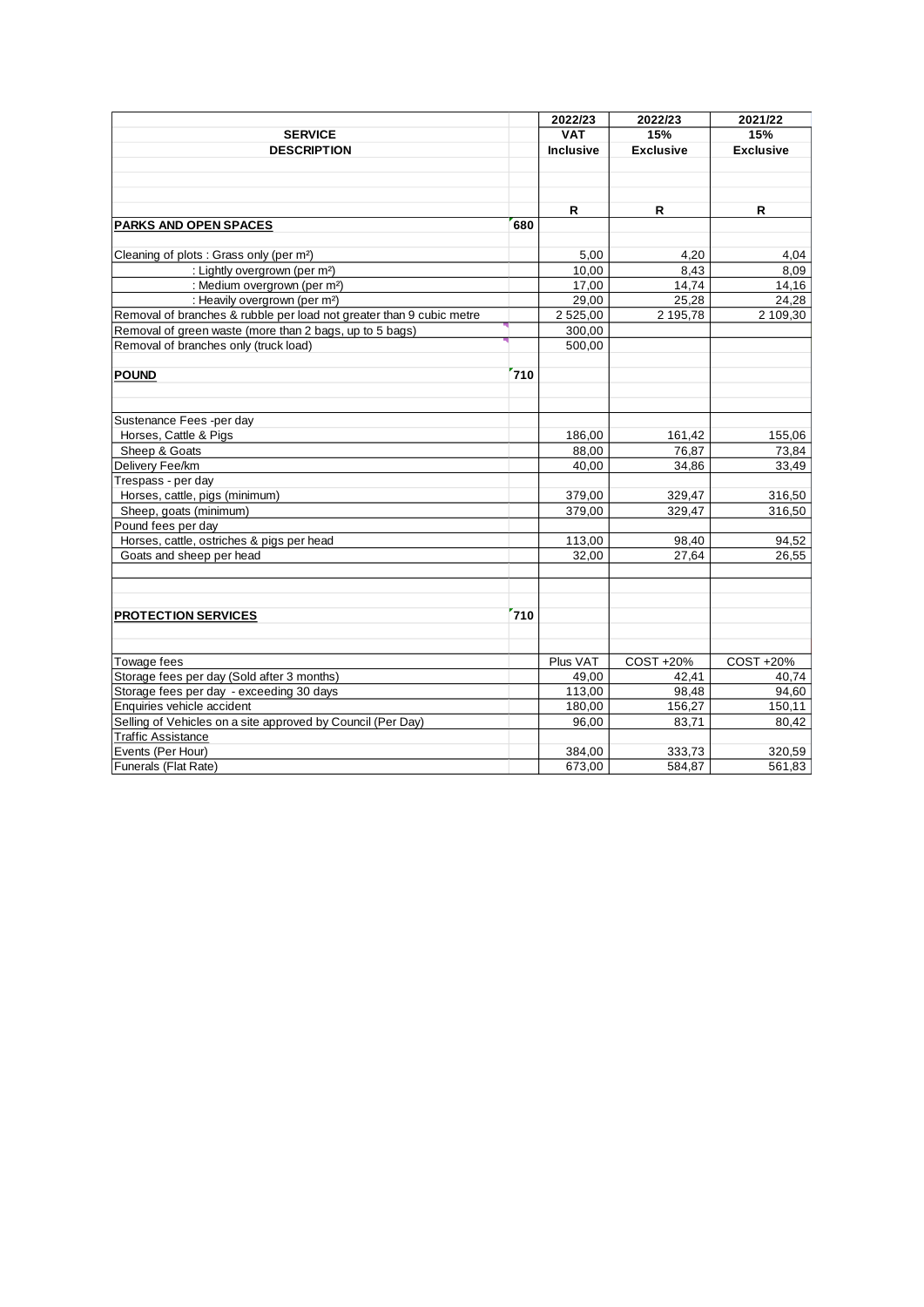|                                                           |     | 2022/23          | 2022/23          | 2021/22          |
|-----------------------------------------------------------|-----|------------------|------------------|------------------|
| <b>SERVICE</b>                                            |     | <b>VAT</b>       | 15%              | 15%              |
| <b>DESCRIPTION</b>                                        |     | <b>Inclusive</b> | <b>Exclusive</b> | <b>Exclusive</b> |
|                                                           |     |                  |                  |                  |
|                                                           |     |                  |                  |                  |
|                                                           |     |                  |                  |                  |
|                                                           |     | R                | R                | R                |
| <b>REFUSE</b>                                             | 730 |                  |                  |                  |
| <b>REMOVAL</b>                                            |     |                  |                  |                  |
|                                                           |     |                  |                  |                  |
| <b>Domestic</b>                                           |     |                  |                  |                  |
| Households                                                |     | 240.00           | 208.53           | 194.88           |
| Free Basic Services to Registered Indigent Consumers      |     | $-184.00$        | $-208.53$        | $-194.88$        |
| Multi Dwelling Units (per Unit)                           |     | 181.00           | 157.13           | 146.85           |
| <b>Skips</b>                                              |     | 3,317.00         | 2,884.35         | 2,695.65         |
| Skips at Old Age Homes (per removal)                      |     | 2.217.00         | 1.927.83         | 1.801.74         |
| Commercial                                                |     |                  |                  |                  |
| Small                                                     |     | 240.00           | 208.53           | 194.88           |
| Medium                                                    |     | 478.00           | 415.58           | 388.40           |
| Medium (3 Removals)                                       |     | 1,196.00         | 1,039.70         | 971.68           |
| Medium (6 Removals)                                       |     | 2,582.00         | 2,244.86         | 2,098.00         |
| Large                                                     |     | 2,390.00         | 2,077.92         | 1,941.98         |
| <b>Skips</b>                                              |     | 2,217.00         | 1,927.83         | 1,801.74         |
| <b>Skips</b>                                              |     |                  |                  |                  |
|                                                           |     |                  |                  |                  |
| <b>WASTE DISPOSAL - WEIGHBRIDGE</b>                       |     |                  |                  |                  |
| Domestic and General Waste                                |     |                  |                  |                  |
| Domestic and General Waste above 800kg                    |     | $\blacksquare$   | $\blacksquare$   | $\mathbf{r}$     |
| <b>Business Waste</b>                                     |     | $\blacksquare$   | $\blacksquare$   | $\blacksquare$   |
| <b>Industrial Waste</b>                                   |     | $\blacksquare$   | $\overline{a}$   | $\blacksquare$   |
| Clean Compost                                             |     |                  |                  |                  |
| Clean Compost above 100kg                                 |     | $\blacksquare$   | $\blacksquare$   | $\blacksquare$   |
| Mixed General and Garden Waste                            |     | $\blacksquare$   | $\blacksquare$   | $\blacksquare$   |
| Rubble/Rock/Concrete per ton                              |     | $\blacksquare$   |                  |                  |
| Clean Rubble and Soil                                     |     |                  |                  |                  |
| Material suitable for use as Cover and Sorted Recyclables |     |                  |                  |                  |
| <b>SUNDRY CHARGES / REMOVALS</b>                          |     |                  |                  |                  |
| 240 Litre Wheely-bin                                      |     | 613.00           | 532.64           | 497.79           |
| Condemnation - removal and disposal of food, animals, etc |     | 2,158.00         | 1.876.70         | 1,753.92         |
| <b>Augmentation Fees</b>                                  |     |                  |                  |                  |
| Refuse                                                    |     | 2.661.00         | 2.313.71         | 2,570.79         |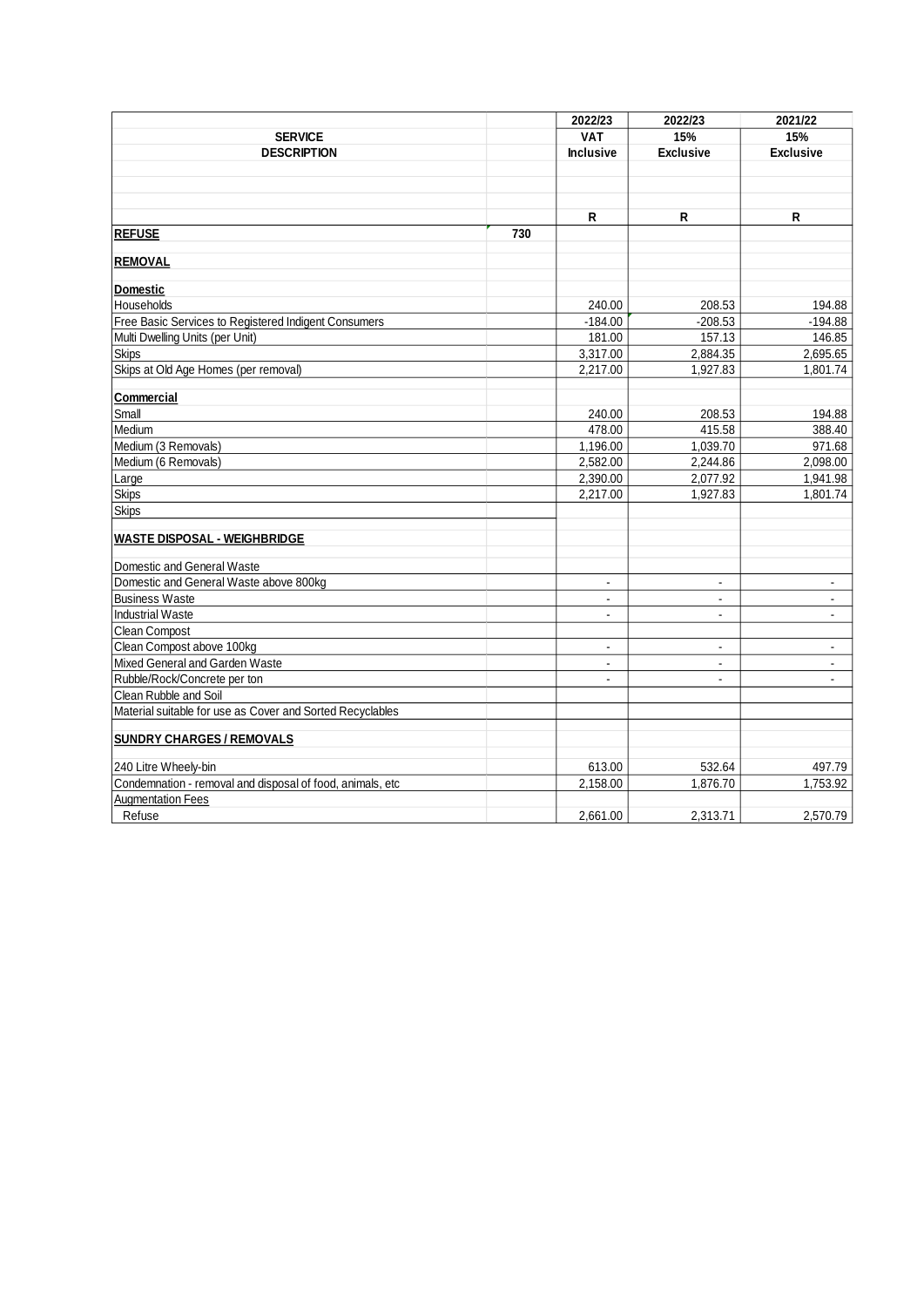| <b>SUNDRY CHARGES / REMOVALS</b>                                |     |            |               |            |          |
|-----------------------------------------------------------------|-----|------------|---------------|------------|----------|
|                                                                 |     |            |               |            |          |
| 240 Litre Wheely-bin                                            |     | 572,00     | 497,79        | 465,23     | 7,00     |
| Condemnation - removal and disposal of food, animals, etc       |     | 2 017,00   | 1753,92       | 1 639,18   | 7,00     |
| <b>Augmentation Fees</b>                                        |     |            |               |            |          |
| Refuse                                                          |     | 2 956,00   | 2570,79       | 2 856,43   | $-10,00$ |
|                                                                 |     |            |               |            |          |
| <b>WATERWAYS</b>                                                | 990 |            |               |            |          |
| <b>Licence Fees per Annum</b>                                   |     |            |               |            |          |
| Non Riparian Levy Owners                                        |     | 1978,00    | 1719,96       | 1 622,60   | 6,00     |
| (Riparian Levy Owners first boat free)                          |     |            |               |            |          |
| Riparian Levy Owners (for boats in addition to first free boat) |     | 1724,00    | 1 499,22      | 1 427,83   | 5,00     |
| <b>Commercial Operators</b>                                     |     | 4 350,00   | 3782,82       | 3 502,61   | 8,00     |
| <b>Riparian Commercial Operators</b>                            |     | 3 447,00   | 2 9 9 7 , 5 2 | 2854,78    | 5,00     |
| <b>Moorings</b>                                                 |     |            |               |            |          |
| <b>Permanent Moorings</b>                                       |     |            |               |            |          |
| Annually                                                        |     | 7 537,00   | 6 240,87      | 6 240,87   | 5,00     |
| <b>Bi-Annually</b>                                              |     | 5 5 28,00  | 4 807,18      | 4 578,26   | 5,00     |
| Non Permanent Moorings                                          |     |            |               |            |          |
| Monthly                                                         |     | 3 151,00   | 2740,05       | 2 609,57   | 5,00     |
| <b>Riparian Levy</b>                                            |     |            |               |            |          |
| Per Annum                                                       |     | 4 599,00   | 3 999,13      | 3 808,70   | 5,00     |
| (Riparian Levy Owners first boat licence free)                  |     | $-1978,00$ | $-1719,96$    | $-1622,60$ | 5,00     |
|                                                                 |     |            | Sundry        | Sundry     |          |
| Sundry Income                                                   |     | Plus VAT   | Amounts       | Amounts    |          |
| <b>Temporary Permits</b>                                        |     |            |               |            |          |
| One Day                                                         |     | 212,00     | 184,34        | 173,91     | 6,00     |
| Two to Seven Days                                               |     | 1 378,00   | 1 198,26      | 1 130,43   | 6,00     |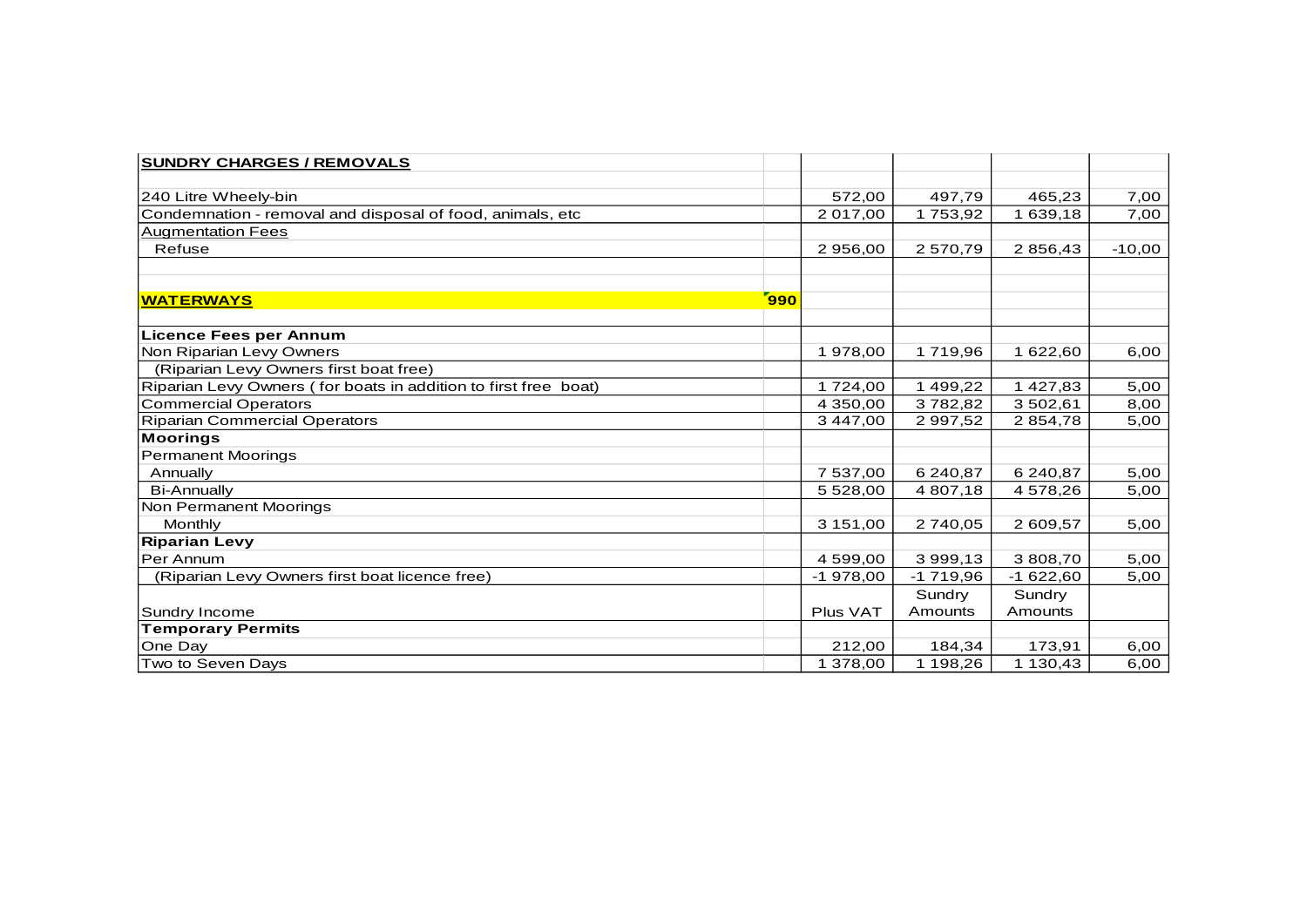# **ORDINARY COUNCIL MEETING**

### **FINANCE**

# **DATE: 31 MAY 2022 ITEM: 22/05/F9**

### **PROPOSED WATER AND SANITATION TARIFF INCREASES FOR 2022/23 FINANCIAL YEAR**

1. Purpose

The purpose of this report is to request approval for the proposed tariff increases for the Water and Sanitation Services for the 2021/22 financial year.

# **A. Water Tariff, Fees and Charges**

#### 2. Background

Factors that were taken into account in determining the required increases for 2022/23, were the following:

- Tariff increases should be sufficient to support the budget.
- Fees and charges should be cost reflective.
- The tariff increase imposed by the Nelson Mandela Bay Metropolitan Municipality, as the municipality purchases water from the Metro.

It is thus recommended that the proposed water tariffs, fees and charges for 2021/22 be increased by 7%.

# **B. Sewerage Tariffs, Fees and Charges**

#### 3. Background

Factors that were taken into account in determining the required tariff increases for 2022/23 were the following:

- Tariff increases should be sufficient to support the budget.
- Fees and charges should be cost reflective.

It is thus recommended that the proposed sewerage tariffs, fees and charges be increased by 7%.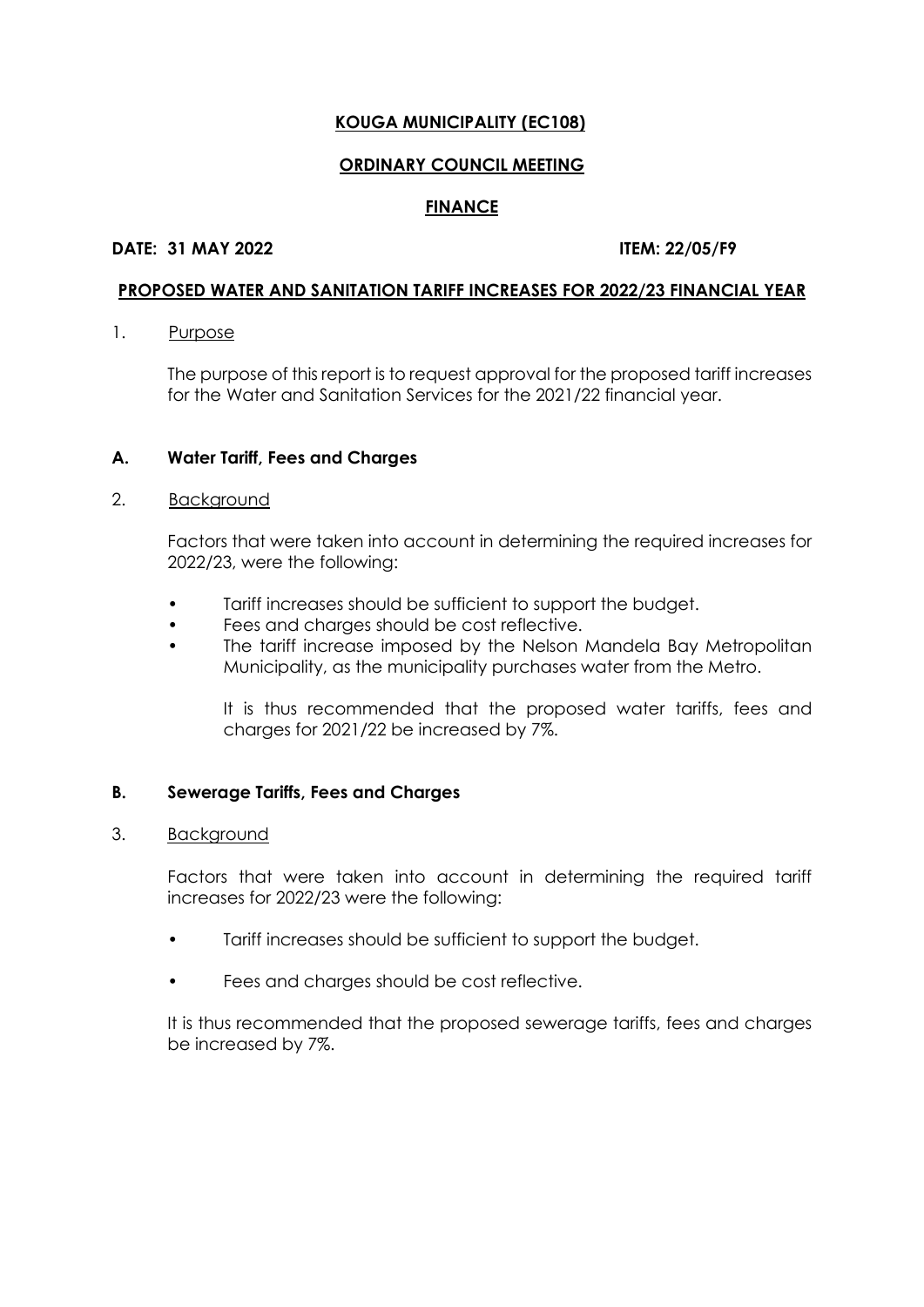### 4. Recommendation

4.1 That the Council, by resolution taken by majority of its full number, and in terms of Sections 30(2) and 93(4) of the Local Government: Municipal Structures Act, Act 117 of 1998 (as amended), read in conjunction with Chapter 4 of the Local Government: Municipal Finance Management Act, Act 56 of 2003 approves the tariffs, fees and charges in respect of Water and Sanitation Services under the control of the Municipality's Infrastructure & Engineering Directorate as reflected in **Annexure 'F'**, with effect from 1 July 2022.

# **Item prepared by: Manager Budget & Treasury**

| Item approved by: Chief Financial Officer     |  |
|-----------------------------------------------|--|
| <b>Item endorsed by the Municipal Manager</b> |  |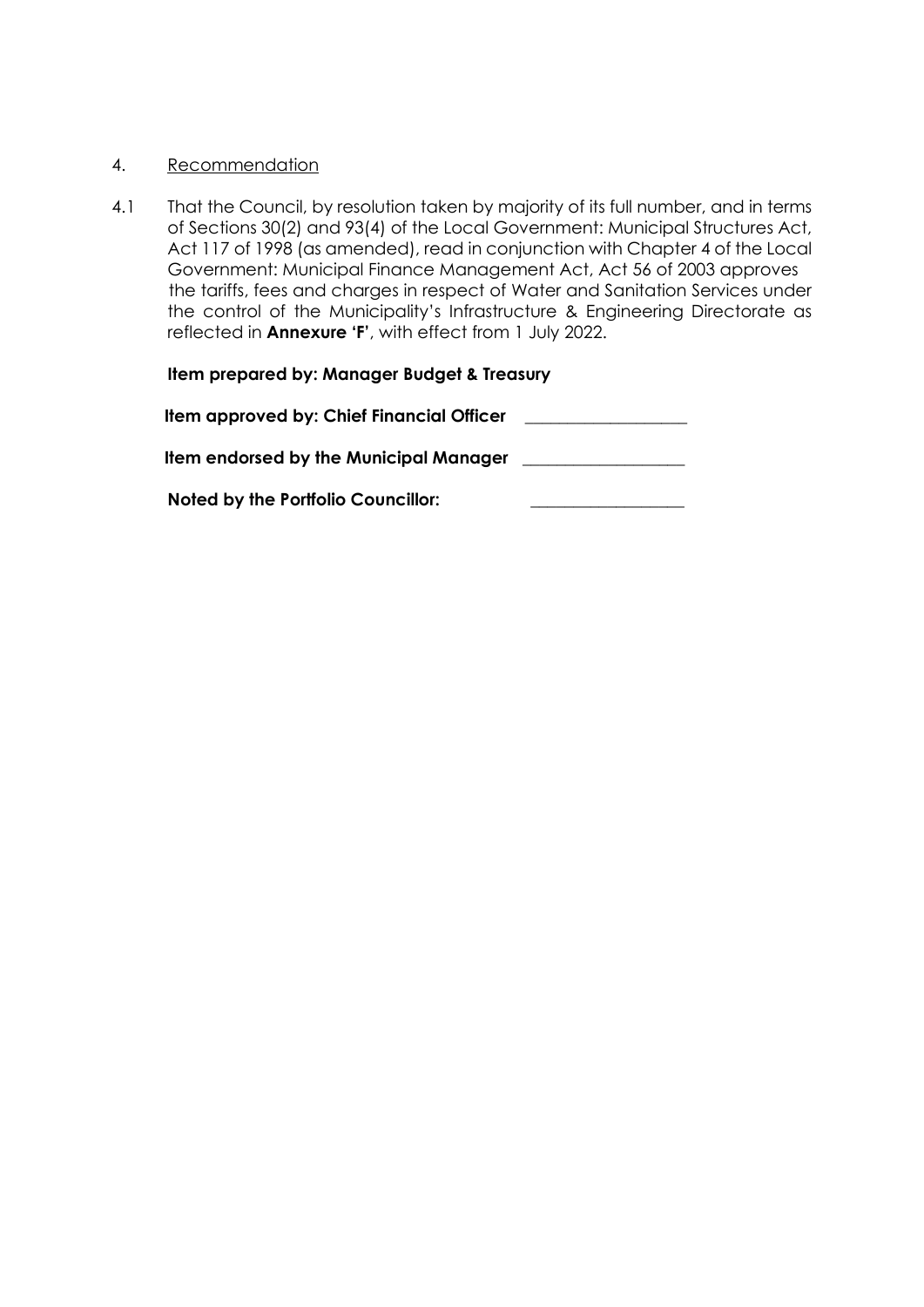|                                                                           |     | 2022/23          | 2022/23          | 2021/22          |
|---------------------------------------------------------------------------|-----|------------------|------------------|------------------|
| <b>SERVICE</b>                                                            |     | <b>VAT</b>       | 15%              | 15%              |
| <b>DESCRIPTION</b>                                                        |     | <b>Inclusive</b> | <b>Exclusive</b> | <b>Exclusive</b> |
|                                                                           |     |                  |                  |                  |
|                                                                           |     |                  |                  |                  |
|                                                                           |     | $\mathsf{R}$     | R                | R                |
| <b>PUBLIC WORKS</b>                                                       | 720 |                  |                  |                  |
| <b>Augmentation Fees</b>                                                  |     |                  |                  |                  |
| Roads and Storm Water                                                     |     | 5,464.00         | 4,751.04         | 4,751.04         |
|                                                                           |     |                  |                  |                  |
| <b>SANITATION</b>                                                         | 750 |                  |                  |                  |
| <b>CHARGE (MONTHLY)</b>                                                   |     |                  |                  |                  |
| <b>Buckets</b>                                                            |     | 189.00           | 164.55           | 153.79           |
| Free Basic Services to Registered Indigent Consumers                      |     | $-189.00$        | $-164.55$        | $-153.79$        |
|                                                                           |     |                  |                  |                  |
| <b>SEWERAGE</b>                                                           | 780 |                  |                  |                  |
| The sewerage charges are calculated on two main components per erf.       |     |                  |                  |                  |
| The first portion is based on a fixed cost for each erf and the second    |     |                  |                  |                  |
| portion is based on actual measured water consumption (hydraulic portion) |     |                  |                  |                  |
| for an erf.                                                               |     |                  |                  |                  |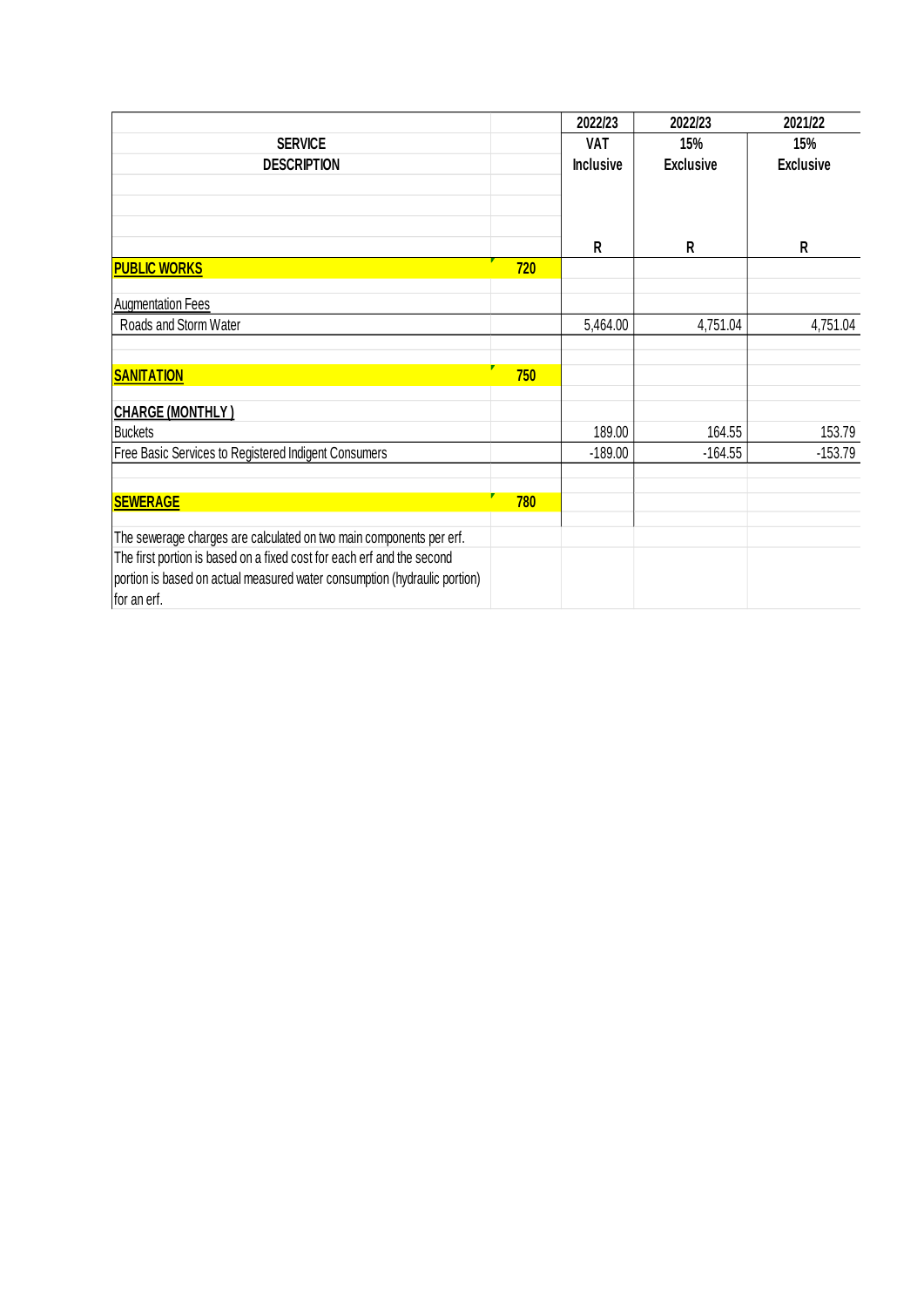|                                                                                                    | 2022/23          | 2022/23          | 2021/22          |
|----------------------------------------------------------------------------------------------------|------------------|------------------|------------------|
| <b>SERVICE</b>                                                                                     | <b>VAT</b>       | 15%              | 15%              |
| <b>DESCRIPTION</b>                                                                                 | <b>Inclusive</b> | <b>Exclusive</b> | <b>Exclusive</b> |
|                                                                                                    | R                | R                | R                |
| <b>Fixed Charge</b>                                                                                |                  |                  |                  |
| The Fixed Charge provides for costs on the<br>sewerage operating budget such as charges            |                  |                  |                  |
| for capital loan and interest payments and<br>provision for a capital reserve fund. This cost is   |                  |                  |                  |
| indicative of the installation /construction,                                                      |                  |                  |                  |
| rehabilitation and eventual replacement cost of<br>the infrastructure. The cost is fixed for every |                  |                  |                  |
| property which has access to the municipal                                                         |                  |                  |                  |
| sewerage system irrespective of the property                                                       |                  |                  |                  |
| The fixed cost component is therefore payable                                                      |                  |                  |                  |
| irrespective of the service being used by the                                                      |                  |                  |                  |
| consumer or not, therefore this charge will                                                        |                  |                  |                  |
| The fixed charged per erf is based on the                                                          |                  |                  |                  |
| sewage conveyance and treatment cost for an<br>average monthly water consumption per erf           |                  |                  |                  |
| which is exceeded by 80% of consumers in the                                                       |                  |                  |                  |
| <b>Hydraulic Charge</b>                                                                            |                  |                  |                  |
| The proposed tariff will also obviate anomalies                                                    |                  |                  |                  |
| which exist currently whereby owners of                                                            |                  |                  |                  |
| properties in some consumer categories are                                                         |                  |                  |                  |
| heavily subsidising users in other categories.                                                     |                  |                  |                  |
| With the present tariff in certain instances                                                       |                  |                  |                  |
| The tariff will uniformly apply to all categories of                                               |                  |                  |                  |
| consumers (Sewerage Service) throughout the                                                        |                  |                  |                  |
| municipality. Sewage discharge will be<br>calculated on actual metered water                       |                  |                  |                  |
| consumption that will be reduced by a                                                              |                  |                  |                  |
| "discharge factor" i.e, the ratio of kilolitres                                                    |                  |                  |                  |
| sewage discharged by each category of                                                              |                  |                  |                  |
| consumer, to be determined by the Director:                                                        |                  |                  |                  |
| The formula used to arrive at the new hydraulic                                                    |                  |                  |                  |
| tariff, is as follows:                                                                             |                  |                  |                  |
| $P =$ KVC where,                                                                                   |                  |                  |                  |
| $P =$ sewerage charge in Rand                                                                      |                  |                  |                  |
| $K =$ effluent discharge factor                                                                    |                  |                  |                  |
| $V = volume(kl)$ of potable water consumed                                                         |                  |                  |                  |
| Rebate of 10% for -                                                                                |                  |                  |                  |
| Bulk Consumers/ Private Developments > 2Ha,<br>restricting admission, which pay bulk and "on-      |                  |                  |                  |
| sell" to patrons within the development and                                                        |                  |                  |                  |
| which develop and maintain their own                                                               |                  |                  |                  |
| infrastructures.                                                                                   |                  |                  |                  |
| See table detailing categories and discharge                                                       |                  |                  |                  |
|                                                                                                    |                  |                  |                  |
| The hydraulic portion of the sewerage charge<br>consists of two components :                       |                  |                  |                  |
|                                                                                                    |                  |                  |                  |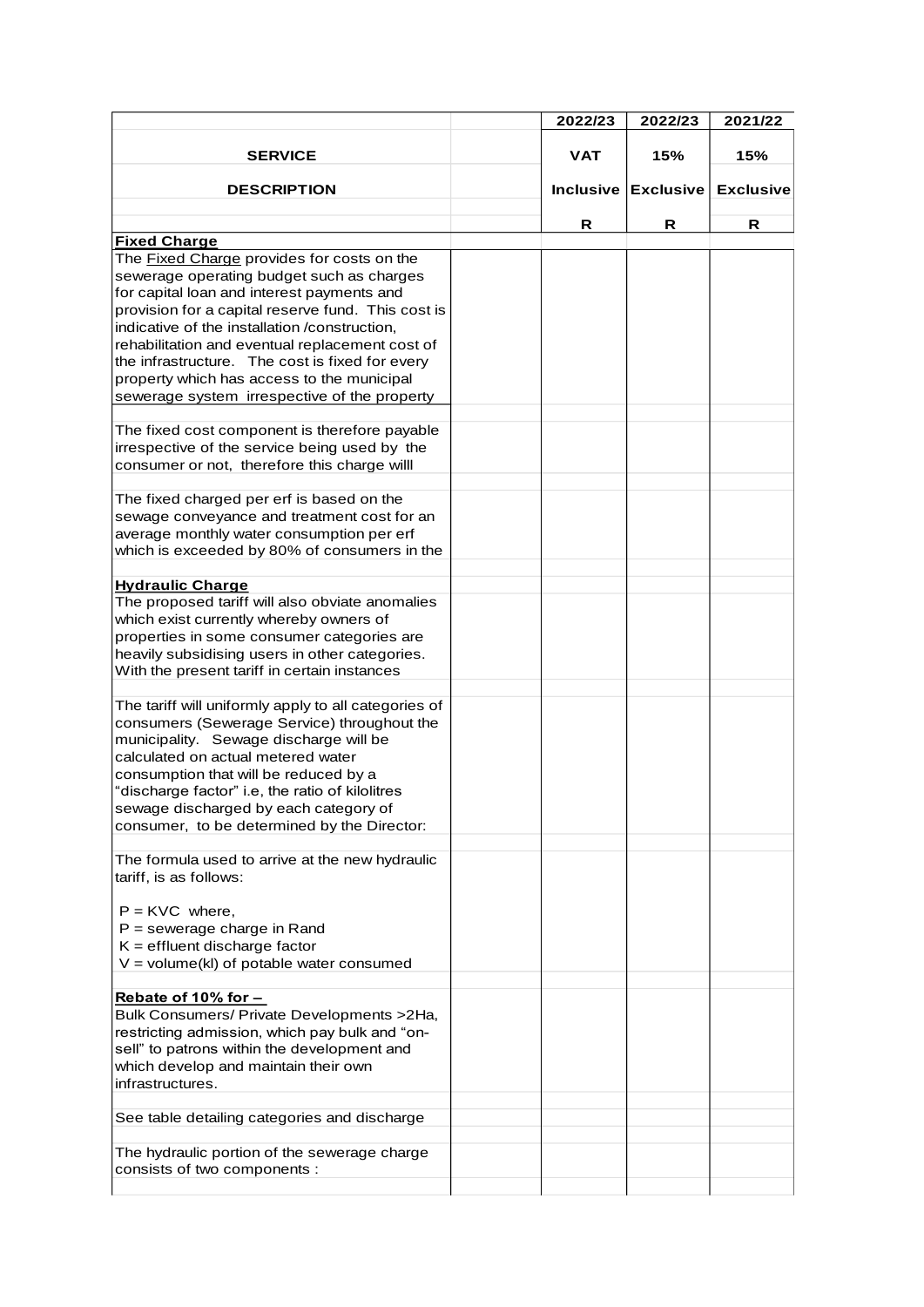|                                                                                                                                                                                                                                                                                                                                                                                                                          | 2022/23      | 2022/23             | 2021/22          |
|--------------------------------------------------------------------------------------------------------------------------------------------------------------------------------------------------------------------------------------------------------------------------------------------------------------------------------------------------------------------------------------------------------------------------|--------------|---------------------|------------------|
| <b>SERVICE</b>                                                                                                                                                                                                                                                                                                                                                                                                           | <b>VAT</b>   | 15%                 | 15%              |
| <b>DESCRIPTION</b>                                                                                                                                                                                                                                                                                                                                                                                                       |              | Inclusive Exclusive | <b>Exclusive</b> |
|                                                                                                                                                                                                                                                                                                                                                                                                                          | $\mathsf{R}$ | R                   | R                |
| <b>Minimum Consumption Charge</b>                                                                                                                                                                                                                                                                                                                                                                                        |              |                     |                  |
| This is the portion of the sewerage charge to<br>provide for firm operating costs such as<br>salaries, plant and equipment, etc and certain<br>general expenses. The charge is the average<br>cost per erf for a particular category and is<br>based on the firm/fixed cost incurred by the<br>Sewerage Service to operate the sewerage<br>The minimum consumption charge is therefore                                   |              |                     |                  |
| also necessary irrespective of the service being<br>used by the consumer continuously or                                                                                                                                                                                                                                                                                                                                 |              |                     |                  |
| The first part of the hydraulic charge is<br>calculated on a percentage of the minimum<br>water consumption specified per erf for each                                                                                                                                                                                                                                                                                   |              |                     |                  |
| As from the 2013/2014 Financial Year, this cost<br>has been included in the Fixed Charge                                                                                                                                                                                                                                                                                                                                 |              |                     |                  |
| <b>Variable Consumption Charge</b>                                                                                                                                                                                                                                                                                                                                                                                       |              |                     |                  |
| This is the portion of the sewerage charge to<br>provide for the operating costs that vary<br>depending on the amount/extent of<br>consumption. Electricity consumption, pump<br>maintenance and repairs, etc are typical costs                                                                                                                                                                                          |              |                     |                  |
| Nevertheless, during prolonged periods of low<br>flow e.g. during a drought when water<br>restrictions apply, the operating cost can<br>actually increase although less sewage is<br>discharged. Due to low flow the frequency of<br>sewer blockages increases which requires<br>The second part of the hydraulic portion is<br>calculated on the water consumption in excess<br>of the specified minimum volume up to a |              |                     |                  |
| specified maximum consumption per erf for                                                                                                                                                                                                                                                                                                                                                                                |              |                     |                  |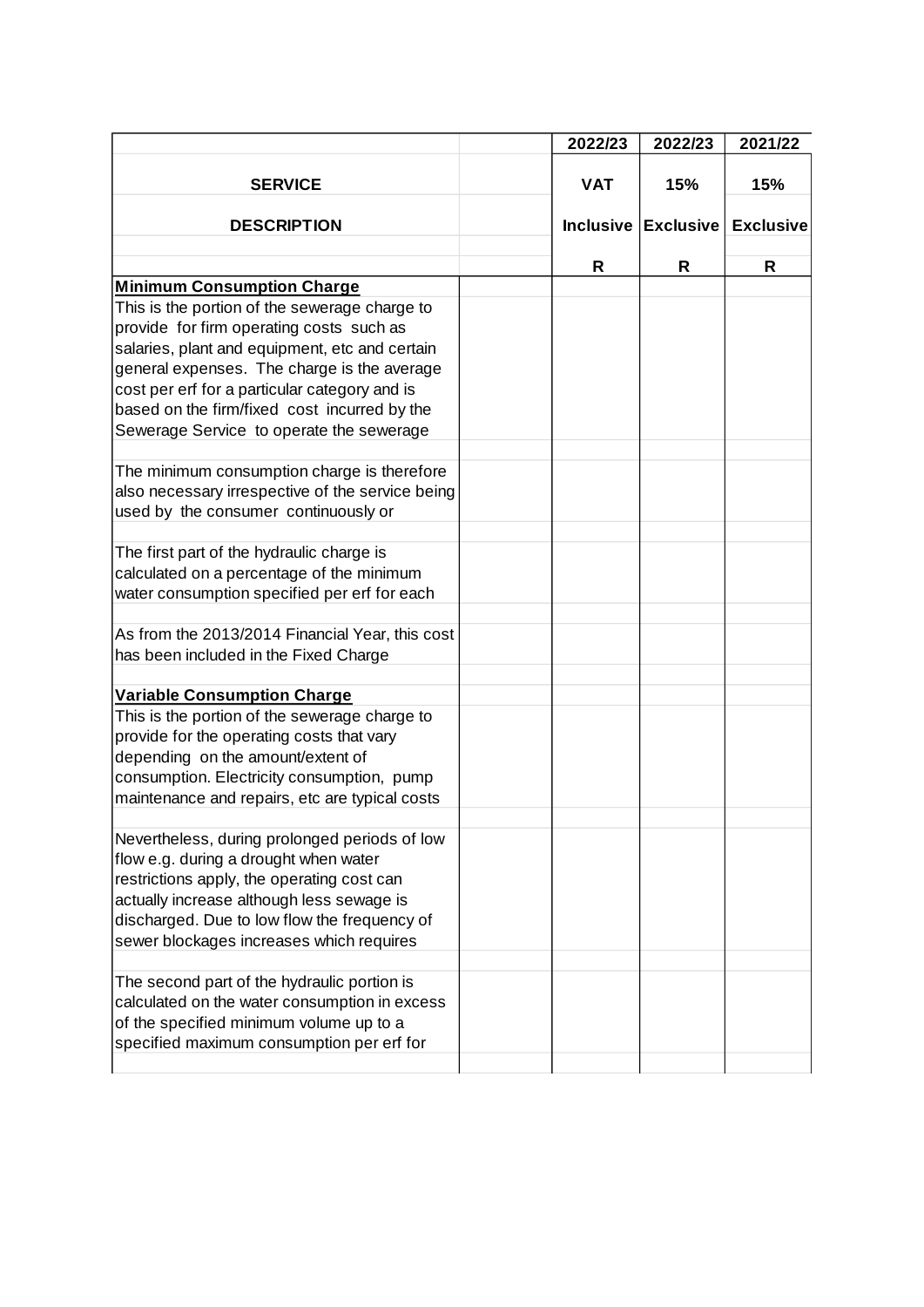|                                                         |                   | 2022/23        | 2022/23                          | 2021/22                       |
|---------------------------------------------------------|-------------------|----------------|----------------------------------|-------------------------------|
|                                                         |                   |                |                                  |                               |
| <b>SERVICE</b>                                          |                   | <b>VAT</b>     | 15%                              | 15%                           |
| <b>DESCRIPTION</b>                                      |                   |                |                                  | Inclusive Exclusive Exclusive |
|                                                         |                   |                |                                  |                               |
|                                                         |                   | R              | R                                | R                             |
| <b>Sewerage Tariff Categories and Discharge Factors</b> |                   |                |                                  |                               |
|                                                         | <b>Discharge</b>  | <b>Minimum</b> | <b>Maximum</b>                   | <b>Maximum</b>                |
|                                                         | <b>Factor (K)</b> | <b>Volume</b>  | <b>Volume</b>                    | <b>Volume</b>                 |
|                                                         |                   |                |                                  |                               |
|                                                         | (T04)             |                | (kl/month) (kl/month) (kl/month) |                               |
|                                                         |                   | (T05)          | (T06)                            | (T06)                         |
|                                                         |                   |                |                                  |                               |
| Offices (Com1)                                          | 98%               | 10             | No Max.                          | No Max.                       |
| <b>Offices</b>                                          |                   |                |                                  |                               |
| Restricted Business A (Com2)                            | 98%               | 15             | No Max.                          | No Max.                       |
| <b>Funeral Parlours</b>                                 |                   |                |                                  |                               |
| Licensed Bottle Stores / Pubs / Taverns                 |                   |                |                                  |                               |
| <b>Offices</b>                                          |                   |                |                                  |                               |
| Supermarkets                                            |                   |                |                                  |                               |
| Shops                                                   |                   |                |                                  |                               |
| <b>Restricted Business B (Com3)</b>                     | 95%               | 15             | No Max.                          | No Max.                       |
| Day-Care Centres                                        |                   |                |                                  |                               |
| <b>Medical Uses</b>                                     |                   |                |                                  |                               |
| <b>Places of Entertainment</b>                          |                   |                |                                  |                               |
| <b>Service Stations</b>                                 |                   |                |                                  |                               |
| <b>Motor Showrooms</b>                                  |                   |                |                                  |                               |
| Places of Instruction                                   |                   |                |                                  |                               |
| Special Businesses (Com4)                               | 95%               | 15             | No Max.                          | No Max.                       |
| <b>Licensed Hotels</b>                                  |                   |                |                                  |                               |
| <b>Licensed Restaurants</b>                             |                   |                |                                  |                               |
| <b>Special Businesses</b>                               |                   |                |                                  |                               |
| Warehouses                                              |                   |                |                                  |                               |
| Workshops                                               |                   |                |                                  |                               |
| Resorts (Com5)                                          | 60%               | 15             | No Max.                          | No Max.                       |
| <b>Caravan Parks</b>                                    |                   |                |                                  |                               |
| <b>Camping Sites</b>                                    |                   |                |                                  |                               |
| <b>Holiday Housing</b>                                  |                   |                |                                  |                               |
| <b>Holiday Accommodation</b>                            |                   |                |                                  |                               |
| <b>Tourist Facilities</b>                               |                   |                |                                  |                               |
| <b>Nurseries</b>                                        |                   |                |                                  |                               |
| General Industrial (Ind1)                               | 95%               | 15             | No Max.                          | No Max.                       |
| <b>General Dry Industries</b>                           |                   |                |                                  |                               |
| <b>Public Garages</b>                                   |                   |                |                                  |                               |
| <b>Service Stations</b>                                 |                   |                |                                  |                               |
| Warehouses                                              |                   |                |                                  |                               |
| Noxious Industrial (Ind2)                               | 98%               | 15             | No Max.                          | No Max.                       |
| <b>Noxious Use Industries</b>                           |                   |                |                                  |                               |
| <b>Special Businesses</b>                               |                   |                |                                  |                               |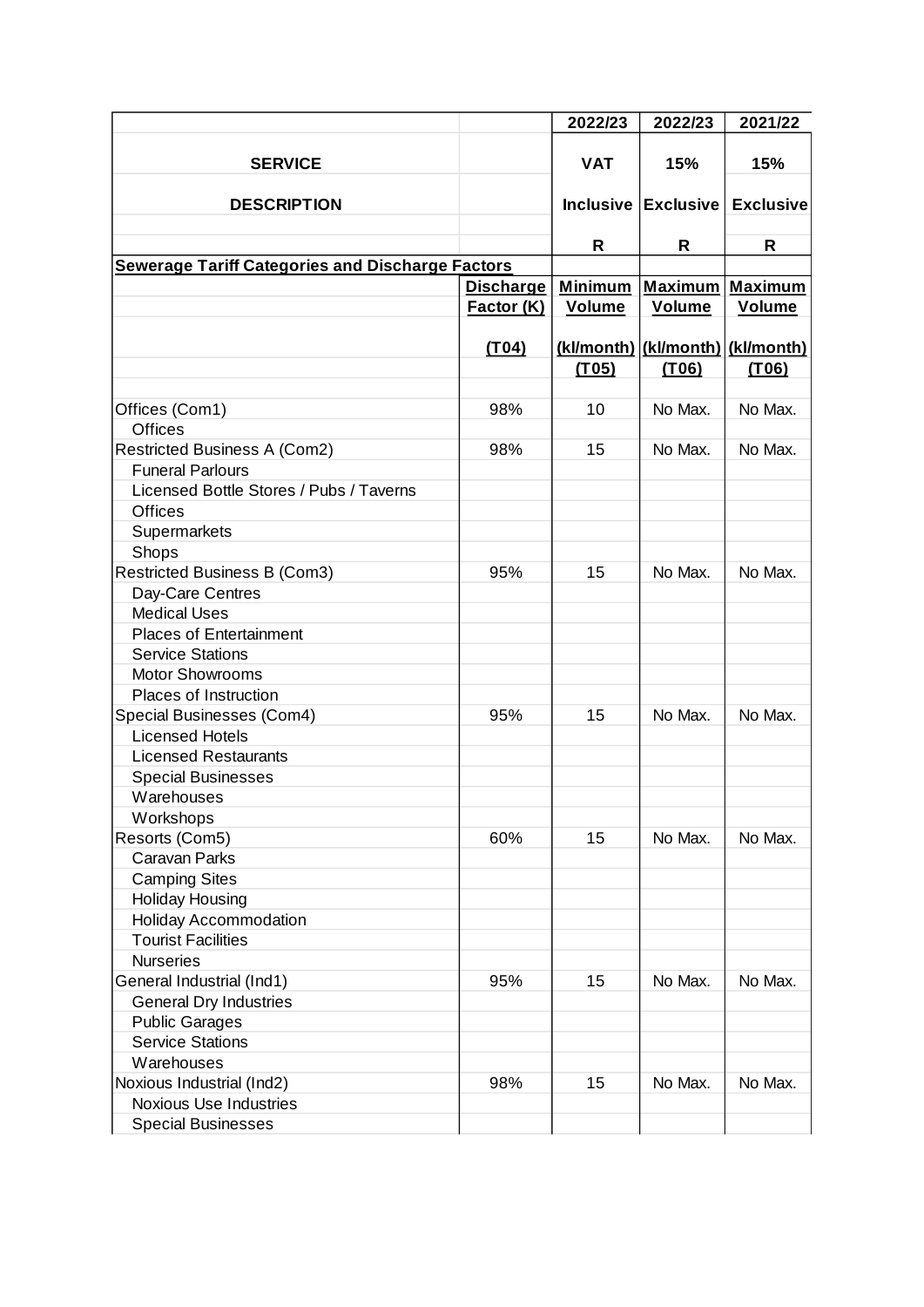|                                                                                           |     | 2022/23          | 2022/23          | 2021/22          |
|-------------------------------------------------------------------------------------------|-----|------------------|------------------|------------------|
| <b>SERVICE</b>                                                                            |     | <b>VAT</b>       | 15%              | 15%              |
| <b>DESCRIPTION</b>                                                                        |     | <b>Inclusive</b> | <b>Exclusive</b> | <b>Exclusive</b> |
|                                                                                           |     |                  |                  |                  |
|                                                                                           |     |                  |                  |                  |
|                                                                                           |     |                  |                  |                  |
|                                                                                           |     | R                | R                | R                |
| Noxious Industrial (Ind2)                                                                 |     |                  |                  |                  |
| (T09)                                                                                     | 80% | 15               | No Max.          | No Max.          |
| Agreement - Woodlands Dairy                                                               |     |                  |                  |                  |
| Educational (Ins1)                                                                        | 95% | 15               |                  |                  |
| Places of Instruction                                                                     |     |                  |                  |                  |
| Institutional (Ins2)                                                                      | 98% | 15               | No Max.          | No Max.          |
| Clinics                                                                                   |     |                  |                  |                  |
| Institutions for medical care or treatment                                                |     |                  |                  |                  |
| Hospitals                                                                                 |     |                  |                  |                  |
| Institutions                                                                              |     |                  |                  |                  |
| <b>Public and Government facilities</b>                                                   |     |                  |                  |                  |
| Sanatoriums                                                                               |     |                  |                  |                  |
| Single Residential B (Res1)                                                               | 70% | 10               | 50               | 50               |
| <b>Dwelling Houses</b>                                                                    |     |                  |                  |                  |
| Day-Care Centres                                                                          |     |                  |                  |                  |
| Creches                                                                                   |     |                  |                  |                  |
| <b>Guest Houses</b>                                                                       |     |                  |                  |                  |
| Home Enterprises                                                                          |     |                  |                  |                  |
| Places of Worship                                                                         |     |                  |                  |                  |
| Single Residential A (Res2)                                                               | 80% | 12               | 50               | 50               |
| <b>Informal Shelters</b>                                                                  |     |                  |                  |                  |
| Permanent Low Cost Dwellings                                                              |     |                  |                  |                  |
|                                                                                           | 80% | 10               | 50               | 50               |
| Group Housing (Res3)                                                                      |     |                  |                  |                  |
| <b>Retirement Villages</b>                                                                |     |                  |                  |                  |
| Town Housing                                                                              |     |                  |                  |                  |
| General Residential (Res4)                                                                | 95% | 6                | 50               | 50               |
| Flats                                                                                     |     |                  |                  |                  |
| General (Gen1)                                                                            | 95% | 10               | No Max.          | No Max.          |
| Undetermined                                                                              |     |                  |                  |                  |
| Bulk / Private Developments (Bulk)                                                        | 70% | No Min.          | No Max.          | No Max.          |
| Unmetered Potable Water Supply (Unmetered)                                                | 80% |                  | Unmetered        | Unmetered        |
| been erected, a fixed monthly charge shall be paid by the registered owner of the         |     |                  |                  |                  |
| property, or if there is no registered owner (informal area), then by the occupier of the |     |                  |                  |                  |
| property                                                                                  |     |                  |                  |                  |
| Formal Structure with Waterborne Sewerage                                                 |     |                  |                  |                  |
| Informal Structure with Waterborne Sewerage                                               |     |                  |                  |                  |
|                                                                                           |     |                  |                  |                  |
| <b>AVAILABILITY CHARGE (PER ANNUM)</b>                                                    |     |                  |                  |                  |
|                                                                                           |     |                  |                  |                  |
| Charges applicable to erven that are not connected to the sewerage network, but which     |     |                  |                  |                  |
| could reasonably be connected to the network:                                             |     |                  |                  |                  |
| Residential (per annum)                                                                   |     | 1,862.92         | 1,619.93         | 1,513.95         |
|                                                                                           |     |                  |                  |                  |
| Commercial (per annum)                                                                    |     | 3,379.84         | 2,938.99         | 2,746.72         |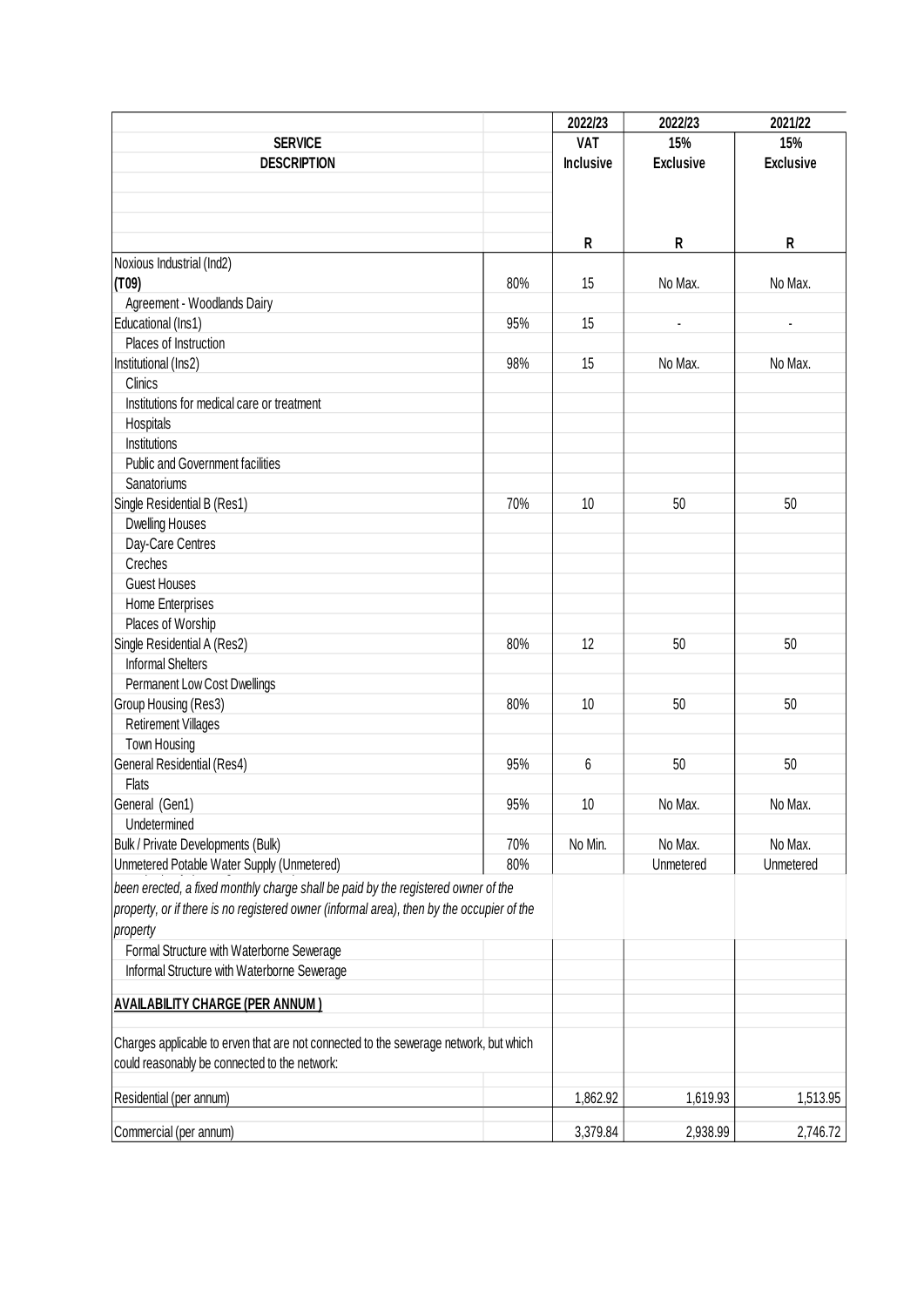|                                                                                | 2022/23          | 2022/23          | 2021/22          |
|--------------------------------------------------------------------------------|------------------|------------------|------------------|
| <b>SERVICE</b>                                                                 | <b>VAT</b>       | 15%              | 15%              |
| <b>DESCRIPTION</b>                                                             | <b>Inclusive</b> | <b>Exclusive</b> | <b>Exclusive</b> |
|                                                                                |                  |                  |                  |
|                                                                                |                  |                  |                  |
|                                                                                |                  |                  |                  |
|                                                                                | R                | R                | R                |
| <b>FIXED CHARGE (MONTHLY)</b>                                                  |                  |                  |                  |
| <b>COMMERCIAL</b>                                                              |                  |                  |                  |
|                                                                                |                  |                  |                  |
| Commercial 1 - Offices                                                         | 484.05           | 420.91           | 393.38           |
| Commercial 2 - Restricted Business A                                           | 574.39           | 499.47           | 466.79           |
| Commercial 3 - Restricted Business B                                           | 565.86           | 492.06           | 459.86           |
| Commercial 4 - Special Business                                                | 565.86           | 492.06           | 459.86           |
| Commercial 5 - Resorts                                                         | 467.01           | 406.09           | 379.53           |
|                                                                                |                  |                  |                  |
| <b>INDUSTRIAL</b>                                                              |                  |                  |                  |
|                                                                                |                  |                  |                  |
| Industrial 1 - General Industrial                                              | 565.86           | 492.06           | 459.86           |
| Industrial 2 - Noxious Industrial                                              | 574.39           | 499.47           | 466.79           |
| Industrial 2 - Noxious Industrial - Agreement - Woodlands Dairy (45% Discount) | 313.16           | 274.70           | 256.73           |
|                                                                                |                  |                  |                  |
| <b>INSTITUTIONAL</b>                                                           |                  |                  |                  |
|                                                                                |                  |                  |                  |
| Institutional 1 - Educational (Schools)                                        | 862.43           | 749.94           | 700.88           |
| Institutional 1 - Educational (Hostels)                                        | 862.43           | 749.94           | 700.88           |
| Institutional 2 - Institutions                                                 | 574.39           | 499.47           | 466.79           |
|                                                                                |                  |                  |                  |
| DOMESTIC/RESIDENTIAL                                                           |                  |                  |                  |
|                                                                                |                  |                  |                  |
| Residential 1 - Freehold Title                                                 | 296.57           | 257.88           | 241.01           |
| Free Basic Services to Registered Indigent Consumers                           | $-296.57$        | $-257.88$        | $-241.01$        |
| St Francis Bay (Previously Annual Payers of SEWER LEVY) - No Variable          |                  |                  |                  |
| Charge                                                                         | 296.57           | 257.88           | 241.01           |
| Free Basic Services to Registered Indigent Consumers                           | $-296.57$        | $-257.88$        | $-241.01$        |
| Residential 2 - Low Cost Housing                                               | 199.42           | 173.40           | 162.06           |
| Free Basic Services to Registered Indigent Consumers                           | $-199.42$        | $-173.40$        | $-162.06$        |
|                                                                                |                  |                  |                  |
| <b>MULTIPLE DWELLINGS (Multiply Charge by number of Units)</b>                 |                  |                  |                  |
|                                                                                |                  |                  |                  |
| Residential 3 - Group Housing                                                  | 315.32           | 274.19           | 256.25           |
| Residential 4 - General Residential                                            | 274.41           | 238.62           | 223.01           |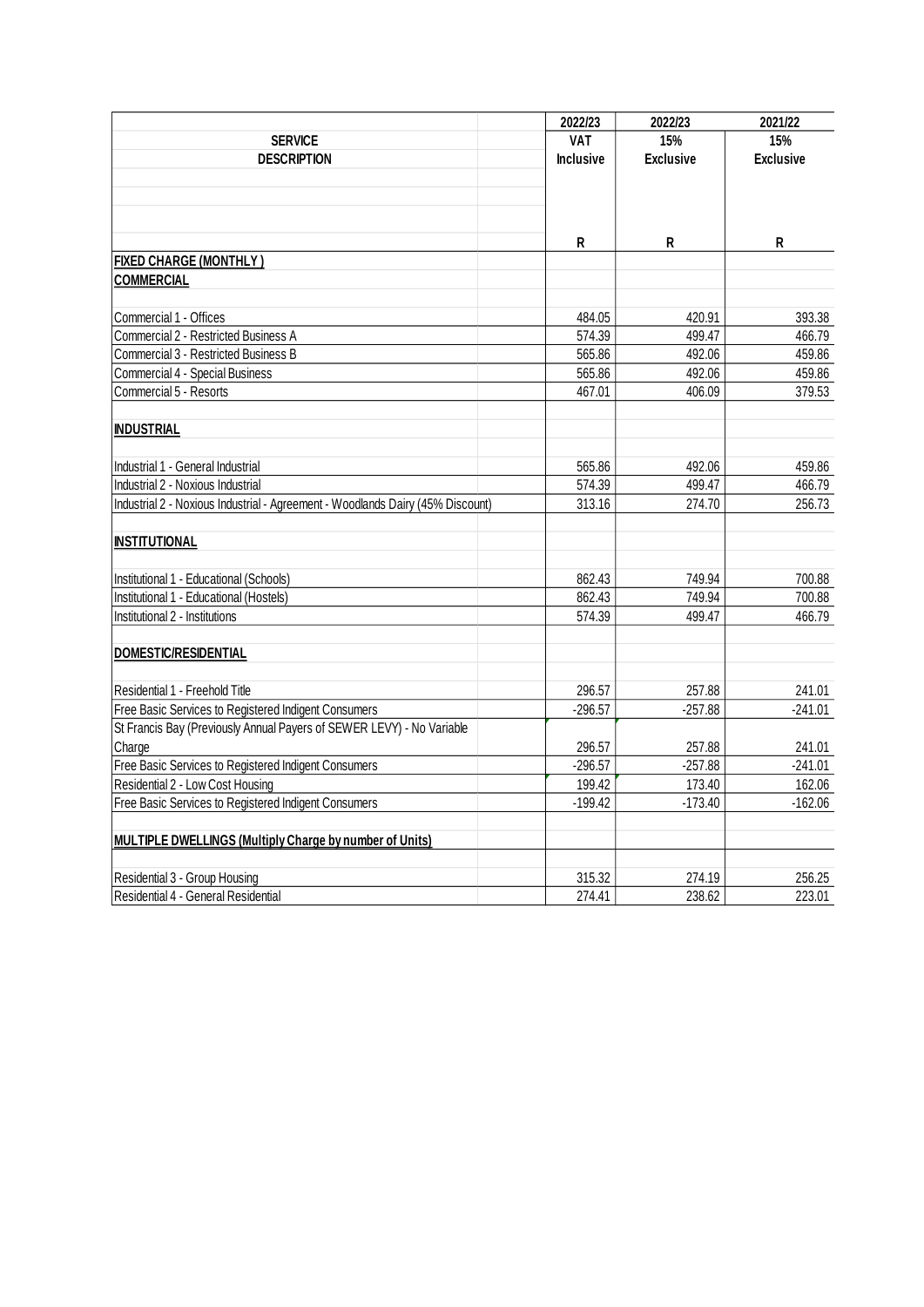|                                                                                                                                                                                                                                                                                                                                                                                                                                                                                                                  | 2022/23             | 2022/23             | 2021/22          |
|------------------------------------------------------------------------------------------------------------------------------------------------------------------------------------------------------------------------------------------------------------------------------------------------------------------------------------------------------------------------------------------------------------------------------------------------------------------------------------------------------------------|---------------------|---------------------|------------------|
| <b>SERVICE</b>                                                                                                                                                                                                                                                                                                                                                                                                                                                                                                   | <b>VAT</b>          | 15%                 | 15%              |
| <b>DESCRIPTION</b>                                                                                                                                                                                                                                                                                                                                                                                                                                                                                               | <b>Inclusive</b>    | <b>Exclusive</b>    | <b>Exclusive</b> |
|                                                                                                                                                                                                                                                                                                                                                                                                                                                                                                                  |                     |                     |                  |
|                                                                                                                                                                                                                                                                                                                                                                                                                                                                                                                  |                     |                     |                  |
|                                                                                                                                                                                                                                                                                                                                                                                                                                                                                                                  |                     |                     |                  |
|                                                                                                                                                                                                                                                                                                                                                                                                                                                                                                                  | R                   | R                   | R                |
|                                                                                                                                                                                                                                                                                                                                                                                                                                                                                                                  |                     |                     |                  |
| <b>GENERAL</b>                                                                                                                                                                                                                                                                                                                                                                                                                                                                                                   |                     |                     |                  |
|                                                                                                                                                                                                                                                                                                                                                                                                                                                                                                                  |                     |                     |                  |
| Undetermined                                                                                                                                                                                                                                                                                                                                                                                                                                                                                                     | 388.60              | 337.92              | 315.81           |
| <b>BULK</b>                                                                                                                                                                                                                                                                                                                                                                                                                                                                                                      |                     |                     |                  |
|                                                                                                                                                                                                                                                                                                                                                                                                                                                                                                                  |                     |                     |                  |
| NO Fixed Charge is levied. 10% Rebate on Hydraulic Charge                                                                                                                                                                                                                                                                                                                                                                                                                                                        |                     |                     |                  |
| <b>Private Developments</b>                                                                                                                                                                                                                                                                                                                                                                                                                                                                                      | Plus VAT            | $-10%$              | $-10%$           |
| <b>UNMETERED</b>                                                                                                                                                                                                                                                                                                                                                                                                                                                                                                 |                     |                     |                  |
|                                                                                                                                                                                                                                                                                                                                                                                                                                                                                                                  |                     |                     |                  |
| Potable Water Supply<br>Free Basic Services to Registered Indigent Consumers                                                                                                                                                                                                                                                                                                                                                                                                                                     | 165.33<br>$-165.33$ | 143.76<br>$-143.76$ | 134.36           |
|                                                                                                                                                                                                                                                                                                                                                                                                                                                                                                                  |                     |                     | $-134.36$        |
| <b>VARIABLE CHARGE (HYDRAULIC CHARGE)</b>                                                                                                                                                                                                                                                                                                                                                                                                                                                                        |                     |                     |                  |
|                                                                                                                                                                                                                                                                                                                                                                                                                                                                                                                  |                     |                     |                  |
| All Users                                                                                                                                                                                                                                                                                                                                                                                                                                                                                                        | 18.86               | 16.40               | 15.33            |
| <b>TRADE EFFLUENT SURCHARGE</b>                                                                                                                                                                                                                                                                                                                                                                                                                                                                                  |                     |                     |                  |
|                                                                                                                                                                                                                                                                                                                                                                                                                                                                                                                  |                     |                     |                  |
| The Trade Effluent Surcharge shall be paid in addition to the normal                                                                                                                                                                                                                                                                                                                                                                                                                                             |                     |                     |                  |
| hydraulic and fixed charges which apply for each property.                                                                                                                                                                                                                                                                                                                                                                                                                                                       |                     |                     |                  |
| (a) The monthly charge payable by the owner or occupier of any trade premises in<br>respect of any trade effluent discharged into the Council's sewers shall be assessed by<br>the Council on a monthly basis and shall be notified to such owner or occupier at the end<br>of each month and shall be charged in accordance with the formula in paragraph (c) below.<br>The Council shall base its monthly charge on the highest COD of one or<br>more samples collected from the trade effluent samples point. |                     |                     |                  |
| (b) In case of trade premises from which effluent is discharged into the<br>Council's sewer for the first time a charge shall be payable in respect of the<br>interim period between the date of the first discharge and the last day of the<br>month. Such charge shall be assessed in accordance with the formula<br>prescribed in paragraph(c) below.                                                                                                                                                         |                     |                     |                  |
| (c) The charge payable in terms of paragraph (a) and (b) above shall be                                                                                                                                                                                                                                                                                                                                                                                                                                          |                     |                     |                  |
| assessed according to the formula : $R = Vx[CA + B] + C \times S \times 10 - 3$<br>where:                                                                                                                                                                                                                                                                                                                                                                                                                        |                     |                     |                  |
| $R =$ The treatment cost.                                                                                                                                                                                                                                                                                                                                                                                                                                                                                        |                     |                     |                  |
| $V =$ The volume of industrial effluent discharged from the premises during<br>the cycle concerned in cubic metres                                                                                                                                                                                                                                                                                                                                                                                               |                     |                     |                  |
| A&B = The capital cost (interest and redemption) plus maintenance cost for the cycle<br>concerned on the pipe system as used by the concerned consumer divided by the total<br>flow for the cycle. The value of A being 74.43(excl VAT) cents per cubic meter. The value<br>of B being 64.32(excl VAT) cents per cubic meter.                                                                                                                                                                                    |                     |                     |                  |
| $C =$ The cost of treating one cubic meter of waste water. The value of $C$<br>being 40.95(excl VAT) cents per cubic meter.                                                                                                                                                                                                                                                                                                                                                                                      |                     |                     |                  |
| S = The average chemical oxygen demand in mg/l measured on the<br>industrial effluent during the cycle                                                                                                                                                                                                                                                                                                                                                                                                           |                     |                     |                  |
| (d) In the absence of any direct measurements, the volume quantity of trade effluent<br>discharged into the sewer each month from any trade premises shall be estimated and<br>determined by Council from the monthly quantity of water consumed on the premises<br>concerned, whether obtained from the Council or from other sources, due allowance being<br>made for water used for domestic purposes, water lost by reaction and water present in<br>the final products manufactured.                        |                     |                     |                  |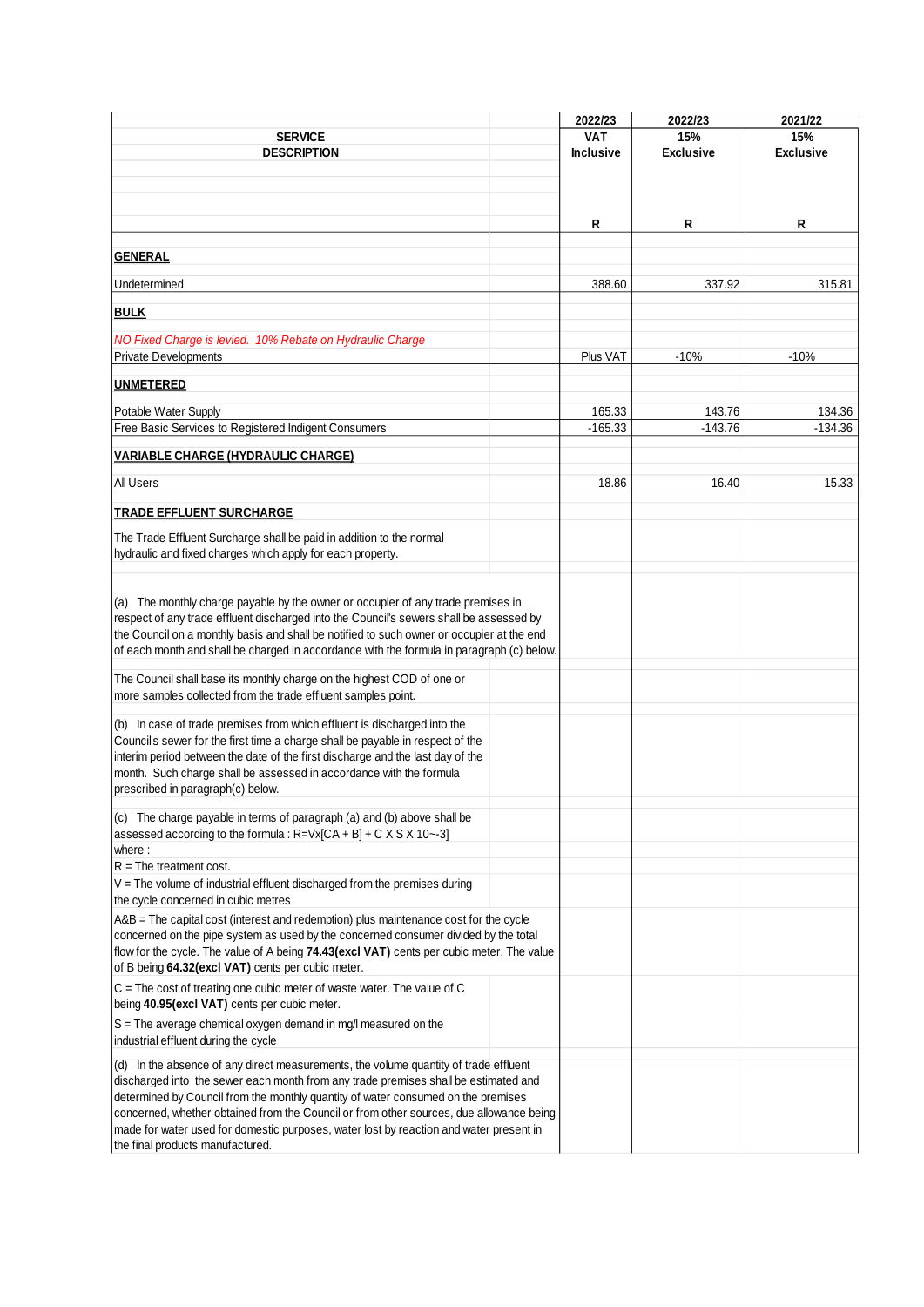| 15%<br>VAT<br>15%<br><b>SERVICE</b><br><b>DESCRIPTION</b><br><b>Inclusive</b><br><b>Exclusive</b><br><b>Exclusive</b><br>R<br>R<br>R<br><b>SUCTION TANKER SERVICE</b><br>Applicable to improved properties not served by waterborne |
|-------------------------------------------------------------------------------------------------------------------------------------------------------------------------------------------------------------------------------------|
|                                                                                                                                                                                                                                     |
|                                                                                                                                                                                                                                     |
|                                                                                                                                                                                                                                     |
|                                                                                                                                                                                                                                     |
|                                                                                                                                                                                                                                     |
|                                                                                                                                                                                                                                     |
| sewerage irrespective if service is utilised. Guarantees 1 free load                                                                                                                                                                |
| or part thereof per month.                                                                                                                                                                                                          |
| Basic (Minimum) Charge                                                                                                                                                                                                              |
|                                                                                                                                                                                                                                     |
| Domestic<br>1 LOAD OR PART THEREOF PER MONTH<br>299.00<br>260.00                                                                                                                                                                    |
|                                                                                                                                                                                                                                     |
| <b>Business</b><br>1 LOAD OR PART THEREOF PER MONTH<br>420.90<br>366.00                                                                                                                                                             |
|                                                                                                                                                                                                                                     |
| Tanker Removals                                                                                                                                                                                                                     |
| Applicable to improved properties not served by waterborne                                                                                                                                                                          |
| sewerage, additonal to the guaranteed free load per month.                                                                                                                                                                          |
|                                                                                                                                                                                                                                     |
| Domestic<br>1 LOAD OR PART THEREOF PER MONTH<br>420.90<br>366.00                                                                                                                                                                    |
|                                                                                                                                                                                                                                     |
| <b>Business</b><br>1 LOAD OR PART THEREOF PER MONTH<br>593.47<br>516.06                                                                                                                                                             |
|                                                                                                                                                                                                                                     |
|                                                                                                                                                                                                                                     |
| Domestic (per load)                                                                                                                                                                                                                 |
| Cape St Francis/Oyster Bay/St Francis Bay<br>Discontinued<br>Discontinued<br>957.13                                                                                                                                                 |
| Hankey/Patensie<br>Discontinued<br>Discontinued<br>319.97                                                                                                                                                                           |
| Humansdorp<br>Discontinued<br>Discontinued<br>408.61                                                                                                                                                                                |
| Jeffreys Bay<br>319.97<br>Discontinued<br>Discontinued                                                                                                                                                                              |
| Commercial (per load)<br>Discontinued<br>Discontinued                                                                                                                                                                               |
| Cape St Francis/Oyster Bay/St Francis Bay<br>Discontinued<br>Discontinued<br>957.13                                                                                                                                                 |
| Hankey/Patensie<br>Discontinued<br>Discontinued<br>342.13                                                                                                                                                                           |
| Humansdorp<br>Discontinued<br>Discontinued                                                                                                                                                                                          |
| 408.61<br>Other<br>Discontinued<br>Discontinued                                                                                                                                                                                     |
| School, TB Hospital<br>699.49<br>Discontinued<br>Discontinued                                                                                                                                                                       |
| Jeffreys Bay<br>Discontinued<br>Discontinued<br>319.97                                                                                                                                                                              |
| <b>Rural Areas</b>                                                                                                                                                                                                                  |
| Per Load<br>1,024.13<br>957.13<br>1,177.75                                                                                                                                                                                          |
| 57.95<br>50.39<br>47.09<br>Plus per km                                                                                                                                                                                              |
|                                                                                                                                                                                                                                     |
| DISPOSAL VIA ROAD HAULAGE (R per KL)                                                                                                                                                                                                |
|                                                                                                                                                                                                                                     |
| 469.11<br>407.92<br>381.23<br>Tanker Disposal of Sewerage (NOT Exceeding Domestic Strength)                                                                                                                                         |
| Plus VAT<br>Tanker Disposal of Sewerage (Exceeding Domestic Strength)<br>Cost<br>Cost                                                                                                                                               |
|                                                                                                                                                                                                                                     |
| Tanker Disposal of Potable Toilet Sewerage (NOT Exceeding                                                                                                                                                                           |
| Domestic Strength)<br>101.64<br>88.39<br>82.60                                                                                                                                                                                      |
| Tanker Disposal of Potable Toilet Sewerage (Exceeding Domestic                                                                                                                                                                      |
| Plus VAT<br>Cost<br>Strength)<br>Cost                                                                                                                                                                                               |
| 635.39<br>Application for Disposal Permit (Per Year)<br>781.84<br>679.86                                                                                                                                                            |
|                                                                                                                                                                                                                                     |
| <b>SUNDRIES</b>                                                                                                                                                                                                                     |
| Connection fees                                                                                                                                                                                                                     |
| Econ Short<br>2,367.38<br>2,058.59<br>1,923.92                                                                                                                                                                                      |
| 3,410.23<br>3,187.13<br>Econ Long<br>3,921.76                                                                                                                                                                                       |
| Households<br>3,921.76<br>3,410.23<br>3,187.13                                                                                                                                                                                      |
| <b>Blockage fees</b>                                                                                                                                                                                                                |
| During Office Hours<br>607.00<br>567.29<br>698.05                                                                                                                                                                                   |
| 1,134.54<br>986.56<br>922.02<br>After Hours & Weekends                                                                                                                                                                              |
| <b>Augmentation Fees</b>                                                                                                                                                                                                            |
| 26,690.00<br>Sewerage<br>23,208.94<br>23,208.94                                                                                                                                                                                     |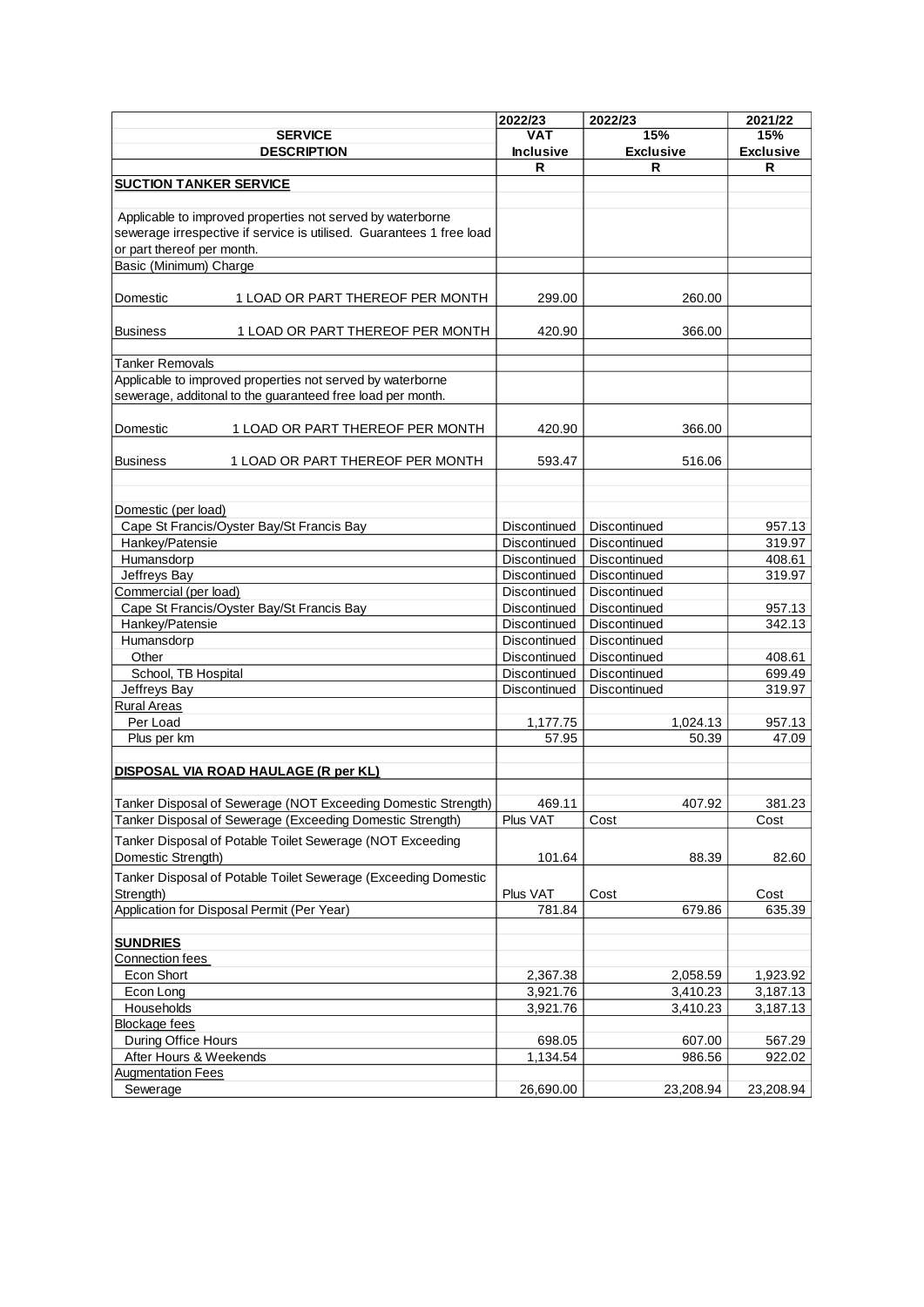|                                                                                           |     | 2022/23          | 2022/23          | 2021/22          |
|-------------------------------------------------------------------------------------------|-----|------------------|------------------|------------------|
| <b>SERVICE</b>                                                                            |     | <b>VAT</b>       | 15%              | 15%              |
| <b>DESCRIPTION</b>                                                                        |     | <b>Inclusive</b> | <b>Exclusive</b> | <b>Exclusive</b> |
|                                                                                           |     |                  |                  |                  |
|                                                                                           |     |                  |                  |                  |
|                                                                                           |     |                  |                  |                  |
|                                                                                           |     |                  |                  |                  |
|                                                                                           |     | R                | R                | R                |
| <b>WATER</b>                                                                              | 980 |                  |                  |                  |
|                                                                                           |     |                  |                  |                  |
| <b>AVAILABILITY CHARGE (PER ANNUM)</b>                                                    |     |                  |                  |                  |
| Undeveloped erven                                                                         |     | 2,757.00         | 2,397.27         | 2,240.44         |
|                                                                                           |     |                  |                  |                  |
| <b>CONNECTION FEES</b>                                                                    |     |                  |                  |                  |
|                                                                                           |     |                  |                  |                  |
| 15 mm                                                                                     |     | 3,692.00         | 3,210.06         | 3,000.06         |
| 20 mm                                                                                     |     | 3,692.00         | 3,210.06         | 3,000.06         |
| 32 mm                                                                                     |     | 4,307.00         | 3,745.02         | 3,500.02         |
| 50 mm                                                                                     |     | 14,089.00        | 12,251.50        | 11,450.00        |
| 75 mm                                                                                     |     | 18,716.00        | 16,274.70        | 15,210.00        |
| 100 mm                                                                                    |     | 22,272.00        | 19,367.00        | 18,100.00        |
| Greater than 100mm                                                                        |     | Plus VAT         | COST +20%        | COST +20%        |
| Pre-paid (25mm)                                                                           |     | Plus VAT         | COST +20%        | COST +20%        |
| <b>Augmentation Fees</b>                                                                  |     |                  |                  |                  |
| Water                                                                                     |     | 25,630.00        | 22,287.06        | 22,287.06        |
|                                                                                           |     |                  |                  |                  |
| <b>CONSUMER DEPOSITS</b>                                                                  |     |                  |                  |                  |
| <b>Domestic</b>                                                                           |     |                  |                  |                  |
| Owners                                                                                    |     |                  | 443.00           | 414.00           |
| Tenants & High Density Housing                                                            |     |                  | 884.00           | 826.00           |
| Sub-Economic                                                                              |     |                  | 302.00           | 282.00           |
| <b>Commercial</b>                                                                         |     |                  | 2,950.00         | 2,757.00         |
| or equal to one month's account as rendered or as determined by the CFO calculated on the |     |                  |                  |                  |
|                                                                                           |     |                  |                  |                  |
| <b>BASIC/MINIMUM MONTHLY CHARGE</b>                                                       |     |                  |                  |                  |
| Domestic                                                                                  |     |                  |                  |                  |
| Kouga                                                                                     |     | 160.18           | 139.29           | 130.17           |
| Free Basic Services to Registered Indigent Consumers                                      |     | $-160.18$        | $-139.29$        | $-130.17$        |
| Kouga > 25 mm Connection                                                                  |     | 279.42           | 242.98           | 227.08           |
| Free Basic Services to Registered Indigent Consumers                                      |     | $-279.42$        | $-242.98$        | $-227.08$        |
| Sectional Title Developments comprising of ONLY domestic units                            |     |                  |                  |                  |
| Kouga                                                                                     |     | 160.18           | 139.29           | 130.17           |
| Commercial                                                                                |     |                  |                  |                  |
| Kouga                                                                                     |     | 160.18           | 139.29           | 130.17           |
| Kouga > 25 mm Connection                                                                  |     | 279.42           | 242.97           | 227.07           |
| Old Age Homes                                                                             |     |                  |                  |                  |
| Ons Tuiste (Humansdorp) (Includes 1st 400Kl)                                              |     | 160.18           | 139.29           | 130.17           |
| <b>Commercial (High Density)</b>                                                          |     |                  |                  |                  |
| Sectional Title Developments comprising of ONLY commercial units                          |     |                  |                  |                  |
| Kouga                                                                                     |     | 160.18           | 139.29           | 130.17           |
| Sectional Title Developments comprising of BOTH commercial and domestic units             |     |                  |                  |                  |
| Kouga                                                                                     |     | 160.18           | 139.29           | 130.17           |
| <b>Treated Sewerage Water</b>                                                             |     |                  |                  |                  |
| Kouga                                                                                     |     | 245.61           | 213.57           | 199.60           |
| <b>Industrial</b>                                                                         |     |                  |                  |                  |
| Kouga                                                                                     |     | 279.42           | 242.98           | 227.08           |
| <b>Rural (Farm Worker's Houses)</b>                                                       |     |                  |                  |                  |
| (Tariff for rural consumers includes a surcharge of 25%).                                 |     |                  |                  |                  |
| Kouga                                                                                     |     |                  |                  |                  |
| 1 house                                                                                   |     | 188.66           | 164.05           | 153.32           |
| 2 - 5 houses                                                                              |     | 460.96           | 400.84           | 374.61           |
| 6 - 10 houses                                                                             |     | 1,226.26         | 1,066.31         | 996.56           |
| 11 - 25 houses                                                                            |     | 2,689.23         | 2,338.46         | 2,185.48         |
| <b>Rural (NMBMM Tariff)</b>                                                               |     |                  |                  |                  |
| Kouga                                                                                     |     | 188.66           | 164.05           | 153.32           |
| <b>Schools</b>                                                                            |     |                  |                  |                  |
| Kouga                                                                                     |     | 160.18           | 139.29           | 130.17           |
| <b>Sportsfields</b>                                                                       |     |                  |                  |                  |
| Kouga                                                                                     |     | 160.18           | 139.29           | 130.17           |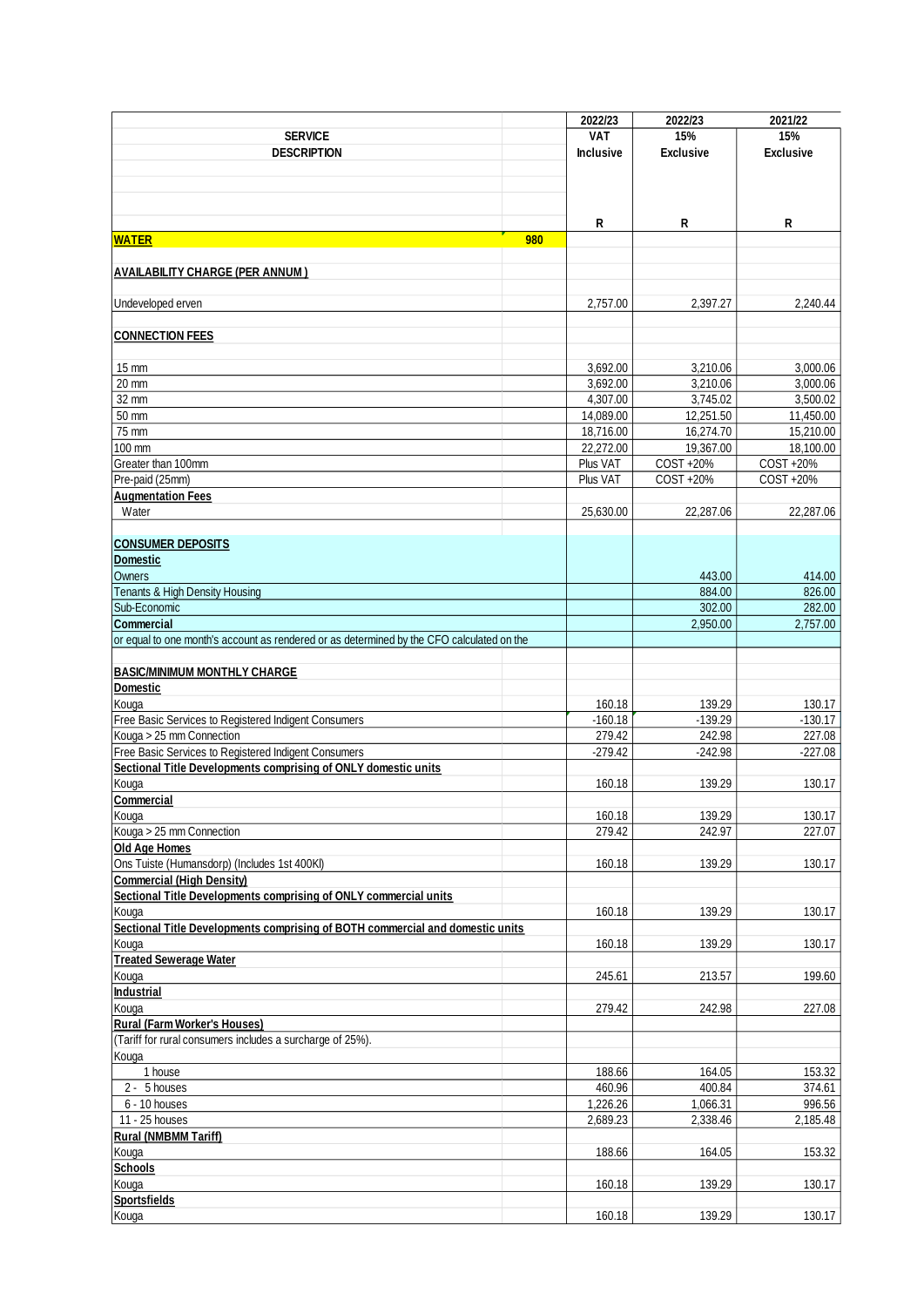|                                                                                                | 2022/23          | 2022/23          | 2021/22          |
|------------------------------------------------------------------------------------------------|------------------|------------------|------------------|
| <b>SERVICE</b>                                                                                 | <b>VAT</b>       | 15%              | 15%              |
| <b>DESCRIPTION</b>                                                                             | <b>Inclusive</b> | <b>Exclusive</b> | <b>Exclusive</b> |
|                                                                                                |                  |                  |                  |
|                                                                                                |                  |                  |                  |
|                                                                                                |                  |                  |                  |
|                                                                                                |                  |                  |                  |
|                                                                                                | R                | R                | R                |
| <b>CONSUMPTION (Units/kl)</b>                                                                  |                  |                  |                  |
| Free Units per month                                                                           |                  |                  |                  |
|                                                                                                |                  |                  |                  |
| For indigent consumers officially registered at the Kouga Municipality the first 12kl of water |                  |                  |                  |
| consumption per 30 day period will be afforded free of charge                                  |                  |                  |                  |
| Allocated to all EQS Recipients as Rebate                                                      |                  | 12.00            | 12.00            |
|                                                                                                |                  |                  |                  |
| <b>PART A - Applicable during times of Normal Water Availability</b>                           |                  |                  |                  |
| <b>SCALE A - Domestic</b>                                                                      |                  |                  |                  |
| Single Dwelling Houses - Metered seperately                                                    |                  |                  |                  |
| $0 - 12$                                                                                       | 15.07            | 13.10            | 12.25            |
| $13 - 25$                                                                                      | 15.83            | 13.77            | 12.87            |
| $26 - 45$                                                                                      | 19.16            | 16.66            | 15.57            |
| $46 - 65$                                                                                      | 31.18            | 27.11            | 25.34            |
| $66 - 85$                                                                                      | 42.98            | 37.38            | 34.93            |
| $86+$                                                                                          | 52.81            | 45.92            | 42.91            |
|                                                                                                |                  |                  |                  |
| <b>SCALE B - High Density Consumers</b>                                                        |                  |                  |                  |
| Flats, Town Houses and other Sectional Title Developments on stands with more than two         |                  |                  |                  |
| (kl per unit multiply number of units per 30 days' period)                                     |                  |                  |                  |
| $0 - 12$                                                                                       | 15.07            | 13.10            | 12.25            |
| $13 - 25$                                                                                      | 15.83            | 13.77            | 12.87            |
| $26 - 45$                                                                                      | 19.16            | 16.66            | 15.57            |
| $46 - 65$                                                                                      | 31.18            | 27.11            | 25.34            |
| $66 - 85$                                                                                      | 42.98            | 37.38            | 34.93            |
| $86+$                                                                                          | 52.81            | 45.92            | 42.91            |
|                                                                                                |                  |                  |                  |
| SCALE C - Bulk Consumers, Closed Developments, Agricultural Holdings and                       |                  |                  |                  |
| Farm Portions used for Residential Purposes (Excluding Customers under Scale                   |                  |                  |                  |
| B)                                                                                             |                  |                  |                  |
| Making use of Municipal Infrastructure                                                         |                  |                  |                  |
| Bulk Consumer: A consumer who on average over a 30 day period, consumes no less                |                  |                  |                  |
| than 2500 kl of water. A Minimum amount of 1250 kl is reserved and will be levied as a         |                  |                  |                  |
| monthly usage.                                                                                 |                  |                  |                  |
| (A quantity charge for water consumed since the previous meter reading as follows):            |                  |                  |                  |
| $0 - 1250$                                                                                     | 15.07            | 13.10            | 12.25            |
| $\overline{1251} - 5000$                                                                       | 15.07            | 13.10            | 12.25            |
| 5001 - 7500                                                                                    | 18.82            | 16.37            | 15.30            |
| $7501+$                                                                                        | 38.90            | 33.82            | 31.61            |
|                                                                                                |                  |                  |                  |
| SCALE D - Bulk Consumers, Developments used for Residential Purposes within                    |                  |                  |                  |
| the Kouga Municipal Area of Jurisdiction, who provide and maintain their own                   |                  |                  |                  |
| Bulk and Internal Infrastructure and obtain treated water from the Metro Supply                |                  |                  |                  |
| Pipeline                                                                                       |                  |                  |                  |
|                                                                                                |                  |                  |                  |
| (Part of Allocated Quota to Kouga Municipality from NMBMM)                                     |                  |                  |                  |
| Metro Bulk Tariff per kilolitre Plus 15% Surcharge (T11)                                       | 10.42            | 9.06             | 8.47             |
|                                                                                                |                  |                  |                  |
| SCALE E - All consumers who do not fall under Scale A,B,C and D                                |                  |                  |                  |
| Industrial                                                                                     | 22.61            | 19.66            | 18.37            |
| Commercial                                                                                     | 15.07            | 13.10            | 12.25            |
| <b>Treated Sewerage water</b>                                                                  | 8.69             | 7.56             | 7.07             |
| Rural (Farm Worker's Houses)                                                                   | 18.85            | 16.39            | 15.32            |
| Rural (NMBMM Tariff)                                                                           | 10.42            | 9.06             | 8.47             |
| Schools                                                                                        | 15.07            | 13.10            | 12.25            |
| Sportsfields                                                                                   | 15.07            | 13.10            | 12.25            |
|                                                                                                |                  |                  |                  |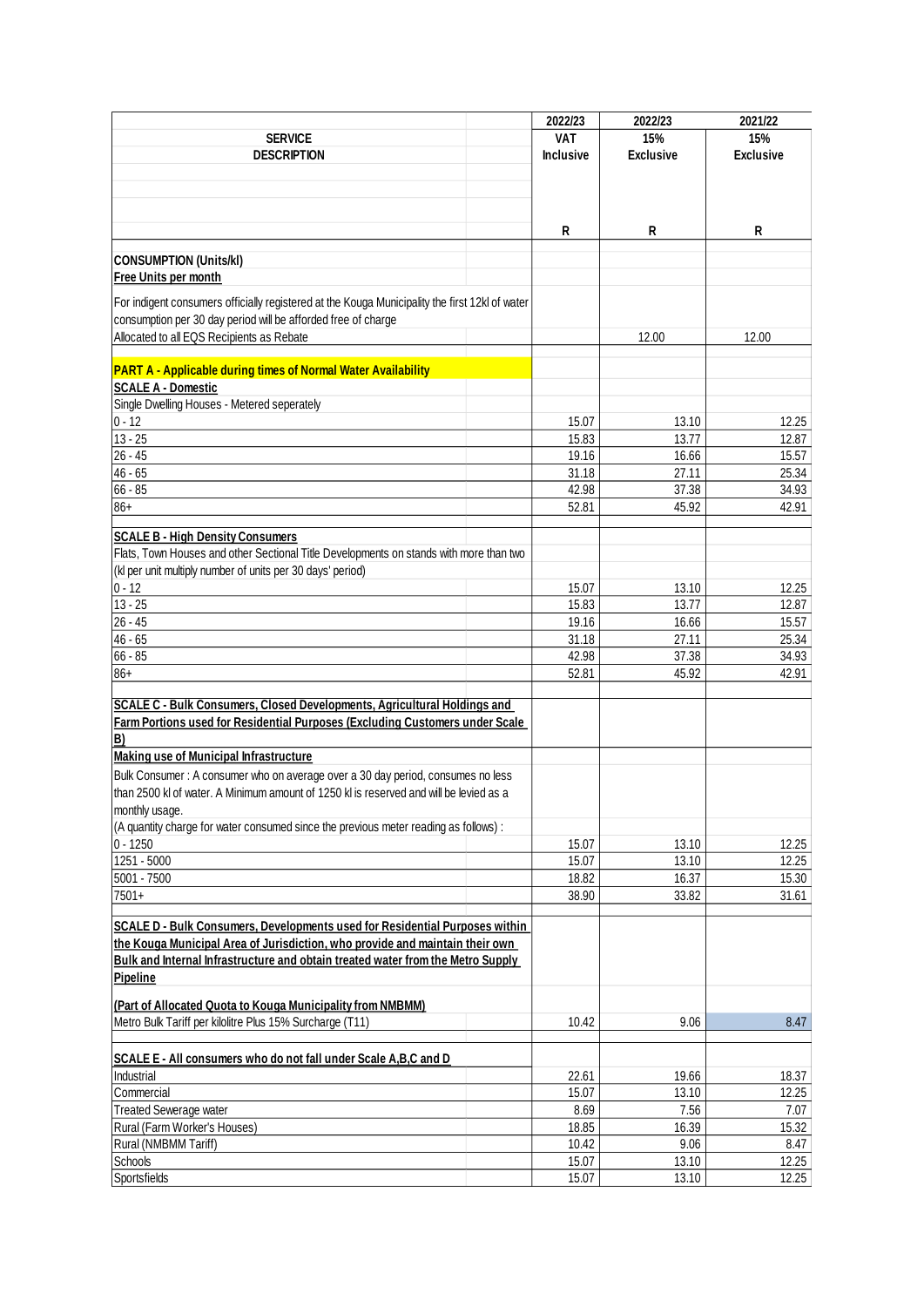|                                                                                                        | 2022/23          | 2022/23          | 2021/22          |
|--------------------------------------------------------------------------------------------------------|------------------|------------------|------------------|
| <b>SERVICE</b>                                                                                         | <b>VAT</b>       | 15%              | 15%              |
| <b>DESCRIPTION</b>                                                                                     | <b>Inclusive</b> | <b>Exclusive</b> | <b>Exclusive</b> |
|                                                                                                        |                  |                  |                  |
|                                                                                                        |                  |                  |                  |
|                                                                                                        |                  |                  |                  |
|                                                                                                        | R                |                  |                  |
|                                                                                                        |                  | R                | R                |
| PART B - Applicable during times of water shortage when the situation is critical but not an emergency |                  |                  |                  |
| <b>SCALE A - Domestic</b>                                                                              |                  |                  |                  |
| Single Dwelling Houses - Metered seperately                                                            |                  |                  |                  |
| $ 0 - 12 $                                                                                             | 15.07            | 13.10            | 12.25            |
| $13 - 18$                                                                                              | 21.84            | 18.99            | 17.75            |
| $19 - 30$                                                                                              | 34.75            | 30.21            | 28.24            |
| $31 +$                                                                                                 | 43.14            | 37.51            | 35.06            |
|                                                                                                        |                  |                  |                  |
| <b>SCALE B - High Density Consumers</b>                                                                |                  |                  |                  |
| Flats, Town Houses and other Sectional Title Developments on stands with more than two                 |                  |                  |                  |
| dwellings, not metered separately                                                                      |                  |                  |                  |
| (kl per unit multiply number of units per 30 days' period)                                             |                  |                  |                  |
| $0 - 12$                                                                                               | 15.07            | 13.10            | 12.25            |
| $13 - 18$                                                                                              | 21.84            | 18.99            | 17.75            |
| $19 - 30$                                                                                              | 34.75            | 30.21            | 28.24            |
| $31 +$                                                                                                 | 43.14            | 37.51            | 35.06            |
|                                                                                                        |                  |                  |                  |
| <b>SCALE C - Bulk Consumers, Closed Developments, Agricultural Holdings and</b>                        |                  |                  |                  |
| Farm Portions used for Residential Purposes (Excluding Customers under Scale                           |                  |                  |                  |
| B)                                                                                                     |                  |                  |                  |
| <b>Making use of Municipal Infrastructure</b>                                                          |                  |                  |                  |
| Bulk Consumer: A consumer who on average over a 30 day period, consumes no less                        |                  |                  |                  |
| than 2500 kl of water. A Minimum amount of 1250 kl is reserved and will be levied as a                 |                  |                  |                  |
| monthly usage.                                                                                         |                  |                  |                  |
|                                                                                                        |                  |                  |                  |
| (A quantity charge for water consumed since the previous meter reading as follows):<br>$0 - 1250$      | 21.11            | 18.36            | 17.16            |
| 1251 - 5000                                                                                            | 21.11            | 18.36            | 17.16            |
| 5001 - 7500                                                                                            | 29.53            | 25.68            | 24.00            |
| 7501+                                                                                                  | 42.83            | 37.24            | 34.81            |
|                                                                                                        |                  |                  |                  |
| SCALE D - Bulk Consumers, Developments used for Residential Purposes within                            |                  |                  |                  |
| the Kouga Municipal Area of Jurisdiction, who provide and maintain their own                           |                  |                  |                  |
| Bulk and Internal Infrastructure and obtain treated water from the Metro Supply                        |                  |                  |                  |
| Pipeline                                                                                               |                  |                  |                  |
| (Part of Allocated Quota to Kouga Municipality from NMBM)                                              |                  |                  |                  |
| Metro Bulk Tariff per kilolitre Plus 15% Surcharge (T11)                                               | 10.42            | 9.06             | 8.47             |
|                                                                                                        |                  |                  |                  |
| SCALE E - All consumers who do not fall under Scale A, B, C and D                                      |                  |                  |                  |
| Industrial                                                                                             | 30.25            | 26.30            | 24.58            |
| Commercial                                                                                             | 20.29            | 17.64            | 16.49            |
| <b>Treated Sewerage water</b>                                                                          | 10.42            | 9.06             | 8.47             |
| Rural (Farm Worker's Houses)                                                                           | 24.77            | 21.54            | 20.13            |
| Rural (NMBMM Tariff)                                                                                   | 10.42            | 9.06             | 8.47             |
| Schools                                                                                                | 19.58            | 17.03            | 15.92            |
| Sportsfields                                                                                           | 19.58            | 17.03            | 15.92            |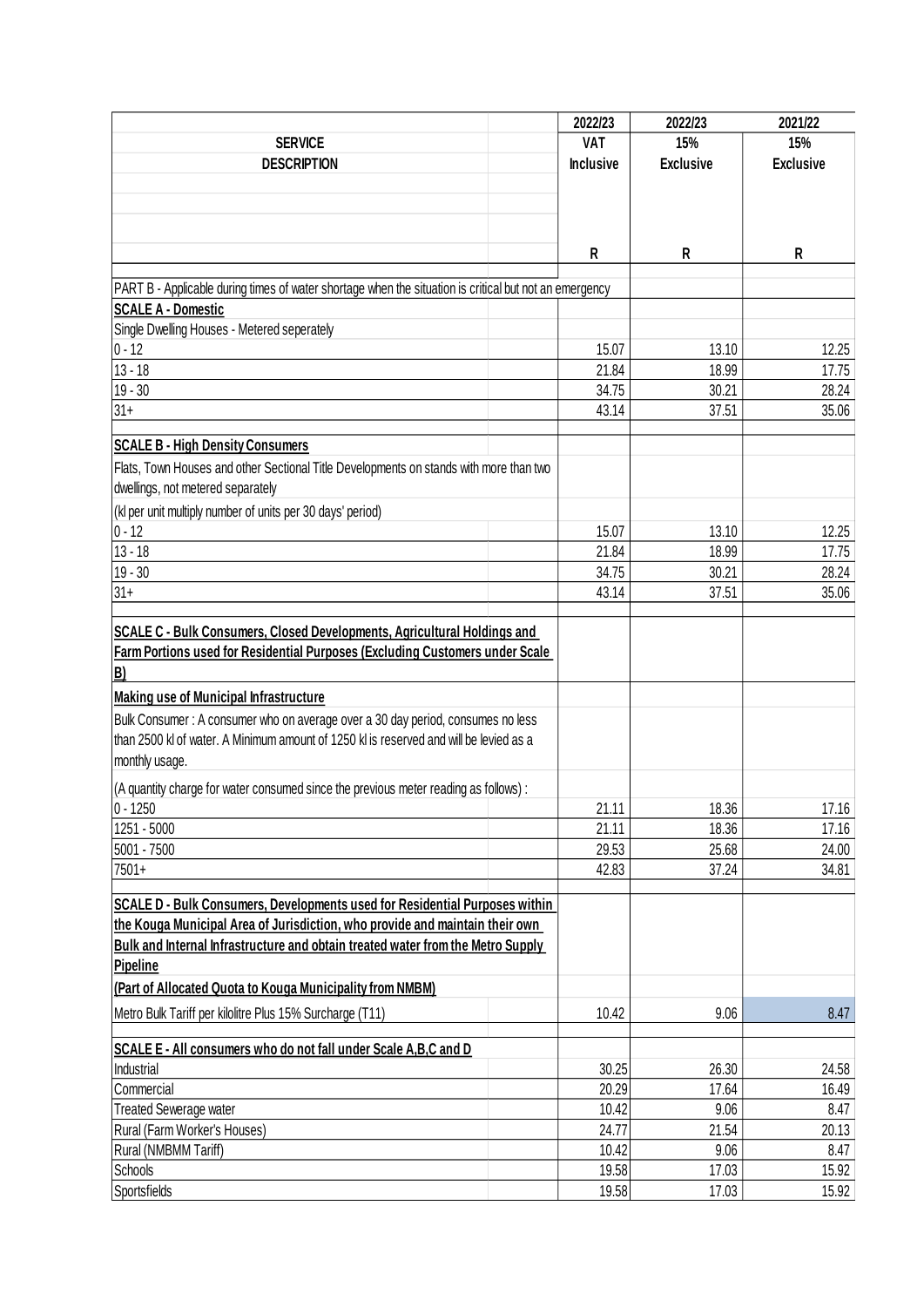|                                                                                        | 2022/23          | 2022/23          | 2021/22          |
|----------------------------------------------------------------------------------------|------------------|------------------|------------------|
| <b>SERVICE</b>                                                                         | <b>VAT</b>       | 15%              | 15%              |
| <b>DESCRIPTION</b>                                                                     | <b>Inclusive</b> | <b>Exclusive</b> | <b>Exclusive</b> |
|                                                                                        |                  |                  |                  |
|                                                                                        |                  |                  |                  |
|                                                                                        |                  |                  |                  |
|                                                                                        | R                | R                | R                |
| <b>PART C - Applicable during times of water shortage emergency</b>                    |                  |                  |                  |
| <b>SCALE A - Domestic</b>                                                              |                  |                  |                  |
| Single Dwelling Houses - Metered seperately                                            |                  |                  |                  |
| $0 - 12$                                                                               | 19.77            | 17.19            | 16.07            |
| $13+$                                                                                  | 49.88            | 43.37            | 40.53            |
|                                                                                        |                  |                  |                  |
| <b>SCALE B - High Density Consumers</b>                                                |                  |                  |                  |
| Flats, Town Houses and other Sectional Title Developments on stands with more than two |                  |                  |                  |
| dwellings, not metered separately                                                      |                  |                  |                  |
| (kl per unit multiply number of units per 30 days' period)                             |                  |                  |                  |
| $0 - 12$                                                                               | 19.77            | 17.19            | 16.07            |
| $13+$                                                                                  | 49.88            | 43.37            | 40.53            |
| SCALE C - Bulk Consumers, Closed Developments, Agricultural Holdings and               |                  |                  |                  |
| Farm Portions used for Residential Purposes (Excluding Customers under Scale           |                  |                  |                  |
| B)                                                                                     |                  |                  |                  |
| <b>Making use of Municipal Infrastructure</b>                                          |                  |                  |                  |
| Bulk Consumer: A consumer who on average over a 30 day period, consumes no less        |                  |                  |                  |
| than 2500 kl of water. A Minimum amount of 1250 kl is reserved and will be levied as a |                  |                  |                  |
| monthly usage.                                                                         |                  |                  |                  |
|                                                                                        |                  |                  |                  |
| (A quantity charge for water consumed since the previous meter reading as follows):    |                  |                  |                  |
| $0 - 1250$                                                                             | 31.70            | 27.56            | 25.76            |
| 1251 - 5000                                                                            | 31.70            | 27.56            | 25.76            |
| 5001 - 7500                                                                            | 39.57            | 34.41            | 32.15            |
| 7501+                                                                                  | 54.27            | 47.19            | 44.10            |
| SCALE D - Bulk Consumers, Developments used for Residential Purposes within            |                  |                  |                  |
| the Kouga Municipal Area of Jurisdiction, who provide and maintain their own           |                  |                  |                  |
| Bulk and Internal Infrastructure and obtain treated water from the Metro Supply        |                  |                  |                  |
| Pipeline                                                                               |                  |                  |                  |
| (Part of Allocated Quota to Kouga Municipality from NMBM)                              |                  |                  |                  |
|                                                                                        |                  |                  |                  |
| Metro Bulk Tariff per kilolitre Plus 25% Surcharge (T11)                               | 12.94            | 11.26            | 10.52            |
|                                                                                        |                  |                  |                  |
| SCALE E - All consumers who do not fall under Scale A,B,C and D                        |                  |                  |                  |
| Industrial                                                                             | 30.52            | 26.54            | 24.80            |
| Commercial                                                                             | 20.64            | 17.95            | 16.78            |
| <b>Treated Sewerage water</b>                                                          | 10.45            | 9.09             | 8.49             |
| Rural (Farm Worker's Houses)                                                           | 24.77            | 21.54            | 20.13            |
| Rural (NMBMM Tariff)                                                                   | 12.94            | 11.26            | 10.52            |
| Schools                                                                                | 19.58            | 17.03            | 15.92            |
| Sportsfields                                                                           | 19.58            | 17.03            | 15.92            |
|                                                                                        |                  |                  |                  |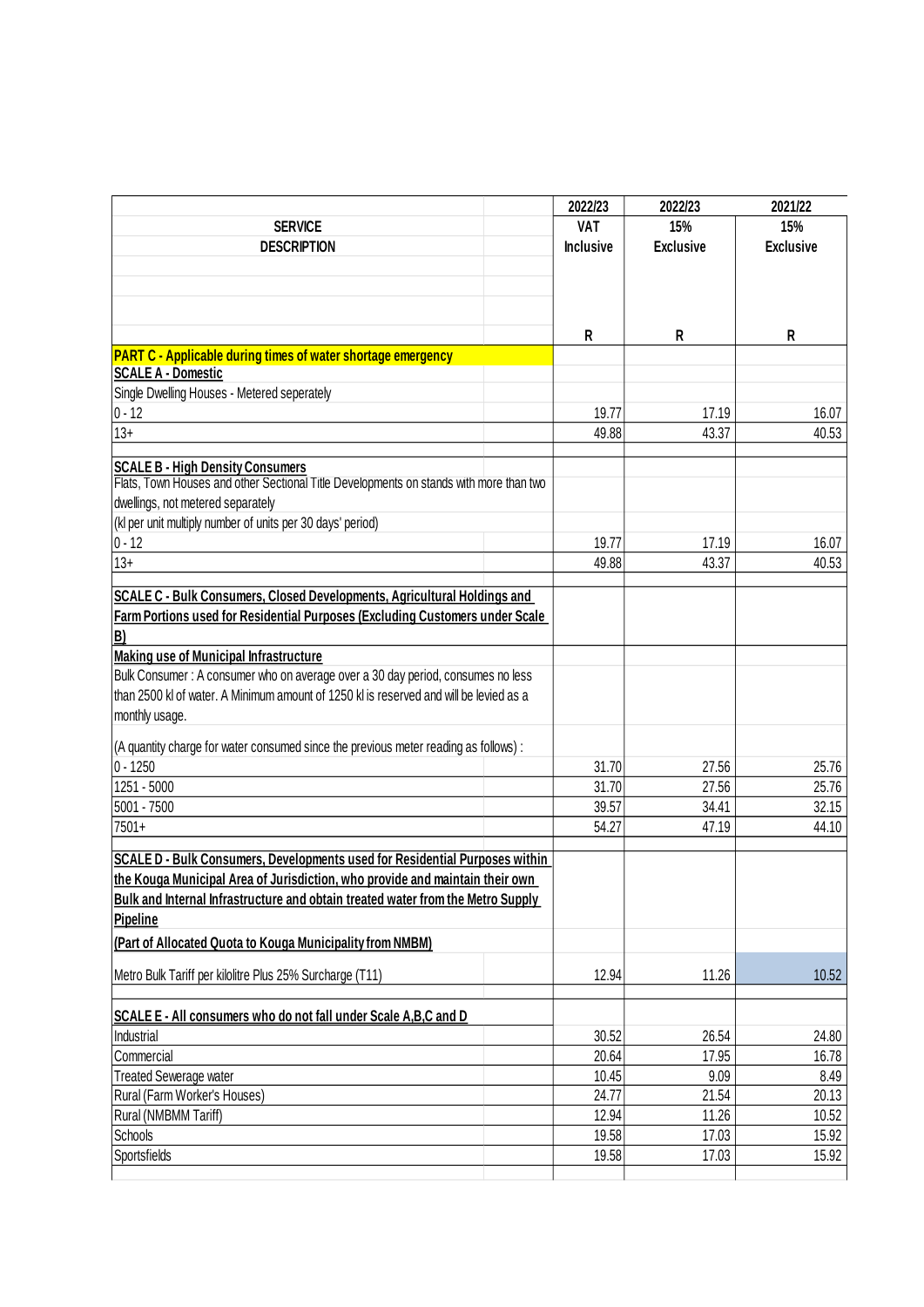|                                                                         | 2022/23          | 2022/23          | 2021/22          |
|-------------------------------------------------------------------------|------------------|------------------|------------------|
| <b>SERVICE</b>                                                          | <b>VAT</b>       | 15%              | 15%              |
| <b>DESCRIPTION</b>                                                      | <b>Inclusive</b> | <b>Exclusive</b> | <b>Exclusive</b> |
|                                                                         |                  |                  |                  |
|                                                                         |                  |                  |                  |
|                                                                         |                  |                  |                  |
|                                                                         | R                | R                | R                |
| <b>PART D - Applicable during times of water shortage drought</b>       |                  |                  |                  |
|                                                                         |                  |                  |                  |
| (a) Within the Municipal boundary (per kl)                              |                  |                  |                  |
|                                                                         |                  |                  |                  |
| (i) Treated water for residential premises:                             |                  |                  |                  |
| Step 1 ( $>0 \leq 9KL$ )                                                |                  |                  | <b>NEW</b>       |
| Step 2 ( $>9 \le 15$ KL)                                                | 26.82            | 23.32            | <b>NEW</b>       |
|                                                                         | 42.67            | 37.10            |                  |
| Step 3 ( $>15 \le 24$ KL)                                               | 121.90           | 106.00           | <b>NEW</b>       |
| Step 4 ( $>24 \leq 30$ KL)                                              | 182.85           | 159.00           | <b>NEW</b>       |
| Step 5 (> 30 ≤ 48KL)                                                    | 609.50           | 530.00           | <b>NEW</b>       |
| Step 6 ( > 48KL)                                                        | 1,219.00         | 1,060.00         | <b>NEW</b>       |
|                                                                         |                  |                  |                  |
| (ii) Treated water for residential premises: ATTP Consumers (per        | 26.82            | 23.32            | <b>NEW</b>       |
|                                                                         |                  |                  |                  |
| (iii) Treated water for institutional premises, including municipal and |                  |                  |                  |
| government departments (per kl)                                         | 36.57            | 31.80            | <b>NEW</b>       |
|                                                                         |                  |                  |                  |
| (iv) Treated water for commercial and industrial premises (per kl)      | 42.67            | 37.10            | <b>NEW</b>       |
|                                                                         |                  |                  |                  |
| (v) Treated water for multiple dwelling units, per dwelling unit:       |                  |                  |                  |
| Step 1 ( $>0 \leq 9KL$ )                                                | 26.82            | 23.32            | <b>NEW</b>       |
| Step 2 (>9 ≤ 15KL)                                                      | 42.67            | 37.10            | <b>NEW</b>       |
| Step 3 (>15 ≤ 24KL)                                                     | 121.90           | 106.00           | <b>NEW</b>       |
| Step 4 (>24 ≤ 30KL)                                                     | 182.85           | 159.00           | <b>NEW</b>       |
| Step 5 (> 30 ≤ 48KL)                                                    | 609.50           | 530.00           | <b>NEW</b>       |
| Step 6 ( > 48KL)                                                        | 1,219.00         | 1,060.00         | <b>NEW</b>       |
|                                                                         |                  |                  |                  |
| (vi) Treated water for irrigation of sportsgrounds (per kl)             | 1,219.00         | 1,060.00         | <b>NEW</b>       |
|                                                                         |                  |                  |                  |
|                                                                         |                  |                  |                  |
| (vii) Treated water drawn through standpipes (per kl)                   | 73.14            | 63.60            | <b>NEW</b>       |
|                                                                         |                  |                  |                  |
| (viii) Raw water for residential premises:                              |                  |                  |                  |
| Step 1 ( $>0 \leq 9KL$ )                                                | 24.38            | 21.20            | <b>NEW</b>       |
| Step 2 (>9 ≤ 15KL)                                                      | 42.67            | 37.10            | <b>NEW</b>       |
| Step 3 (>15 ≤ 24KL)                                                     | 73.14            | 63.60            | <b>NEW</b>       |
| Step 4 ( $>24 \leq 30KL$ )                                              | 121.90           | 106.00           | <b>NEW</b>       |
| Step 5 (> 30 ≤ 48KL)                                                    | 487.60           | 424.00           | <b>NEW</b>       |
| Step 6 ( > 48KL)                                                        | 1,219.00         | 1,060.00         | <b>NEW</b>       |
|                                                                         |                  |                  |                  |
| (ix) Raw water for commercial premises: (per kl)                        | 42.67            | 37.10            | <b>NEW</b>       |
|                                                                         |                  |                  |                  |
| (x) Raw water for industrial premises: (per kl)                         | 42.67            | 37.10            | <b>NEW</b>       |
|                                                                         |                  |                  |                  |
| (xi) Reclaimed water treated to comply with the requirements of the     |                  |                  |                  |
| General Standard (Government Gazette Notice No. 991, 18 May             |                  |                  |                  |
| (1) annual charge per Megalitre of notified maximum demand              |                  |                  |                  |
| payable on a monthly basis in equal instalments                         | 2,438.00         | 2,120.00         | <b>NEW</b>       |
| (2) additional charge per kilolitre of metered consumption              | 6.10             | 5.30             | <b>NEW</b>       |
|                                                                         |                  |                  |                  |
| (ix) Reclaimed water treated to comply with the requirements of the     |                  |                  |                  |
| General Standard (Government Gazette Notice No. 991, 18 May             |                  |                  |                  |
|                                                                         |                  |                  |                  |
| 1984) which has received additional treatment. (per kl)                 | 6.10             | 5.30             | <b>NEW</b>       |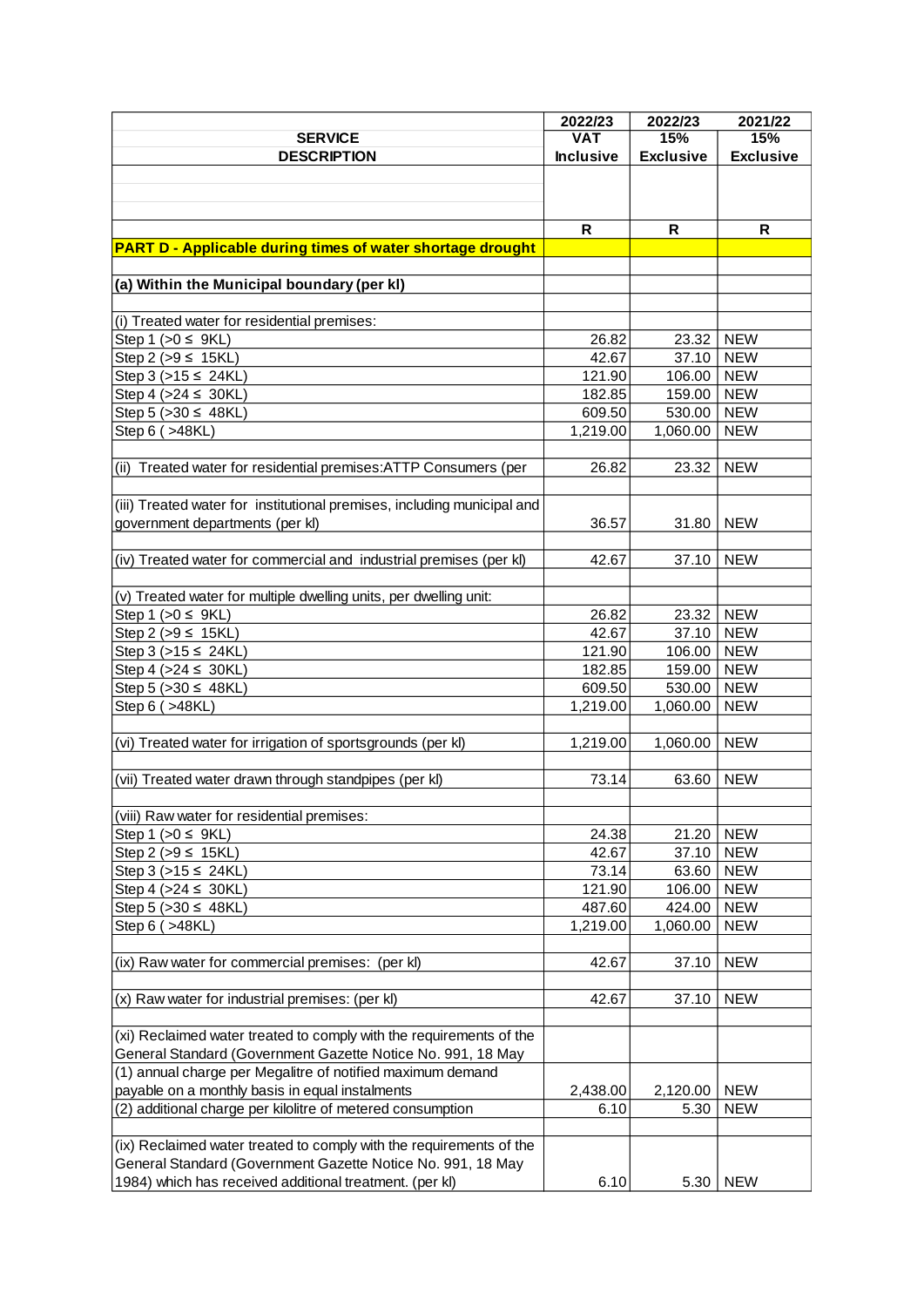| (b) Outside the Municipal boundary (per kl)                             |          |           |            |
|-------------------------------------------------------------------------|----------|-----------|------------|
|                                                                         |          |           |            |
| (i) Treated water for residential premises:                             |          |           |            |
| Step 1 ( $>0 \leq 9KL$ )                                                | 26.82    | 23.32     | <b>NEW</b> |
| Step 2 (>9 ≤ 15KL)                                                      | 42.67    | 37.10     | <b>NEW</b> |
| Step 3 (>15 ≤ 24KL)                                                     | 121.90   | 106.00    | <b>NEW</b> |
| Step 4 (>24 ≤ 30KL)                                                     | 182.85   | 159.00    | <b>NEW</b> |
| Step 5 (>30 ≤ 48KL)                                                     | 609.50   | 530.00    | <b>NEW</b> |
| Step 6 ( > 48KL)                                                        | 1,219.00 | 1,060.00  | <b>NEW</b> |
|                                                                         |          |           |            |
| (ii) Treated water for residential premises: ATTP Consumers (per        | 26.82    | 23.32     | <b>NEW</b> |
|                                                                         |          |           |            |
| (iii) Treated water for institutional premises, including municipal and |          |           |            |
| government departments (per kl)                                         | 36.57    | 31.80     | <b>NEW</b> |
|                                                                         |          |           |            |
| (iv) Treated water for commercial and industrial premises (per kl)      | 42.67    | 37.10     | <b>NEW</b> |
|                                                                         |          |           |            |
| (v) Treated water for multiple dwelling units, per dwelling unit:       |          |           |            |
| Step 1 ( $>0 \leq 9KL$ )                                                | 26.82    | 23.32     | <b>NEW</b> |
| Step 2 (>9 ≤ 15KL)                                                      | 42.67    | 37.10     | <b>NEW</b> |
| Step 3 (>15 ≤ 24KL)                                                     | 121.90   | 106.00    | <b>NEW</b> |
| Step 4 ( $>24 \le 30$ KL)                                               | 182.85   | 159.00    | <b>NEW</b> |
| Step 5 ( $>30 \leq 48$ KL)                                              | 609.50   | 530.00    | <b>NEW</b> |
| Step 6 ( > 48KL)                                                        | 1,219.00 | 1,060.00  | <b>NEW</b> |
|                                                                         |          |           |            |
| (vi) Raw water for residential premises:                                |          |           |            |
| Step 1 ( $>0 \leq 9KL$ )                                                | 24.38    | 21.20     | <b>NEW</b> |
| Step 2 (>9 ≤ 15KL)                                                      | 42.67    | 37.10     | <b>NEW</b> |
| Step 3 (>15 ≤ 24KL)                                                     | 97.52    | 84.80     | <b>NEW</b> |
| Step 4 ( $>24 \le 30$ KL)                                               | 121.90   | 106.00    | <b>NEW</b> |
| Step 5 (>30 ≤ 48KL)                                                     | 487.60   | 424.00    | <b>NEW</b> |
| Step 6 ( > 48KL)                                                        | 1,219.00 | 1,060.00  | <b>NEW</b> |
|                                                                         |          |           |            |
|                                                                         |          |           |            |
| (vii) Raw water for institutional premises, including municipal and     |          |           |            |
| government departments (per kl)                                         | 42.67    | 37.10     | <b>NEW</b> |
|                                                                         |          |           |            |
| (viii) Raw water for commercial and industrial premises (per kl)        | 42.67    | 37.10 NEW |            |
|                                                                         |          |           |            |
| (c) Water delivered by road tanker (per kl)                             |          |           |            |
|                                                                         |          |           |            |
| (i) Charge for water supplied                                           | 91.43    | 79.50     | <b>NEW</b> |
| (ii) Delivery charge                                                    | At Cost  | At Cost   |            |
| (iii) Minimum prepayment                                                | 3,657.00 | 3,180.00  | <b>NEW</b> |
|                                                                         |          |           |            |
| (d) Water supplied in bulk to other local authorities (per kl)          | 18.29    | 15.90     | <b>NEW</b> |
|                                                                         |          |           |            |
|                                                                         |          |           |            |
|                                                                         |          |           |            |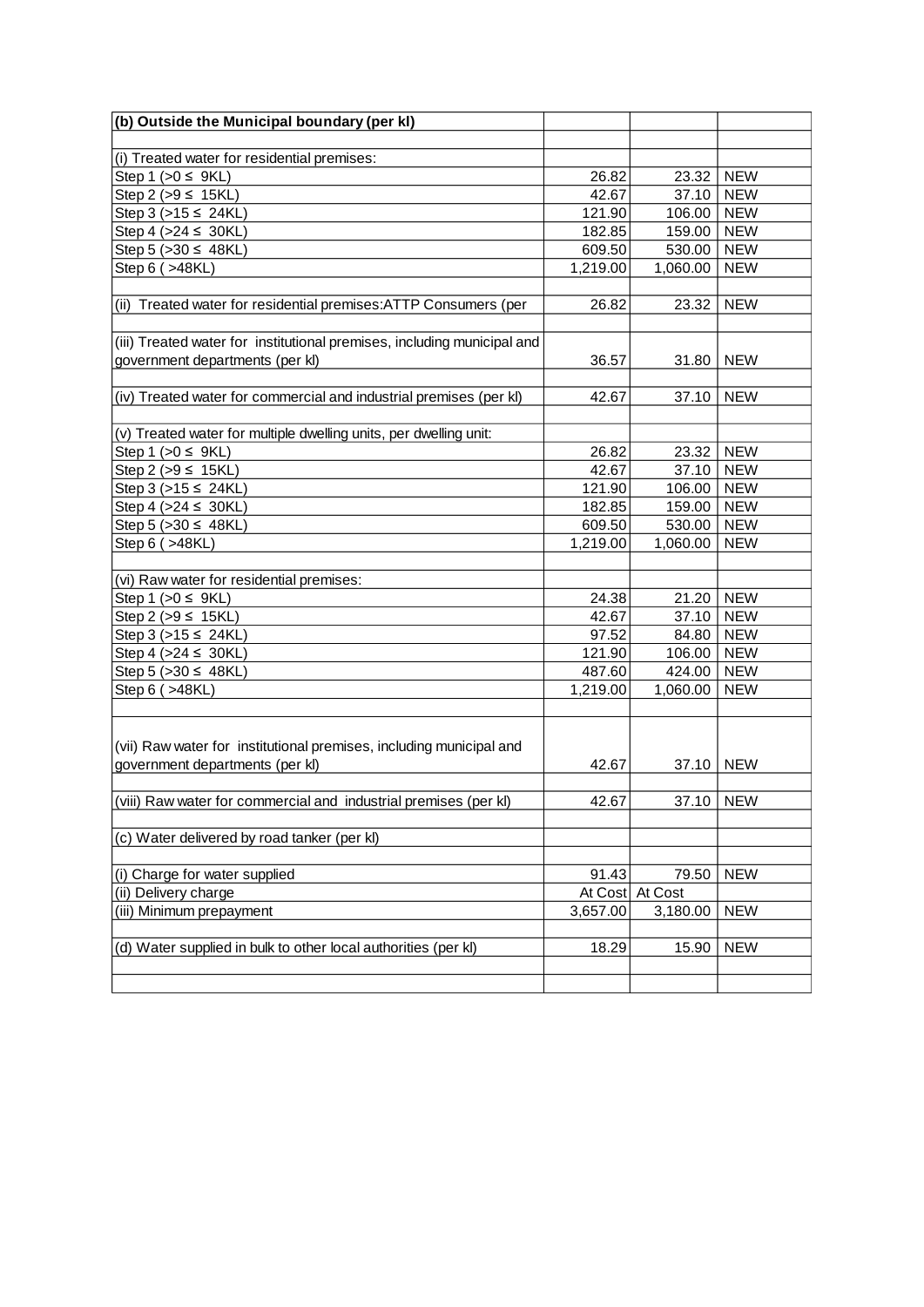| <b>MISCELLANEOUS FEES AND CHARGES</b>                                                                                      |                        |                       |                       |
|----------------------------------------------------------------------------------------------------------------------------|------------------------|-----------------------|-----------------------|
|                                                                                                                            |                        |                       |                       |
| Water Loss owing to damage to the Municipal Water-Pipe System                                                              |                        |                       |                       |
| Pipes with a diameter of 50mm or less                                                                                      | 2,219.37<br>5,036.75   | 1,929.89<br>4,379.78  | 1,803.64<br>4,093.26  |
| Pipes with a diameter larger than 50mm up to and including 100mm                                                           |                        |                       |                       |
| Pipes with a diameter larger than 100mm up to and including                                                                | 22,649.36              | 19,695.09             | 18,406.63             |
| Pipes with a diameter larger than 250mm up to and including                                                                | 55,352.64              | 48,132.73             | 44,983.86             |
| Pipes with a diameter larger than 400mm                                                                                    | 94,100.02              | 81,826.11             | 76,473.00             |
| Repair Charges of damage to the Municipal Water-Pipe System                                                                |                        |                       |                       |
| Pipes with a diameter of 50mm or less<br>Pipes with a diameter larger than 50mm up to and including 100mm                  | 4,634.52<br>6,615.41   | 4,030.02<br>5,752.53  | 3,766.37<br>5,376.19  |
|                                                                                                                            |                        |                       |                       |
| Pipes with a diameter larger than 100mm up to and including<br>Pipes with a diameter larger than 250mm up to and including | 10,002.31<br>18,774.80 | 8,697.66<br>16,325.91 | 8,128.65<br>15,257.86 |
| Pipes with a diameter larger than 400mm                                                                                    | 23,384.40              | 20,334.26             | 19,003.99             |
| Water used for Fire-Fighting                                                                                               |                        |                       |                       |
|                                                                                                                            |                        |                       |                       |
| Quantity charge per kilolitre<br>Reconnection fee                                                                          | 35.60<br>841.83        | 30.95<br>732.03       | 28.93<br>684.14       |
| Special meter readings                                                                                                     | 557.07                 | 484.41                | 452.72                |
| <b>Service Calls</b>                                                                                                       |                        |                       |                       |
| During office hours                                                                                                        | 621.14                 | 540.12                | 504.79                |
| After office hours                                                                                                         | 1,238.72               | 1,077.15              | 1,006.68              |
| Testing of meters (deposit 3% error on either side)                                                                        | 1,703.24               | 1,481.08              | 1,384.19              |
|                                                                                                                            |                        |                       |                       |
| of 25 mm                                                                                                                   |                        |                       |                       |
| Maximum distance of 5 m<br>Further than 5 m                                                                                | 1,883.00<br>2,886.79   | 1,637.39<br>2,510.25  | 1,530.27              |
|                                                                                                                            |                        |                       | 2,346.03              |
| To relocate or lower a connection with a nominal diameter larger<br>Deposit                                                |                        |                       |                       |
| Cost                                                                                                                       | Plus VAT               | 7,607.00<br>Cost      | 7,109.00<br>Cost      |
| To relocate a fire hydrant in the road reserve                                                                             |                        |                       |                       |
| Less than 2 m from original position                                                                                       | 5,871.46               | 5,105.62              | 4,771.61              |
| 2 m or more from original position                                                                                         | 13,689.99              | 11,904.34             | 11,125.55             |
| To install a new fire hydrant in the road reserve                                                                          |                        |                       |                       |
| Deposit                                                                                                                    |                        | 16,711.00             | 15,617.00             |
| Cost                                                                                                                       | Plus VAT               | Cost                  | Cost                  |
| Discontinuation or restriction of the Water Services owing to the                                                          |                        |                       |                       |
| Disconnection/restriction to a dwelling-house                                                                              | 1,605.65               | 1,396.22              | 1,304.88              |
| Disconnection/restriction for other water connections, excluding                                                           | 5,487.97               | 4,772.14              | 4,459.95              |
| Service Cost                                                                                                               |                        |                       |                       |
| Supervision Labour Cost per hour                                                                                           | 659.27                 | 573.28                | 535.78                |
| Assistant per hour                                                                                                         | 332.33                 | 288.98                | 270.08                |
| TLB per hour (Including travel time)                                                                                       | 1,097.59               | 954.43                | 891.99                |
| LDV per kilometre                                                                                                          | 43.11                  | 37.49                 | 35.04                 |
| Truck per kilometre                                                                                                        | 61.08                  | 53.11                 | 49.64                 |
|                                                                                                                            |                        |                       |                       |
|                                                                                                                            |                        |                       |                       |
| "Unauthorised water consumption" means water that is not                                                                   |                        |                       |                       |
| registered by the Kouga Municipality's water meter for any reason                                                          |                        |                       |                       |
| whatsoever (Water used for fire-fighting and/or unmetered water                                                            |                        |                       |                       |
| used from the Kouga Municipality's system with the written consent                                                         |                        |                       |                       |
| of the Technical Services Directorate, is deemed to be authorised                                                          |                        |                       |                       |
| water use)                                                                                                                 |                        |                       |                       |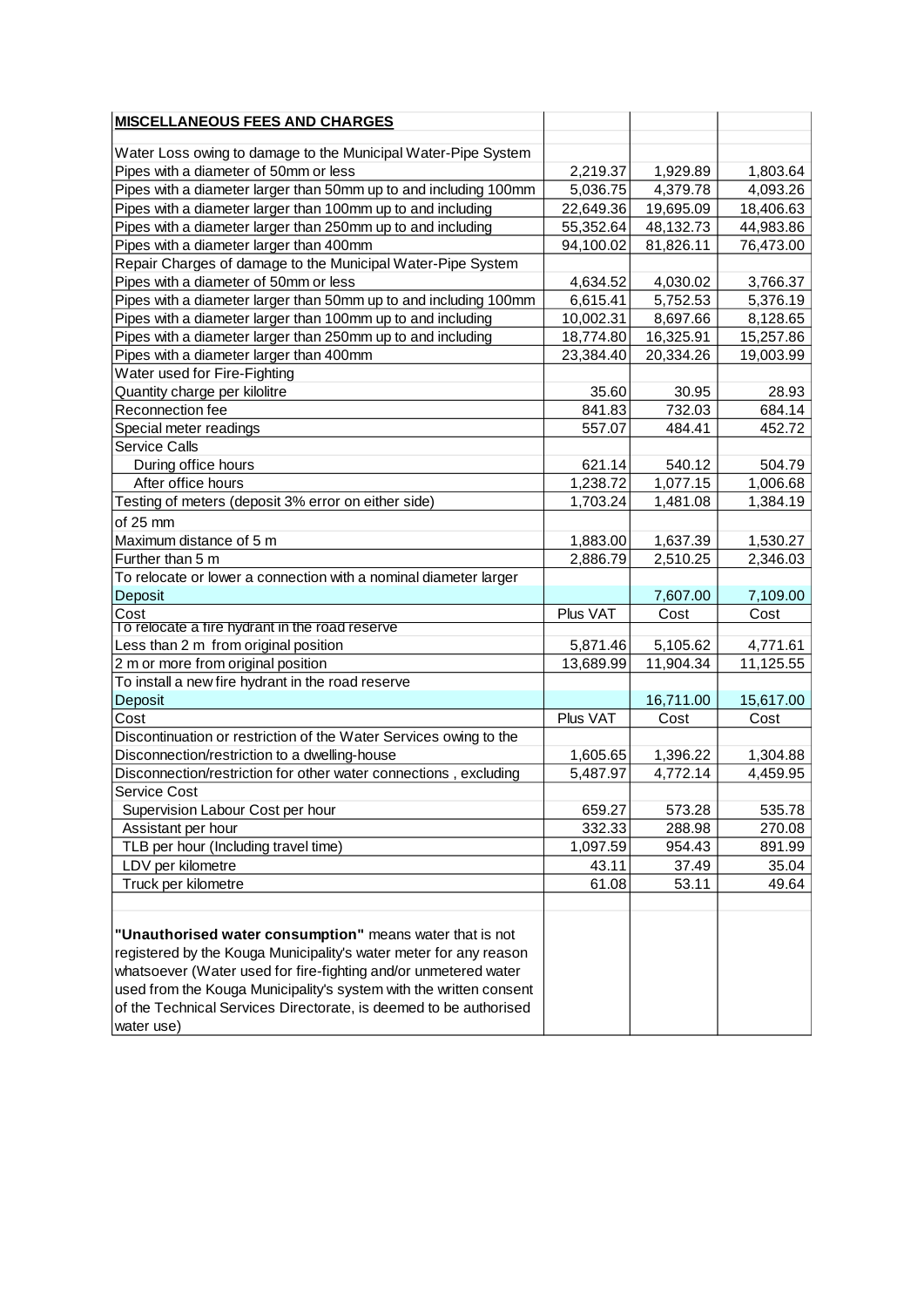|                                                             | 2022/23          | 2022/23          | 2021/22          |
|-------------------------------------------------------------|------------------|------------------|------------------|
| <b>SERVICE</b>                                              | <b>VAT</b>       | 15%              | 15%              |
| <b>DESCRIPTION</b>                                          | <b>Inclusive</b> | <b>Exclusive</b> | <b>Exclusive</b> |
|                                                             | R                | R                | R                |
| <b>Augmentation Contributions</b>                           |                  |                  |                  |
| Council will consider entering into a service agreement for |                  |                  |                  |
| Augmentation Fees (New Developments) per equivalent         |                  |                  |                  |
| erf                                                         |                  |                  |                  |
| Electricity (per equivalent residential unit)               | 10 195,00        | 8 8 6 4 7 0      | 12 663,85        |
| Roads and Storm Water                                       | 5 4 6 4 ,00      | 4 751,04         | 4 751,04         |
| Refuse                                                      | 2 956,00         | 2570.79          | 2856,43          |
| Sewerage                                                    | 26 690,00        | 23 208,94        | 23 208,94        |
| Water                                                       | 25 630,00        | 22 287,06        | 22 287,06        |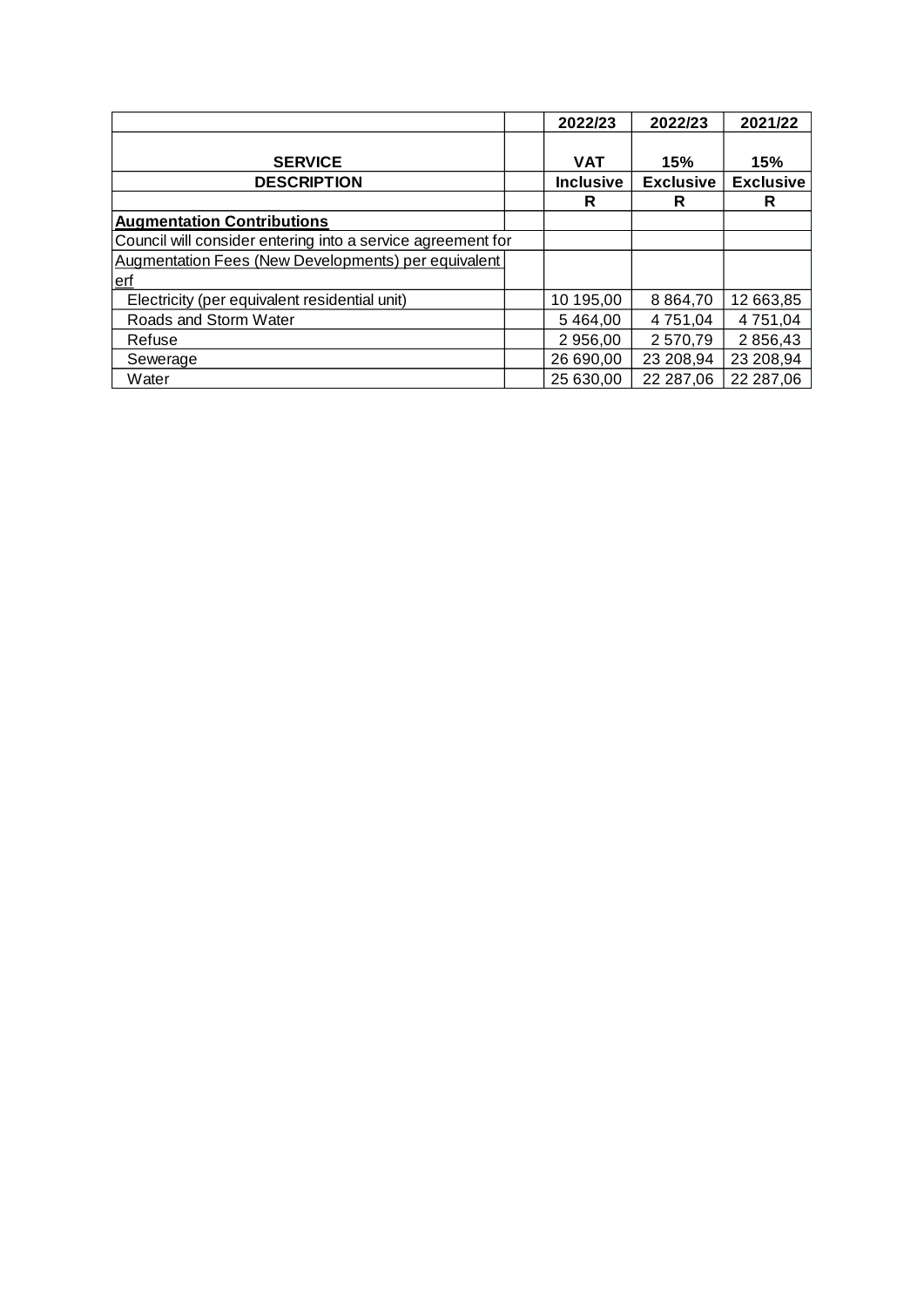# **ORDINARY COUNCIL MEETING**

#### **FINANCE**

#### **DATE: 31 MAY 2022 ITEM: 22/05/F10**

#### **ELECTRICITY TARIFF INCREASES: 2022/23 FINANCIAL YEAR**

#### **Annexure 'NERSA APPLICATION'**

1. Purpose

The purpose of this report is to request the approval of the proposed fees and charges for the sale of electricity, for the 2022/23 financial year.

#### 2. Background

Directorates in consultation with the Chief Financial Officer are required to review fees and charges, at least once a year. The fees and charges for Electricity Services have been reviewed.

3. Discussion

The following tariff for the sale of electricity is subject to approval from NERSA prior to implementation. The indicative average increase is in line with the application to NERSA of an average increase of 8.61%.

#### 4. Recommendation

4.1 That the Council, by resolution taken by majority of its full number, and in terms of Sections 30(2) and 93(4) of the Local Government: Municipal Structures Act, Act 117 of 1998 (as amended), read in conjunction with Chapter 4 of the Local Government: Municipal Finance Management Act, Act 56 of 2003, approves the fees and charges in respect of electrical services, as reflected in **Annexure 'NERSA APPLICATION'**, with effect from 1 July 2022 subject to approval by NERSA.

# **Item prepared by: Manager Budget & Treasury**

| Item approved by: Chief Financial Officer |  |
|-------------------------------------------|--|
|-------------------------------------------|--|

 **Item endorsed by the Municipal Manager \_\_\_\_\_\_\_\_\_\_\_\_\_\_\_\_\_\_\_**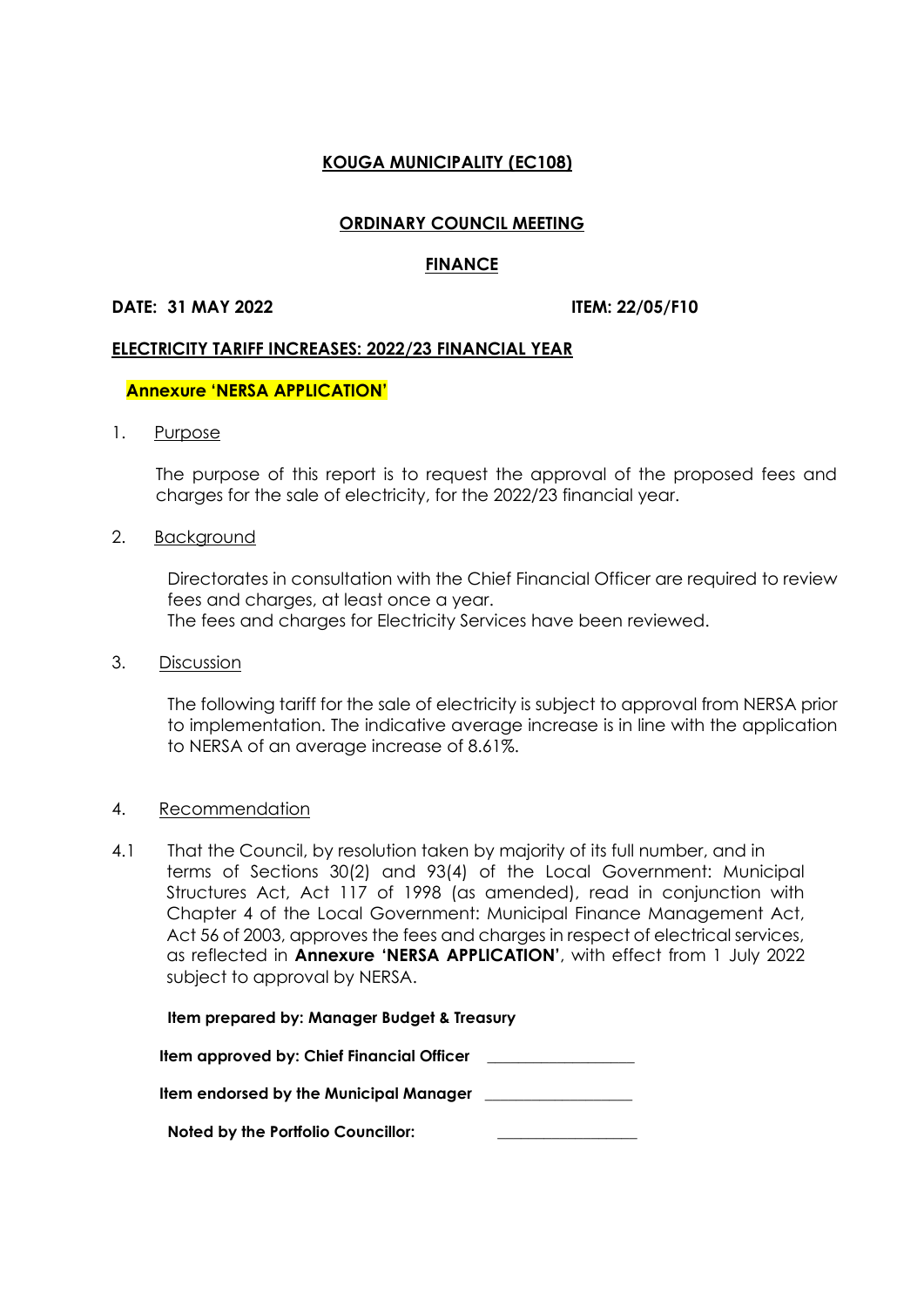|             | KOUGA MUNICIPALITY: PROPOSED AMENDMENTS TO ELECTRICITY SALES TARIFFS FOR THE FINANCIAL YEAR 2022/2023                                                                                                                                                                                                                                                                                                    |                               |                                 |          |         |                                 |                                      |                |                                 |                       |         |
|-------------|----------------------------------------------------------------------------------------------------------------------------------------------------------------------------------------------------------------------------------------------------------------------------------------------------------------------------------------------------------------------------------------------------------|-------------------------------|---------------------------------|----------|---------|---------------------------------|--------------------------------------|----------------|---------------------------------|-----------------------|---------|
|             | <b>DESIGNATION</b>                                                                                                                                                                                                                                                                                                                                                                                       |                               |                                 |          |         |                                 | <b>TARIFF COMPONENTS (EXCL. VAT)</b> |                |                                 |                       |         |
| <b>Item</b> |                                                                                                                                                                                                                                                                                                                                                                                                          |                               | <b>Basic charge [R/month]</b>   |          |         | Energy charge [R/kWh]           |                                      |                |                                 | Demand charge [R/kVA] |         |
| No.         | Present                                                                                                                                                                                                                                                                                                                                                                                                  | Proposed<br><b>Amendments</b> | <b>NERSA</b><br><b>APPROVED</b> | Proposed | % Incr. | <b>NERSA</b><br><b>APPROVED</b> | Proposed<br>(EXCL. VAT)              | % Incr.        | <b>NERSA</b><br><b>APPROVED</b> | Proposed              | % Incr. |
|             |                                                                                                                                                                                                                                                                                                                                                                                                          |                               | 2021/22                         | 2022/23  | 8.61%   | (EXCL. VAT)<br>2021/22          | 2022/23                              | 8.61%          | 2021/22                         | 2022/23               | 8.61%   |
|             | All tariffs are applicable to all areas, i.e. Cape St. Francis, Oyster Bay, St. Francis Bay, Humansdorp and Jeffreys Bay.                                                                                                                                                                                                                                                                                |                               |                                 |          |         |                                 |                                      |                |                                 |                       |         |
|             |                                                                                                                                                                                                                                                                                                                                                                                                          |                               |                                 |          |         |                                 |                                      |                |                                 |                       |         |
| 1.0         | <b>DOMESTIC CONSUMER TARIFFS</b>                                                                                                                                                                                                                                                                                                                                                                         |                               |                                 |          |         |                                 |                                      |                |                                 |                       |         |
|             | This tariff covers the supply of electricity for domestic use in private dwellings.                                                                                                                                                                                                                                                                                                                      |                               |                                 |          |         |                                 |                                      |                |                                 |                       |         |
|             | flats and chalets with separate meters and includes churches, schools,<br>welfare buildings, hospitals, halls or similar premises with circuit breaker size                                                                                                                                                                                                                                              |                               |                                 |          |         |                                 |                                      |                |                                 |                       |         |
|             | or prepayment meter trip setting not in excess of 60Amp single phase or                                                                                                                                                                                                                                                                                                                                  |                               |                                 |          |         |                                 |                                      |                |                                 |                       |         |
|             | 60Amp three phase. Should Consumers require supplies in excess hereof, the                                                                                                                                                                                                                                                                                                                               |                               |                                 |          |         |                                 |                                      |                |                                 |                       |         |
|             | Commercial Consumer or Bulk Supply tariff will be applicable.                                                                                                                                                                                                                                                                                                                                            |                               |                                 |          |         |                                 |                                      |                |                                 |                       |         |
| 1.1         | <b>Prepayment meters</b>                                                                                                                                                                                                                                                                                                                                                                                 |                               |                                 |          |         |                                 |                                      |                |                                 |                       |         |
|             |                                                                                                                                                                                                                                                                                                                                                                                                          |                               |                                 |          |         |                                 |                                      |                |                                 |                       |         |
| 1.1.1       | 1 Phase                                                                                                                                                                                                                                                                                                                                                                                                  |                               |                                 |          |         |                                 |                                      |                |                                 |                       |         |
|             | Sub-economic (20A) with FBE:                                                                                                                                                                                                                                                                                                                                                                             |                               |                                 |          |         |                                 |                                      |                |                                 |                       |         |
|             | Block 1: 0 - 50kWh                                                                                                                                                                                                                                                                                                                                                                                       |                               |                                 |          |         | 0.0000                          | 0.0000                               |                |                                 |                       |         |
|             |                                                                                                                                                                                                                                                                                                                                                                                                          |                               |                                 |          |         |                                 |                                      |                |                                 |                       |         |
|             | Block 2: 51 - 350kWh                                                                                                                                                                                                                                                                                                                                                                                     |                               |                                 |          |         | 1.5172                          | 1.6478                               | 8.61%          |                                 |                       |         |
|             | Block 3: 351 - 600kWh                                                                                                                                                                                                                                                                                                                                                                                    |                               |                                 |          |         | 2.1646                          | 2.3510                               | 8.61%          |                                 |                       |         |
|             | Block 4: > 600kWh                                                                                                                                                                                                                                                                                                                                                                                        |                               |                                 |          |         | 2.6046                          | 2.8289                               | 8.61%          |                                 |                       |         |
|             |                                                                                                                                                                                                                                                                                                                                                                                                          |                               |                                 |          |         |                                 |                                      |                |                                 |                       |         |
|             | Sub-economic (20A) without FBE:                                                                                                                                                                                                                                                                                                                                                                          |                               |                                 |          |         |                                 |                                      |                |                                 |                       |         |
|             |                                                                                                                                                                                                                                                                                                                                                                                                          |                               |                                 |          |         |                                 |                                      |                |                                 |                       |         |
|             | Block 1: 0 - 50kWh                                                                                                                                                                                                                                                                                                                                                                                       |                               |                                 |          |         | 1.1619                          | 1.2620                               | 8.61%          |                                 |                       |         |
|             | Block 2: 51 - 350kWh                                                                                                                                                                                                                                                                                                                                                                                     |                               |                                 |          |         | 1.5172                          | 1.6478                               | 8.61%          |                                 |                       |         |
|             | Block 3: 351 - 600kWh                                                                                                                                                                                                                                                                                                                                                                                    |                               |                                 |          |         | 2.1646                          | 2.3510                               | 8.61%          |                                 |                       |         |
|             | Block 4: > 600kWh                                                                                                                                                                                                                                                                                                                                                                                        |                               |                                 |          |         | 2.6046                          | 2.8289                               | 8.61%          |                                 |                       |         |
|             |                                                                                                                                                                                                                                                                                                                                                                                                          |                               |                                 |          |         |                                 |                                      |                |                                 |                       |         |
|             | Economic (60A) with FBE:<br>Block 1: 0 - 50kWh                                                                                                                                                                                                                                                                                                                                                           |                               | 212.32                          | 230.60   | 8.61%   | 0.0000                          | 0.0000                               |                |                                 |                       |         |
|             | Block 2: 51 - 350kWh                                                                                                                                                                                                                                                                                                                                                                                     |                               |                                 |          |         | 1.5172                          | 1.6478                               | 8.61%          |                                 |                       |         |
|             | Block 3: 351 - 600kWh                                                                                                                                                                                                                                                                                                                                                                                    |                               |                                 |          |         | 2.1646                          | 2.3510                               | 8.61%          |                                 |                       |         |
|             | Block 4: > 600kWh                                                                                                                                                                                                                                                                                                                                                                                        |                               |                                 |          |         | 2.6046                          | 2.8289                               | 8.61%          |                                 |                       |         |
|             |                                                                                                                                                                                                                                                                                                                                                                                                          |                               |                                 |          |         |                                 |                                      |                |                                 |                       |         |
|             | Economic (60A) without FBE:                                                                                                                                                                                                                                                                                                                                                                              |                               | 212.32                          | 230.60   | 8.61%   |                                 |                                      |                |                                 |                       |         |
|             | Block 1: 0 - 50kWh<br>Block 2: 51 - 350kWh                                                                                                                                                                                                                                                                                                                                                               |                               |                                 |          |         | 1.1619<br>1.5172                | 1.2620<br>1.6478                     | 8.61%<br>8.61% |                                 |                       |         |
|             | Block 3: 351 - 600kWh                                                                                                                                                                                                                                                                                                                                                                                    |                               |                                 |          |         | 2.1646                          | 2.3510                               | 8.61%          |                                 |                       |         |
|             | Block 4: > 600kWh                                                                                                                                                                                                                                                                                                                                                                                        |                               |                                 |          |         | 2.6046                          | 2.8289                               | 8.61%          |                                 |                       |         |
|             |                                                                                                                                                                                                                                                                                                                                                                                                          |                               |                                 |          |         |                                 |                                      |                |                                 |                       |         |
|             |                                                                                                                                                                                                                                                                                                                                                                                                          |                               |                                 |          |         |                                 |                                      |                |                                 |                       |         |
| 1.1.2       | 3 Phase<br>Economic (60A):                                                                                                                                                                                                                                                                                                                                                                               |                               | 594.49                          | 645.68   | 8.61%   |                                 |                                      |                |                                 |                       |         |
|             | Block 1: 0 - 50kWh                                                                                                                                                                                                                                                                                                                                                                                       |                               |                                 |          |         | 1.1619                          | 1.2620                               | 8.61%          |                                 |                       |         |
|             | Block 2: 51 - 350kWh                                                                                                                                                                                                                                                                                                                                                                                     |                               |                                 |          |         | 1.5172                          | 1.6478                               | 8.61%          |                                 |                       |         |
|             | Block 3: 351 - 600kWh                                                                                                                                                                                                                                                                                                                                                                                    |                               |                                 |          |         | 2.1646                          | 2.3510                               | 8.61%          |                                 |                       |         |
|             | Block 4: > 600kWh                                                                                                                                                                                                                                                                                                                                                                                        |                               |                                 |          |         | 2.6046                          | 2.8289                               | 8.61%          |                                 |                       |         |
|             |                                                                                                                                                                                                                                                                                                                                                                                                          |                               |                                 |          |         |                                 |                                      |                |                                 |                       |         |
| 1.2         | <b>Conventional meters</b>                                                                                                                                                                                                                                                                                                                                                                               |                               |                                 |          |         |                                 |                                      |                |                                 |                       |         |
|             |                                                                                                                                                                                                                                                                                                                                                                                                          |                               |                                 |          |         |                                 |                                      |                |                                 |                       |         |
| 1.2.1       | 1 Phase                                                                                                                                                                                                                                                                                                                                                                                                  |                               |                                 |          |         |                                 |                                      |                |                                 |                       |         |
|             | 60A:<br>Block 1: 0 - 50kWh                                                                                                                                                                                                                                                                                                                                                                               |                               | 265.40                          | 288.25   | 8.61%   | 1.1619                          | 1.2620                               | 8.61%          |                                 |                       |         |
|             | Block 2: 51 - 350kWh                                                                                                                                                                                                                                                                                                                                                                                     |                               |                                 |          |         | 1.5172                          | 1.6478                               | 8.61%          |                                 |                       |         |
|             | Block 3: 351 - 600kWh                                                                                                                                                                                                                                                                                                                                                                                    |                               |                                 |          |         | 2.1646                          | 2.3510                               | 8.61%          |                                 |                       |         |
|             | Block 4: > 600kWh                                                                                                                                                                                                                                                                                                                                                                                        |                               |                                 |          |         | 2.6046                          | 2.8289                               | 8.61%          |                                 |                       |         |
|             |                                                                                                                                                                                                                                                                                                                                                                                                          |                               |                                 |          |         |                                 |                                      |                |                                 |                       |         |
| 1.2.2       | 3 Phase                                                                                                                                                                                                                                                                                                                                                                                                  |                               |                                 |          |         |                                 |                                      |                |                                 |                       |         |
|             | 60A:                                                                                                                                                                                                                                                                                                                                                                                                     |                               | 743.12                          | 807.10   | 8.61%   |                                 |                                      |                |                                 |                       |         |
|             | Block 1: 0 - 50kWh                                                                                                                                                                                                                                                                                                                                                                                       |                               |                                 |          |         | 1.1619                          | 1.2620                               | 8.61%          |                                 |                       |         |
|             | Block 2: 51 - 350kWh                                                                                                                                                                                                                                                                                                                                                                                     |                               |                                 |          |         | 1.5172                          | 1.6478                               | 8.61%          |                                 |                       |         |
|             | Block 3: 351 - 600kWh<br>Block 4: > 600kWh                                                                                                                                                                                                                                                                                                                                                               |                               |                                 |          |         | 2.1646<br>2.6046                | 2.3510<br>2.8289                     | 8.61%<br>8.61% |                                 |                       |         |
|             |                                                                                                                                                                                                                                                                                                                                                                                                          |                               |                                 |          |         |                                 |                                      |                |                                 |                       |         |
| 2.0         | <b>COMMERCIAL CONSUMER TARIFFS</b>                                                                                                                                                                                                                                                                                                                                                                       |                               |                                 |          |         |                                 |                                      |                |                                 |                       |         |
|             | This tariff covers the supply of electricity to shops, office buildings, hotels, Bed<br>& Breakfasts, clubs, industrial undertakings, temporary supplies, or similar<br>premises with circuit breaker size or prepayment meter trip setting not in<br>excess of 60Amp single phase or 100Amp three phase. Should Consumers<br>have supplies in excess hereof, the Bulk Supply tariff will be applicable. |                               |                                 |          |         |                                 |                                      |                |                                 |                       |         |
|             |                                                                                                                                                                                                                                                                                                                                                                                                          |                               |                                 |          |         |                                 |                                      |                |                                 |                       |         |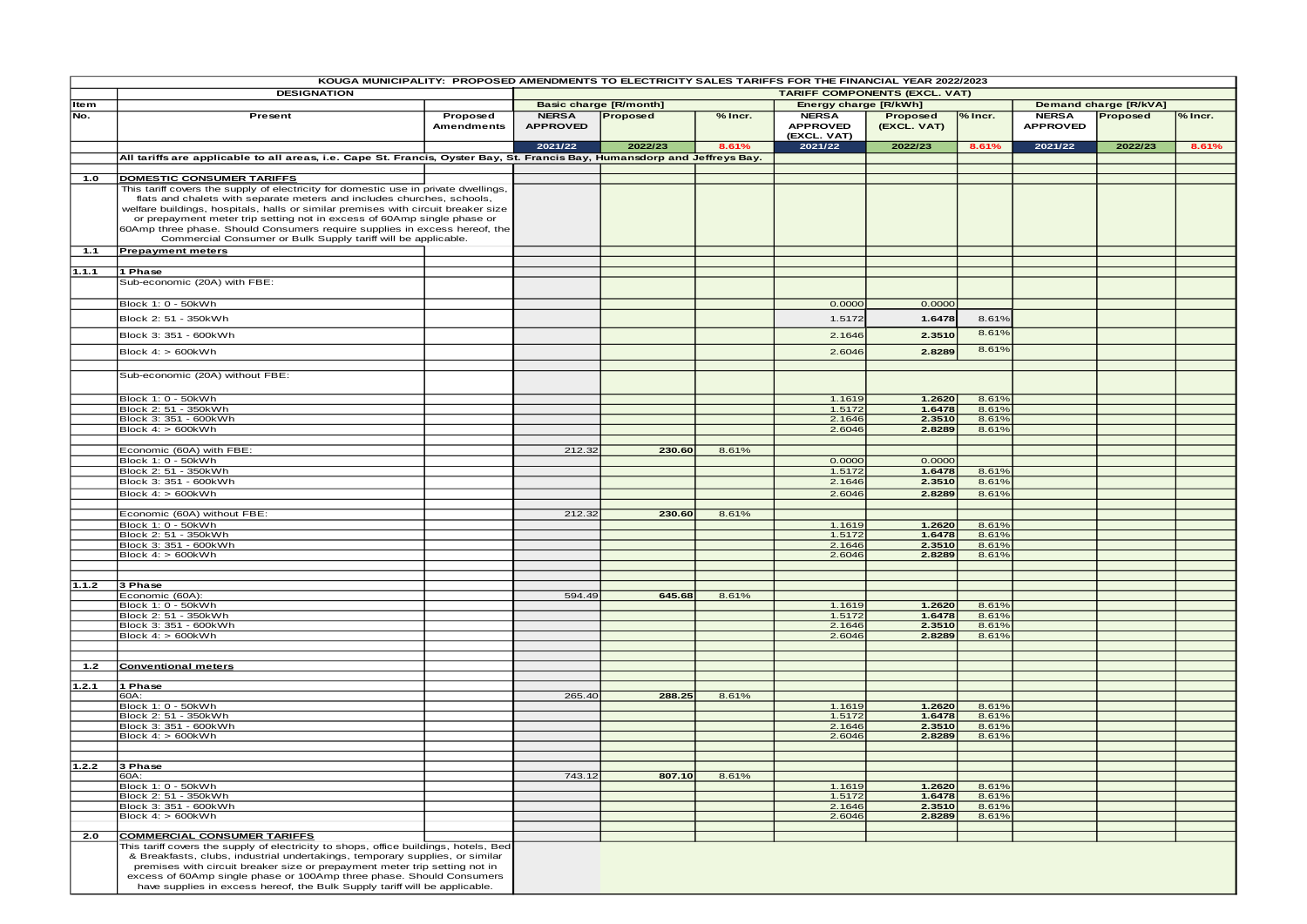|       | KOUGA MUNICIPALITY: PROPOSED AMENDMENTS TO ELECTRICITY SALES TARIFFS FOR THE FINANCIAL YEAR 2021/2022<br><b>TARIFF COMPONENTS</b> |            |                 |                                           |         |                 |                                                       |         |                 |                     |                |  |
|-------|-----------------------------------------------------------------------------------------------------------------------------------|------------|-----------------|-------------------------------------------|---------|-----------------|-------------------------------------------------------|---------|-----------------|---------------------|----------------|--|
| Item  | <b>DESIGNATION</b>                                                                                                                |            |                 |                                           |         |                 | Energy charge [R/kWh]<br><b>Demand charge [R/kVA]</b> |         |                 |                     |                |  |
| No.   | Present                                                                                                                           | Proposed   | <b>NERSA</b>    | <b>Basic charge [R/month]</b><br>Proposed | % Incr. | <b>NERSA</b>    | Proposed                                              | % Incr. | <b>NERSA</b>    | Proposed            | % Incr.        |  |
|       |                                                                                                                                   | Amendments | <b>APPROVED</b> |                                           |         | <b>APPROVED</b> |                                                       |         | <b>APPROVED</b> |                     |                |  |
|       |                                                                                                                                   |            | 2021/22         | 2022/23                                   | 8.61%   | 2021/22         | 2022/23                                               | 8.61%   | 2021/22         | 2022/23             | 8.61%          |  |
|       | All tariffs are applicable to all areas, i.e. Cape St. Francis, Oyster Bay, St. Francis Bay, Humansdorp and Jeffreys Bay.         |            |                 |                                           |         |                 |                                                       |         |                 |                     |                |  |
| 2.1   | <b>Prepayment meters</b>                                                                                                          |            |                 |                                           |         |                 |                                                       |         |                 |                     |                |  |
|       |                                                                                                                                   |            |                 |                                           |         |                 |                                                       |         |                 |                     |                |  |
| 2.1.1 | 1 Phase                                                                                                                           |            |                 |                                           |         |                 |                                                       |         |                 |                     |                |  |
|       | Business (60A)                                                                                                                    |            | 0.00            | 0.00                                      |         | 2.5668          | 2.7878                                                | 8.61%   |                 |                     |                |  |
|       |                                                                                                                                   |            |                 |                                           |         |                 |                                                       |         |                 |                     |                |  |
|       |                                                                                                                                   |            |                 |                                           |         |                 |                                                       |         |                 |                     |                |  |
|       |                                                                                                                                   |            |                 |                                           |         |                 |                                                       |         |                 |                     |                |  |
| 2.1.2 | 3 Phase                                                                                                                           |            |                 |                                           |         |                 |                                                       |         |                 |                     |                |  |
|       |                                                                                                                                   |            |                 |                                           |         |                 |                                                       |         |                 |                     |                |  |
|       | Business (60A)                                                                                                                    |            | 0.00            | 0.00                                      |         | 2.5668          | 2.7878                                                | 8.61%   |                 |                     |                |  |
|       |                                                                                                                                   |            |                 |                                           |         |                 |                                                       |         |                 |                     |                |  |
|       |                                                                                                                                   |            |                 |                                           |         |                 |                                                       |         |                 |                     |                |  |
| 2.2   | <b>Conventional meters</b>                                                                                                        |            |                 |                                           |         |                 |                                                       |         |                 |                     |                |  |
| 2.2.1 | 1 Phase                                                                                                                           |            |                 |                                           |         |                 |                                                       |         |                 |                     |                |  |
|       |                                                                                                                                   |            |                 |                                           |         |                 |                                                       |         |                 |                     |                |  |
|       | 60A                                                                                                                               |            | 581.65          | 631.73                                    | 8.61%   | 1.8564          | 2.0162                                                | 8.61%   |                 |                     |                |  |
|       |                                                                                                                                   |            |                 |                                           |         |                 |                                                       |         |                 |                     |                |  |
| 2.2.2 | 3 Phase                                                                                                                           |            |                 |                                           |         |                 |                                                       |         |                 |                     |                |  |
|       |                                                                                                                                   |            |                 |                                           |         |                 |                                                       |         |                 |                     |                |  |
|       | 60A                                                                                                                               |            | 1628.62         | 1768.85                                   | 8.61%   | 1.8564          | 2.0162                                                | 8.61%   |                 |                     |                |  |
|       | 100A                                                                                                                              |            | 2714.37         | 2948.08                                   | 8.61%   | 1.8564          | 2.0162                                                | 8.61%   |                 |                     |                |  |
|       |                                                                                                                                   |            |                 |                                           |         |                 |                                                       |         |                 |                     |                |  |
|       |                                                                                                                                   |            |                 |                                           |         |                 |                                                       |         |                 |                     |                |  |
|       | <b>BULK SUPPLY / INDUSTRIAL CONSUMER TARIFFS</b>                                                                                  |            |                 |                                           |         |                 |                                                       |         |                 |                     |                |  |
|       | The Bulk Supply tariff is for Consumers with a notified<br>maximum demand of minimum 60kVA or who require a                       |            |                 |                                           |         |                 |                                                       |         |                 |                     |                |  |
|       | supply greater than a 100Amp three phase circuit breaker                                                                          |            |                 |                                           |         |                 |                                                       |         |                 |                     |                |  |
|       | size. The Notified Maximum Demand (NMD) is the                                                                                    |            |                 |                                           |         |                 |                                                       |         |                 |                     |                |  |
|       | maximum demand notified in writing by the Consumer and                                                                            |            |                 |                                           |         |                 |                                                       |         |                 |                     |                |  |
|       | accepted by the Municipality. The Network Demand Charge                                                                           |            |                 |                                           |         |                 |                                                       |         |                 |                     |                |  |
|       | s payable per month for the demand supplied (maximum                                                                              |            |                 |                                           |         |                 |                                                       |         |                 |                     |                |  |
|       | demand reading).<br>The Network Access Charge is payable per month based on                                                       |            |                 |                                           |         |                 |                                                       |         |                 |                     |                |  |
|       | the highest of either the notified maximum demand (min.                                                                           |            |                 |                                           |         |                 |                                                       |         |                 |                     |                |  |
|       | 60kVA) or the highest maximum demand reading during the                                                                           |            |                 |                                           |         |                 |                                                       |         |                 |                     |                |  |
|       | previous rolling 12 month period. Should the Consumer's                                                                           |            |                 |                                           |         |                 |                                                       |         |                 |                     |                |  |
|       | NMD be exceeded for more than two months, the                                                                                     |            |                 |                                           |         |                 |                                                       |         |                 |                     |                |  |
|       | consumers supply capacity and Augmentation Levy must be<br>reviewed and an Excess Network Access Charge (E-NAC)                   |            |                 |                                           |         |                 |                                                       |         |                 |                     |                |  |
|       | will become payable. The amount payable through an E-                                                                             |            |                 |                                           |         |                 |                                                       |         |                 |                     |                |  |
|       | NAC after exceeding for more than two months $=$ (Number of                                                                       |            |                 |                                           |         |                 |                                                       |         |                 |                     |                |  |
|       | times the NMD is exceeded based on a rolling 12 months) x                                                                         |            |                 |                                           |         |                 |                                                       |         |                 |                     |                |  |
|       | (the portion of the demand exceeding the NMD) x (Network                                                                          |            |                 |                                           |         |                 |                                                       |         |                 |                     |                |  |
|       | Access Charge). This charge is over and above the normal                                                                          |            |                 |                                           |         |                 |                                                       |         |                 |                     |                |  |
|       | Network Access Charge.                                                                                                            |            |                 |                                           |         |                 |                                                       |         |                 |                     |                |  |
| 3.1   | <b>Normal Bulk</b>                                                                                                                |            |                 |                                           |         |                 |                                                       |         |                 |                     |                |  |
|       |                                                                                                                                   |            |                 |                                           |         |                 |                                                       |         |                 |                     |                |  |
| 3.1.1 | Low Voltage (<500V)                                                                                                               |            |                 |                                           |         |                 |                                                       |         |                 |                     |                |  |
|       | <b>Basic Charge</b>                                                                                                               |            | 1068.07         | 1160.03                                   | 8.61%   |                 |                                                       |         |                 |                     |                |  |
|       | Network Demand Charge<br>Network Access Charge                                                                                    |            |                 |                                           |         |                 |                                                       |         | 280.06<br>42.17 | 304.1710<br>45.7999 | 8.61%<br>8.61% |  |
|       | Active Energy Charge                                                                                                              |            |                 |                                           |         | 0.9511          | 1.0330                                                | 8.61%   |                 |                     |                |  |
|       |                                                                                                                                   |            |                 |                                           |         |                 |                                                       |         |                 |                     |                |  |
|       |                                                                                                                                   |            |                 |                                           |         |                 |                                                       |         |                 |                     |                |  |
| 3.1.2 | High Voltage (=> $500V$ and < $66kV$ )                                                                                            |            |                 |                                           |         |                 |                                                       |         |                 |                     |                |  |
|       | <b>Basic Charge</b><br>Network Demand Charge                                                                                      |            | 1068.07         | 1160.03                                   | 8.61%   |                 |                                                       |         | 257.66          | 279.8398            | 8.61%          |  |
|       |                                                                                                                                   |            |                 |                                           |         |                 |                                                       |         |                 |                     |                |  |
|       |                                                                                                                                   |            |                 |                                           |         |                 |                                                       |         |                 |                     |                |  |
|       |                                                                                                                                   |            |                 |                                           |         |                 |                                                       |         |                 |                     |                |  |
|       |                                                                                                                                   |            |                 |                                           |         |                 |                                                       |         |                 |                     |                |  |
|       |                                                                                                                                   |            |                 |                                           |         |                 |                                                       |         |                 |                     |                |  |
|       | Network Access Charge                                                                                                             |            |                 |                                           |         |                 |                                                       |         | 38.80           | 42.1409             | 8.61%          |  |
|       | <b>Active Energy Charge</b>                                                                                                       |            |                 |                                           |         | 0.941           | 1.0227                                                | 8.61%   |                 |                     |                |  |
|       |                                                                                                                                   |            |                 |                                           |         |                 |                                                       |         |                 |                     |                |  |
| 3.2   | Time of Use (TOU)                                                                                                                 |            |                 |                                           |         |                 |                                                       |         |                 |                     |                |  |
|       | Exceed NOTIFIED MAXIMUM DEMAND (NMD) per kVA per                                                                                  |            |                 |                                           |         |                 |                                                       |         |                 |                     |                |  |
|       | month : The Network Access Charge is payable per month                                                                            |            |                 |                                           |         |                 |                                                       |         |                 |                     |                |  |
|       | for the demand supplied, Notified Maximum Demand NMD                                                                              |            |                 |                                           |         |                 |                                                       |         |                 |                     |                |  |
|       | (maximum demand reading).                                                                                                         |            |                 |                                           |         |                 |                                                       |         |                 |                     |                |  |
|       | The Network Access Charge is payable per month based on<br>the highest of either the notified maximum demand (min.                |            |                 |                                           |         |                 |                                                       |         |                 |                     |                |  |
|       | 100kVA) or the highest network demand reading during the                                                                          |            |                 |                                           |         |                 |                                                       |         |                 |                     |                |  |
|       | previous rolling 12 month period. Should the Consumer's                                                                           |            |                 |                                           |         |                 |                                                       |         |                 |                     |                |  |
|       | NMD be exceeded for more than two months, the                                                                                     |            |                 |                                           |         |                 |                                                       |         |                 |                     |                |  |
|       | consumers supply capacity and Augmentation Levy must be                                                                           |            |                 |                                           |         |                 |                                                       |         |                 |                     |                |  |
|       | reviewed and an Excess Network Access Charge (E-NAC)<br>will become payable. The amount payable through an E-                     |            |                 |                                           |         |                 |                                                       |         |                 |                     |                |  |
|       | NAC after exceeding for more than two months $=$ (Number of                                                                       |            |                 |                                           |         |                 |                                                       |         |                 |                     |                |  |
|       | times the NMD is exceeded based on a rolling 12 months) x                                                                         |            |                 |                                           |         |                 |                                                       |         |                 |                     |                |  |
|       | (the portion of the demand exceeding the NMD) x (Network                                                                          |            |                 |                                           |         |                 |                                                       |         |                 |                     |                |  |
|       | Access Charge + Network Demand Charge). This charge is                                                                            |            |                 |                                           |         |                 |                                                       |         |                 |                     |                |  |
|       | over and above the normal Network Access Charge.                                                                                  |            |                 |                                           |         |                 |                                                       |         |                 |                     |                |  |
|       |                                                                                                                                   |            |                 |                                           |         |                 |                                                       |         |                 |                     |                |  |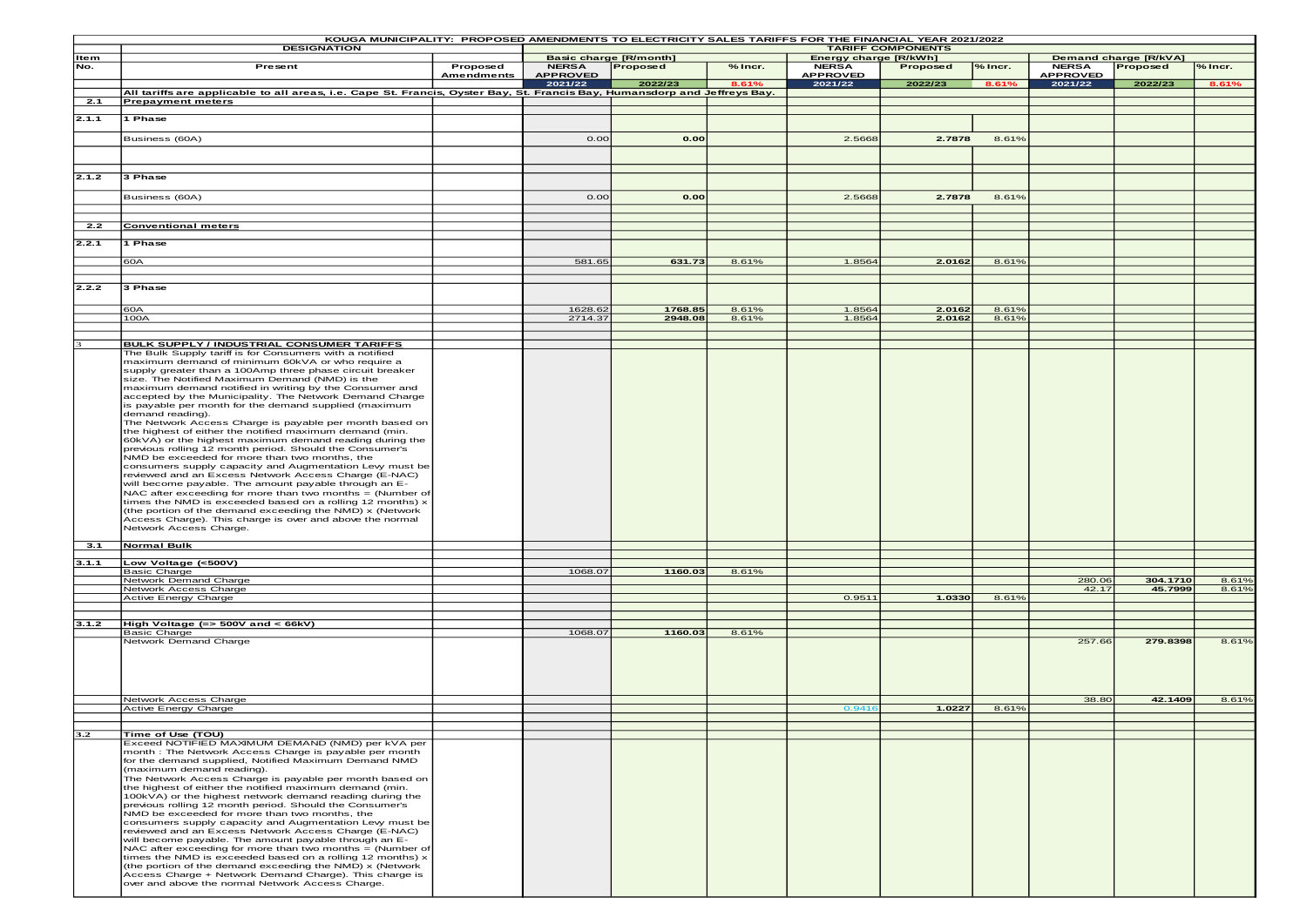|       |                                                                                                                                                                                                              | KOUGA MUNICIPALITY: PROPOSED AMENDMENTS TO ELECTRICITY SALES TARIFFS FOR THE FINANCIAL YEAR 2021/2022 |                               |          |         |                       |          |         |                 |                              |         |
|-------|--------------------------------------------------------------------------------------------------------------------------------------------------------------------------------------------------------------|-------------------------------------------------------------------------------------------------------|-------------------------------|----------|---------|-----------------------|----------|---------|-----------------|------------------------------|---------|
|       | <b>DESIGNATION</b>                                                                                                                                                                                           |                                                                                                       | <b>TARIFF COMPONENTS</b>      |          |         |                       |          |         |                 |                              |         |
| Item  |                                                                                                                                                                                                              |                                                                                                       | <b>Basic charge [R/month]</b> |          |         | Energy charge [R/kWh] |          |         |                 | <b>Demand charge [R/kVA]</b> |         |
| No.   | Present                                                                                                                                                                                                      | Proposed                                                                                              | <b>NERSA</b>                  | Proposed | % Incr. | <b>NERSA</b>          | Proposed | % Incr. | <b>NERSA</b>    | Proposed                     | % Incr. |
|       |                                                                                                                                                                                                              | <b>Amendments</b>                                                                                     | <b>APPROVED</b>               |          |         | <b>APPROVED</b>       |          |         | <b>APPROVED</b> |                              |         |
|       |                                                                                                                                                                                                              |                                                                                                       | 2021/22                       | 2022/23  | 8.61%   | 2021/22               | 2022/23  | 8.61%   | 2021/22         | 2022/23                      | 8.61%   |
|       | All tariffs are applicable to all areas, i.e. Cape St. Francis, Oyster Bay, St. Francis Bay, Humansdorp and Jeffreys Bay.                                                                                    |                                                                                                       |                               |          |         |                       |          |         |                 |                              |         |
| 3.2.1 | Low Voltage (<500V)                                                                                                                                                                                          |                                                                                                       |                               |          |         |                       |          |         |                 |                              |         |
|       | Basic charge                                                                                                                                                                                                 |                                                                                                       | 1068.07                       | 1160.03  | 8.61%   |                       |          |         |                 |                              |         |
|       | Network Demand Charge                                                                                                                                                                                        |                                                                                                       |                               |          |         |                       |          |         | 48.91           | 53.1179                      | 8.61%   |
|       | Network Access Charge                                                                                                                                                                                        |                                                                                                       |                               |          |         |                       |          |         | 42.17           | 45.7999                      | 8.61%   |
|       | Active energy charge:                                                                                                                                                                                        |                                                                                                       |                               |          |         |                       |          |         |                 |                              |         |
|       | High demand (June to August):                                                                                                                                                                                |                                                                                                       |                               |          |         |                       |          |         |                 |                              |         |
|       | Peak                                                                                                                                                                                                         |                                                                                                       |                               |          |         | 4.8893                | 5.3103   | 8.61%   |                 |                              |         |
|       | Standard                                                                                                                                                                                                     |                                                                                                       |                               |          |         | 1.5653                | 1.7001   | 8.61%   |                 |                              |         |
|       | Off-peak                                                                                                                                                                                                     |                                                                                                       |                               |          |         | 0.9051                | 0.9831   | 8.61%   |                 |                              |         |
|       | Low demand (Sept to May):                                                                                                                                                                                    |                                                                                                       |                               |          |         |                       |          |         |                 |                              |         |
|       | Peak                                                                                                                                                                                                         |                                                                                                       |                               |          |         | 1.6760                | 1.8203   | 8.61%   |                 |                              |         |
|       | Standard                                                                                                                                                                                                     |                                                                                                       |                               |          |         | 1.1910                | 1.2936   | 8.61%   |                 |                              |         |
|       | Off-peak                                                                                                                                                                                                     |                                                                                                       |                               |          |         | 0.7997                | 0.8686   | 8.61%   |                 |                              |         |
|       | Reactive Energy Charge (R/kVArh): High Demand (June to                                                                                                                                                       |                                                                                                       |                               |          |         | 0.2071                | 0.2249   | 8.61%   |                 |                              |         |
|       |                                                                                                                                                                                                              |                                                                                                       |                               |          |         |                       |          |         |                 |                              |         |
|       |                                                                                                                                                                                                              |                                                                                                       |                               |          |         |                       |          |         |                 |                              |         |
| 3.2.2 | High Voltage (>=500V and <66kV)                                                                                                                                                                              |                                                                                                       |                               |          |         |                       |          |         |                 |                              |         |
|       | Basic charge                                                                                                                                                                                                 |                                                                                                       | 1068.07                       | 1160.03  | 8.61%   |                       |          |         |                 |                              |         |
|       | Network Demand Charge                                                                                                                                                                                        |                                                                                                       |                               |          |         |                       |          |         | 45.00           | 48.8739                      | 8.61%   |
|       | Network Access Charge                                                                                                                                                                                        |                                                                                                       |                               |          |         |                       |          |         | 38.80           | 42.1409                      | 8.61%   |
|       | Active energy charge:                                                                                                                                                                                        |                                                                                                       |                               |          |         |                       |          |         |                 |                              |         |
|       | High demand (June to August):                                                                                                                                                                                |                                                                                                       |                               |          |         |                       |          |         |                 |                              |         |
|       | Peak                                                                                                                                                                                                         |                                                                                                       |                               |          |         | 4.621'                | 5.0189   | 8.61%   |                 |                              |         |
|       | Standard                                                                                                                                                                                                     |                                                                                                       |                               |          |         | 1.479                 | 1.6069   | 8.61%   |                 |                              |         |
|       | Off-peak                                                                                                                                                                                                     |                                                                                                       |                               |          |         | 0.855!                | 0.9292   | 8.61%   |                 |                              |         |
|       | Low demand (Sept to May):                                                                                                                                                                                    |                                                                                                       |                               |          |         |                       |          |         |                 |                              |         |
|       | Peak                                                                                                                                                                                                         |                                                                                                       |                               |          |         | 1.5841                | 1.7205   | 8.61%   |                 |                              |         |
|       | Standard                                                                                                                                                                                                     |                                                                                                       |                               |          |         | 1.1257                | 1.2227   | 8.61%   |                 |                              |         |
|       | Off-peak                                                                                                                                                                                                     |                                                                                                       |                               |          |         | 0.756                 | 0.8210   | 8.61%   |                 |                              |         |
|       | Reactive Energy Charge (R/kVArh): High Demand (June to August)                                                                                                                                               |                                                                                                       |                               |          |         | 0.2071                | 0.2249   | 8.61%   |                 |                              |         |
|       |                                                                                                                                                                                                              |                                                                                                       |                               |          |         |                       |          |         |                 |                              |         |
|       |                                                                                                                                                                                                              |                                                                                                       |                               |          |         |                       |          |         |                 |                              |         |
| 4.0   | <b>OTHER TARIFFS</b>                                                                                                                                                                                         |                                                                                                       |                               |          |         |                       |          |         |                 |                              |         |
|       | Claude Neon                                                                                                                                                                                                  |                                                                                                       | 199.39                        | 216.56   | 8.61%   |                       |          |         |                 |                              |         |
|       | Telephone booths                                                                                                                                                                                             |                                                                                                       | 123.76                        | 134.41   | 8.61%   |                       |          |         |                 |                              |         |
|       | <b>Streetlights</b>                                                                                                                                                                                          |                                                                                                       |                               |          |         | 1.9                   | 2.1158   | 8.61%   |                 |                              |         |
|       | Woodlands Steam Generation - As per Sp                                                                                                                                                                       | To be withdrawn                                                                                       |                               |          |         |                       |          |         |                 |                              |         |
|       | Temporary Supply - As per Item 2.2 above.                                                                                                                                                                    |                                                                                                       |                               |          |         |                       |          |         |                 |                              |         |
|       |                                                                                                                                                                                                              |                                                                                                       |                               |          |         |                       |          |         |                 |                              |         |
|       |                                                                                                                                                                                                              |                                                                                                       |                               |          |         |                       |          |         |                 |                              |         |
| 5.0   | DEPARTMENTAL - The respective Commercial and Bulk Supply Tariffs as per Items 2.0 and 3.0 above shall be applicable to all municipal buildings, pumpstations, waste water works, water treatment works, etc. |                                                                                                       |                               |          |         |                       |          |         |                 |                              |         |
|       |                                                                                                                                                                                                              |                                                                                                       |                               |          |         |                       |          |         |                 |                              |         |
|       |                                                                                                                                                                                                              |                                                                                                       |                               |          |         |                       |          |         |                 |                              |         |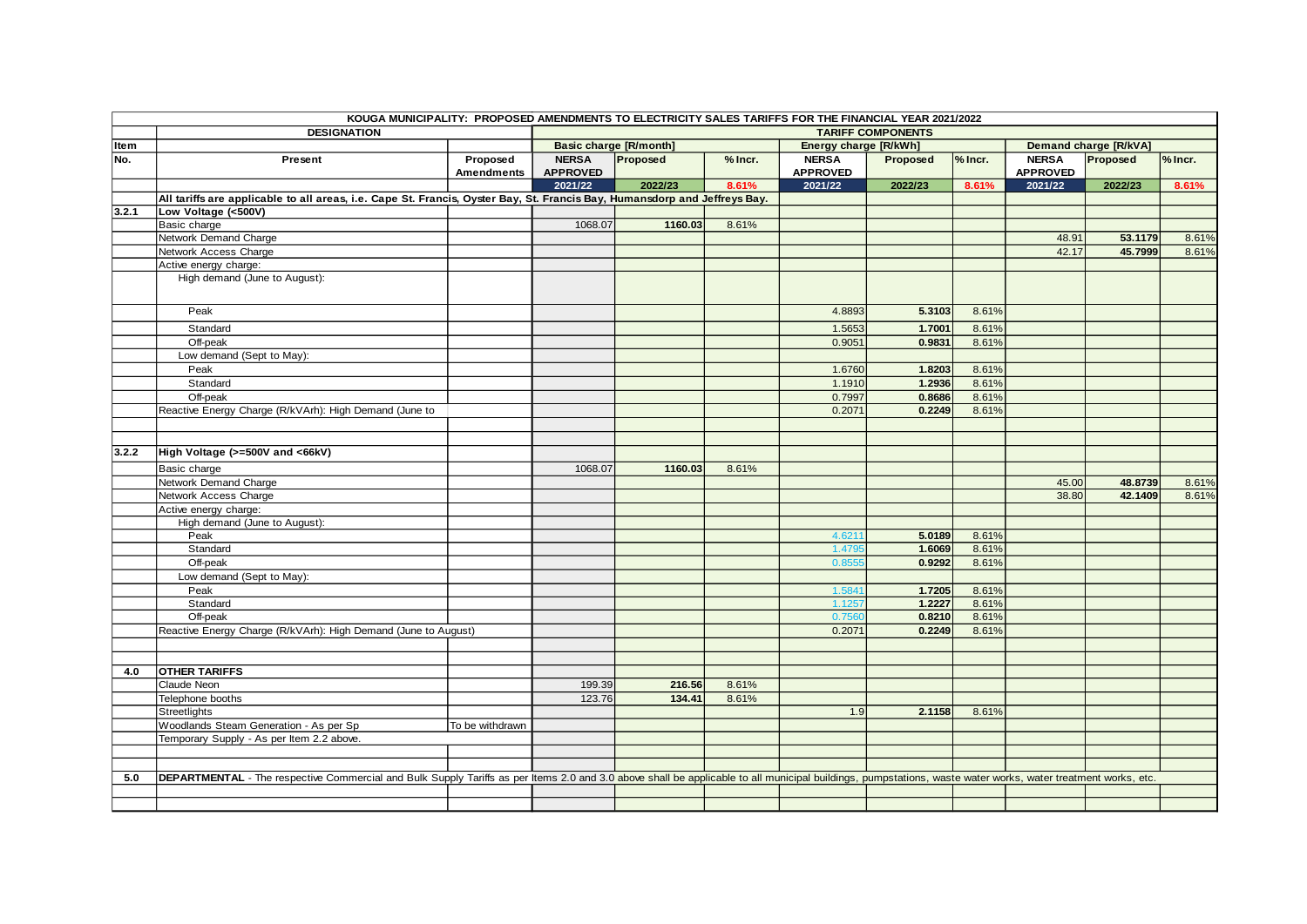| 5.1   | OTHER SUNDRY ELECTRICITY TARIFFS                                                                                                                                                               | <b>NERSA</b>               | Proposed             |
|-------|------------------------------------------------------------------------------------------------------------------------------------------------------------------------------------------------|----------------------------|----------------------|
|       |                                                                                                                                                                                                | <b>APPROVED</b><br>2021/22 | 2022/23              |
| 5.1.1 | <b>CONSUMER DEPOSITS</b>                                                                                                                                                                       |                            |                      |
|       | LPU (Large Power User) group: Two times avarage consumption during the<br>procedding of 12 months                                                                                              | 22,000.00                  | 23,320.00            |
|       | Domestic & Comercial Single Phase Credit meter: Two time avarage<br>cosnumption during the precedding 12 months.                                                                               | 2,270.00                   | 2,406.20             |
|       | Domestic Three Phase Credit meter: Two time avarage cosnumption during the<br>precedding 12 months.                                                                                            | 4,810.00                   | 5,098.60             |
|       | Comercial Three Phase Credit meter: Two time avarage cosnumption during the<br>precedding 12 months.                                                                                           | 10,250.00                  | 10,865.00            |
|       | Upgrade capacity from 20A to 40A Fees with already installed<br>infrastructure                                                                                                                 | 4,000.00                   | 4,240.00             |
|       | Upgrade capacity from 40A to 60A Fees with already installed<br>infrastructure                                                                                                                 | 4,000.00                   | 4,240.00             |
|       | Upgrade capacity from 20A to 60A Fees with already installed<br>infrastructure                                                                                                                 | 8,000.00                   | 8,480.00             |
| 5.1.2 | <b>CASUAL SUPPLIES</b>                                                                                                                                                                         |                            |                      |
|       | Per connection includes disconnection excludes hire of kiosk                                                                                                                                   | 218.00                     | 231.08               |
|       | Consumption per day including prepayment meter less than $15A +$<br>prepaid meter                                                                                                              | 50.00                      | 53.00                |
|       | Hire of temporary distribution kiosk, per kiosk, per day                                                                                                                                       | 150.00                     | 159.00               |
|       | Per connection includes disconnection excluding hire of kiosk above<br>15A 3phase                                                                                                              | 1,041.00                   | 1,103.46             |
|       | Hire of temporary distribution kiosk, per kiosk, per day + prepaid meter                                                                                                                       | 450.00                     | 477.00               |
|       |                                                                                                                                                                                                |                            |                      |
| 5.1.3 | <b>SUNDRY CHARGES</b><br>Call-out Fee - office hours owners fault (Based on 2 hours for electr & assist +<br>10km                                                                              | 507.00                     | 537.42               |
|       | Call-out Fee - after hours: Weekdays & Saturdays (Based on 2 hrs (time and a<br>half) for electr & assist + 10km)                                                                              | 1,002.00                   | 1,062.12             |
|       | Call-out Fee - after hours: Sundays & Public Holidays (Based on 2 hrs (double<br>time) for electr & assist + 10km)                                                                             | 1,002.00                   | 1,062.12             |
|       | Call-out Fee - after hours owners fault (Based on 2 hours for electr & assist +<br>10km                                                                                                        | 1,002.00                   | 1,062.12             |
|       | MV. Switching on Council's equipment office hours (Based on 3 hours for                                                                                                                        | 2,700.00                   | 2,862.00             |
|       | superintendent & electr + 15km)<br>MV. Switching on Council's equipment -after hours: Weekdays & Saturdays<br>(Based on 3 hours (time and a half) for a superintendent and an electrician plus | 3,700.00                   | 3,922.00             |
|       | 15km)<br>MV. Switching on Council's equipment -after hours: Sundays & Public holidays<br>(Based on 3 hours (double time) for a superintendent and an electrician plus                          | 7,400.00                   | 7,844.00             |
|       | 15km)                                                                                                                                                                                          |                            |                      |
|       | Contractor Inspection 2nd<br>Contractor Inspection 3rd                                                                                                                                         | 1,200.00<br>1,200.00       | 1,272.00<br>1,272.00 |
|       | Change of Circuit Breaker - S/Phase(1/annum) contact Electricity Department<br>for approval (Based on Circuit Breaker cost + 1 hour for an electrician and<br>assistant + 10km)                | 1,850.00                   | 1,961.00             |
|       | Change of Circuit Breaker - 3 Phase(1/annum) contact Electricity Department<br>for approval (Based on Circuit Breaker cost + 1 hour for an electrician and<br>assistant + 10km)                | 2,450.00                   | 2,597.00             |
|       | Disconnection due to non payment                                                                                                                                                               | 758.00                     | 803.48               |
|       | Disconnection on request of the owner<br>Verification of a Meter Reading                                                                                                                       | 966.00<br>300.00           | 1,023.96<br>318.00   |
|       | Administration fee - recalculation due to no meter access                                                                                                                                      | 300.00                     | 318.00               |
|       | Test of Meter: 1 & 3 Phase (Conditionally Refundable) External testing                                                                                                                         | 1,403.00                   | 1,487.18             |
|       | Test of Meter: All other Meters (Conditionally Refundable) External testing                                                                                                                    | 1,403.00                   | 1,487.18             |
|       | Tariff change - change between one part and two-part                                                                                                                                           | 280.00                     | 296.80               |
|       | Damage elect meter (based on meter cost + call out X2)<br>Damage elect meter 3 phase (based on meter cost $+$ call out $X$ 2)                                                                  | 1,250.00                   | 1,325.00             |
|       | Replacement of CIU (Meter keypad) (Based on keypad cost and call out fee)                                                                                                                      | 1,550.00<br>750.00         | 1,643.00<br>795.00   |
|       | Damage of Bulk meter or change to SSEG (Based on 3 hours for a<br>superintendent and electrician + 60km + bulk meter cost + modem cost)                                                        | 22,000.00                  | 23,320.00            |
|       | Change to Time of Use (with existing bulk meter) + Deposit                                                                                                                                     | 17,320.00                  | 18,359.20            |
|       | Change to Time of Use (without existing bulk meter) + Deposit                                                                                                                                  | 22,000.00                  | 23,320.00            |
|       | Commission of Bulk meter, supplied by customer (call out fee x 3)                                                                                                                              | 2,500.00                   | 2,650.00             |
|       | Damage of HV Cable                                                                                                                                                                             | 36,900.00                  | 39,114.00            |
|       | Damage of MV Cable                                                                                                                                                                             | 36,900.00                  | 39,114.00            |
|       | Damage of LV Cable<br>Damage of Service Connection Cable                                                                                                                                       | 8,000.00<br>4,000.00       | 8,480.00<br>4,240.00 |
|       | Working without Way leave                                                                                                                                                                      | 10,000.00                  | 10,600.00            |
|       | Refundable Wayleave deposit for HV cables                                                                                                                                                      | 18,000.00                  | 19,080.00            |
|       | Refundable Way leave deposit for MV cables                                                                                                                                                     | 18,000.00                  | 19,080.00            |
|       | Refundable Way leave deposit for LV cables<br>Cancellation Fee of requested service                                                                                                            | 12,000.00<br>500.00        | 12,720.00<br>530.00  |
|       | Erection and removal of Banners, signs & lights (per hour) (Vehicle cost +<br>labour)                                                                                                          | 1,060.00                   | 1,123.60             |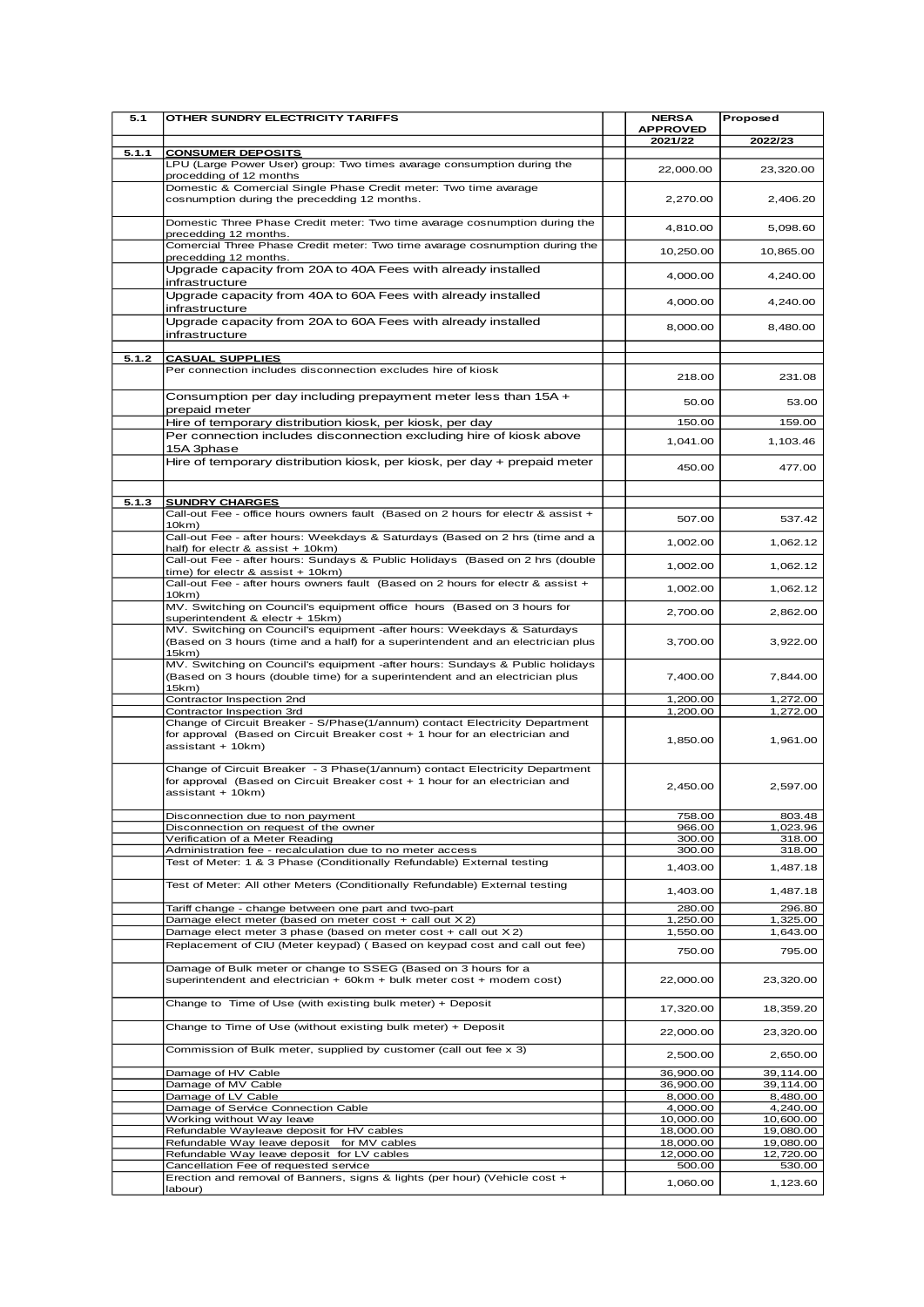| CCTV (Metered) p/kWh (no basic charge)<br>1.95<br>2.06<br>Hire of sleeve space for fibre optic cable per meter/ per month/ per fibre optic<br>(no basic charge)<br>Floodlights Conventional<br>1.95<br>2.06<br><b>Floodlights LED</b><br>1.95<br>2.06<br>5.1.5<br><b>CONVERSION OF METERS</b><br>Removal of Meter (based on call out fee)<br>780.00<br>826.80<br>Repositioning of Meter (excl. cable) (based on call out fee)<br>780.00<br>826.80<br>Repositioning of Meter (incl. cable ) (based on call out fee + 30m cable)<br>3,926.00<br>4,161.56<br><b>ILLEGAL CONNECTION / TAMPERING FEE (Including SSEG and damage)</b><br>or bypass of the DSM Hot Water Cylinder Control Unit<br>2,500.00<br>2,650.00<br>1 st Offence<br>2 nd Offence<br>5,000.00<br>5,300.00<br>3 rd Offence and re-occurance (Disconnection of service and remedial action<br>fee = double previous* offence fee) *based on current tariffs<br>ILLEGAL CONNECTION / TAMPERING FEE 3 phase 60A - 100A<br>5,384.48<br>1st offence<br>5,707.55<br>7,179.26<br>7,610.02<br>2nd offence<br>3 rd Offence and re-occurance (Disconnection of service and remedial action<br>fee = apply for new connection to be considered under special conditions with<br>an electrical compliance certificate) *based on current tariffs<br><b>ILLEGAL CONNECTION / TAMPERING FEE Bulk LPU metering ubove</b><br>100kVA<br>1st offence<br>11,065.42<br>11,729.35<br>2nd offence<br>14,358.53<br>15,220.04<br>3 rd Offence and re-occurance (Disconnection of service and remedial action<br>$fee =$ apply for new connection to be considered under special conditions with<br>an electrical compliance certificate) *based on current tariffs<br>Unsafe / Illegal leads (per visit) (reconnection fee included)<br>1,200.00<br>1,272.00<br>5.1.7<br><b>SMALL SCALE EMBEDDED GENERATION (SSEG)</b><br>This tariff is available only for approved SSEG connections, where the customers offset their small scale<br>generation (kWh) against purchases from the Municipality, provided that their purchases exceed their<br>generation (kWh). This tariff will only be implemented after NERSA's approved Guidelines have been<br>received. The consumer will stay on his existing tariff (All prepaid customers excluded) but be obliged to<br>install a 4 qudrant meter specified by the municipality to convert to real time tariff:<br>0.70<br>0.78<br>Feed-in Tariff c/kWh<br>5.1.7.2<br><b>Investigation Fee</b><br>3860.86<br>4439.99<br>5.1.7.3<br>Fine for illegal connections<br>5000.00<br>5000.00<br>5.1.7.4<br>Availability Charges<br>295.56<br>339.89<br>Time of Use (TOU) - SSEG TOU FEED_IN TARIFF<br>High Voltage (>=500V and <66kV) & Low Voltage (<500V)<br>Energy: Low Demand: Peak (R/kwh)<br>1.32<br>Energy : Low Demand: Standard (R/kwh)<br>0.91<br>Energy: Low Demand: Off-Peak-Peak (R/kwh)<br>0.58<br>Energy: High Demand: Peak (R/kwh)<br>4.05<br>Energy: High Demand: Standard (R/kwh)<br>1.23<br>Energy: High Demand: Off-Peak-Peak (R/kwh)<br>0.67<br>GEN Wheeling Tariff - High Voltage (>=500V and <66kV)<br>Munic Bill TO OFF_TAKER<br>Wheeling admin Charge<br>500.00<br>537.35<br>per<br>Energy Charge (off_taker TARIFF)<br>HIGH Peak-off taker tariff<br>4.9663<br>HIGH Standard-off_taker tariff<br>1.5900<br>HIGH Off-peak-off_taker tariff<br>0.9194<br>LOW Peak-off_taker tariff<br>1.7024<br>LOW Standard-off taker tariff<br>1.2098<br>LOW Off-peak-off_taker tariff<br>0.8124<br>Wheeling Energy Credit (- NEGATIVE) (Customer TARIFF)<br><b>TOU Customer tariff</b><br>Megaflex+Electricfication and rural subsidy and+ancilliary service charges<br>$-4.7851$<br><b>HIGH Peak-Customer tariff</b> | 5.1.4   | <b>OTHER TARIFFS</b>                     |      |           |
|-----------------------------------------------------------------------------------------------------------------------------------------------------------------------------------------------------------------------------------------------------------------------------------------------------------------------------------------------------------------------------------------------------------------------------------------------------------------------------------------------------------------------------------------------------------------------------------------------------------------------------------------------------------------------------------------------------------------------------------------------------------------------------------------------------------------------------------------------------------------------------------------------------------------------------------------------------------------------------------------------------------------------------------------------------------------------------------------------------------------------------------------------------------------------------------------------------------------------------------------------------------------------------------------------------------------------------------------------------------------------------------------------------------------------------------------------------------------------------------------------------------------------------------------------------------------------------------------------------------------------------------------------------------------------------------------------------------------------------------------------------------------------------------------------------------------------------------------------------------------------------------------------------------------------------------------------------------------------------------------------------------------------------------------------------------------------------------------------------------------------------------------------------------------------------------------------------------------------------------------------------------------------------------------------------------------------------------------------------------------------------------------------------------------------------------------------------------------------------------------------------------------------------------------------------------------------------------------------------------------------------------------------------------------------------------------------------------------------------------------------------------------------------------------------------------------------------------------------------------------------------------------------------------------------------------------------------------------------------------------------------------------------------------------------------------------------------------------------------------------------------------------------------------------------------------------------------------------------------------------------------------------------------------------------------------------------------------------------------------------------------------------------------------------------------------------------------------------------------------------------------------------------------------------------------------------------------------------------------------------------------------------------------------------------------------------------------------|---------|------------------------------------------|------|-----------|
|                                                                                                                                                                                                                                                                                                                                                                                                                                                                                                                                                                                                                                                                                                                                                                                                                                                                                                                                                                                                                                                                                                                                                                                                                                                                                                                                                                                                                                                                                                                                                                                                                                                                                                                                                                                                                                                                                                                                                                                                                                                                                                                                                                                                                                                                                                                                                                                                                                                                                                                                                                                                                                                                                                                                                                                                                                                                                                                                                                                                                                                                                                                                                                                                                                                                                                                                                                                                                                                                                                                                                                                                                                                                                                           |         | Illuminated streetlight boards per month | 1.95 | 2.06      |
|                                                                                                                                                                                                                                                                                                                                                                                                                                                                                                                                                                                                                                                                                                                                                                                                                                                                                                                                                                                                                                                                                                                                                                                                                                                                                                                                                                                                                                                                                                                                                                                                                                                                                                                                                                                                                                                                                                                                                                                                                                                                                                                                                                                                                                                                                                                                                                                                                                                                                                                                                                                                                                                                                                                                                                                                                                                                                                                                                                                                                                                                                                                                                                                                                                                                                                                                                                                                                                                                                                                                                                                                                                                                                                           |         |                                          |      |           |
|                                                                                                                                                                                                                                                                                                                                                                                                                                                                                                                                                                                                                                                                                                                                                                                                                                                                                                                                                                                                                                                                                                                                                                                                                                                                                                                                                                                                                                                                                                                                                                                                                                                                                                                                                                                                                                                                                                                                                                                                                                                                                                                                                                                                                                                                                                                                                                                                                                                                                                                                                                                                                                                                                                                                                                                                                                                                                                                                                                                                                                                                                                                                                                                                                                                                                                                                                                                                                                                                                                                                                                                                                                                                                                           |         |                                          |      |           |
|                                                                                                                                                                                                                                                                                                                                                                                                                                                                                                                                                                                                                                                                                                                                                                                                                                                                                                                                                                                                                                                                                                                                                                                                                                                                                                                                                                                                                                                                                                                                                                                                                                                                                                                                                                                                                                                                                                                                                                                                                                                                                                                                                                                                                                                                                                                                                                                                                                                                                                                                                                                                                                                                                                                                                                                                                                                                                                                                                                                                                                                                                                                                                                                                                                                                                                                                                                                                                                                                                                                                                                                                                                                                                                           |         |                                          |      |           |
|                                                                                                                                                                                                                                                                                                                                                                                                                                                                                                                                                                                                                                                                                                                                                                                                                                                                                                                                                                                                                                                                                                                                                                                                                                                                                                                                                                                                                                                                                                                                                                                                                                                                                                                                                                                                                                                                                                                                                                                                                                                                                                                                                                                                                                                                                                                                                                                                                                                                                                                                                                                                                                                                                                                                                                                                                                                                                                                                                                                                                                                                                                                                                                                                                                                                                                                                                                                                                                                                                                                                                                                                                                                                                                           |         |                                          |      |           |
|                                                                                                                                                                                                                                                                                                                                                                                                                                                                                                                                                                                                                                                                                                                                                                                                                                                                                                                                                                                                                                                                                                                                                                                                                                                                                                                                                                                                                                                                                                                                                                                                                                                                                                                                                                                                                                                                                                                                                                                                                                                                                                                                                                                                                                                                                                                                                                                                                                                                                                                                                                                                                                                                                                                                                                                                                                                                                                                                                                                                                                                                                                                                                                                                                                                                                                                                                                                                                                                                                                                                                                                                                                                                                                           |         |                                          |      |           |
|                                                                                                                                                                                                                                                                                                                                                                                                                                                                                                                                                                                                                                                                                                                                                                                                                                                                                                                                                                                                                                                                                                                                                                                                                                                                                                                                                                                                                                                                                                                                                                                                                                                                                                                                                                                                                                                                                                                                                                                                                                                                                                                                                                                                                                                                                                                                                                                                                                                                                                                                                                                                                                                                                                                                                                                                                                                                                                                                                                                                                                                                                                                                                                                                                                                                                                                                                                                                                                                                                                                                                                                                                                                                                                           |         |                                          |      |           |
|                                                                                                                                                                                                                                                                                                                                                                                                                                                                                                                                                                                                                                                                                                                                                                                                                                                                                                                                                                                                                                                                                                                                                                                                                                                                                                                                                                                                                                                                                                                                                                                                                                                                                                                                                                                                                                                                                                                                                                                                                                                                                                                                                                                                                                                                                                                                                                                                                                                                                                                                                                                                                                                                                                                                                                                                                                                                                                                                                                                                                                                                                                                                                                                                                                                                                                                                                                                                                                                                                                                                                                                                                                                                                                           |         |                                          |      |           |
|                                                                                                                                                                                                                                                                                                                                                                                                                                                                                                                                                                                                                                                                                                                                                                                                                                                                                                                                                                                                                                                                                                                                                                                                                                                                                                                                                                                                                                                                                                                                                                                                                                                                                                                                                                                                                                                                                                                                                                                                                                                                                                                                                                                                                                                                                                                                                                                                                                                                                                                                                                                                                                                                                                                                                                                                                                                                                                                                                                                                                                                                                                                                                                                                                                                                                                                                                                                                                                                                                                                                                                                                                                                                                                           |         |                                          |      |           |
|                                                                                                                                                                                                                                                                                                                                                                                                                                                                                                                                                                                                                                                                                                                                                                                                                                                                                                                                                                                                                                                                                                                                                                                                                                                                                                                                                                                                                                                                                                                                                                                                                                                                                                                                                                                                                                                                                                                                                                                                                                                                                                                                                                                                                                                                                                                                                                                                                                                                                                                                                                                                                                                                                                                                                                                                                                                                                                                                                                                                                                                                                                                                                                                                                                                                                                                                                                                                                                                                                                                                                                                                                                                                                                           | 5.1.6   |                                          |      |           |
|                                                                                                                                                                                                                                                                                                                                                                                                                                                                                                                                                                                                                                                                                                                                                                                                                                                                                                                                                                                                                                                                                                                                                                                                                                                                                                                                                                                                                                                                                                                                                                                                                                                                                                                                                                                                                                                                                                                                                                                                                                                                                                                                                                                                                                                                                                                                                                                                                                                                                                                                                                                                                                                                                                                                                                                                                                                                                                                                                                                                                                                                                                                                                                                                                                                                                                                                                                                                                                                                                                                                                                                                                                                                                                           |         |                                          |      |           |
|                                                                                                                                                                                                                                                                                                                                                                                                                                                                                                                                                                                                                                                                                                                                                                                                                                                                                                                                                                                                                                                                                                                                                                                                                                                                                                                                                                                                                                                                                                                                                                                                                                                                                                                                                                                                                                                                                                                                                                                                                                                                                                                                                                                                                                                                                                                                                                                                                                                                                                                                                                                                                                                                                                                                                                                                                                                                                                                                                                                                                                                                                                                                                                                                                                                                                                                                                                                                                                                                                                                                                                                                                                                                                                           |         |                                          |      |           |
|                                                                                                                                                                                                                                                                                                                                                                                                                                                                                                                                                                                                                                                                                                                                                                                                                                                                                                                                                                                                                                                                                                                                                                                                                                                                                                                                                                                                                                                                                                                                                                                                                                                                                                                                                                                                                                                                                                                                                                                                                                                                                                                                                                                                                                                                                                                                                                                                                                                                                                                                                                                                                                                                                                                                                                                                                                                                                                                                                                                                                                                                                                                                                                                                                                                                                                                                                                                                                                                                                                                                                                                                                                                                                                           |         |                                          |      |           |
|                                                                                                                                                                                                                                                                                                                                                                                                                                                                                                                                                                                                                                                                                                                                                                                                                                                                                                                                                                                                                                                                                                                                                                                                                                                                                                                                                                                                                                                                                                                                                                                                                                                                                                                                                                                                                                                                                                                                                                                                                                                                                                                                                                                                                                                                                                                                                                                                                                                                                                                                                                                                                                                                                                                                                                                                                                                                                                                                                                                                                                                                                                                                                                                                                                                                                                                                                                                                                                                                                                                                                                                                                                                                                                           |         |                                          |      |           |
|                                                                                                                                                                                                                                                                                                                                                                                                                                                                                                                                                                                                                                                                                                                                                                                                                                                                                                                                                                                                                                                                                                                                                                                                                                                                                                                                                                                                                                                                                                                                                                                                                                                                                                                                                                                                                                                                                                                                                                                                                                                                                                                                                                                                                                                                                                                                                                                                                                                                                                                                                                                                                                                                                                                                                                                                                                                                                                                                                                                                                                                                                                                                                                                                                                                                                                                                                                                                                                                                                                                                                                                                                                                                                                           |         |                                          |      |           |
|                                                                                                                                                                                                                                                                                                                                                                                                                                                                                                                                                                                                                                                                                                                                                                                                                                                                                                                                                                                                                                                                                                                                                                                                                                                                                                                                                                                                                                                                                                                                                                                                                                                                                                                                                                                                                                                                                                                                                                                                                                                                                                                                                                                                                                                                                                                                                                                                                                                                                                                                                                                                                                                                                                                                                                                                                                                                                                                                                                                                                                                                                                                                                                                                                                                                                                                                                                                                                                                                                                                                                                                                                                                                                                           |         |                                          |      |           |
|                                                                                                                                                                                                                                                                                                                                                                                                                                                                                                                                                                                                                                                                                                                                                                                                                                                                                                                                                                                                                                                                                                                                                                                                                                                                                                                                                                                                                                                                                                                                                                                                                                                                                                                                                                                                                                                                                                                                                                                                                                                                                                                                                                                                                                                                                                                                                                                                                                                                                                                                                                                                                                                                                                                                                                                                                                                                                                                                                                                                                                                                                                                                                                                                                                                                                                                                                                                                                                                                                                                                                                                                                                                                                                           |         |                                          |      |           |
|                                                                                                                                                                                                                                                                                                                                                                                                                                                                                                                                                                                                                                                                                                                                                                                                                                                                                                                                                                                                                                                                                                                                                                                                                                                                                                                                                                                                                                                                                                                                                                                                                                                                                                                                                                                                                                                                                                                                                                                                                                                                                                                                                                                                                                                                                                                                                                                                                                                                                                                                                                                                                                                                                                                                                                                                                                                                                                                                                                                                                                                                                                                                                                                                                                                                                                                                                                                                                                                                                                                                                                                                                                                                                                           |         |                                          |      |           |
|                                                                                                                                                                                                                                                                                                                                                                                                                                                                                                                                                                                                                                                                                                                                                                                                                                                                                                                                                                                                                                                                                                                                                                                                                                                                                                                                                                                                                                                                                                                                                                                                                                                                                                                                                                                                                                                                                                                                                                                                                                                                                                                                                                                                                                                                                                                                                                                                                                                                                                                                                                                                                                                                                                                                                                                                                                                                                                                                                                                                                                                                                                                                                                                                                                                                                                                                                                                                                                                                                                                                                                                                                                                                                                           |         |                                          |      |           |
|                                                                                                                                                                                                                                                                                                                                                                                                                                                                                                                                                                                                                                                                                                                                                                                                                                                                                                                                                                                                                                                                                                                                                                                                                                                                                                                                                                                                                                                                                                                                                                                                                                                                                                                                                                                                                                                                                                                                                                                                                                                                                                                                                                                                                                                                                                                                                                                                                                                                                                                                                                                                                                                                                                                                                                                                                                                                                                                                                                                                                                                                                                                                                                                                                                                                                                                                                                                                                                                                                                                                                                                                                                                                                                           |         |                                          |      |           |
|                                                                                                                                                                                                                                                                                                                                                                                                                                                                                                                                                                                                                                                                                                                                                                                                                                                                                                                                                                                                                                                                                                                                                                                                                                                                                                                                                                                                                                                                                                                                                                                                                                                                                                                                                                                                                                                                                                                                                                                                                                                                                                                                                                                                                                                                                                                                                                                                                                                                                                                                                                                                                                                                                                                                                                                                                                                                                                                                                                                                                                                                                                                                                                                                                                                                                                                                                                                                                                                                                                                                                                                                                                                                                                           |         |                                          |      |           |
|                                                                                                                                                                                                                                                                                                                                                                                                                                                                                                                                                                                                                                                                                                                                                                                                                                                                                                                                                                                                                                                                                                                                                                                                                                                                                                                                                                                                                                                                                                                                                                                                                                                                                                                                                                                                                                                                                                                                                                                                                                                                                                                                                                                                                                                                                                                                                                                                                                                                                                                                                                                                                                                                                                                                                                                                                                                                                                                                                                                                                                                                                                                                                                                                                                                                                                                                                                                                                                                                                                                                                                                                                                                                                                           |         |                                          |      |           |
|                                                                                                                                                                                                                                                                                                                                                                                                                                                                                                                                                                                                                                                                                                                                                                                                                                                                                                                                                                                                                                                                                                                                                                                                                                                                                                                                                                                                                                                                                                                                                                                                                                                                                                                                                                                                                                                                                                                                                                                                                                                                                                                                                                                                                                                                                                                                                                                                                                                                                                                                                                                                                                                                                                                                                                                                                                                                                                                                                                                                                                                                                                                                                                                                                                                                                                                                                                                                                                                                                                                                                                                                                                                                                                           |         |                                          |      |           |
|                                                                                                                                                                                                                                                                                                                                                                                                                                                                                                                                                                                                                                                                                                                                                                                                                                                                                                                                                                                                                                                                                                                                                                                                                                                                                                                                                                                                                                                                                                                                                                                                                                                                                                                                                                                                                                                                                                                                                                                                                                                                                                                                                                                                                                                                                                                                                                                                                                                                                                                                                                                                                                                                                                                                                                                                                                                                                                                                                                                                                                                                                                                                                                                                                                                                                                                                                                                                                                                                                                                                                                                                                                                                                                           |         |                                          |      |           |
|                                                                                                                                                                                                                                                                                                                                                                                                                                                                                                                                                                                                                                                                                                                                                                                                                                                                                                                                                                                                                                                                                                                                                                                                                                                                                                                                                                                                                                                                                                                                                                                                                                                                                                                                                                                                                                                                                                                                                                                                                                                                                                                                                                                                                                                                                                                                                                                                                                                                                                                                                                                                                                                                                                                                                                                                                                                                                                                                                                                                                                                                                                                                                                                                                                                                                                                                                                                                                                                                                                                                                                                                                                                                                                           |         |                                          |      |           |
|                                                                                                                                                                                                                                                                                                                                                                                                                                                                                                                                                                                                                                                                                                                                                                                                                                                                                                                                                                                                                                                                                                                                                                                                                                                                                                                                                                                                                                                                                                                                                                                                                                                                                                                                                                                                                                                                                                                                                                                                                                                                                                                                                                                                                                                                                                                                                                                                                                                                                                                                                                                                                                                                                                                                                                                                                                                                                                                                                                                                                                                                                                                                                                                                                                                                                                                                                                                                                                                                                                                                                                                                                                                                                                           |         |                                          |      |           |
|                                                                                                                                                                                                                                                                                                                                                                                                                                                                                                                                                                                                                                                                                                                                                                                                                                                                                                                                                                                                                                                                                                                                                                                                                                                                                                                                                                                                                                                                                                                                                                                                                                                                                                                                                                                                                                                                                                                                                                                                                                                                                                                                                                                                                                                                                                                                                                                                                                                                                                                                                                                                                                                                                                                                                                                                                                                                                                                                                                                                                                                                                                                                                                                                                                                                                                                                                                                                                                                                                                                                                                                                                                                                                                           |         |                                          |      |           |
|                                                                                                                                                                                                                                                                                                                                                                                                                                                                                                                                                                                                                                                                                                                                                                                                                                                                                                                                                                                                                                                                                                                                                                                                                                                                                                                                                                                                                                                                                                                                                                                                                                                                                                                                                                                                                                                                                                                                                                                                                                                                                                                                                                                                                                                                                                                                                                                                                                                                                                                                                                                                                                                                                                                                                                                                                                                                                                                                                                                                                                                                                                                                                                                                                                                                                                                                                                                                                                                                                                                                                                                                                                                                                                           |         |                                          |      |           |
|                                                                                                                                                                                                                                                                                                                                                                                                                                                                                                                                                                                                                                                                                                                                                                                                                                                                                                                                                                                                                                                                                                                                                                                                                                                                                                                                                                                                                                                                                                                                                                                                                                                                                                                                                                                                                                                                                                                                                                                                                                                                                                                                                                                                                                                                                                                                                                                                                                                                                                                                                                                                                                                                                                                                                                                                                                                                                                                                                                                                                                                                                                                                                                                                                                                                                                                                                                                                                                                                                                                                                                                                                                                                                                           | 5.1.7.1 |                                          |      |           |
|                                                                                                                                                                                                                                                                                                                                                                                                                                                                                                                                                                                                                                                                                                                                                                                                                                                                                                                                                                                                                                                                                                                                                                                                                                                                                                                                                                                                                                                                                                                                                                                                                                                                                                                                                                                                                                                                                                                                                                                                                                                                                                                                                                                                                                                                                                                                                                                                                                                                                                                                                                                                                                                                                                                                                                                                                                                                                                                                                                                                                                                                                                                                                                                                                                                                                                                                                                                                                                                                                                                                                                                                                                                                                                           |         |                                          |      |           |
|                                                                                                                                                                                                                                                                                                                                                                                                                                                                                                                                                                                                                                                                                                                                                                                                                                                                                                                                                                                                                                                                                                                                                                                                                                                                                                                                                                                                                                                                                                                                                                                                                                                                                                                                                                                                                                                                                                                                                                                                                                                                                                                                                                                                                                                                                                                                                                                                                                                                                                                                                                                                                                                                                                                                                                                                                                                                                                                                                                                                                                                                                                                                                                                                                                                                                                                                                                                                                                                                                                                                                                                                                                                                                                           |         |                                          |      |           |
|                                                                                                                                                                                                                                                                                                                                                                                                                                                                                                                                                                                                                                                                                                                                                                                                                                                                                                                                                                                                                                                                                                                                                                                                                                                                                                                                                                                                                                                                                                                                                                                                                                                                                                                                                                                                                                                                                                                                                                                                                                                                                                                                                                                                                                                                                                                                                                                                                                                                                                                                                                                                                                                                                                                                                                                                                                                                                                                                                                                                                                                                                                                                                                                                                                                                                                                                                                                                                                                                                                                                                                                                                                                                                                           |         |                                          |      |           |
|                                                                                                                                                                                                                                                                                                                                                                                                                                                                                                                                                                                                                                                                                                                                                                                                                                                                                                                                                                                                                                                                                                                                                                                                                                                                                                                                                                                                                                                                                                                                                                                                                                                                                                                                                                                                                                                                                                                                                                                                                                                                                                                                                                                                                                                                                                                                                                                                                                                                                                                                                                                                                                                                                                                                                                                                                                                                                                                                                                                                                                                                                                                                                                                                                                                                                                                                                                                                                                                                                                                                                                                                                                                                                                           |         |                                          |      |           |
|                                                                                                                                                                                                                                                                                                                                                                                                                                                                                                                                                                                                                                                                                                                                                                                                                                                                                                                                                                                                                                                                                                                                                                                                                                                                                                                                                                                                                                                                                                                                                                                                                                                                                                                                                                                                                                                                                                                                                                                                                                                                                                                                                                                                                                                                                                                                                                                                                                                                                                                                                                                                                                                                                                                                                                                                                                                                                                                                                                                                                                                                                                                                                                                                                                                                                                                                                                                                                                                                                                                                                                                                                                                                                                           |         |                                          |      |           |
|                                                                                                                                                                                                                                                                                                                                                                                                                                                                                                                                                                                                                                                                                                                                                                                                                                                                                                                                                                                                                                                                                                                                                                                                                                                                                                                                                                                                                                                                                                                                                                                                                                                                                                                                                                                                                                                                                                                                                                                                                                                                                                                                                                                                                                                                                                                                                                                                                                                                                                                                                                                                                                                                                                                                                                                                                                                                                                                                                                                                                                                                                                                                                                                                                                                                                                                                                                                                                                                                                                                                                                                                                                                                                                           | 5.1.8   |                                          |      |           |
|                                                                                                                                                                                                                                                                                                                                                                                                                                                                                                                                                                                                                                                                                                                                                                                                                                                                                                                                                                                                                                                                                                                                                                                                                                                                                                                                                                                                                                                                                                                                                                                                                                                                                                                                                                                                                                                                                                                                                                                                                                                                                                                                                                                                                                                                                                                                                                                                                                                                                                                                                                                                                                                                                                                                                                                                                                                                                                                                                                                                                                                                                                                                                                                                                                                                                                                                                                                                                                                                                                                                                                                                                                                                                                           |         |                                          |      |           |
|                                                                                                                                                                                                                                                                                                                                                                                                                                                                                                                                                                                                                                                                                                                                                                                                                                                                                                                                                                                                                                                                                                                                                                                                                                                                                                                                                                                                                                                                                                                                                                                                                                                                                                                                                                                                                                                                                                                                                                                                                                                                                                                                                                                                                                                                                                                                                                                                                                                                                                                                                                                                                                                                                                                                                                                                                                                                                                                                                                                                                                                                                                                                                                                                                                                                                                                                                                                                                                                                                                                                                                                                                                                                                                           |         |                                          |      |           |
|                                                                                                                                                                                                                                                                                                                                                                                                                                                                                                                                                                                                                                                                                                                                                                                                                                                                                                                                                                                                                                                                                                                                                                                                                                                                                                                                                                                                                                                                                                                                                                                                                                                                                                                                                                                                                                                                                                                                                                                                                                                                                                                                                                                                                                                                                                                                                                                                                                                                                                                                                                                                                                                                                                                                                                                                                                                                                                                                                                                                                                                                                                                                                                                                                                                                                                                                                                                                                                                                                                                                                                                                                                                                                                           |         |                                          |      |           |
|                                                                                                                                                                                                                                                                                                                                                                                                                                                                                                                                                                                                                                                                                                                                                                                                                                                                                                                                                                                                                                                                                                                                                                                                                                                                                                                                                                                                                                                                                                                                                                                                                                                                                                                                                                                                                                                                                                                                                                                                                                                                                                                                                                                                                                                                                                                                                                                                                                                                                                                                                                                                                                                                                                                                                                                                                                                                                                                                                                                                                                                                                                                                                                                                                                                                                                                                                                                                                                                                                                                                                                                                                                                                                                           |         |                                          |      |           |
|                                                                                                                                                                                                                                                                                                                                                                                                                                                                                                                                                                                                                                                                                                                                                                                                                                                                                                                                                                                                                                                                                                                                                                                                                                                                                                                                                                                                                                                                                                                                                                                                                                                                                                                                                                                                                                                                                                                                                                                                                                                                                                                                                                                                                                                                                                                                                                                                                                                                                                                                                                                                                                                                                                                                                                                                                                                                                                                                                                                                                                                                                                                                                                                                                                                                                                                                                                                                                                                                                                                                                                                                                                                                                                           |         |                                          |      |           |
|                                                                                                                                                                                                                                                                                                                                                                                                                                                                                                                                                                                                                                                                                                                                                                                                                                                                                                                                                                                                                                                                                                                                                                                                                                                                                                                                                                                                                                                                                                                                                                                                                                                                                                                                                                                                                                                                                                                                                                                                                                                                                                                                                                                                                                                                                                                                                                                                                                                                                                                                                                                                                                                                                                                                                                                                                                                                                                                                                                                                                                                                                                                                                                                                                                                                                                                                                                                                                                                                                                                                                                                                                                                                                                           |         |                                          |      |           |
|                                                                                                                                                                                                                                                                                                                                                                                                                                                                                                                                                                                                                                                                                                                                                                                                                                                                                                                                                                                                                                                                                                                                                                                                                                                                                                                                                                                                                                                                                                                                                                                                                                                                                                                                                                                                                                                                                                                                                                                                                                                                                                                                                                                                                                                                                                                                                                                                                                                                                                                                                                                                                                                                                                                                                                                                                                                                                                                                                                                                                                                                                                                                                                                                                                                                                                                                                                                                                                                                                                                                                                                                                                                                                                           |         |                                          |      |           |
|                                                                                                                                                                                                                                                                                                                                                                                                                                                                                                                                                                                                                                                                                                                                                                                                                                                                                                                                                                                                                                                                                                                                                                                                                                                                                                                                                                                                                                                                                                                                                                                                                                                                                                                                                                                                                                                                                                                                                                                                                                                                                                                                                                                                                                                                                                                                                                                                                                                                                                                                                                                                                                                                                                                                                                                                                                                                                                                                                                                                                                                                                                                                                                                                                                                                                                                                                                                                                                                                                                                                                                                                                                                                                                           | 5.1.9   |                                          |      |           |
|                                                                                                                                                                                                                                                                                                                                                                                                                                                                                                                                                                                                                                                                                                                                                                                                                                                                                                                                                                                                                                                                                                                                                                                                                                                                                                                                                                                                                                                                                                                                                                                                                                                                                                                                                                                                                                                                                                                                                                                                                                                                                                                                                                                                                                                                                                                                                                                                                                                                                                                                                                                                                                                                                                                                                                                                                                                                                                                                                                                                                                                                                                                                                                                                                                                                                                                                                                                                                                                                                                                                                                                                                                                                                                           |         |                                          |      |           |
|                                                                                                                                                                                                                                                                                                                                                                                                                                                                                                                                                                                                                                                                                                                                                                                                                                                                                                                                                                                                                                                                                                                                                                                                                                                                                                                                                                                                                                                                                                                                                                                                                                                                                                                                                                                                                                                                                                                                                                                                                                                                                                                                                                                                                                                                                                                                                                                                                                                                                                                                                                                                                                                                                                                                                                                                                                                                                                                                                                                                                                                                                                                                                                                                                                                                                                                                                                                                                                                                                                                                                                                                                                                                                                           |         |                                          |      |           |
|                                                                                                                                                                                                                                                                                                                                                                                                                                                                                                                                                                                                                                                                                                                                                                                                                                                                                                                                                                                                                                                                                                                                                                                                                                                                                                                                                                                                                                                                                                                                                                                                                                                                                                                                                                                                                                                                                                                                                                                                                                                                                                                                                                                                                                                                                                                                                                                                                                                                                                                                                                                                                                                                                                                                                                                                                                                                                                                                                                                                                                                                                                                                                                                                                                                                                                                                                                                                                                                                                                                                                                                                                                                                                                           |         |                                          |      |           |
|                                                                                                                                                                                                                                                                                                                                                                                                                                                                                                                                                                                                                                                                                                                                                                                                                                                                                                                                                                                                                                                                                                                                                                                                                                                                                                                                                                                                                                                                                                                                                                                                                                                                                                                                                                                                                                                                                                                                                                                                                                                                                                                                                                                                                                                                                                                                                                                                                                                                                                                                                                                                                                                                                                                                                                                                                                                                                                                                                                                                                                                                                                                                                                                                                                                                                                                                                                                                                                                                                                                                                                                                                                                                                                           |         |                                          |      |           |
|                                                                                                                                                                                                                                                                                                                                                                                                                                                                                                                                                                                                                                                                                                                                                                                                                                                                                                                                                                                                                                                                                                                                                                                                                                                                                                                                                                                                                                                                                                                                                                                                                                                                                                                                                                                                                                                                                                                                                                                                                                                                                                                                                                                                                                                                                                                                                                                                                                                                                                                                                                                                                                                                                                                                                                                                                                                                                                                                                                                                                                                                                                                                                                                                                                                                                                                                                                                                                                                                                                                                                                                                                                                                                                           |         |                                          |      |           |
|                                                                                                                                                                                                                                                                                                                                                                                                                                                                                                                                                                                                                                                                                                                                                                                                                                                                                                                                                                                                                                                                                                                                                                                                                                                                                                                                                                                                                                                                                                                                                                                                                                                                                                                                                                                                                                                                                                                                                                                                                                                                                                                                                                                                                                                                                                                                                                                                                                                                                                                                                                                                                                                                                                                                                                                                                                                                                                                                                                                                                                                                                                                                                                                                                                                                                                                                                                                                                                                                                                                                                                                                                                                                                                           |         |                                          |      |           |
|                                                                                                                                                                                                                                                                                                                                                                                                                                                                                                                                                                                                                                                                                                                                                                                                                                                                                                                                                                                                                                                                                                                                                                                                                                                                                                                                                                                                                                                                                                                                                                                                                                                                                                                                                                                                                                                                                                                                                                                                                                                                                                                                                                                                                                                                                                                                                                                                                                                                                                                                                                                                                                                                                                                                                                                                                                                                                                                                                                                                                                                                                                                                                                                                                                                                                                                                                                                                                                                                                                                                                                                                                                                                                                           |         |                                          |      |           |
|                                                                                                                                                                                                                                                                                                                                                                                                                                                                                                                                                                                                                                                                                                                                                                                                                                                                                                                                                                                                                                                                                                                                                                                                                                                                                                                                                                                                                                                                                                                                                                                                                                                                                                                                                                                                                                                                                                                                                                                                                                                                                                                                                                                                                                                                                                                                                                                                                                                                                                                                                                                                                                                                                                                                                                                                                                                                                                                                                                                                                                                                                                                                                                                                                                                                                                                                                                                                                                                                                                                                                                                                                                                                                                           |         |                                          |      |           |
|                                                                                                                                                                                                                                                                                                                                                                                                                                                                                                                                                                                                                                                                                                                                                                                                                                                                                                                                                                                                                                                                                                                                                                                                                                                                                                                                                                                                                                                                                                                                                                                                                                                                                                                                                                                                                                                                                                                                                                                                                                                                                                                                                                                                                                                                                                                                                                                                                                                                                                                                                                                                                                                                                                                                                                                                                                                                                                                                                                                                                                                                                                                                                                                                                                                                                                                                                                                                                                                                                                                                                                                                                                                                                                           |         |                                          |      |           |
|                                                                                                                                                                                                                                                                                                                                                                                                                                                                                                                                                                                                                                                                                                                                                                                                                                                                                                                                                                                                                                                                                                                                                                                                                                                                                                                                                                                                                                                                                                                                                                                                                                                                                                                                                                                                                                                                                                                                                                                                                                                                                                                                                                                                                                                                                                                                                                                                                                                                                                                                                                                                                                                                                                                                                                                                                                                                                                                                                                                                                                                                                                                                                                                                                                                                                                                                                                                                                                                                                                                                                                                                                                                                                                           |         |                                          |      |           |
|                                                                                                                                                                                                                                                                                                                                                                                                                                                                                                                                                                                                                                                                                                                                                                                                                                                                                                                                                                                                                                                                                                                                                                                                                                                                                                                                                                                                                                                                                                                                                                                                                                                                                                                                                                                                                                                                                                                                                                                                                                                                                                                                                                                                                                                                                                                                                                                                                                                                                                                                                                                                                                                                                                                                                                                                                                                                                                                                                                                                                                                                                                                                                                                                                                                                                                                                                                                                                                                                                                                                                                                                                                                                                                           |         |                                          |      |           |
|                                                                                                                                                                                                                                                                                                                                                                                                                                                                                                                                                                                                                                                                                                                                                                                                                                                                                                                                                                                                                                                                                                                                                                                                                                                                                                                                                                                                                                                                                                                                                                                                                                                                                                                                                                                                                                                                                                                                                                                                                                                                                                                                                                                                                                                                                                                                                                                                                                                                                                                                                                                                                                                                                                                                                                                                                                                                                                                                                                                                                                                                                                                                                                                                                                                                                                                                                                                                                                                                                                                                                                                                                                                                                                           |         |                                          |      |           |
| $-0.8898$                                                                                                                                                                                                                                                                                                                                                                                                                                                                                                                                                                                                                                                                                                                                                                                                                                                                                                                                                                                                                                                                                                                                                                                                                                                                                                                                                                                                                                                                                                                                                                                                                                                                                                                                                                                                                                                                                                                                                                                                                                                                                                                                                                                                                                                                                                                                                                                                                                                                                                                                                                                                                                                                                                                                                                                                                                                                                                                                                                                                                                                                                                                                                                                                                                                                                                                                                                                                                                                                                                                                                                                                                                                                                                 |         |                                          |      | $-1.5353$ |
|                                                                                                                                                                                                                                                                                                                                                                                                                                                                                                                                                                                                                                                                                                                                                                                                                                                                                                                                                                                                                                                                                                                                                                                                                                                                                                                                                                                                                                                                                                                                                                                                                                                                                                                                                                                                                                                                                                                                                                                                                                                                                                                                                                                                                                                                                                                                                                                                                                                                                                                                                                                                                                                                                                                                                                                                                                                                                                                                                                                                                                                                                                                                                                                                                                                                                                                                                                                                                                                                                                                                                                                                                                                                                                           |         | <b>HIGH Standard-Customer tariff</b>     |      |           |
|                                                                                                                                                                                                                                                                                                                                                                                                                                                                                                                                                                                                                                                                                                                                                                                                                                                                                                                                                                                                                                                                                                                                                                                                                                                                                                                                                                                                                                                                                                                                                                                                                                                                                                                                                                                                                                                                                                                                                                                                                                                                                                                                                                                                                                                                                                                                                                                                                                                                                                                                                                                                                                                                                                                                                                                                                                                                                                                                                                                                                                                                                                                                                                                                                                                                                                                                                                                                                                                                                                                                                                                                                                                                                                           |         | HIGH Off-peak-Customer tariff            |      |           |
|                                                                                                                                                                                                                                                                                                                                                                                                                                                                                                                                                                                                                                                                                                                                                                                                                                                                                                                                                                                                                                                                                                                                                                                                                                                                                                                                                                                                                                                                                                                                                                                                                                                                                                                                                                                                                                                                                                                                                                                                                                                                                                                                                                                                                                                                                                                                                                                                                                                                                                                                                                                                                                                                                                                                                                                                                                                                                                                                                                                                                                                                                                                                                                                                                                                                                                                                                                                                                                                                                                                                                                                                                                                                                                           |         | LOW Peak-Customer tariff                 |      | $-1.6436$ |
|                                                                                                                                                                                                                                                                                                                                                                                                                                                                                                                                                                                                                                                                                                                                                                                                                                                                                                                                                                                                                                                                                                                                                                                                                                                                                                                                                                                                                                                                                                                                                                                                                                                                                                                                                                                                                                                                                                                                                                                                                                                                                                                                                                                                                                                                                                                                                                                                                                                                                                                                                                                                                                                                                                                                                                                                                                                                                                                                                                                                                                                                                                                                                                                                                                                                                                                                                                                                                                                                                                                                                                                                                                                                                                           |         | LOW Standard-Customer tariff             |      | $-1.1693$ |
|                                                                                                                                                                                                                                                                                                                                                                                                                                                                                                                                                                                                                                                                                                                                                                                                                                                                                                                                                                                                                                                                                                                                                                                                                                                                                                                                                                                                                                                                                                                                                                                                                                                                                                                                                                                                                                                                                                                                                                                                                                                                                                                                                                                                                                                                                                                                                                                                                                                                                                                                                                                                                                                                                                                                                                                                                                                                                                                                                                                                                                                                                                                                                                                                                                                                                                                                                                                                                                                                                                                                                                                                                                                                                                           |         | LOW Off-peak-Customer ariff              |      | $-0.7867$ |
|                                                                                                                                                                                                                                                                                                                                                                                                                                                                                                                                                                                                                                                                                                                                                                                                                                                                                                                                                                                                                                                                                                                                                                                                                                                                                                                                                                                                                                                                                                                                                                                                                                                                                                                                                                                                                                                                                                                                                                                                                                                                                                                                                                                                                                                                                                                                                                                                                                                                                                                                                                                                                                                                                                                                                                                                                                                                                                                                                                                                                                                                                                                                                                                                                                                                                                                                                                                                                                                                                                                                                                                                                                                                                                           |         |                                          |      |           |
| PREPAID METER COST                                                                                                                                                                                                                                                                                                                                                                                                                                                                                                                                                                                                                                                                                                                                                                                                                                                                                                                                                                                                                                                                                                                                                                                                                                                                                                                                                                                                                                                                                                                                                                                                                                                                                                                                                                                                                                                                                                                                                                                                                                                                                                                                                                                                                                                                                                                                                                                                                                                                                                                                                                                                                                                                                                                                                                                                                                                                                                                                                                                                                                                                                                                                                                                                                                                                                                                                                                                                                                                                                                                                                                                                                                                                                        | 5.1.10  |                                          |      |           |
| 1419.39<br>1632.30<br>STS Prepaid meter s/phase with base                                                                                                                                                                                                                                                                                                                                                                                                                                                                                                                                                                                                                                                                                                                                                                                                                                                                                                                                                                                                                                                                                                                                                                                                                                                                                                                                                                                                                                                                                                                                                                                                                                                                                                                                                                                                                                                                                                                                                                                                                                                                                                                                                                                                                                                                                                                                                                                                                                                                                                                                                                                                                                                                                                                                                                                                                                                                                                                                                                                                                                                                                                                                                                                                                                                                                                                                                                                                                                                                                                                                                                                                                                                 |         |                                          |      |           |
| 1849.37<br>2126.78<br>STS Prepaid meter s/phase                                                                                                                                                                                                                                                                                                                                                                                                                                                                                                                                                                                                                                                                                                                                                                                                                                                                                                                                                                                                                                                                                                                                                                                                                                                                                                                                                                                                                                                                                                                                                                                                                                                                                                                                                                                                                                                                                                                                                                                                                                                                                                                                                                                                                                                                                                                                                                                                                                                                                                                                                                                                                                                                                                                                                                                                                                                                                                                                                                                                                                                                                                                                                                                                                                                                                                                                                                                                                                                                                                                                                                                                                                                           |         |                                          |      |           |
| 5175.00<br>4500.00<br>Single phase 4 Quadrant meter                                                                                                                                                                                                                                                                                                                                                                                                                                                                                                                                                                                                                                                                                                                                                                                                                                                                                                                                                                                                                                                                                                                                                                                                                                                                                                                                                                                                                                                                                                                                                                                                                                                                                                                                                                                                                                                                                                                                                                                                                                                                                                                                                                                                                                                                                                                                                                                                                                                                                                                                                                                                                                                                                                                                                                                                                                                                                                                                                                                                                                                                                                                                                                                                                                                                                                                                                                                                                                                                                                                                                                                                                                                       |         |                                          |      |           |
| 5682.04<br>6534.35<br>STS 3phase prepaid(non-earth leakage common base product                                                                                                                                                                                                                                                                                                                                                                                                                                                                                                                                                                                                                                                                                                                                                                                                                                                                                                                                                                                                                                                                                                                                                                                                                                                                                                                                                                                                                                                                                                                                                                                                                                                                                                                                                                                                                                                                                                                                                                                                                                                                                                                                                                                                                                                                                                                                                                                                                                                                                                                                                                                                                                                                                                                                                                                                                                                                                                                                                                                                                                                                                                                                                                                                                                                                                                                                                                                                                                                                                                                                                                                                                            |         |                                          |      |           |
| 6800.00<br>7820.00                                                                                                                                                                                                                                                                                                                                                                                                                                                                                                                                                                                                                                                                                                                                                                                                                                                                                                                                                                                                                                                                                                                                                                                                                                                                                                                                                                                                                                                                                                                                                                                                                                                                                                                                                                                                                                                                                                                                                                                                                                                                                                                                                                                                                                                                                                                                                                                                                                                                                                                                                                                                                                                                                                                                                                                                                                                                                                                                                                                                                                                                                                                                                                                                                                                                                                                                                                                                                                                                                                                                                                                                                                                                                        |         |                                          |      |           |
| STS 3phase, 4wire smart split prepaid meter with customer interface unit                                                                                                                                                                                                                                                                                                                                                                                                                                                                                                                                                                                                                                                                                                                                                                                                                                                                                                                                                                                                                                                                                                                                                                                                                                                                                                                                                                                                                                                                                                                                                                                                                                                                                                                                                                                                                                                                                                                                                                                                                                                                                                                                                                                                                                                                                                                                                                                                                                                                                                                                                                                                                                                                                                                                                                                                                                                                                                                                                                                                                                                                                                                                                                                                                                                                                                                                                                                                                                                                                                                                                                                                                                  |         |                                          |      |           |
|                                                                                                                                                                                                                                                                                                                                                                                                                                                                                                                                                                                                                                                                                                                                                                                                                                                                                                                                                                                                                                                                                                                                                                                                                                                                                                                                                                                                                                                                                                                                                                                                                                                                                                                                                                                                                                                                                                                                                                                                                                                                                                                                                                                                                                                                                                                                                                                                                                                                                                                                                                                                                                                                                                                                                                                                                                                                                                                                                                                                                                                                                                                                                                                                                                                                                                                                                                                                                                                                                                                                                                                                                                                                                                           |         |                                          |      |           |
|                                                                                                                                                                                                                                                                                                                                                                                                                                                                                                                                                                                                                                                                                                                                                                                                                                                                                                                                                                                                                                                                                                                                                                                                                                                                                                                                                                                                                                                                                                                                                                                                                                                                                                                                                                                                                                                                                                                                                                                                                                                                                                                                                                                                                                                                                                                                                                                                                                                                                                                                                                                                                                                                                                                                                                                                                                                                                                                                                                                                                                                                                                                                                                                                                                                                                                                                                                                                                                                                                                                                                                                                                                                                                                           |         |                                          |      |           |
|                                                                                                                                                                                                                                                                                                                                                                                                                                                                                                                                                                                                                                                                                                                                                                                                                                                                                                                                                                                                                                                                                                                                                                                                                                                                                                                                                                                                                                                                                                                                                                                                                                                                                                                                                                                                                                                                                                                                                                                                                                                                                                                                                                                                                                                                                                                                                                                                                                                                                                                                                                                                                                                                                                                                                                                                                                                                                                                                                                                                                                                                                                                                                                                                                                                                                                                                                                                                                                                                                                                                                                                                                                                                                                           |         |                                          |      |           |
|                                                                                                                                                                                                                                                                                                                                                                                                                                                                                                                                                                                                                                                                                                                                                                                                                                                                                                                                                                                                                                                                                                                                                                                                                                                                                                                                                                                                                                                                                                                                                                                                                                                                                                                                                                                                                                                                                                                                                                                                                                                                                                                                                                                                                                                                                                                                                                                                                                                                                                                                                                                                                                                                                                                                                                                                                                                                                                                                                                                                                                                                                                                                                                                                                                                                                                                                                                                                                                                                                                                                                                                                                                                                                                           |         |                                          |      |           |
|                                                                                                                                                                                                                                                                                                                                                                                                                                                                                                                                                                                                                                                                                                                                                                                                                                                                                                                                                                                                                                                                                                                                                                                                                                                                                                                                                                                                                                                                                                                                                                                                                                                                                                                                                                                                                                                                                                                                                                                                                                                                                                                                                                                                                                                                                                                                                                                                                                                                                                                                                                                                                                                                                                                                                                                                                                                                                                                                                                                                                                                                                                                                                                                                                                                                                                                                                                                                                                                                                                                                                                                                                                                                                                           |         |                                          |      |           |
|                                                                                                                                                                                                                                                                                                                                                                                                                                                                                                                                                                                                                                                                                                                                                                                                                                                                                                                                                                                                                                                                                                                                                                                                                                                                                                                                                                                                                                                                                                                                                                                                                                                                                                                                                                                                                                                                                                                                                                                                                                                                                                                                                                                                                                                                                                                                                                                                                                                                                                                                                                                                                                                                                                                                                                                                                                                                                                                                                                                                                                                                                                                                                                                                                                                                                                                                                                                                                                                                                                                                                                                                                                                                                                           |         |                                          |      |           |
|                                                                                                                                                                                                                                                                                                                                                                                                                                                                                                                                                                                                                                                                                                                                                                                                                                                                                                                                                                                                                                                                                                                                                                                                                                                                                                                                                                                                                                                                                                                                                                                                                                                                                                                                                                                                                                                                                                                                                                                                                                                                                                                                                                                                                                                                                                                                                                                                                                                                                                                                                                                                                                                                                                                                                                                                                                                                                                                                                                                                                                                                                                                                                                                                                                                                                                                                                                                                                                                                                                                                                                                                                                                                                                           |         |                                          |      |           |
|                                                                                                                                                                                                                                                                                                                                                                                                                                                                                                                                                                                                                                                                                                                                                                                                                                                                                                                                                                                                                                                                                                                                                                                                                                                                                                                                                                                                                                                                                                                                                                                                                                                                                                                                                                                                                                                                                                                                                                                                                                                                                                                                                                                                                                                                                                                                                                                                                                                                                                                                                                                                                                                                                                                                                                                                                                                                                                                                                                                                                                                                                                                                                                                                                                                                                                                                                                                                                                                                                                                                                                                                                                                                                                           |         |                                          |      |           |
|                                                                                                                                                                                                                                                                                                                                                                                                                                                                                                                                                                                                                                                                                                                                                                                                                                                                                                                                                                                                                                                                                                                                                                                                                                                                                                                                                                                                                                                                                                                                                                                                                                                                                                                                                                                                                                                                                                                                                                                                                                                                                                                                                                                                                                                                                                                                                                                                                                                                                                                                                                                                                                                                                                                                                                                                                                                                                                                                                                                                                                                                                                                                                                                                                                                                                                                                                                                                                                                                                                                                                                                                                                                                                                           |         |                                          |      |           |
|                                                                                                                                                                                                                                                                                                                                                                                                                                                                                                                                                                                                                                                                                                                                                                                                                                                                                                                                                                                                                                                                                                                                                                                                                                                                                                                                                                                                                                                                                                                                                                                                                                                                                                                                                                                                                                                                                                                                                                                                                                                                                                                                                                                                                                                                                                                                                                                                                                                                                                                                                                                                                                                                                                                                                                                                                                                                                                                                                                                                                                                                                                                                                                                                                                                                                                                                                                                                                                                                                                                                                                                                                                                                                                           |         |                                          |      |           |
|                                                                                                                                                                                                                                                                                                                                                                                                                                                                                                                                                                                                                                                                                                                                                                                                                                                                                                                                                                                                                                                                                                                                                                                                                                                                                                                                                                                                                                                                                                                                                                                                                                                                                                                                                                                                                                                                                                                                                                                                                                                                                                                                                                                                                                                                                                                                                                                                                                                                                                                                                                                                                                                                                                                                                                                                                                                                                                                                                                                                                                                                                                                                                                                                                                                                                                                                                                                                                                                                                                                                                                                                                                                                                                           |         |                                          |      |           |
|                                                                                                                                                                                                                                                                                                                                                                                                                                                                                                                                                                                                                                                                                                                                                                                                                                                                                                                                                                                                                                                                                                                                                                                                                                                                                                                                                                                                                                                                                                                                                                                                                                                                                                                                                                                                                                                                                                                                                                                                                                                                                                                                                                                                                                                                                                                                                                                                                                                                                                                                                                                                                                                                                                                                                                                                                                                                                                                                                                                                                                                                                                                                                                                                                                                                                                                                                                                                                                                                                                                                                                                                                                                                                                           |         |                                          |      |           |
| 14605.00<br>12700.00<br>Large power user (LPU) meter                                                                                                                                                                                                                                                                                                                                                                                                                                                                                                                                                                                                                                                                                                                                                                                                                                                                                                                                                                                                                                                                                                                                                                                                                                                                                                                                                                                                                                                                                                                                                                                                                                                                                                                                                                                                                                                                                                                                                                                                                                                                                                                                                                                                                                                                                                                                                                                                                                                                                                                                                                                                                                                                                                                                                                                                                                                                                                                                                                                                                                                                                                                                                                                                                                                                                                                                                                                                                                                                                                                                                                                                                                                      |         |                                          |      |           |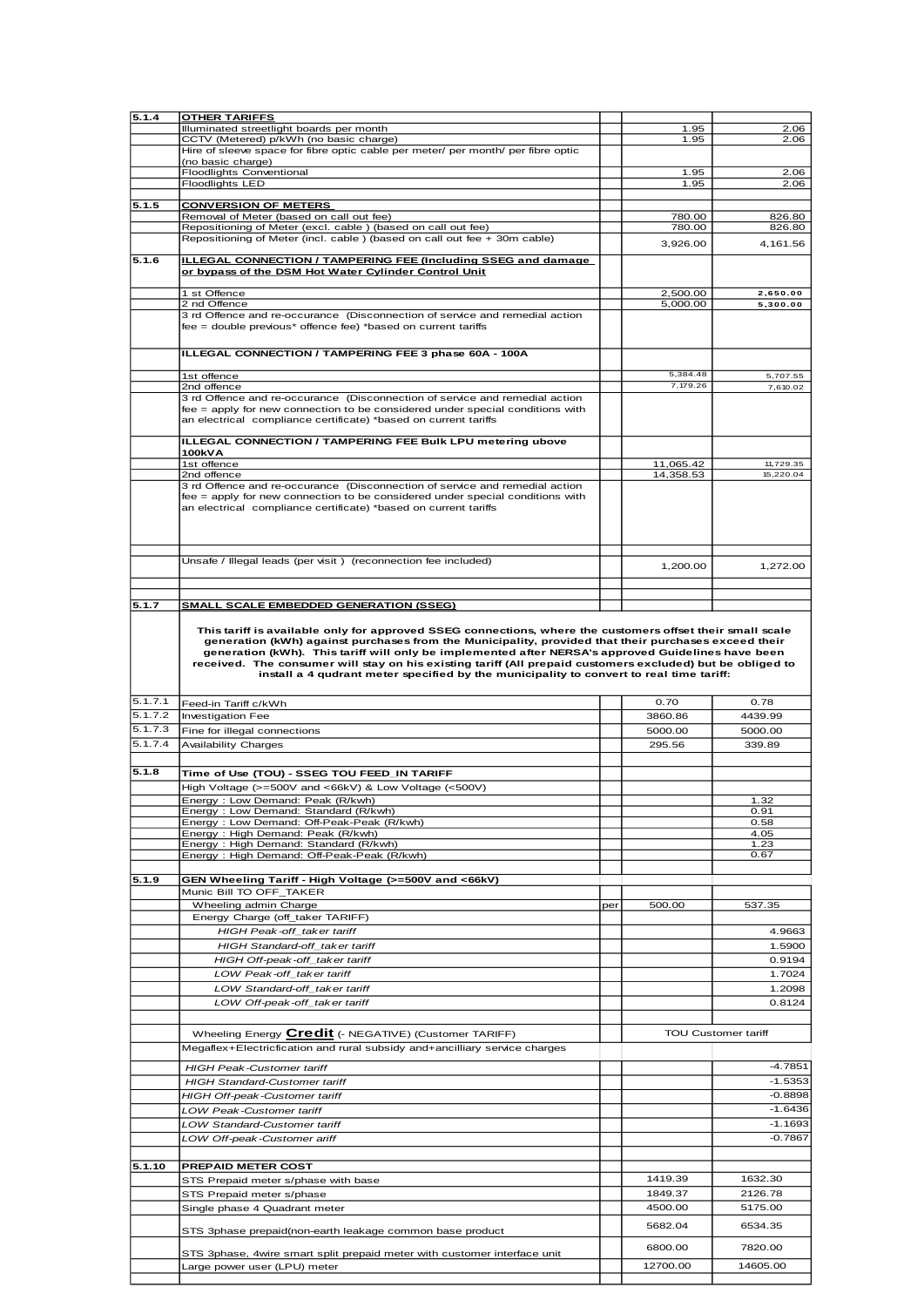#### **ORDINARY COUNCIL MEETING**

### **FINANCE**

### **DATE: 31 MAY 2022 ITEM: 22/05/F11**

# **FEES AND CHARGES FOR ELECTRICITY SERVICES IN RESPECT OF THE 2022/23 FINANCIAL YEAR**

1. Purpose

The purpose of this report is to request the approval of the proposed fees and charges for electricity services, for the 2022/23 financial year.

2. Background

Directorates in consultation with the Chief Financial Officer are required to review fees and charges, at least once a year. The fees and charges for Electricity Services have been reviewed.

3. Discussion

The proposed fees and charges in respect of electricity services for the 2022/23 financial year are based on:

- Labour rates, contract prices for the supply and delivery of materials and Equipment, applicable to the 2022/23 financial year;
- Metering specifications as required in terms of Quality of Supply Regulations:
- National Regulatory Standards for the supply of electricity; and
- The affordability of the services to the residents.
- 4. Recommendation
- 4.1 That the Council, by resolution taken by majority of its full number, and in terms of Sections 30(2) and 93(4) of the Local Government: Municipal Structures Act, Act 117 of 1998 (as amended), read in conjunction with Chapter 4 of the Local Government: Municipal Finance Management Act, Act 56 of 2003, approves the fees and charges in respect of electrical services, as reflected in **Annexure 'H'**, with effect from 1 July 2022.

| Item prepared by: Manager Budget & Treasury   |  |
|-----------------------------------------------|--|
| Item approved by: Chief Financial Officer     |  |
| <b>Item endorsed by the Municipal Manager</b> |  |
| <b>Noted by the Portfolio Councillor:</b>     |  |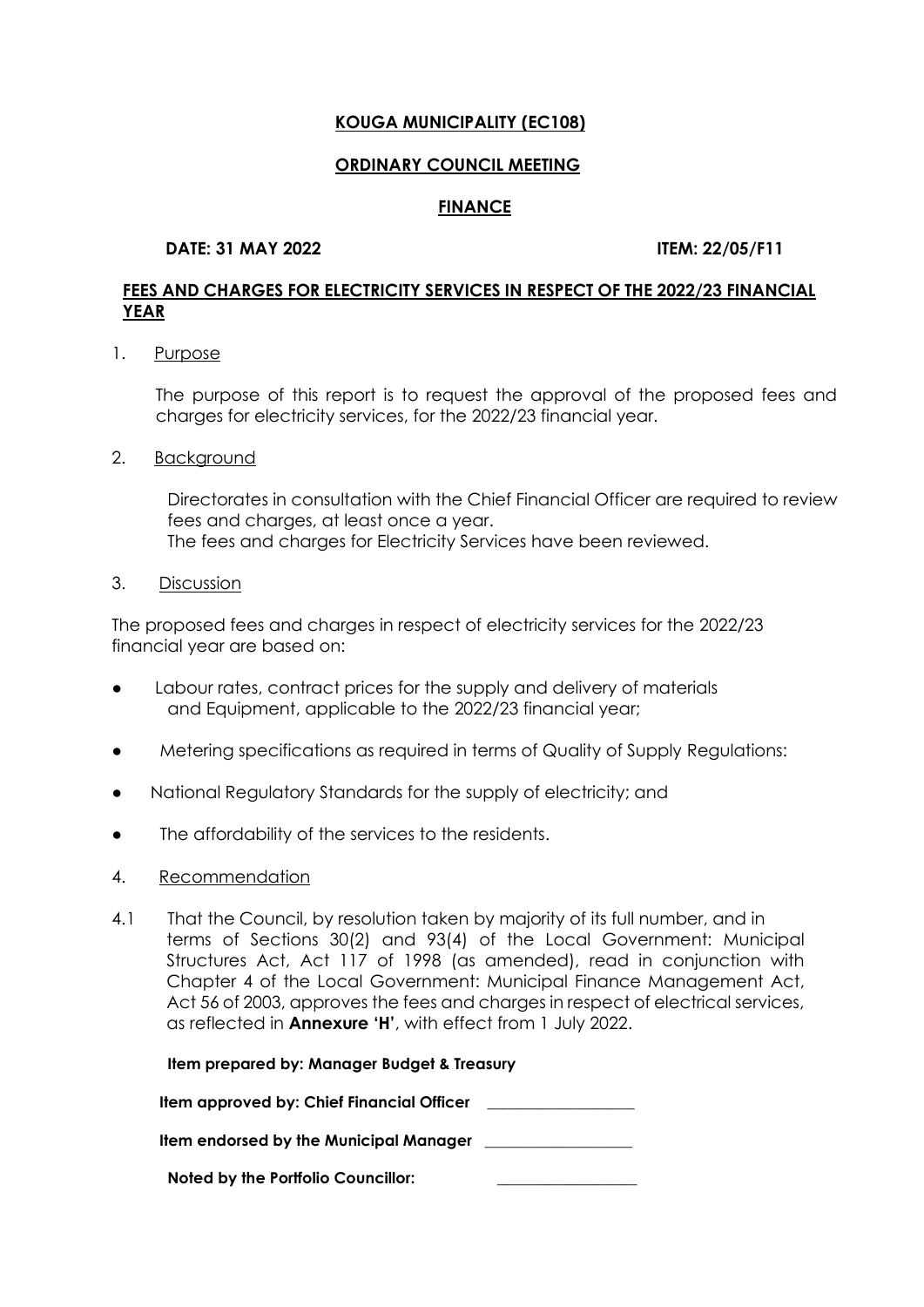|                                                                                                                                                            | 2022/23               | 2022/23               | 2021/22              |
|------------------------------------------------------------------------------------------------------------------------------------------------------------|-----------------------|-----------------------|----------------------|
| <b>SERVICE</b>                                                                                                                                             | <b>VAT</b>            | 15%                   | 15%                  |
| <b>DESCRIPTION</b>                                                                                                                                         | <b>Inclusive</b>      | <b>Exclusive</b>      | <b>Exclusive</b>     |
|                                                                                                                                                            |                       |                       |                      |
|                                                                                                                                                            |                       |                       |                      |
|                                                                                                                                                            |                       |                       |                      |
|                                                                                                                                                            |                       |                       | R                    |
|                                                                                                                                                            |                       |                       |                      |
| <b>INSPECTION FEES</b>                                                                                                                                     | 634,85                | 552,04                | 511,15               |
|                                                                                                                                                            |                       |                       |                      |
|                                                                                                                                                            |                       |                       |                      |
| Infrastructure Upgarde Fee                                                                                                                                 |                       |                       |                      |
| Upgrade capacity from 20A to 40A Fees with already installed infrastructure                                                                                | 4 968,00              | 4 3 20,00             | 4 000,00             |
| Upgrade capacity from 40A to 60A Fees with already installed infrastructure<br>Upgrade capacity from 20A to 60A Fees with already installed infrastructure | 4 968,00<br>9 9 36,00 | 4 3 20,00<br>8 640,00 | 4 000,00<br>8 000,00 |
|                                                                                                                                                            |                       |                       |                      |
| <b>FESTIVE USE/Casual Supplies</b>                                                                                                                         |                       |                       |                      |
| Basic cost that includes prepaid meters per day excluding the kvh (Usage) - Only 15Amp                                                                     | 62,10                 | 54,00                 | 50,00                |
| Hire of temporary distribution kiosk, per kiosk, per day                                                                                                   | 186,30                | 162,00                | 150,00               |
| Hire of temporary distribution kiosk, per kiosk, per day + prepaid meter                                                                                   | 558,90                | 486,00                | 450,00               |
| Only Conventional Meters:                                                                                                                                  |                       |                       |                      |
| Single phase                                                                                                                                               |                       |                       |                      |
| 40 Amp Per Day                                                                                                                                             | 3796,32               | 3 3 0 1 , 1 5         | 218,00               |
| Three phase                                                                                                                                                |                       |                       |                      |
| 15 Amp Per Day                                                                                                                                             | 616,10                | 535,74                | 535,74               |
| Above 15 Amp Per Day                                                                                                                                       | 17 981,19             | 15 635,82             | 1 041,00             |
|                                                                                                                                                            |                       |                       |                      |
|                                                                                                                                                            |                       |                       |                      |
| <b>SUNDRY CHARGES</b><br><b>DECREASING OF CIRCUIT BREAKER</b>                                                                                              |                       |                       |                      |
| A change of tariff will apply for a minimum period of 12 months, with 3 months mutual notice thereafter.                                                   |                       |                       |                      |
| Single phase                                                                                                                                               |                       |                       | Cost +20%            |
| Three phase                                                                                                                                                |                       |                       | Cost +20%            |
| Call-out Fee - after hours: Sundays & Public Holidays (Based on 2 hrs (double time) for ele                                                                | 1 244,48              | 1 082,16              | 1 002,00             |
| Call-out Fee - after hours owners fault (Based on 2 hours for electr & assist + 10km)                                                                      | 1 244,48              | 1 082,16              | 1 002,00             |
| MV. Switching on Council's equipment office hours (Based on 3 hours for superintendent &                                                                   | 3 3 5 3,40            | 2916,00               | 2700,00              |
| MV. Switching on Council's equipment -after hours: Weekdays & Saturdays (Based on 3 ho                                                                     | 4 5 9 5,40            | 3 996,00              | 3700,00              |
| MV. Switching on Council's equipment -after hours: Sundays & Public holidays (Based on)                                                                    | 9 190,80              | 7 992,00              | 7 400.00             |
| Change of Circuit Breaker - S/Phase(1/annum) contact Electricity Department for approval                                                                   | 2 2 9 7 .70           | 1 998,00              | 1 850,00             |
| Change of Circuit Breaker - 3 Phase (1/annum) contact Electricity Department for approval                                                                  | 3 042,90              | 2 646,00              | 2 450,00             |
| Verification of a Meter Reading                                                                                                                            | 372,60                | 324,00                | 300,00               |
| Administration fee - recalculation due to no meter access                                                                                                  | 372,60                | 324,00                | 300,00               |
| Test of Meter: All other Meters (Conditionally Refundable) External testing                                                                                | 1742,53<br>347,76     | 1515,24<br>302,40     | 1 403,00             |
| Tariff change - change between one part and two-part<br>Damage elect meter (based on meter cost + call out X 2)                                            | 1 552,50              | $\overline{1}$ 350,00 | 280,00<br>1 250,00   |
| Damage elect meter 3 phase (based on meter cost + call out X 2)                                                                                            | 1925,10               | 1 674,00              |                      |
|                                                                                                                                                            |                       |                       | 1 550,00             |
|                                                                                                                                                            |                       |                       |                      |
| Replacement of CIU (Meter keypad) (Based on keypad cost and call out fee)                                                                                  | 931,50                | 810,00                | 750,00               |
| Damage of Bulk meter or change to SSEG (Based on 3 hours for a superintendent and elected                                                                  | 27 324,00             | 23 760,00             | 22 000,00            |
| Change to Time of Use (with existing bulk meter) + Deposit                                                                                                 | 21 511,44             | 18 705,60             | 17 320,00            |
| Change to Time of Use (without existing bulk meter) + Deposit                                                                                              | 27 324,00             | 23 760,00             | 22 000,00            |
| Commission of Bulk meter, supplied by customer (call out fee x 3)                                                                                          | 3 105,00              | 2700,00               | 2 500,00             |
| Damage of HV Cable                                                                                                                                         | 45 829,80             | 39 852,00             | 36 900,00            |
| Damage of MV Cable                                                                                                                                         | 45 829,80             | 39 852,00             | 36 900,00            |
| Damage of LV Cable                                                                                                                                         | 9 9 36,00             | 8 640,00              | 8 000,00             |
| Damage of Service Connection Cable                                                                                                                         | 4 968,00              | 4 3 2 0,00            | 4 000,00             |
| Working without Way leave                                                                                                                                  | 12 420,00             | 10 800,00             | 10 000,00            |
| Refundable Wayleave deposit for HV cables                                                                                                                  | 22 356,00             | 19 440,00             | 18 000,00            |
| Refundable Way leave deposit for MV cables                                                                                                                 | 22 356,00             | 19 440,00             | 18 000,00            |
| Refundable Way leave deposit for LV cables                                                                                                                 | 14 904,00             | 12 960,00             | 12 000,00            |
| Cancellation Fee of requested service                                                                                                                      | 621,00                | 540,00                | 500,00               |
| Erection and removal of Banners, signs & lights (per hour) (Vehicle cost + labour)                                                                         | 1 316,52              | 1 144,80              | 1 060,00             |
|                                                                                                                                                            |                       |                       |                      |
| <b>OTHER TARIFFS</b>                                                                                                                                       |                       |                       |                      |
|                                                                                                                                                            |                       |                       |                      |
| <b>CONVERSION OF METERS</b>                                                                                                                                |                       |                       |                      |
| Removal of Meter (based on call out fee)                                                                                                                   | 968,76                | 842,40                | 780,00               |
| Repositioning of Meter (excl. cable) (based on call out fee)                                                                                               | 968,76                | 842,40                | 780,00               |
| Repositioning of Meter (incl. cable) (based on call out fee + 30m cable)                                                                                   | 4876,09               | 4 240,08              | 3 926,00             |
|                                                                                                                                                            |                       |                       |                      |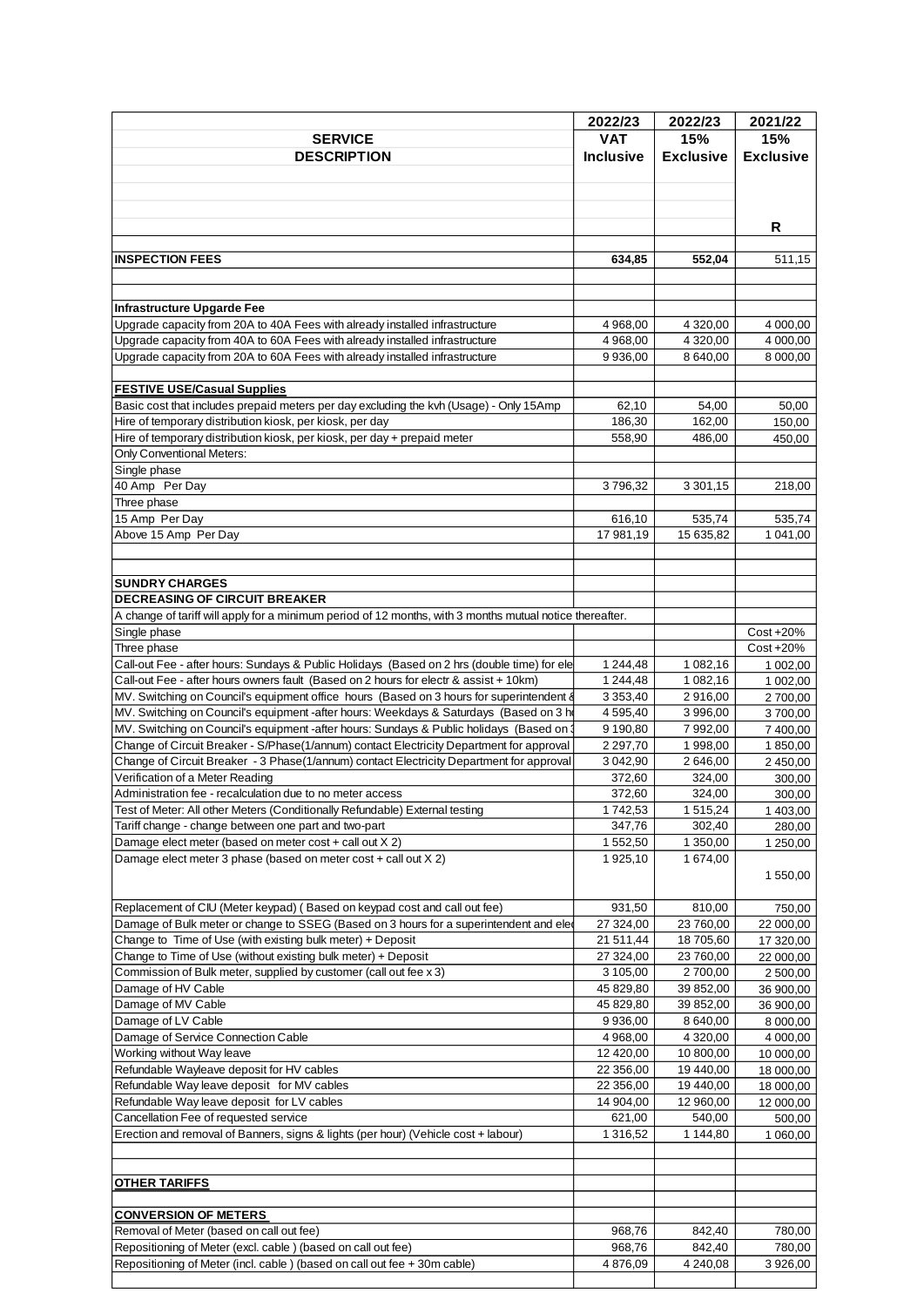|                                                                                                                                                                                                                                                             | 2022/23          | 2022/23                             | 2021/22                             |
|-------------------------------------------------------------------------------------------------------------------------------------------------------------------------------------------------------------------------------------------------------------|------------------|-------------------------------------|-------------------------------------|
| <b>SERVICE</b>                                                                                                                                                                                                                                              | <b>VAT</b>       | 15%                                 | 15%                                 |
| <b>DESCRIPTION</b>                                                                                                                                                                                                                                          | <b>Inclusive</b> | <b>Exclusive</b>                    | <b>Exclusive</b>                    |
|                                                                                                                                                                                                                                                             | R                | R                                   | R                                   |
| <b>RELOCATION (MOVING) OF INSTALLATIONS</b>                                                                                                                                                                                                                 |                  |                                     |                                     |
| Streetlight pole                                                                                                                                                                                                                                            | Plus VAT         | Cost +20%                           | Cost +20%                           |
| Electrical box/kiosk                                                                                                                                                                                                                                        | Plus VAT         | Cost +20%                           | Cost +20%                           |
| <b>RECONNECTION FEES</b>                                                                                                                                                                                                                                    |                  |                                     |                                     |
| Unblocking fee                                                                                                                                                                                                                                              | 34.50            | 30.00                               |                                     |
| Due to non-payment                                                                                                                                                                                                                                          | 827.00           | 719.10                              | 688.13                              |
| On request of consumer                                                                                                                                                                                                                                      | 1,055.00         | 916.77                              | 877.29                              |
| <b>SERVICE CALLS</b>                                                                                                                                                                                                                                        |                  |                                     |                                     |
| During office hours                                                                                                                                                                                                                                         | 553.00           | 480.53                              | 459.84                              |
| After office hours                                                                                                                                                                                                                                          | 1,094.00         | 950.85                              | 909.91                              |
| <b>SERVICE COST</b>                                                                                                                                                                                                                                         |                  |                                     |                                     |
| Electrician per Hour                                                                                                                                                                                                                                        | 566.00           | 491.89                              | 470.71                              |
| Electrician Assistant per Hour                                                                                                                                                                                                                              | 146.00           | 126.10                              | 120.67                              |
| LDV per kilometre                                                                                                                                                                                                                                           | 27.00            | 22.72                               | 21.74                               |
| Truck per kilometre                                                                                                                                                                                                                                         | 50.00            | 43.16                               | 41.31                               |
| TAMPERING, ILLEGAL USE AND DISTRIBUTION                                                                                                                                                                                                                     |                  |                                     |                                     |
| <b>Residential</b>                                                                                                                                                                                                                                          |                  |                                     |                                     |
| 1st Tampering fee                                                                                                                                                                                                                                           | No VAT           | 2,162.13                            | 2,069.02                            |
| 2nd Tampering fee                                                                                                                                                                                                                                           | No VAT           | 3,243.19                            | 3,103.53                            |
|                                                                                                                                                                                                                                                             |                  | Permanent                           | Permanent                           |
| 3rd Tampering fee                                                                                                                                                                                                                                           |                  | <b>Disconnection</b>                | <b>Disconnection</b>                |
| 3 Phase 60A/100A                                                                                                                                                                                                                                            |                  |                                     |                                     |
| 1st Tampering fee                                                                                                                                                                                                                                           | No VAT           | 5,521.08                            | 5,283.33                            |
| 2nd Tampering fee                                                                                                                                                                                                                                           | No VAT           | 7,361.44                            | 7,044.44                            |
|                                                                                                                                                                                                                                                             |                  | Permanent                           | Permanent                           |
| 3rd Tampering fee                                                                                                                                                                                                                                           |                  | <b>Disconnection</b>                | <b>Disconnection</b>                |
| 3 Phase 100A/Bulk                                                                                                                                                                                                                                           |                  |                                     |                                     |
| 1st Tampering fee                                                                                                                                                                                                                                           | No VAT           | 12,269.06                           | 11,740.73                           |
| 2nd Tampering fee                                                                                                                                                                                                                                           | No VAT           | 14,722.89                           | 14,088.89                           |
|                                                                                                                                                                                                                                                             |                  | Permanent                           | Permanent                           |
| 3rd Tampering fee                                                                                                                                                                                                                                           |                  | <b>Disconnection</b>                | <b>Disconnection</b>                |
| <b>TESTING OF METERS</b>                                                                                                                                                                                                                                    |                  |                                     |                                     |
| Single Phase                                                                                                                                                                                                                                                | 1,532.00         | 1,331.42                            | 1,274.09                            |
| Three Phase                                                                                                                                                                                                                                                 | 1,532.00         | 1,331.42                            | 1,274.09                            |
|                                                                                                                                                                                                                                                             |                  |                                     |                                     |
| <b>OTHER TARIFFS</b>                                                                                                                                                                                                                                        |                  |                                     |                                     |
|                                                                                                                                                                                                                                                             |                  |                                     |                                     |
| These tariffs are for consumption that is not covered by the above Domestic,<br>Commercial or Bulk Consumer tariffs and special tariffs agreed with the Municipality.                                                                                       |                  |                                     |                                     |
| Claude Neon (Advertisement Boards)                                                                                                                                                                                                                          |                  |                                     |                                     |
| Monthly Basic Charge                                                                                                                                                                                                                                        | 200.10           | 174.00                              | 174.00                              |
| Telephone Booths                                                                                                                                                                                                                                            |                  |                                     |                                     |
| Monthly Basic Charge                                                                                                                                                                                                                                        | 124.20           | 108.00                              | 108.00                              |
| Streetlights                                                                                                                                                                                                                                                |                  |                                     |                                     |
| Energy Charge per kWh                                                                                                                                                                                                                                       |                  |                                     |                                     |
| Kouga                                                                                                                                                                                                                                                       | 1.96             | 1.70                                | 1.70                                |
| Hankey Water Works                                                                                                                                                                                                                                          |                  |                                     |                                     |
| Service                                                                                                                                                                                                                                                     | 27.00            | 22.72                               | 21.74                               |
| Network                                                                                                                                                                                                                                                     | 31.00            | 26.13                               | 25.01                               |
| Energy                                                                                                                                                                                                                                                      | 2.00             | 2.2664                              | 2.1688                              |
|                                                                                                                                                                                                                                                             |                  | See Commercial                      | See Commercial                      |
| Temporary/Builder's Supply (As per Commercial Conventional Meters)                                                                                                                                                                                          |                  | <b>Conventional Meter</b><br>Tariff | <b>Conventional Meter</b><br>Tariff |
| <b>Municipal Departments</b>                                                                                                                                                                                                                                |                  |                                     |                                     |
| The respective Commercial Consumer Tariffs and Bulk Supply Tariffs as per above shall be<br>applicable to all municipal buildings, pumpstations, waste water works, water treatment works, etc.<br><b>Special Agreements</b>                                |                  |                                     |                                     |
| If agreed upon by the Municipality, a consumer can enter into a special supply agreement with the<br>Municipality, which contains a tariff of charges different from the above charges. This will only be<br>considered when special circumstances prevail. |                  |                                     |                                     |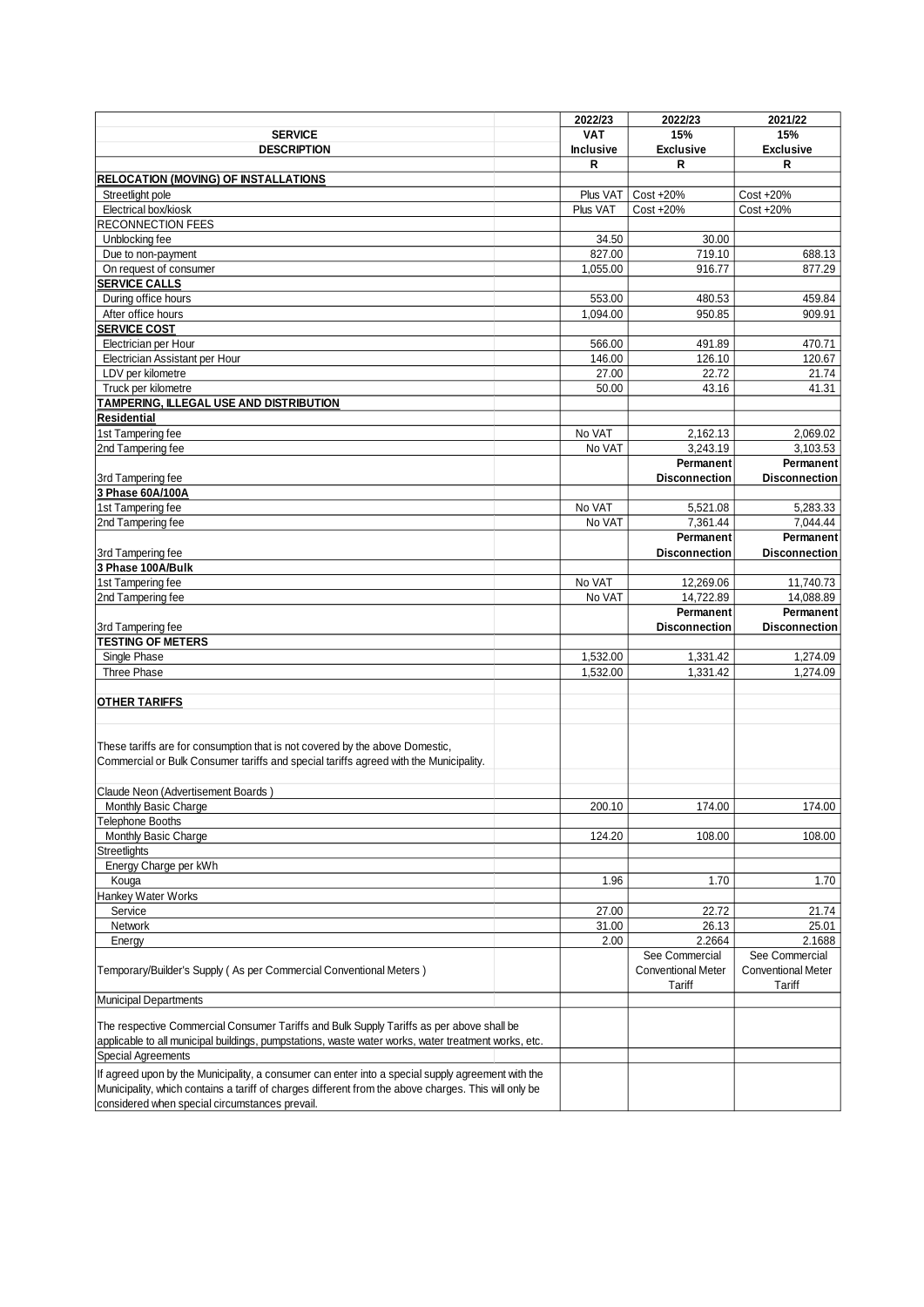#### **ORDINARY COUNCIL MEETING**

#### **FINANCE**

#### **DATE: 31 MAY 2022 ITEM: 22/05/F12**

# **FINANCE DIRECTORATE: REVISION OF FEES AND CHARGES FOR THE 2022/23 FINANCIAL YEAR**

#### 1. Purpose

The purpose of this report is to request the approval of the proposed fees and charges of the Finance Directorate, for the 2022/23 financial year.

### 2. Background

Directorates are required to review fees and charges at least once a year.

The fees and charges have been increased with 6%.

#### 3. Recommendation

3.1 That the Council, **by resolution taken by majority of its full number**, and in terms of Sections 30(2) and 93(4) of the Local Government: Municipal Structures Act, Act 117 of 1998 (as amended), read in conjunction with Chapter 4 of the Local Government: Municipal Finance Management Act, Act 56 of 2003, adopts the proposed fees and charges for the Finance Directorate as reflected in **Annexure 'I'**, with effect from 1 July 2022.

| Item prepared by: Manager Budget & Treasury |
|---------------------------------------------|
| Item approved by: Chief Financial Officer   |
| Item endorsed by the Municipal Manager      |
| <b>Noted by the Portfolio Councillor:</b>   |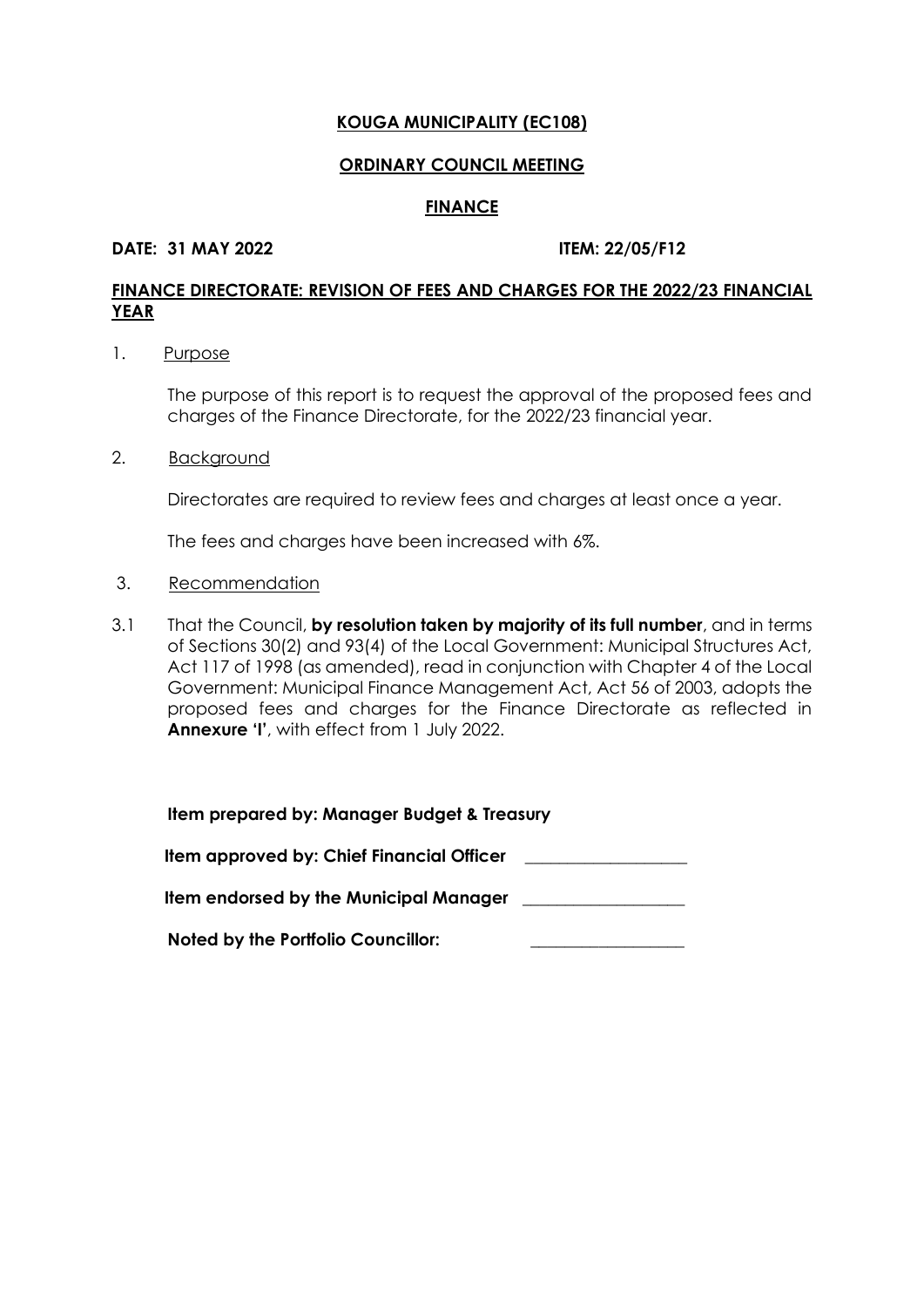|                                                                | 2022/23          | 2022/23               | 2021/22               |
|----------------------------------------------------------------|------------------|-----------------------|-----------------------|
| <b>SERVICE</b>                                                 | <b>VAT</b>       | 15%                   | 15%                   |
| <b>DESCRIPTION</b>                                             | <b>Inclusive</b> | <b>Exclusive</b>      | <b>Exclusive</b>      |
| 223<br><b>FINANCE: REVENUE SECTION</b>                         |                  |                       |                       |
|                                                                |                  |                       |                       |
| Cheques refer to drawer                                        |                  |                       |                       |
| Foreign Exchange Charges                                       | Plus VAT         | <b>Sundry Amounts</b> | <b>Sundry Amounts</b> |
| Photo copies                                                   |                  |                       |                       |
| <b>Black</b>                                                   |                  |                       |                       |
| A <sub>3</sub>                                                 | 19.00            | 16.59                 | 15.93                 |
| A4                                                             | 6.00             | 5.53                  | 5.32                  |
| Colour                                                         |                  |                       |                       |
| A <sub>3</sub>                                                 | 38.00            | 33.04                 | 31.30                 |
| A4                                                             | 12.00            | 10.43                 | 10.43                 |
| <b>Property lists</b>                                          |                  |                       |                       |
| Per Page                                                       | 3.00             | 2.44                  | 2.35                  |
| Supplementary list (Per page)                                  | 3.00             | 2.44                  | 2.35                  |
| Address Labels (Per page)                                      | 6.00             | 4.89                  | 4.70                  |
| Search fees                                                    |                  |                       |                       |
| Search for info not on register                                | 134.00           | 116.65                | 112.06                |
| Search for info on register                                    | 123.00           | 106.64                | 102.44                |
| Search for info on deeds & documents                           | 144.00           | 125.53                | 120.58                |
| Search for info on outstanding acc.                            | 134.00           | 116.65                | 112.06                |
| Search for info not covered above                              | 190.00           | 165.52                | 159.00                |
| Administration Fee - Clearance certificate                     | 123.00           | 107.01                | 102.79                |
| Penalty charge for recurring request for Clearance Certificate | 377.00           | 327.91                | 315.00                |
| <b>Interim Valuation Request</b>                               | 345.00           | 300.00                |                       |
| Valuation certificates                                         | 126.00           | 109.57                | 105.22                |
| <b>Reasons for Valuation</b>                                   | 162.00           | 140.87                | 135.65                |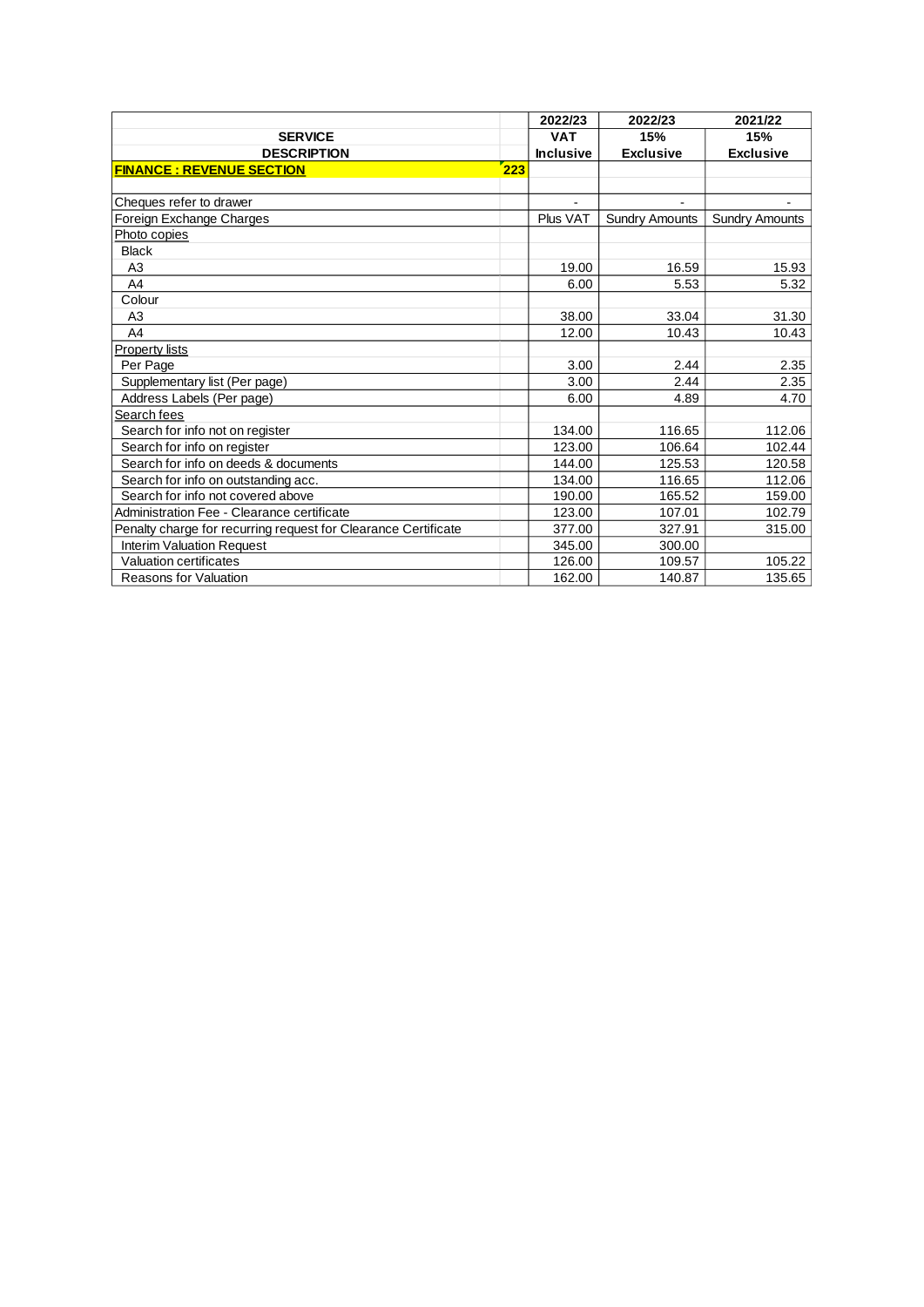#### **ORDINARY COUNCIL MEETING**

#### **FINANCE**

#### **DATE: 31 MAY 2022 ITEM: 22/05/F13**

# **REVISION OF VARIOUS TARIFFS: PLANNING, DEVELOPMENT AND TOURISM FOR THE 2022/23 FINANCIAL YEAR**

#### 1. Purpose

The purpose of this report is to request the approval of the proposed fees and charges for Planning and Development, for the 2022/23 financial year.

#### 2. Background

Directorates, in consultation with the Chief Financial Officer are required to review fees and charges, at least once a year.

The fees and charges have been increased with 4,10% as reflected in Annexure 'J'.

#### 3. Recommendation

3.1 That the Council**, by resolution taken by majority of its full number**, and in terms of Sections 30(2) and 93(4) of the Local Government: Municipal Structures Act, Act 117 of 1998 (as amended), read in conjunction with Chapter 4 of the Local Government: Municipal Finance Management Act, Act 56 of 2003, approves the fees and charges in respect of Planning and Development, as reflected in **Annexure 'J',** with effect from 1 July 2021.

| Item prepared by: Manager Budget & Treasury |  |
|---------------------------------------------|--|
| Item approved by: Chief Financial Officer   |  |
| Item endorsed by the Municipal Manager      |  |
| <b>Noted by the Portfolio Councillor:</b>   |  |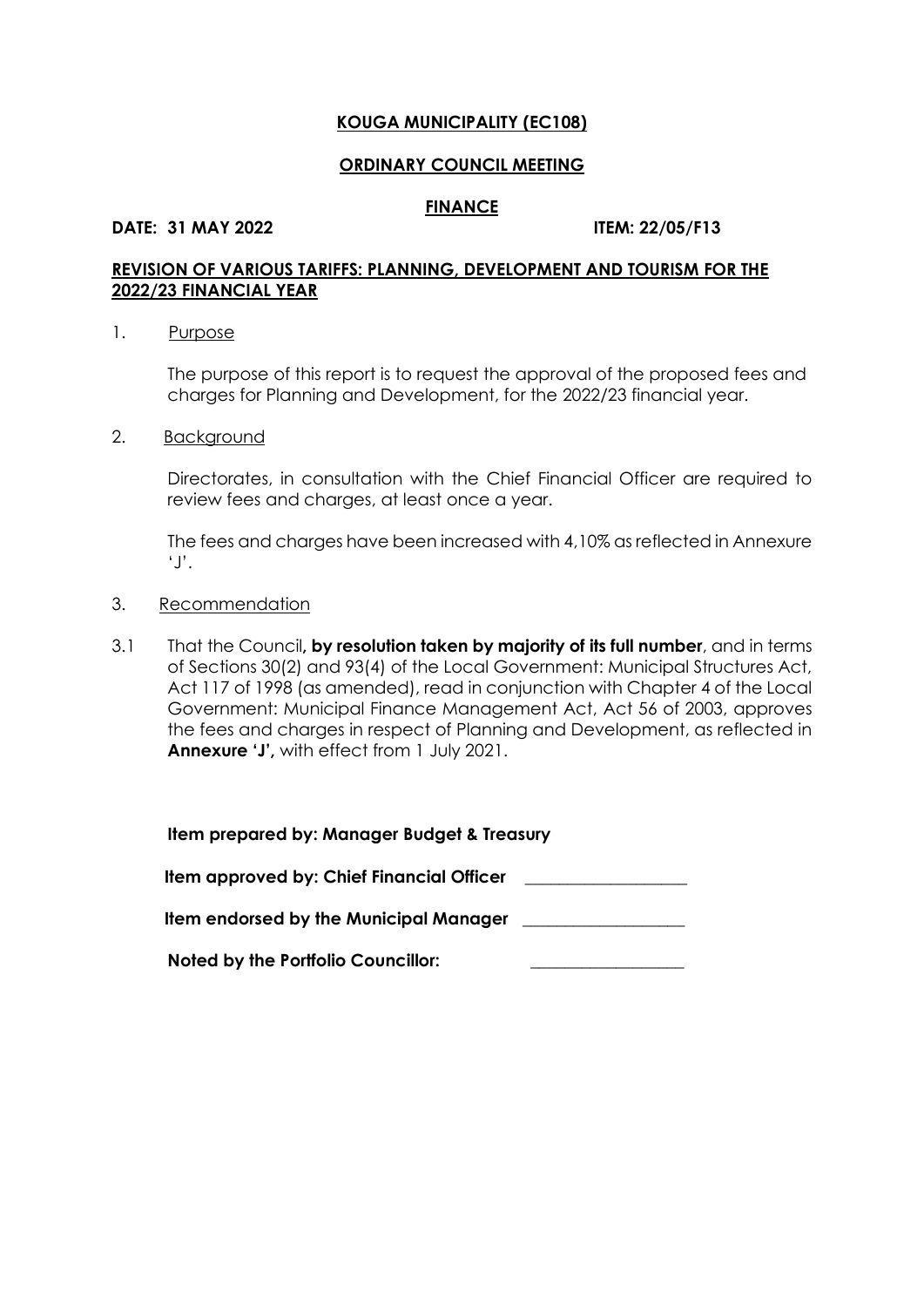|                                                                                 |      | 2022/23          | 2022/23          | 2021/22          |
|---------------------------------------------------------------------------------|------|------------------|------------------|------------------|
|                                                                                 |      |                  |                  |                  |
| <b>SERVICE</b>                                                                  |      | <b>VAT</b>       | 15%              | 15%              |
| <b>DESCRIPTION</b>                                                              |      | <b>Inclusive</b> | <b>Exclusive</b> | <b>Exclusive</b> |
|                                                                                 |      |                  |                  |                  |
|                                                                                 |      |                  |                  |                  |
|                                                                                 |      |                  |                  |                  |
|                                                                                 |      | R                | R                | R                |
| PLANNING AND DEVELOPMENT                                                        | 700  |                  |                  |                  |
|                                                                                 |      |                  |                  |                  |
| Hoarding fees (Per Application)                                                 |      | 739,49           | 643,03           | 606,63           |
| Penalty fee                                                                     |      | 1729,67          | 1 504,06         | 1418,93          |
| <b>Building plan fees</b>                                                       |      |                  |                  |                  |
| Minor building applications (< 10m <sup>2</sup> )                               |      | 753,51           | 655,22           | 618,14           |
| <b>Garden Walls and Fixed Fences</b>                                            |      | 583,89           | 507,73           | 478,99           |
| Garden Walls and Fixed Fences - (RDP & Sub                                      |      |                  |                  |                  |
| economic area)                                                                  |      | 291,95           | 253,87           | 239,50           |
| <b>Swimming Pools</b>                                                           |      | 1725,00          | 1 500,00         | 593,79           |
| <b>RDP Housing /Sub-economic area</b>                                           |      |                  |                  |                  |
| $0 - 50$ m <sup>2</sup>                                                         |      | 583,89           | 507,73           | 478,99           |
| $51 - 100$ m <sup>2</sup>                                                       |      | 719,84           | 625,95           | 590,52           |
| Other areas                                                                     |      |                  |                  |                  |
| $0 - 20$ m <sup>2</sup>                                                         |      | 1 249,36         | 1 086,40         | 1 0 24, 91       |
|                                                                                 |      |                  |                  |                  |
| for each additional 10 m <sup>2</sup> or part thereof up to 3000 m <sup>2</sup> |      | 205,85           | 179,00           | 168,87           |
| greater than 3001 m <sup>2</sup> per 500 m <sup>2</sup> or part thereof         |      | 620,16           | 539,27           | 508,74           |
| Fees are applicable to a once-off submission and no                             |      |                  |                  |                  |
| phase or separate submissions will be considered.                               |      |                  |                  |                  |
| <b>Wind Turbines</b>                                                            |      |                  |                  |                  |
| Per Turbine                                                                     |      | 10 705,48        | 9 309,12         | 8782,18          |
|                                                                                 | 110  |                  |                  |                  |
| Any structure additional to turbine                                             | $\%$ |                  |                  |                  |
| $0 - 20$ m <sup>2</sup>                                                         | 700  | 1 374,71         | 1 195,40         | 1 127,74         |
|                                                                                 |      |                  |                  |                  |
| for each additional 10 m <sup>2</sup> or part thereof up to 3000 m <sup>2</sup> |      | 226,20           | 196,70           | 185,57           |
| greater than 3001 m <sup>2</sup> per 500 m <sup>2</sup> or part thereof         |      | 682,11           | 593,14           | 559,57           |
|                                                                                 | 110  |                  |                  |                  |
| Industrial rural (Agricultural)                                                 | $\%$ |                  |                  |                  |
| $0 - 20$ m <sup>2</sup>                                                         | 700  | 1 374,71         | 1 195,40         | 1 127,74         |
|                                                                                 |      |                  |                  |                  |
| for each additional 10 m <sup>2</sup> or part thereof up to 3000 m <sup>2</sup> |      | 226,20           | 196,70           | 185,57           |
| greater than 3001 m <sup>2</sup> per 500 m <sup>2</sup> or part thereof         |      | 682,11           | 593,14           | 559,57           |
| Churches                                                                        |      |                  |                  |                  |
| $0 - 1000$ m <sup>2</sup>                                                       |      | 1712,86          | 1 489,44         | 1 405,14         |
| greater than 1000 m <sup>2</sup> - for each additional 10 m <sup>2</sup>        |      | 292,60           | 254,44           | 240,04           |
| Deviation plan (With no change in area from previous                            |      |                  |                  |                  |
| approved plan)                                                                  |      | 1 035,00         | 900,00           |                  |
| RDP Housing/Sub-economic                                                        |      | 573,43           | 498,63           |                  |
| Change of Use (e.g Change of Garage to habitable                                |      |                  |                  |                  |
| room with no change of area)                                                    |      | 1 092,50         | 950,00           |                  |
| RDP Housing/Sub-economic                                                        |      | 573,43           | 498,63           | $\blacksquare$   |
| <b>Re-Inspection Fees</b>                                                       |      |                  |                  |                  |
| RDP Housing/Sub-economic                                                        |      | 446,66           | 388,40           | 366,42           |
| Other areas                                                                     |      | 893,32           | 776,80           | 366,42           |
| Penalty inspection fees                                                         |      | 968,42           | 842,10           | 794,44           |
| Search fees per hour or any part thereof                                        |      | 173,48           | 150,85           | 142,31           |
| Deed Search and Copy of Title Deed                                              |      | 227,87           | 198,15           | 186,93           |
| Erf dimensions per A4                                                           |      | 47,07            | 40,93            | 38,62            |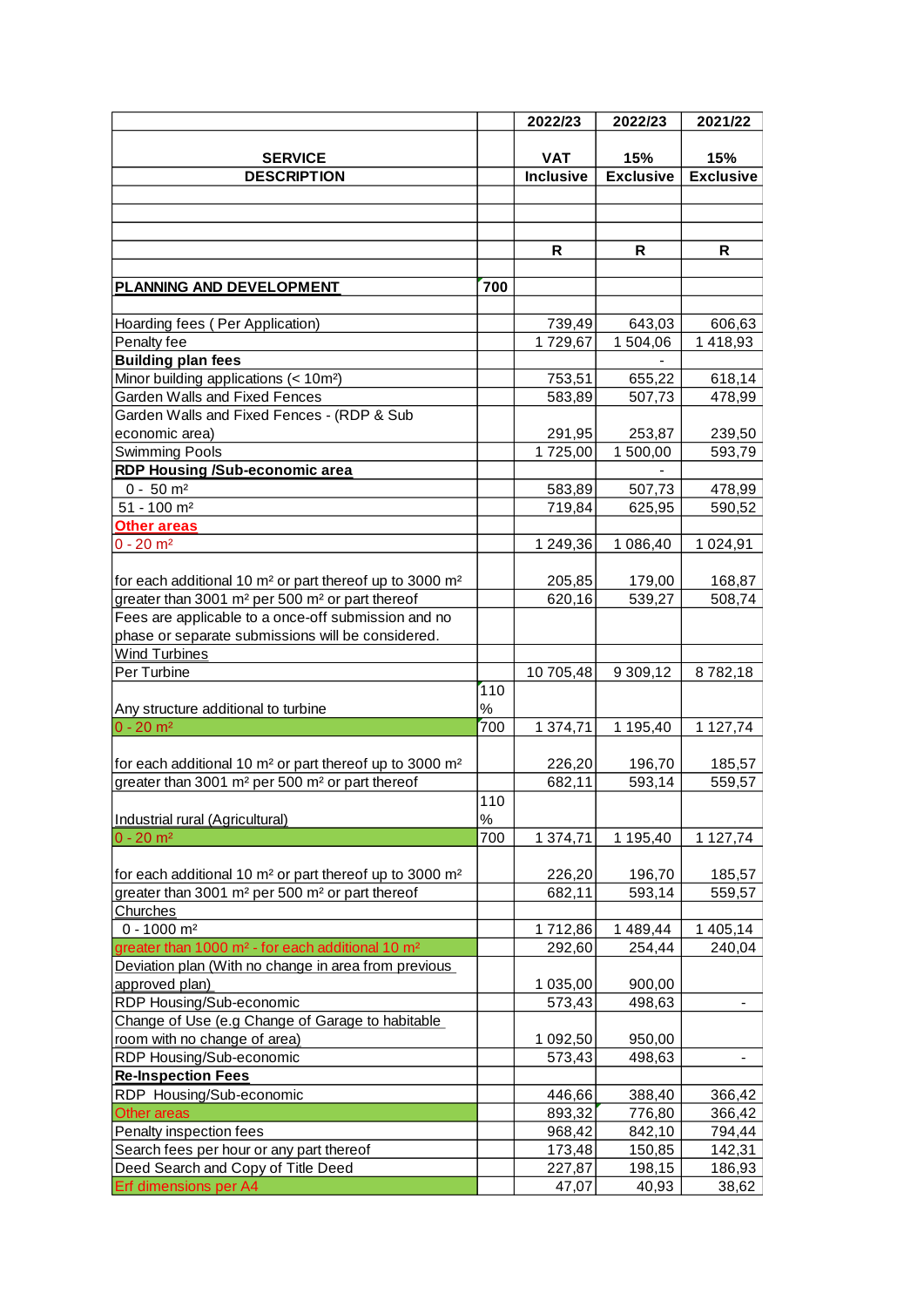|                                                             | 2022/23          | 2022/23          | 2021/22          |
|-------------------------------------------------------------|------------------|------------------|------------------|
|                                                             |                  |                  |                  |
| <b>SERVICE</b>                                              | <b>VAT</b>       | 15%              | 15%              |
| <b>DESCRIPTION</b>                                          | <b>Inclusive</b> | <b>Exclusive</b> | <b>Exclusive</b> |
|                                                             | R                | R                | R                |
|                                                             |                  |                  |                  |
| <b>Photo copies</b>                                         |                  |                  |                  |
| <b>Black</b>                                                |                  |                  |                  |
| A <sub>0</sub>                                              | 63,44            | 55,16            | 52,04            |
| A <sub>1</sub>                                              | 32,37            | 28,15            | 26,55            |
| A2                                                          | 16,83            | 14,63            | 13,80            |
| A <sub>3</sub>                                              | 19,42            | 16,89            | 15,93            |
| A4                                                          | 6,48             | 5,63             | 5,32             |
| Colour                                                      |                  |                  |                  |
| A <sub>0</sub>                                              | 127,20           | 110,61           | 104,35           |
| A <sub>1</sub>                                              | 65,72            | 57,15            | 53,91            |
| A2                                                          | 33,92            | 29,50            | 27,83            |
| A <sub>3</sub>                                              | 38,16            | 33,18            | 31,30            |
| A4                                                          | 12,72            | 11,06            | 10,43            |
| <b>Maps</b>                                                 |                  |                  |                  |
| B&W<br>Town map                                             | 292,60           | 254,44           | 240,04           |
| Zoning map<br>Colour                                        | 651,22           | 566,28           | 534,23           |
| <b>Building Deposits</b>                                    |                  |                  |                  |
| Where possible, building deposits are placed on on a        |                  |                  |                  |
| Sub-economic                                                | 2 300,00         | 2 000,00         |                  |
| Other                                                       | 17 250,00        | 15 000,00        |                  |
| <b>Penalties</b>                                            |                  |                  |                  |
| Building without approval (See Fines Addendum)              |                  |                  |                  |
| Whenever a building or structure is erected without the     |                  | Sundry           | Sundry           |
| prescribed building plans a penalty of 4 times the building | Plus VAT         | Amounts          | Amounts          |
| <b>Inspection Fees</b>                                      |                  |                  |                  |
| No inspection called for - all zonings (per inspection)     | 914,00           | 808,94           | 763,15           |
| <b>Town planning &amp; Erf Information</b>                  |                  |                  |                  |
| <b>Zoning Certificates</b>                                  | 137,00           | 118,96           | 114,27           |
| Extension of Validity Period of Approval                    | 191,00           | 165,68           | 159,16           |
| Reason for Decision of Municipal Tribunal, Land             | 191,00           | 165,68           | 159,16           |
| Scheme regulations document: Kouga Municipality             | 563,00           | 489,62           | 470,34           |
| SDF Colour Maps - Document                                  | 861,00           | 748,77           | 719,28           |
| <b>SDF Colour Maps</b><br>$-CD$                             | 397,00           | 345,18           | 331,58           |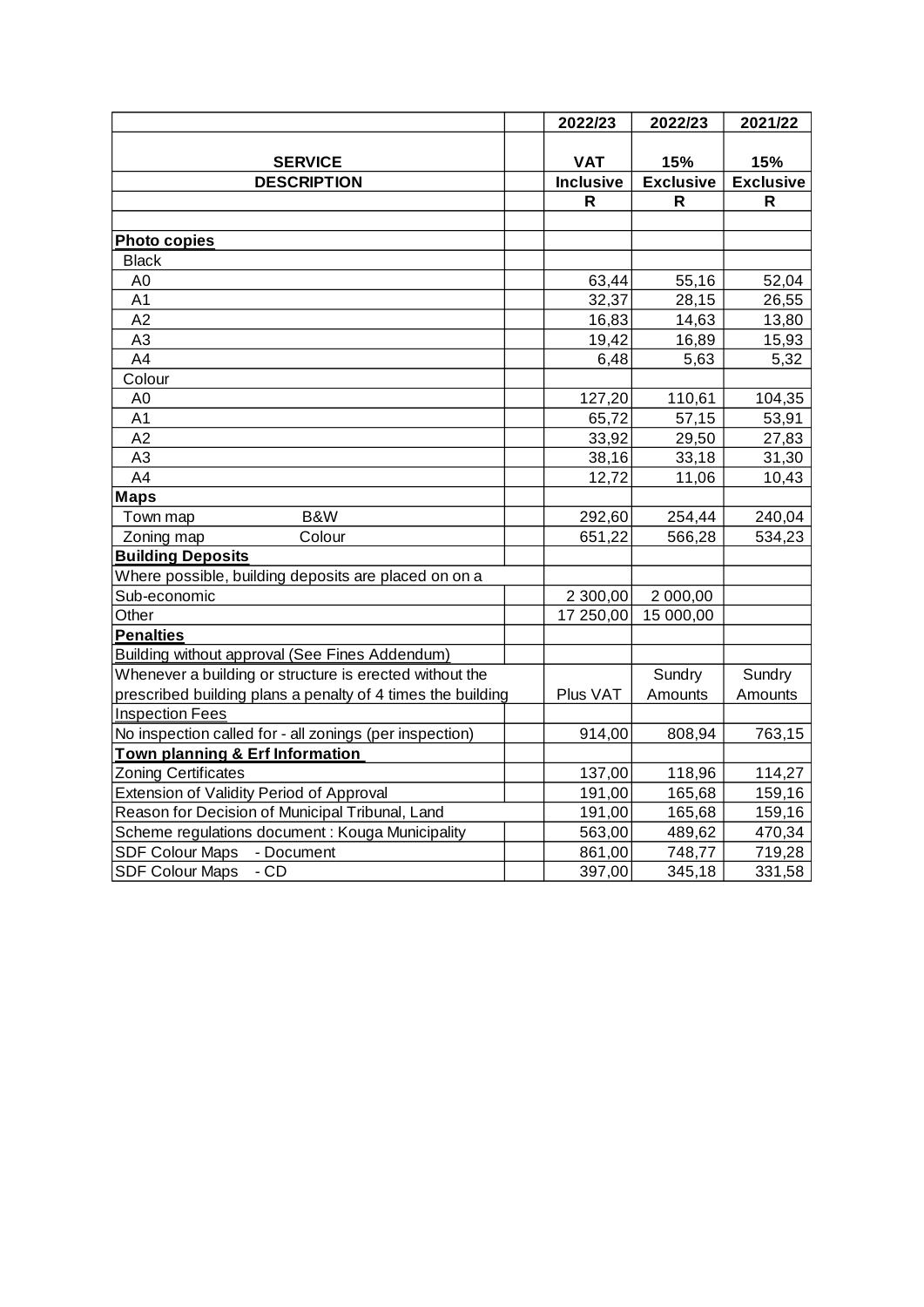|                                                         | 2022/23          | 2022/23             | 2021/22          |
|---------------------------------------------------------|------------------|---------------------|------------------|
|                                                         |                  |                     |                  |
| <b>SERVICE</b>                                          | <b>VAT</b>       | 15%                 | 15%              |
| <b>DESCRIPTION</b>                                      | <b>Inclusive</b> | <b>Exclusive</b>    | <b>Exclusive</b> |
|                                                         | R                | R                   | R                |
| Land use application (All advertising and               |                  |                     |                  |
| registered mail costs excluded)                         |                  |                     |                  |
| Rezoning application: Other                             | 5 117,00         | 4 4 4 9, 5 9        | 5778,69          |
| Rezoning application: RDP, Low cost housing/erven       |                  |                     |                  |
| smaller than 250m <sup>2</sup>                          | 1725,00          | 1 500,00            | 2 7 2 7 , 1 3    |
| Departure application: Other                            | 5 117,00         | 4 4 4 9, 5 9        | 5778,69          |
| Departure application: RDP, Low cost housing/erven      |                  |                     |                  |
| smaller than 250m <sup>2</sup>                          | 1725,00          | 1 500,00            | 2 7 2 7 , 1 3    |
| Sub-division application: Other (Into 2 Erven)          | 5 117,00         | 4 4 4 9, 5 9        | 5778,69          |
| Sub-division application: Other (Into 3 - 250 Erven)    | 10 234,00        | 8 8 9 9, 1 9        | 11 557,39        |
|                                                         |                  |                     |                  |
| Sub-division application: Other (Into 251 - 1000 Erven) |                  | 15 351,00 13 348,78 | 17 336,08        |
| Sub-division application: Other (Into > 1000 Erven)     | 25 585,00        | 22 248,27           | 28 893,77        |
| Sub-division application: RDP, Low cost housing/erven   |                  |                     |                  |
| smaller than 250m <sup>2</sup>                          | 1725,00          | 1 500,00            | 2 7 2 7 , 1 3    |
| Combined Application: Rezoning, Sub-Division,           |                  |                     |                  |
| Departure (Into 2 Erven)                                | 8 551,00         | 7 435,63            | 7 142,77         |
| Combined Application: Rezoning, Sub-Division,           |                  |                     |                  |
| Departure (Into 3 - 250 Erven)                          | 13 836,00        | 12 031,24           | 11 557,39        |
| Combined Application: Rezoning, Sub-Division,           |                  |                     |                  |
| Departure (Into 251 - 1000 Erven)                       | 20 754,00        | 18 046,86           | 17 336,08        |
| Combined Application: Rezoning, Sub-Division,           |                  |                     |                  |
| Departure (Into > 1000 Erven)                           | 34 590,00        | 30 078,12           | 28 893,49        |
| All State/Municipal Projects/Applcations are exempt     |                  |                     |                  |
| from application fees                                   |                  | No charge No charge | No charge        |
| Removal of restrictive title deed conditions            | 7 620,00         | 6 6 26, 32          | 6 365,34         |
| Removal of restrictive title deed conditions and        |                  |                     |                  |
| Departure                                               | 8708,00          | 7 572,35            | 7 274,11         |
| Consent use application : Other                         | 3 450,00         | 3 000,00            | 5778,69          |
| Consent use application : RDP, Low cost housing/erven   |                  |                     |                  |
| smaller than 250m <sup>2</sup>                          | 1725,00          | 1 500,00            | 2 727,13         |
| Site Development Plan Submission                        | 1713,00          | 1489,88             | 1 431,20         |
| Application for exemption from Municipal Approval (Sec  |                  |                     |                  |
| 66 SPLUM by-law)                                        | 1 524,00         | 1 325,48            | 1 273,28         |
| Occupational Practice - Other Rights                    | 359,00           | 312,25              | 299,95           |
| <b>Application for Appeal</b>                           | 1 524,00         | 1 325,00            | 1 272,81         |
| Amendment, deletion or addition of conditions i.r.o.    |                  |                     |                  |
| existing approval                                       | 1713,00          | 1489,48             | 1 430,81         |
| Approval/ amendment of constitution of an 'owners'      |                  |                     |                  |
| association                                             | 1 524,00         | 1 325,00            | 1 272,81         |
| Determination of Zoning - Sec 181 of Splum by-law       | 6919,00          | 6 016,11            | 5779,16          |
|                                                         |                  |                     |                  |
| Amendment of Subdivision Plan - Sec 57 Splum by-law     | 1713,00          | 1489,88             | 1 431,20         |
| Consolidation                                           | 5 276,00         | 4588,18             | 4 4 0 7,48       |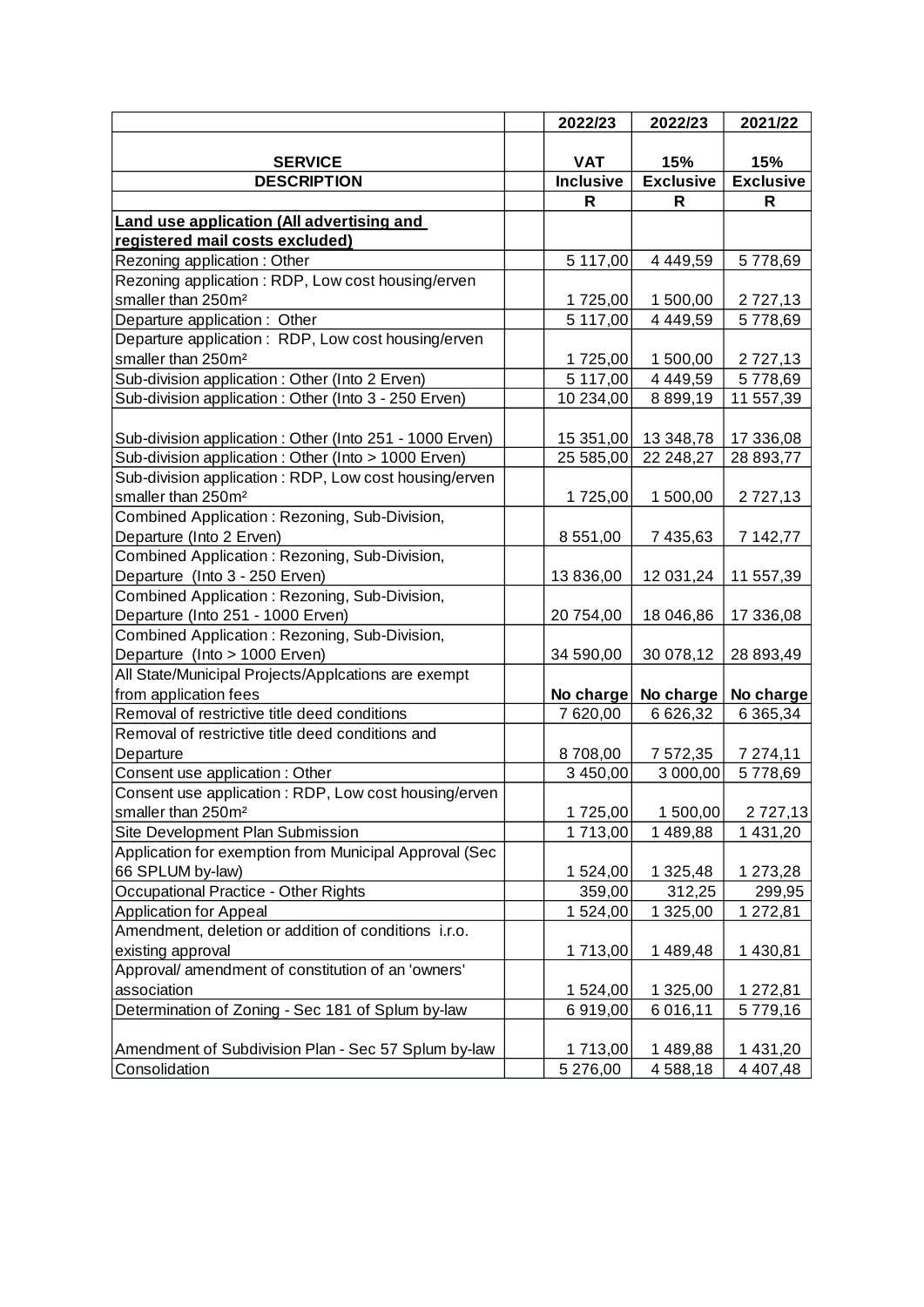|                                                                                | 2022/23          | 2022/23          | 2021/22          |
|--------------------------------------------------------------------------------|------------------|------------------|------------------|
|                                                                                |                  |                  |                  |
| <b>SERVICE</b>                                                                 | <b>VAT</b>       | 15%              | 15%              |
| <b>DESCRIPTION</b>                                                             | <b>Inclusive</b> | <b>Exclusive</b> | <b>Exclusive</b> |
|                                                                                | R                | R                | R                |
| Subdivisions/Rezonings/Departures                                              |                  |                  |                  |
| Kouga Area                                                                     |                  |                  |                  |
|                                                                                |                  | Per              | Per              |
|                                                                                |                  | services         | services         |
| Any Subdivision / Departure                                                    | Plus VAT         | agreement        | agreement        |
|                                                                                |                  | Per              | Per              |
|                                                                                |                  | services         | services         |
| Any Rezoning                                                                   | Plus VAT         | agreement        | agreement        |
| Additional Dwelling Unit per newly created unit                                |                  |                  | 68 762,81        |
| Additional Residential Dwelling or Granny Flat Less                            |                  |                  |                  |
| than 60 m <sup>2</sup> (on one erf)                                            | No charge        | No charge        |                  |
| Additional Residential Dwelling or Granny Flat Greater than                    | 14 753,00        | 12 829,08        |                  |
| Additional Residential Dwelling or Granny Flat Greater than                    | 29 507,00        | 25 658,16        |                  |
| Guest Houses (Accom. Establishment) per m <sup>2</sup> of total                |                  |                  |                  |
| erf                                                                            | 54,00            | 46,74            | 44,90            |
| <b>Advertising Tariffs</b>                                                     |                  |                  |                  |
| Annual rent tourism boards                                                     | 361,91           | 314,70           | 296,89           |
| Tourism boards: Application                                                    | 930,28           | 808,94           | 763,15           |
| Advertising boards confiscated per board <1m <sup>2</sup>                      | 221,60           | 192,69           | 181,78           |
| Advertising boards confiscated per board >1m <sup>2</sup>                      | 560,90           | 487,74           | 460,13           |
| Business advertising application < 1m <sup>2</sup>                             | 230,08           | 200,07           | 188,75           |
|                                                                                |                  |                  |                  |
| Business advertising application between 1 m <sup>2</sup> and 5 m <sup>2</sup> | 429,07           | 373,10           | 351,98           |
| Business advertising application > 5m <sup>2</sup>                             | 1 402,87         | 1 219,89         | 1 150,84         |
| Municipal roads reserve advertising costs per month >                          |                  |                  |                  |
| 1m <sup>2</sup>                                                                | 290,77           | 252,84           | 238,53           |
| Business advertising cost between 1 m <sup>2</sup> and 5 m <sup>2</sup> -      |                  |                  |                  |
| monthly                                                                        | 581,54           | 505,69           | 477,07           |
|                                                                                |                  |                  |                  |
| Election Posters (Per Party / Per Candidate / Per Ward)                        | 930,28           | 808,94           | 763,15           |
| Advertising Trailers (Per Month or part thereof)                               | 411,66           | 357,96           | 337,70           |
| Illuminated street signs                                                       | 5 0 64, 28       | 4 4 0 3 , 7 3    | 4 154,46         |
| Poster advertising (Max 100 posters)                                           | 1 125,54         | 978,73           | 923,33           |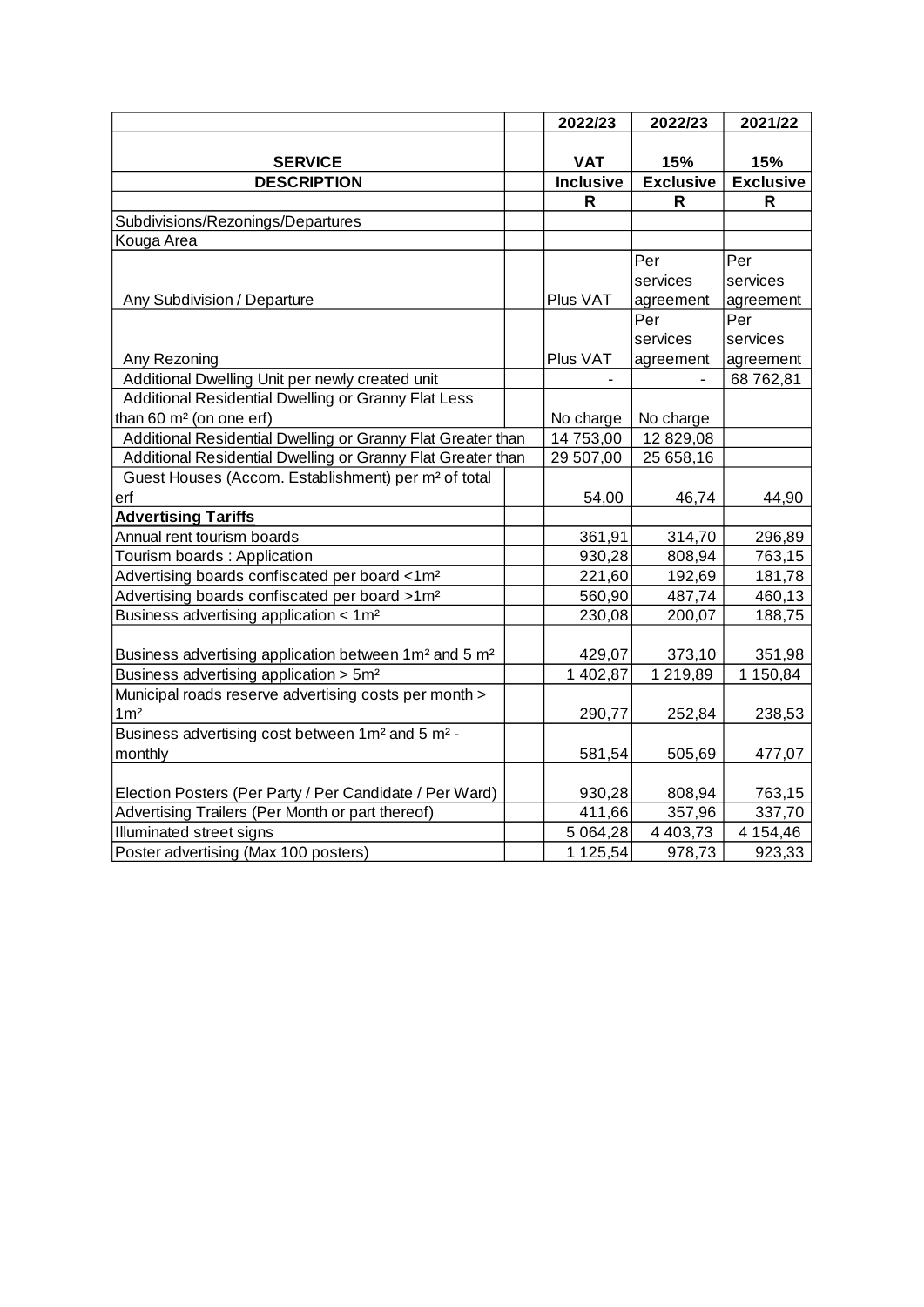# **PROPOSED Fine Schedule for Building Control Contraventions for Kouga Municipality 2022/23**

#### **OFFENCES AND PENALTIES IN RELATION TO NATIONAL BUILDING ACT 103 OF**

#### **1977 AND SANS 10400 REGULATIONS**

# **Table 1**

| <b>OFFENCE</b>                                                         | <b>REGULATION</b>  | <b>FINE</b>        |
|------------------------------------------------------------------------|--------------------|--------------------|
| Building without approved plans (includding regulation A25(10)         | 4(1)8(4)           | R2 500             |
| Continuing in contravention of a notice to a erect a building (per day | $10(1)$ & $(2)$    | R1 500             |
|                                                                        |                    |                    |
| Failure to demolish, alter, secure a building or a land F3(2)          | $12(1)$ to (6)     | R5 000             |
| Failure to submit engineers completion certificate A2(1)(f)            | 14(4)(a)           | R1 000             |
| submission of false certificate's                                      | 14(3)              | R2 000             |
| Occupation or use of a building without certification of occupancy     | 14(4)(a)           | <b>R5 000</b>      |
| Prohibition on the use of certainmethods or materials                  | $19(1)$ & $(2)$    | R2 000             |
|                                                                        |                    |                    |
| <b>Table 2</b>                                                         |                    |                    |
| <b>OFFENCE</b>                                                         | <b>REGULATION</b>  | <b>FINE</b>        |
| Failure to submit engineers drawings and engineers completion          | A2(1)(F)           | R1 000             |
| certificates                                                           |                    |                    |
| Failure to Provide approved plans and particulars on site              | A2(2)              | R2 000             |
| False or misleading information                                        | A2(3)(f)           | R1 000             |
| Boundary beacons not pointed out                                       | $A11(1)$ & (2)     | R1 000             |
| Installations, maintenance and operations                              | $A15(1)$ to (5)    | R1 500             |
| Illegal certificate of identity                                        | A17 $(1)$ to $(4)$ | R1 000             |
| Control of plumbing work                                               | $A18(1)$ to (5)    | R2 500             |
| Failure to notify for commencing demolition                            | A22 $(1)$ to $(4)$ | R1 500             |
| Use of a building for the purpose other than that indicated on the     |                    |                    |
| approved plan                                                          | A25 $(1)$ & $(2)$  | R2 000             |
| Deviating from approved plan (foundations, walls freestanding and      | A25(5)             |                    |
| retaining                                                              |                    | R <sub>2</sub> 000 |
| Failure to comply with the provisions of a notice in terms of          | A25(11)            | R5 000             |
| regulation A25                                                         |                    |                    |
| Failure to comply with provisions concerning demolitions               | E1(3) 8(4)         | R1 500             |
| condition                                                              |                    |                    |
| Protection of the public site operations                               | $F1(1)$ to (6)     | R5 000             |
| Failure to secure unstable soil or land                                | $F3(1)$ to (3)     | R3 000             |
| Failure to Control of dust and noise                                   | F <sub>6</sub>     | R <sub>2</sub> 000 |
| Cutting into, laying open and demolishing certain building             | F7(5)              | R2 000             |

Failure to safe guard a swimming pool **Failure Community** Communication of the D4 R2 000

D1 R5 000

work

Failure to safeguard any persons from falling from such

balcony bridge, flat roof or similar place